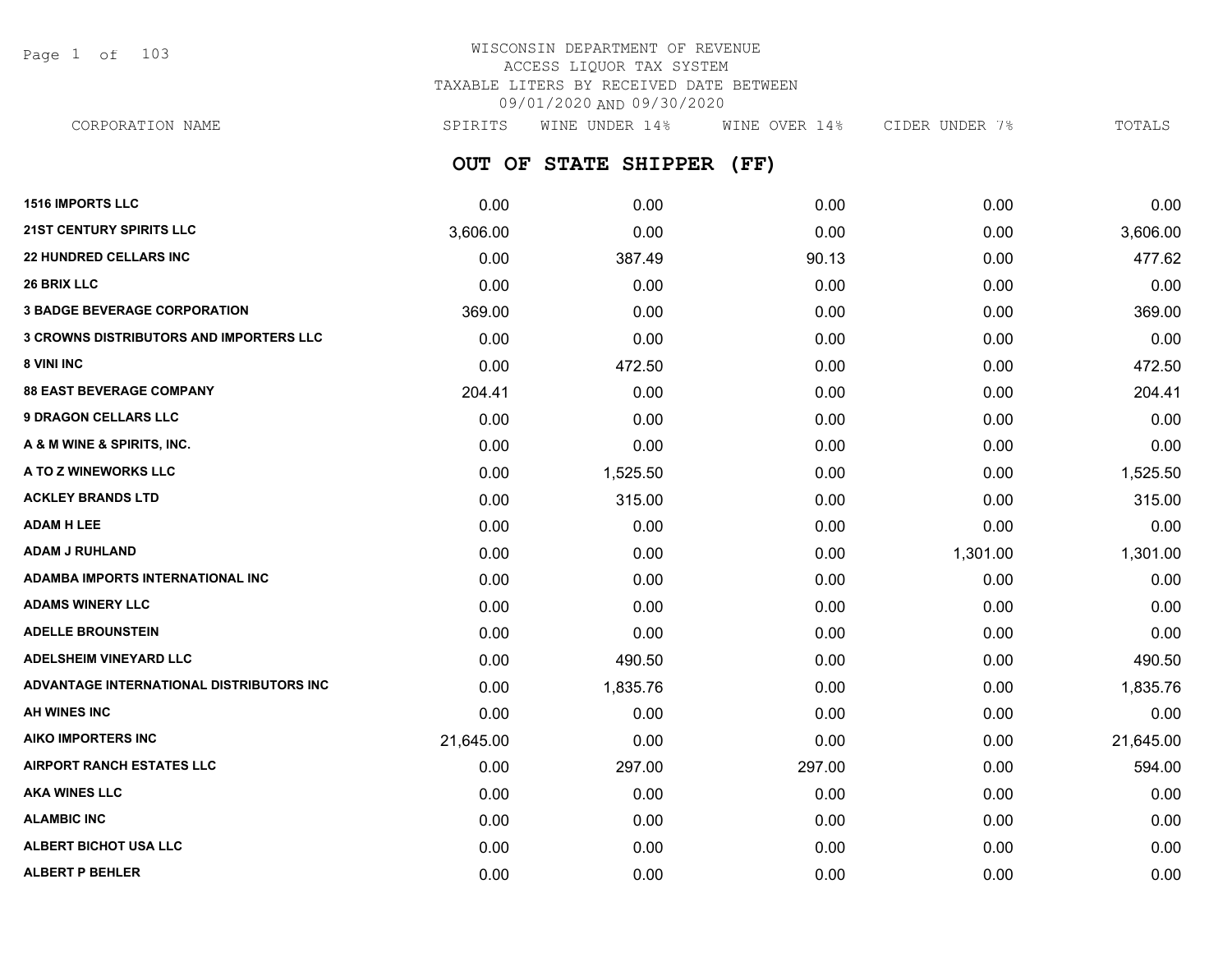Page 2 of 103

| CORPORATION NAME                       | SPIRITS  | WINE UNDER 14% | WINE OVER 14% | CIDER UNDER 7% | TOTALS    |
|----------------------------------------|----------|----------------|---------------|----------------|-----------|
| <b>ALEJANDRO BULGHERONI ESTATE LLC</b> | 0.00     | 0.00           | 0.00          | 0.00           | 0.00      |
| ALEXANDRIA NICOLE CELLARS LLC          | 0.00     | 0.00           | 0.00          | 0.00           | 0.00      |
| ALL BRAZILIAN IMPORT & EXPORT INC      | 0.00     | 0.00           | 0.00          | 0.00           | 0.00      |
| ALLIED IMPORTERS USA LTD               | 0.00     | 585.00         | 0.00          | 0.00           | 585.00    |
| <b>ALLORO VINEYARD INC</b>             | 0.00     | 0.00           | 0.00          | 0.00           | 0.00      |
| <b>ALLTECH'S BEVERAGE DIVISION LLC</b> | 567.00   | 0.00           | 0.00          | 0.00           | 567.00    |
| <b>ALPHA &amp; OMEGA WINERY LLC</b>    | 0.00     | 0.00           | 13.50         | 0.00           | 13.50     |
| ALPHA MARKETING NETWORK INC            | 0.00     | 36.00          | 792.00        | 0.00           | 828.00    |
| <b>ALTAMAR BRANDS LLC</b>              | 132.00   | 0.00           | 0.00          | 0.00           | 132.00    |
| <b>ALTAMURA WINERY INC</b>             | 0.00     | 0.00           | 0.00          | 0.00           | 0.00      |
| <b>AMAVI CELLARS LLC</b>               | 0.00     | 0.00           | 0.00          | 0.00           | 0.00      |
| <b>AMBRABEV LLC</b>                    | 0.00     | 0.00           | 0.00          | 0.00           | 0.00      |
| <b>AMERICAN BEVERAGE CORP</b>          | 0.00     | 38,753.15      | 0.00          | 0.00           | 38,753.15 |
| <b>AMERICAN ESTATES WINES INC</b>      | 0.00     | 0.00           | 0.00          | 0.00           | 0.00      |
| AMERICAN NORTHWEST DISTRIBUTORS INC    | 0.00     | 90.00          | 0.00          | 0.00           | 90.00     |
| AMERICAN OUTLAW SPIRITS INC            | 0.00     | 0.00           | 0.00          | 0.00           | 0.00      |
| AMERICAN VINTAGE BEVERAGE INC.         | 2,835.00 | 0.00           | 0.00          | 0.00           | 2,835.00  |
| <b>AMERICAN VINTNERS LLC</b>           | 0.00     | 630.00         | 6,174.60      | 0.00           | 6,804.60  |
| <b>AMERICAN WINE TRADE INC</b>         | 0.00     | 1,053.00       | 0.00          | 0.00           | 1,053.00  |
| <b>AMIR PEAY</b>                       | 0.00     | 0.00           | 0.00          | 0.00           | 0.00      |
| <b>AMPHORA IMPORTS LLC</b>             | 0.00     | 0.00           | 0.00          | 0.00           | 0.00      |
| AMRUSS, INC.                           | 0.00     | 0.00           | 0.00          | 0.00           | 0.00      |
| <b>AMUSE BOUCHE LLC</b>                | 0.00     | 0.00           | 0.00          | 0.00           | 0.00      |
| <b>ANCIEN WINES INC</b>                | 0.00     | 0.00           | 0.00          | 0.00           | 0.00      |
| <b>ANCIENT PEAK INC</b>                | 0.00     | 0.00           | 0.00          | 0.00           | 0.00      |
| ANDERSONS CONN VALLEY WINERY INC       | 0.00     | 0.00           | 0.00          | 0.00           | 0.00      |
| <b>ANDIS WINES LLC</b>                 | 0.00     | 0.00           | 63.00         | 0.00           | 63.00     |
| <b>ANDREW FOX</b>                      | 0.00     | 0.00           | 0.00          | 0.00           | 0.00      |
|                                        |          |                |               |                |           |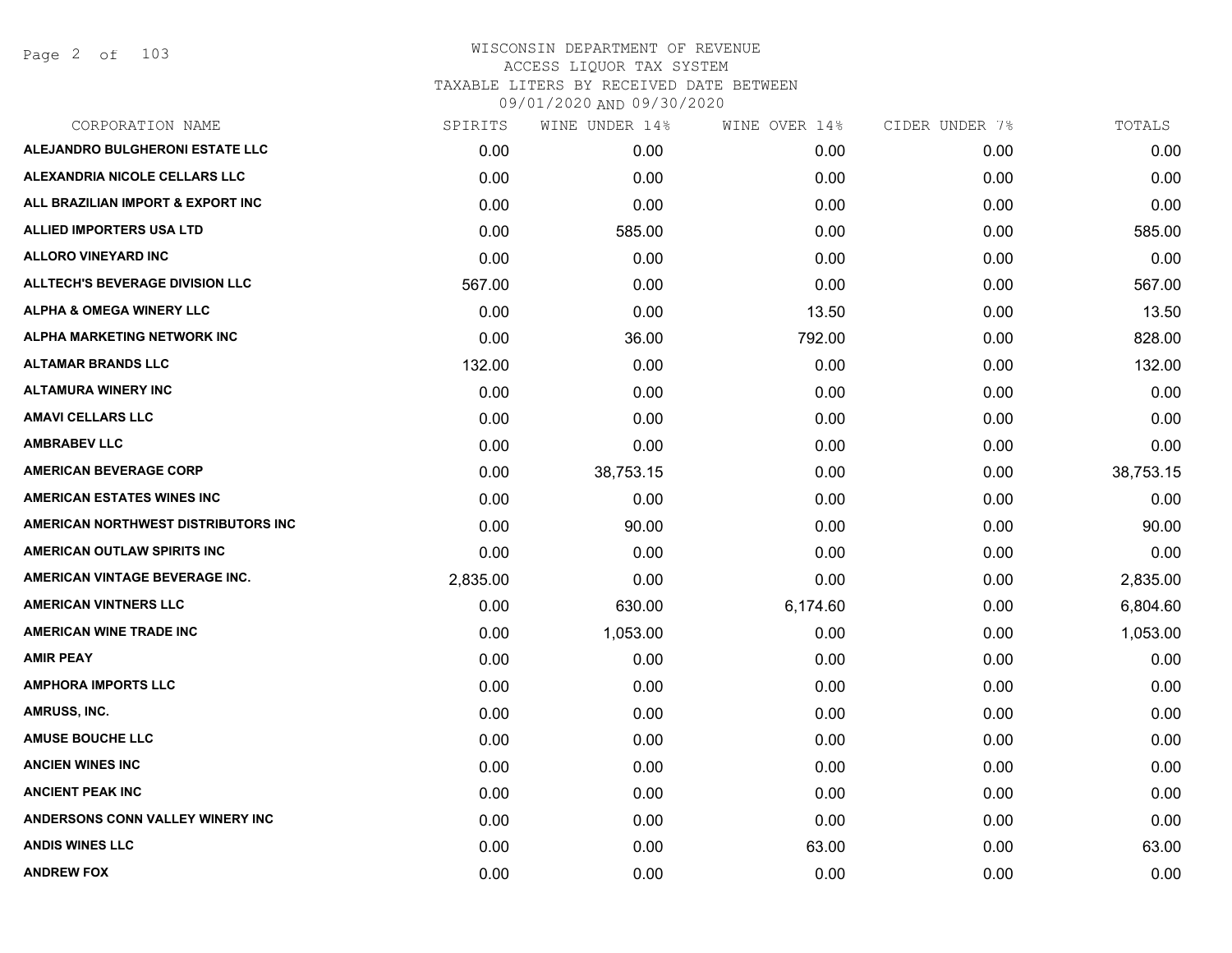Page 3 of 103

| CORPORATION NAME                         | SPIRITS   | WINE UNDER 14% | WINE OVER 14% | CIDER UNDER 7% | TOTALS    |
|------------------------------------------|-----------|----------------|---------------|----------------|-----------|
| <b>ANDREW T BECKSTOFFER</b>              | 0.00      | 0.00           | 0.00          | 0.00           | 0.00      |
| <b>ANGELA OSBORNE</b>                    | 0.00      | 0.00           | 0.00          | 0.00           | 0.00      |
| <b>ANHEUSER-BUSCH COMPANIES LLC</b>      | 28,449.63 | 0.00           | 0.00          | 25,422.13      | 53,871.76 |
| <b>ANNE HUBATCH</b>                      | 0.00      | 0.00           | 0.00          | 0.00           | 0.00      |
| <b>ANTHONY BOZZANO</b>                   | 0.00      | 0.00           | 0.00          | 0.00           | 0.00      |
| <b>ANTHONY G MOLL</b>                    | 0.00      | 0.00           | 0.00          | 0.00           | 0.00      |
| <b>ANTHONY M TRUCHARD</b>                | 0.00      | 0.00           | 0.00          | 0.00           | 0.00      |
| <b>ANTIPODEAN WINES LLC</b>              | 0.00      | 693.00         | 0.00          | 0.00           | 693.00    |
| <b>APOLOGUE LLC</b>                      | 0.00      | 0.00           | 0.00          | 0.00           | 0.00      |
| <b>APOSTROPHE BRANDS LLC</b>             | 1,008.00  | 0.00           | 0.00          | 0.00           | 1,008.00  |
| <b>APPELLATION TRADING COMPANY LLC</b>   | 0.00      | 0.00           | 0.00          | 0.00           | 0.00      |
| <b>APPELLATIONS LP</b>                   | 0.00      | 0.00           | 0.00          | 0.00           | 0.00      |
| <b>ARANO LLC</b>                         | 0.00      | 504.00         | 864.00        | 0.00           | 1,368.00  |
| <b>ARCHANA A DAVE</b>                    | 0.00      | 0.00           | 0.00          | 0.00           | 0.00      |
| <b>ARCHER ROOSE INC</b>                  | 0.00      | 890.00         | 0.00          | 0.00           | 890.00    |
| <b>AREL GROUP WINE &amp; SPIRITS INC</b> | 0.00      | 0.00           | 0.00          | 0.00           | 0.00      |
| <b>ARETE WINES LLC</b>                   | 0.00      | 0.00           | 0.00          | 0.00           | 0.00      |
| <b>ARIETTA INC</b>                       | 0.00      | 0.00           | 0.00          | 0.00           | 0.00      |
| <b>ARNOLD ANTON CARLSON</b>              | 0.00      | 0.00           | 0.00          | 0.00           | 0.00      |
| <b>ARNOT-ROBERTS LLC</b>                 | 0.00      | 0.00           | 0.00          | 0.00           | 0.00      |
| <b>ARPENT LLC</b>                        | 0.00      | 0.00           | 0.00          | 0.00           | 0.00      |
| <b>ARTISANAL DISTILLATES INC.</b>        | 0.00      | 0.00           | 0.00          | 0.00           | 0.00      |
| <b>ARTISANAL IMPORTS INC</b>             | 0.00      | 0.00           | 0.00          | 0.00           | 0.00      |
| <b>ASSOCIATED BREWING COMPANY</b>        | 0.00      | 0.00           | 0.00          | 0.00           | 0.00      |
| <b>ASV WINES INC</b>                     | 0.00      | 495.00         | 0.00          | 0.00           | 495.00    |
| ATHENEE IMPORTERS & DISTRIBUTORS LTD     | 0.00      | 108.00         | 0.00          | 0.00           | 108.00    |
| <b>ATLAS WINE COMPANY LLC</b>            | 0.00      | 252.00         | 0.00          | 0.00           | 252.00    |
| <b>ATOMIC BRANDS INC</b>                 | 16,829.94 | 0.00           | 0.00          | 0.00           | 16,829.94 |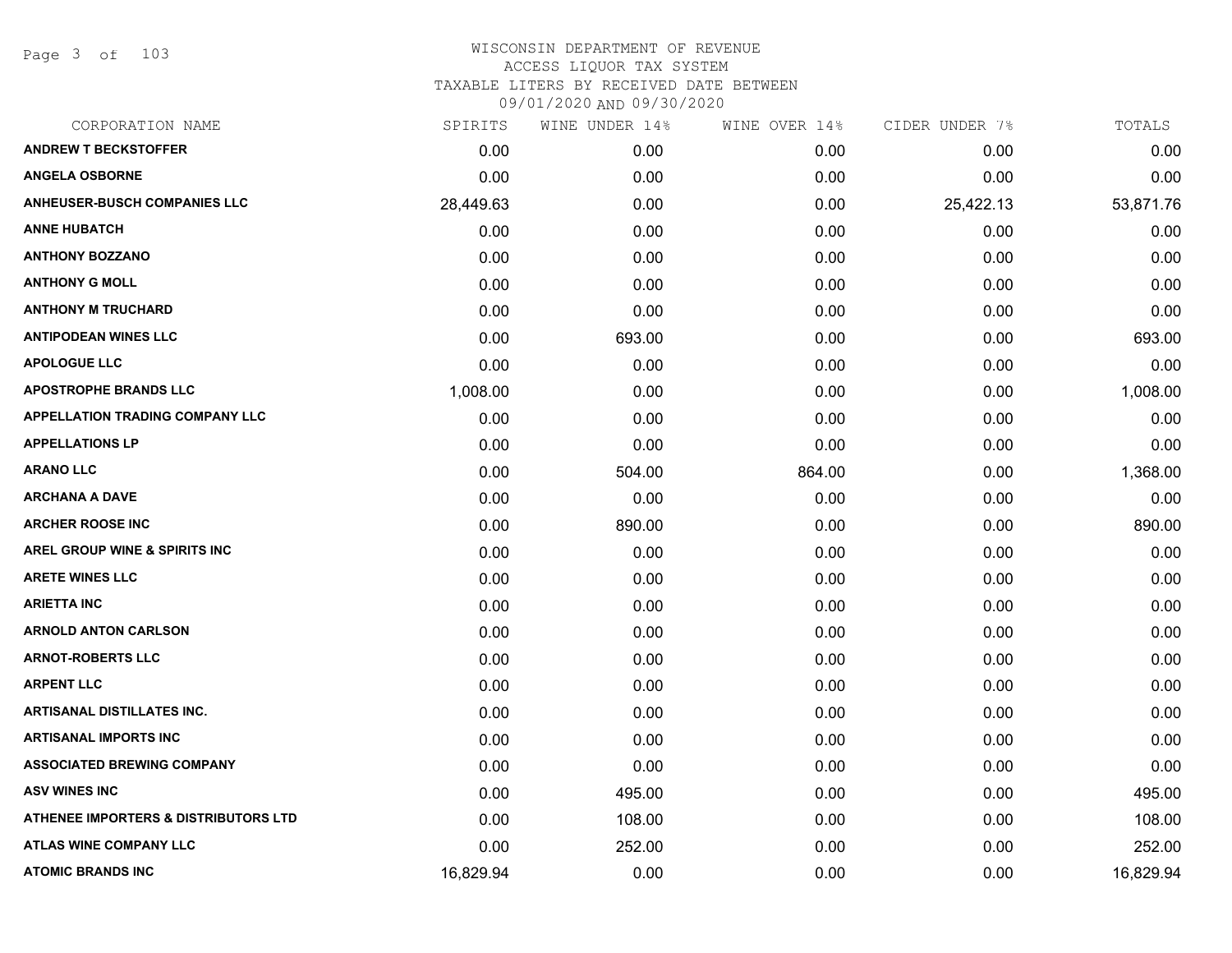Page 4 of 103

| CORPORATION NAME                           | SPIRITS    | WINE UNDER 14% | WINE OVER 14% | CIDER UNDER 7% | TOTALS     |
|--------------------------------------------|------------|----------------|---------------|----------------|------------|
| <b>AUGUST WINE GROUP LLC</b>               | 0.00       | 0.00           | 0.00          | 0.00           | 0.00       |
| <b>AUSTIN VODKA COMPANY LLC</b>            | 0.00       | 0.00           | 0.00          | 0.00           | 0.00       |
| AUSTIN WHISKEY COMPANY, LLC                | 0.00       | 0.00           | 0.00          | 0.00           | 0.00       |
| <b>AUSTRAL WINES LLC</b>                   | 0.00       | 45.00          | 0.00          | 0.00           | 45.00      |
| AV BRANDS INC                              | 0.00       | 562.41         | 9.00          | 0.00           | 571.41     |
| AVA FOOD LABS, INC                         | 12,660.00  | 0.00           | 0.00          | 0.00           | 12,660.00  |
| AVV WINERY CO LLC                          | 0.00       | 828.00         | 0.00          | 0.00           | 828.00     |
| <b>AXIOS INC</b>                           | 0.00       | 0.00           | 0.00          | 0.00           | 0.00       |
| <b>AZAR DISTILLING LLC</b>                 | 472.50     | 0.00           | 0.00          | 0.00           | 472.50     |
| <b>AZZURRE SPIRITS CORPORATION</b>         | 505.50     | 0.00           | 0.00          | 0.00           | 505.50     |
| <b>B &amp; I OVERSEAS TRADING INC</b>      | 0.00       | 0.00           | 0.00          | 0.00           | 0.00       |
| <b>B UNITED INTERNATIONAL INC</b>          | 0.00       | 0.00           | 63.11         | 26.54          | 89.65      |
| <b>B. NEKTAR LLC</b>                       | 0.00       | 180.00         | 0.00          | 450.00         | 630.00     |
| <b>BACARDI U.S.A., INC.</b>                | 276,942.18 | 1,256.03       | 306.01        | 0.00           | 278,504.22 |
| <b>BACCHUS TECHNOLOGIES LLC</b>            | 0.00       | 882.00         | 0.00          | 0.00           | 882.00     |
| <b>BACIO DIVINO CELLARS LLC</b>            | 0.00       | 0.00           | 0.00          | 0.00           | 0.00       |
| <b>BACKWARDS DISTILLING COMPANY, LLC</b>   | 0.00       | 0.00           | 0.00          | 0.00           | 0.00       |
| <b>BADGER MOUNTAIN INC</b>                 | 0.00       | 603.00         | 0.00          | 0.00           | 603.00     |
| <b>BALCONES DISTILLING LLC</b>             | 0.00       | 0.00           | 0.00          | 0.00           | 0.00       |
| <b>BALLENTINE VINEYARDS INC</b>            | 0.00       | 0.00           | 0.00          | 0.00           | 0.00       |
| <b>BALTHAZAR REX LLC</b>                   | 0.00       | 0.00           | 0.00          | 0.00           | 0.00       |
| <b>BANFI PRODUCTS CORPORATION</b>          | 18.00      | 4,878.00       | 4.50          | 0.00           | 4,900.50   |
| <b>BANVILLE &amp; JONES WINE MERCHANTS</b> | 0.00       | 2,858.50       | 27.00         | 0.00           | 2,885.50   |
| <b>BANZAI BEVERAGE CORPORATION</b>         | 0.00       | 0.00           | 0.00          | 0.00           | 0.00       |
| <b>BARGETTOS SANTA CRUZ WINERY INC</b>     | 0.00       | 0.00           | 0.00          | 0.00           | 0.00       |
| <b>BARLOW VINEYARDS LLC</b>                | 0.00       | 0.00           | 0.00          | 0.00           | 0.00       |
| <b>BARNARD GRIFFIN INC</b>                 | 0.00       | 0.00           | 0.00          | 0.00           | 0.00       |
| <b>BARNETT VINEYARDS LP</b>                | 0.00       | 0.00           | 0.00          | 0.00           | 0.00       |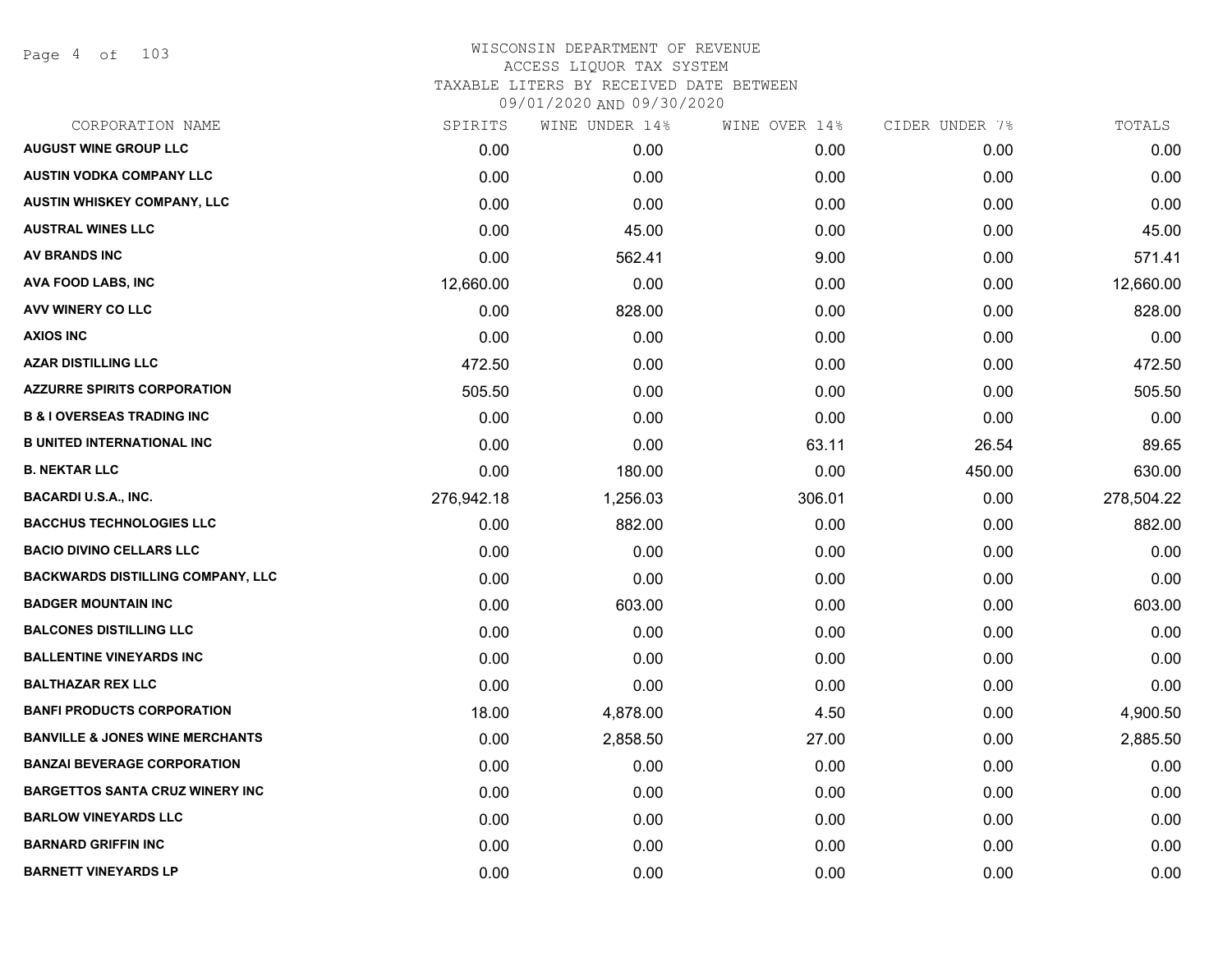Page 5 of 103

| CORPORATION NAME                                       | SPIRITS | WINE UNDER 14% | WINE OVER 14% | CIDER UNDER 7% | TOTALS    |
|--------------------------------------------------------|---------|----------------|---------------|----------------|-----------|
| <b>BARON FRANCOIS LTD</b>                              | 0.00    | 0.00           | 0.00          | 0.00           | 0.00      |
| <b>BATTAGLIA DISTRIBUTING CORP INC</b>                 | 0.00    | 0.00           | 0.00          | 0.00           | 0.00      |
| <b>BAUM WINE IMPORTS INC</b>                           | 29.25   | 6,946.50       | 516.00        | 0.00           | 7,491.75  |
| <b>BEATBOX BEVERAGES LLC</b>                           | 0.00    | 14,256.00      | 0.00          | 0.00           | 14,256.00 |
| <b>BEAUX FRERES LLC</b>                                | 0.00    | 0.00           | 0.00          | 0.00           | 0.00      |
| <b>BEDFORD &amp; GROVE LLC</b>                         | 225.00  | 0.00           | 0.00          | 0.00           | 225.00    |
| <b>BEDROCK WINE COMPANY LP</b>                         | 0.00    | 33.28          | 33.28         | 0.00           | 66.56     |
| <b>BENDISTILLERY INC</b>                               | 0.00    | 0.00           | 0.00          | 0.00           | 0.00      |
| <b>BENNETT LANE WINERY LLC</b>                         | 0.00    | 0.00           | 0.00          | 0.00           | 0.00      |
| <b>BENOVIA WINERY LLC</b>                              | 0.00    | 0.00           | 0.00          | 0.00           | 0.00      |
| <b>BEPPE &amp; THE ARCHITECT LLC</b>                   | 0.00    | 0.00           | 0.00          | 0.00           | 0.00      |
| <b>BERGSTROM WINES LLC</b>                             | 0.00    | 45.00          | 0.00          | 0.00           | 45.00     |
| <b>BERNARDUS LLC</b>                                   | 0.00    | 0.00           | 0.00          | 0.00           | 0.00      |
| BETHEL HEIGHTS VINEYARD INC                            | 0.00    | 0.00           | 0.00          | 0.00           | 0.00      |
| BETTER BRANDS INTERNATIONAL                            | 0.00    | 321.00         | 63.00         | 0.00           | 384.00    |
| <b>BETZ CELLARS LLC</b>                                | 0.00    | 0.00           | 0.00          | 0.00           | 0.00      |
| <b>BEVAN CELLARS, LLC</b>                              | 0.00    | 0.00           | 0.00          | 0.00           | 0.00      |
| <b>BEVERAGE BROTHERS INC</b>                           | 0.00    | 0.00           | 0.00          | 0.00           | 0.00      |
| <b>BIAGIO CRU &amp; ESTATE WINES LLC</b>               | 0.00    | 0.00           | 0.00          | 0.00           | 0.00      |
| BIEN NACIDO VINEYARDS OF RANCHO TEPUSQUET<br><b>LP</b> | 0.00    | 0.00           | 0.00          | 0.00           | 0.00      |
| <b>BILTMORE ESTATE WINE COMPANY</b>                    | 0.00    | 0.00           | 0.00          | 0.00           | 0.00      |
| <b>BLACK ROCK SPIRITS LLC</b>                          | 153.00  | 0.00           | 0.00          | 0.00           | 153.00    |
| <b>BLACKBIRD VINEYARDS LLC</b>                         | 0.00    | 0.00           | 0.00          | 0.00           | 0.00      |
| <b>BLAIR VINEYARDS LLC</b>                             | 0.00    | 0.00           | 0.00          | 0.00           | 0.00      |
| <b>BLAKE FARMS HARD APPLE CIDER LLC</b>                | 0.00    | 0.00           | 0.00          | 11,536.35      | 11,536.35 |
| <b>BLAUM BROS DISTILLING CO LLC</b>                    | 63.24   | 0.00           | 0.00          | 0.00           | 63.24     |
| <b>BLUE RIDGE DISTILLING CO INC</b>                    | 0.00    | 0.00           | 0.00          | 0.00           | 0.00      |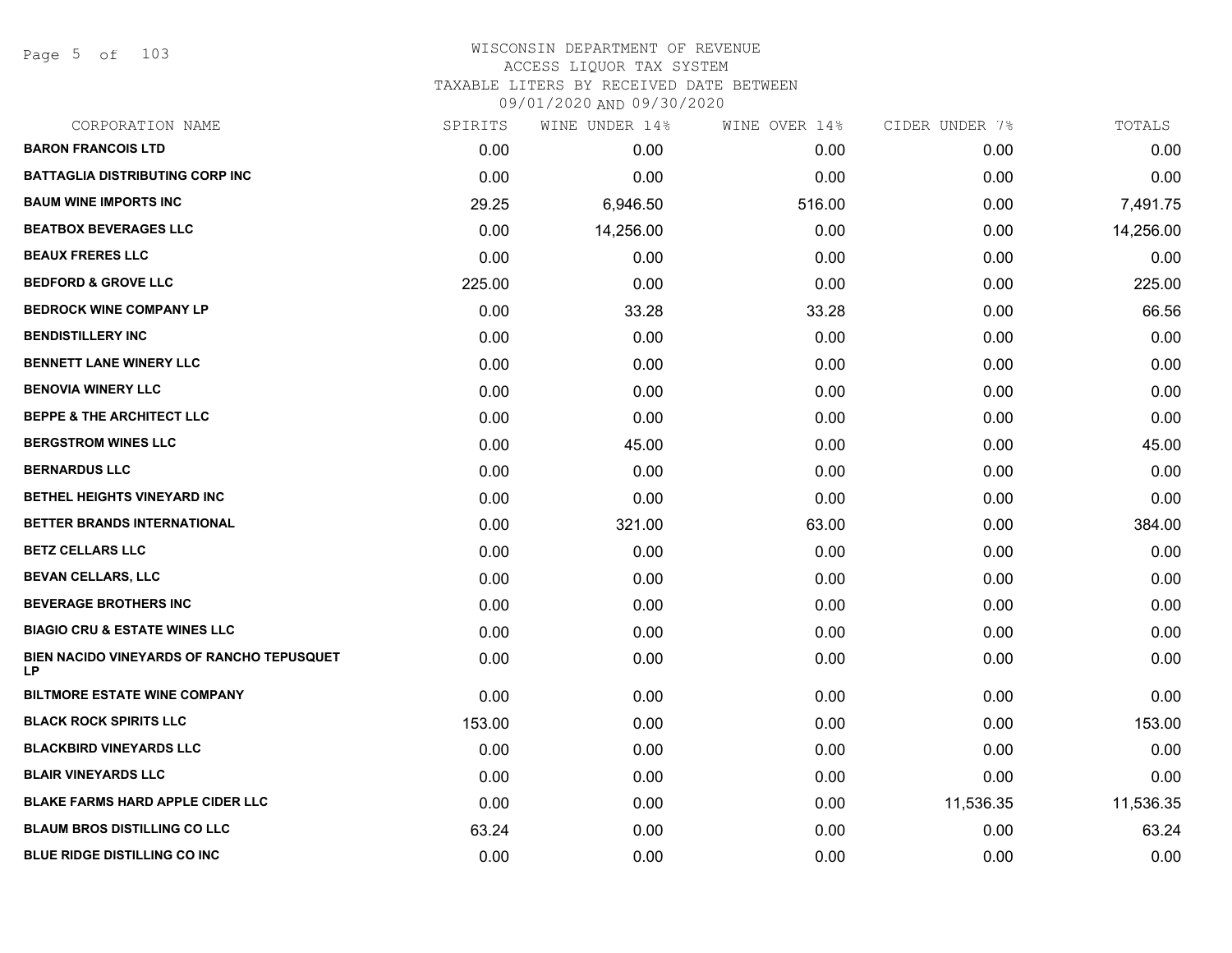Page 6 of 103

| CORPORATION NAME                        | SPIRITS    | WINE UNDER 14% | WINE OVER 14% | CIDER UNDER 7% | TOTALS     |
|-----------------------------------------|------------|----------------|---------------|----------------|------------|
| <b>BLUE ROCK VINEYARD LLC</b>           | 0.00       | 0.00           | 0.00          | 0.00           | 0.00       |
| <b>BLUE SPIRITS DISTILLING LLC</b>      | 0.00       | 0.00           | 0.00          | 0.00           | 0.00       |
| <b>BNA WINE GROUP LLC</b>               | 0.00       | 658.50         | 0.00          | 0.00           | 658.50     |
| <b>BOEGER WINERY INC</b>                | 0.00       | 0.00           | 0.00          | 0.00           | 0.00       |
| <b>BOGLE VINEYARDS INC</b>              | 0.00       | 0.00           | 7,740.00      | 0.00           | 7,740.00   |
| <b>BONANNO VINTNERS LLC</b>             | 0.00       | 0.00           | 0.00          | 0.00           | 0.00       |
| <b>BONNY DOON WINERY INC</b>            | 0.00       | 0.00           | 0.00          | 0.00           | 0.00       |
| <b>BOOKER VINEYARD &amp; WINERY</b>     | 0.00       | 0.00           | 0.00          | 0.00           | 0.00       |
| <b>BOSTON BEER CORPORATION</b>          | 0.00       | 0.00           | 0.00          | 107,063.75     | 107,063.75 |
| <b>BOUCHAINE VINEYARDS INC</b>          | 0.00       | 0.00           | 0.00          | 0.00           | 0.00       |
| <b>BOUNDARY BREAKS LLC</b>              | 0.00       | 0.00           | 0.00          | 0.00           | 0.00       |
| <b>BOURGET IMPORTS LLC</b>              | 0.00       | 54.00          | 0.00          | 0.00           | 54.00      |
| <b>BOUTINOT USA INC</b>                 | 0.00       | 0.00           | 0.00          | 0.00           | 0.00       |
| <b>BOUTIQUE BEVERAGE CO</b>             | 0.00       | 0.00           | 0.00          | 0.00           | 0.00       |
| <b>BRASSFIELD ESTATE WINERY LLC</b>     | 0.00       | 0.00           | 504.00        | 0.00           | 504.00     |
| <b>BRAZOS WINE IMPORTS LLC</b>          | 0.00       | 1,437.00       | 0.00          | 0.00           | 1,437.00   |
| <b>BRIAN CARTER CELLARS LLC</b>         | 0.00       | 3.00           | 1.50          | 0.00           | 4.50       |
| <b>BRICKELL WINES LLC</b>               | 0.00       | 0.00           | 0.00          | 0.00           | 0.00       |
| <b>BRIDGEVIEW VINEYARDS INC</b>         | 0.00       | 0.00           | 0.00          | 0.00           | 0.00       |
| <b>BRIGHT CELLARS INC</b>               | 0.00       | 0.00           | 0.00          | 0.00           | 0.00       |
| <b>BROADBENT SELECTIONS INC</b>         | 0.00       | 0.00           | 0.00          | 0.00           | 0.00       |
| <b>BRONCO WINE COMPANY</b>              | 112.50     | 31,875.15      | 252.00        | 0.00           | 32,239.65  |
| BROTHERS INTERNATIONAL FOOD CORPORATION | 0.00       | 0.00           | 0.00          | 0.00           | 0.00       |
| <b>BROVO SPIRITS LLC</b>                | 0.00       | 0.00           | 0.00          | 0.00           | 0.00       |
| <b>BROWNE FAMILY WINES LLC</b>          | 0.00       | 0.00           | 0.00          | 0.00           | 0.00       |
| <b>BROWN-FORMAN CORPORATION</b>         | 271,182.48 | 12,819.44      | 9.00          | 0.00           | 284,010.92 |
| <b>BRUTOCAO CELLARS LP</b>              | 0.00       | 0.00           | 0.00          | 0.00           | 0.00       |
| BRYN MAWR VINEYARDS INC                 | 0.00       | 0.00           | 0.00          | 0.00           | 0.00       |
|                                         |            |                |               |                |            |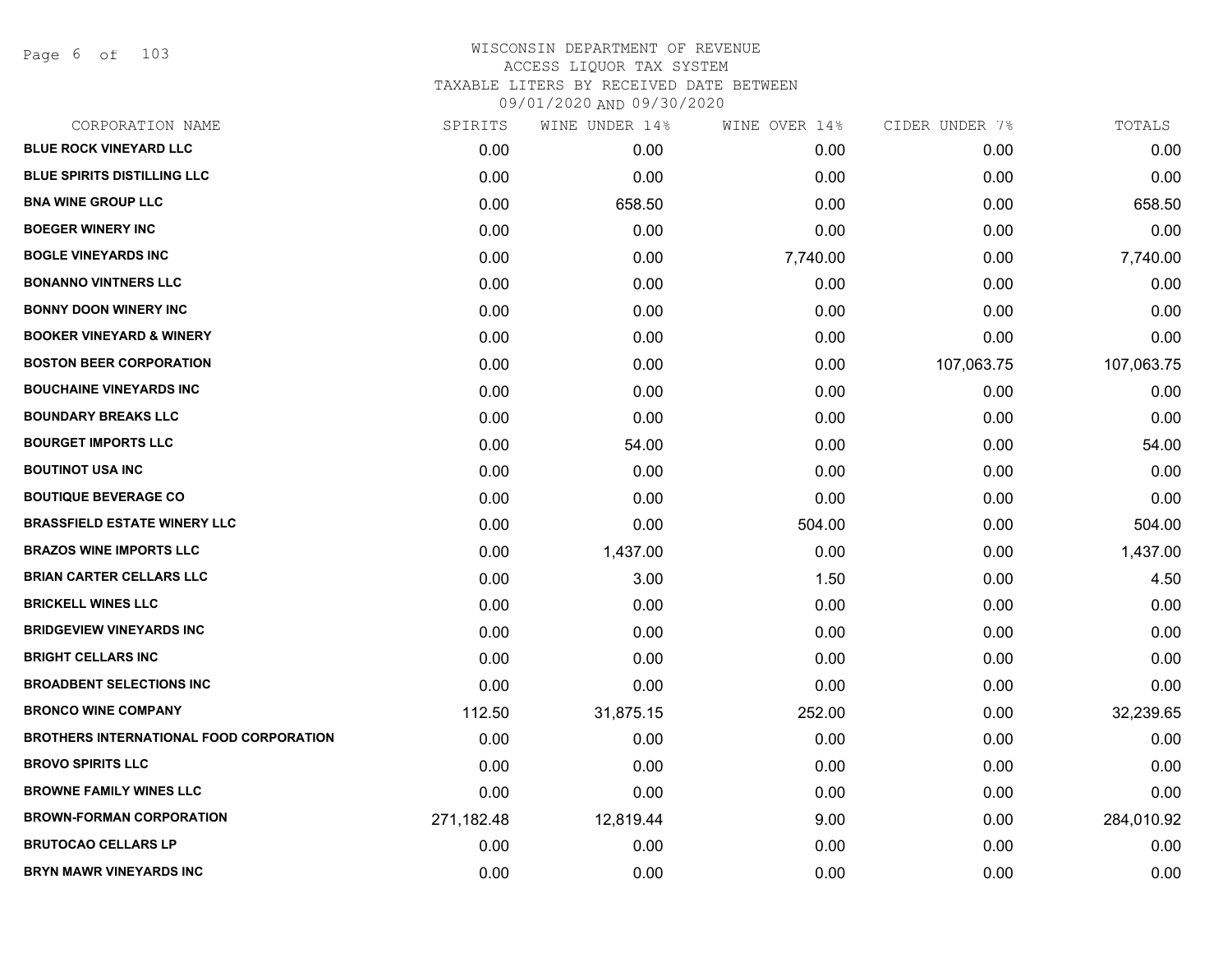Page 7 of 103

| CORPORATION NAME                            | SPIRITS   | WINE UNDER 14% | WINE OVER 14% | CIDER UNDER 7% | TOTALS    |
|---------------------------------------------|-----------|----------------|---------------|----------------|-----------|
| <b>BUCKLER FAMILY VINEYARDS LLC</b>         | 0.00      | 15.75          | 36.00         | 0.00           | 51.75     |
| <b>BUEHLER VINEYARDS INC</b>                | 0.00      | 315.00         | 0.00          | 0.00           | 315.00    |
| <b>BULLY HILL VINEYARDS INC</b>             | 0.00      | 0.00           | 0.00          | 0.00           | 0.00      |
| <b>BURGESS CELLARS INC</b>                  | 0.00      | 0.00           | 63.00         | 0.00           | 63.00     |
| <b>BURKE &amp; MORRIS SPIRITS LLC</b>       | 0.00      | 0.00           | 0.00          | 0.00           | 0.00      |
| <b>BUZZBALLZ LLC</b>                        | 0.00      | 0.00           | 1,292.54      | 0.00           | 1,292.54  |
| <b>BUZZBOX BEVERAGES INC</b>                | 844.80    | 0.00           | 0.00          | 0.00           | 844.80    |
| <b>BWSC LLC</b>                             | 0.00      | 2,016.00       | 0.00          | 0.00           | 2,016.00  |
| <b>BYMOFO LLC</b>                           | 0.00      | 0.00           | 0.00          | 0.00           | 0.00      |
| <b>C &amp; C WINE SERVICES INC</b>          | 0.00      | 0.00           | 0.00          | 0.00           | 0.00      |
| <b>C MONDAVI &amp; FAMILY</b>               | 0.00      | 10,629.00      | 711.00        | 0.00           | 11,340.00 |
| <b>C SQUARED CIDERS LLC</b>                 | 0.00      | 0.00           | 0.00          | 1,705.50       | 1,705.50  |
| <b>CABERNET CORP</b>                        | 0.00      | 1,305.00       | 270.00        | 0.00           | 1,575.00  |
| <b>CAL VIN ENTERPRISES CORPORATION</b>      | 0.00      | 0.00           | 0.00          | 0.00           | 0.00      |
| <b>CALIFORNIA CIDER COMPANY</b>             | 0.00      | 0.00           | 0.00          | 0.00           | 0.00      |
| <b>CALIFORNIA VINEYARDS INC</b>             | 0.00      | 0.00           | 0.00          | 0.00           | 0.00      |
| <b>CALIFORNIA WINE WORKS LLC</b>            | 0.00      | 0.00           | 0.00          | 0.00           | 0.00      |
| <b>CALLUNA VINEYARDS LLC</b>                | 0.00      | 0.00           | 0.00          | 0.00           | 0.00      |
| <b>CAMARDA CORP</b>                         | 0.00      | 0.00           | 0.00          | 0.00           | 0.00      |
| <b>CAMARENA IMPORTS LLC</b>                 | 0.00      | 0.00           | 0.00          | 0.00           | 0.00      |
| <b>CAMPARI AMERICA LLC</b>                  | 84,394.50 | 810.00         | 132.00        | 0.00           | 85,336.50 |
| <b>CAMPBELL &amp; MCGILL SELECTIONS LLC</b> | 0.00      | 63.00          | 0.00          | 0.00           | 63.00     |
| <b>CAMPEON SPIRITS COMPANY INC</b>          | 0.00      | 0.00           | 0.00          | 0.00           | 0.00      |
| <b>CANNON RIVER WINERY LLC</b>              | 0.00      | 0.00           | 0.00          | 0.00           | 0.00      |
| <b>CAPARONE WINERY LLC</b>                  | 0.00      | 0.00           | 0.00          | 0.00           | 0.00      |
| <b>CAPE CLASSICS INC</b>                    | 0.00      | 1,044.00       | 0.00          | 0.00           | 1,044.00  |
| <b>CARDINAL SPIRITS LLC</b>                 | 9.51      | 135.08         | 0.00          | 0.00           | 144.59    |
| <b>CARDINAL WINE GROUP LLC</b>              | 0.00      | 0.00           | 0.00          | 0.00           | 0.00      |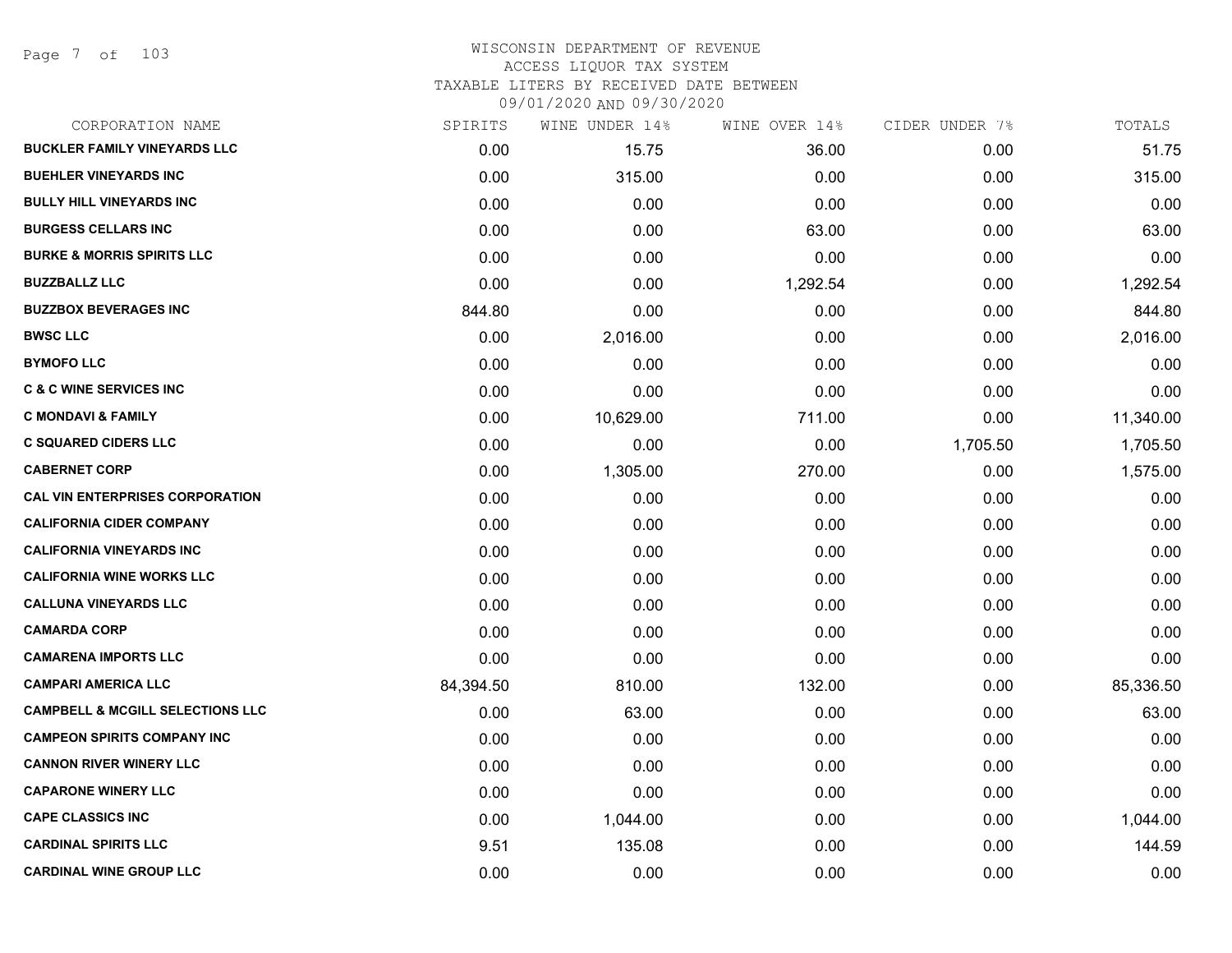| CORPORATION NAME                            | SPIRITS   | WINE UNDER 14% | WINE OVER 14% | CIDER UNDER 7% | TOTALS    |
|---------------------------------------------|-----------|----------------|---------------|----------------|-----------|
| <b>CARDWELL HILL CELLARS LLC</b>            | 0.00      | 81.00          | 0.00          | 0.00           | 81.00     |
| <b>CARIBBEAN DISTILLERS LLC</b>             | 0.00      | 0.00           | 0.00          | 0.00           | 0.00      |
| <b>CARIBBEAN SPIRITS INC</b>                | 0.00      | 0.00           | 0.00          | 0.00           | 0.00      |
| <b>CARL THOMA</b>                           | 0.00      | 0.00           | 0.00          | 0.00           | 0.00      |
| <b>CARLOS HUBNER-ARTETA</b>                 | 0.00      | 0.00           | 0.00          | 0.00           | 0.00      |
| <b>CARLSON VINEYARDS INC</b>                | 0.00      | 0.00           | 0.00          | 0.00           | 0.00      |
| <b>CAROLINA DISTRIBUTION LLC</b>            | 0.00      | 0.00           | 0.00          | 0.00           | 0.00      |
| <b>CARRIAGE HOUSE IMPORTS, LTD.</b>         | 45.00     | 0.00           | 0.00          | 0.00           | 45.00     |
| <b>CASTIEL ESTATE LLC</b>                   | 0.00      | 0.00           | 0.00          | 0.00           | 0.00      |
| <b>CASTLE BRANDS USA CORP</b>               | 1,728.00  | 0.00           | 0.00          | 0.00           | 1,728.00  |
| <b>CASTORO CELLARS</b>                      | 0.00      | 0.00           | 0.00          | 0.00           | 0.00      |
| <b>CAYMUS VINEYARDS INC</b>                 | 0.00      | 0.00           | 0.00          | 0.00           | 0.00      |
| <b>CEDAR KNOLL VINEYARDS INC</b>            | 0.00      | 0.00           | 0.00          | 0.00           | 0.00      |
| <b>CELEBRATION DISTILLATION CORPORATION</b> | 0.00      | 0.00           | 0.00          | 0.00           | 0.00      |
| <b>CELLARS INTERNATIONAL INC</b>            | 0.00      | 0.00           | 0.00          | 0.00           | 0.00      |
| <b>CELLIER WINES DISTRIBUTING INC</b>       | 0.00      | 0.00           | 0.00          | 0.00           | 0.00      |
| <b>CHAISE VENTURES INC</b>                  | 0.00      | 0.00           | 0.00          | 0.00           | 0.00      |
| <b>CHANNING DAUGHTERS WINERY LLC</b>        | 0.00      | 0.00           | 0.00          | 0.00           | 0.00      |
| <b>CHAPPELLET WINERY INC</b>                | 0.00      | 0.00           | 630.00        | 0.00           | 630.00    |
| <b>CHARBAUT AMERICA INC</b>                 | 0.00      | 0.00           | 0.00          | 0.00           | 0.00      |
| <b>CHARLES &amp; MARTHA BARRA</b>           | 0.00      | 225.00         | 225.00        | 0.00           | 450.00    |
| <b>CHARLES JACQUIN ET CIE INC</b>           | 22,486.65 | 0.00           | 215.96        | 0.00           | 22,702.61 |
| <b>CHARLES NEAL SELECTIONS INC</b>          | 0.00      | 0.00           | 0.00          | 0.00           | 0.00      |
| <b>CHARLES REININGER LLC</b>                | 0.00      | 0.00           | 0.00          | 0.00           | 0.00      |
| <b>CHATEAU BARNABY LLC</b>                  | 0.00      | 27.00          | 0.00          | 0.00           | 27.00     |
| <b>CHATEAU DIANA LLC</b>                    | 0.00      | 0.00           | 0.00          | 0.00           | 0.00      |
| <b>CHATEAU OPERATIONS, LTD.</b>             | 0.00      | 0.00           | 0.00          | 0.00           | 0.00      |
| <b>CHATHAM IMPORTS INC</b>                  | 2,296.35  | 0.00           | 0.00          | 0.00           | 2,296.35  |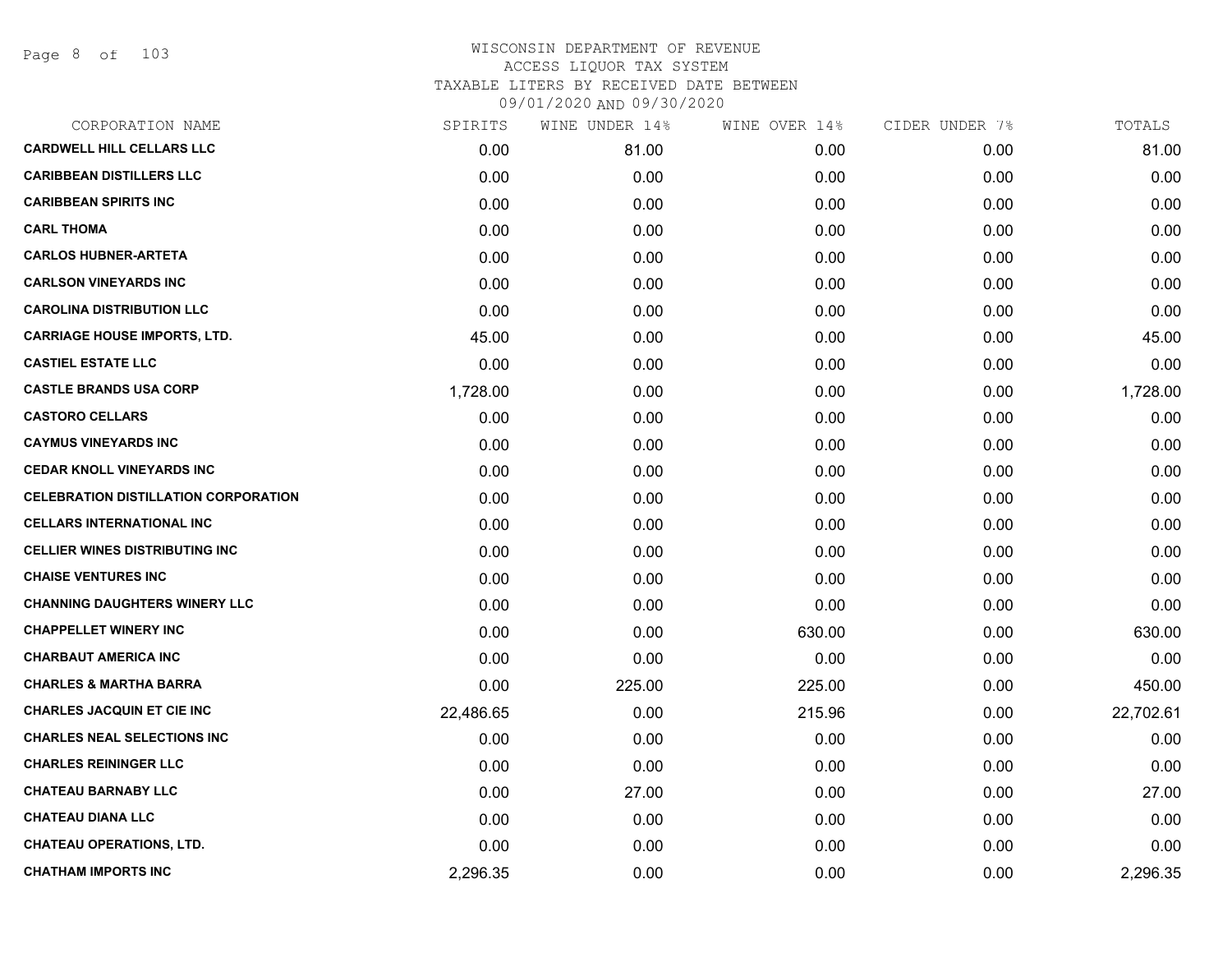Page 9 of 103

| CORPORATION NAME                             | SPIRITS   | WINE UNDER 14% | WINE OVER 14% | CIDER UNDER 7% | TOTALS     |
|----------------------------------------------|-----------|----------------|---------------|----------------|------------|
| <b>CHEHALEM INC</b>                          | 0.00      | 252.00         | 0.00          | 0.00           | 252.00     |
| <b>CHICAGO DISTILLING COMPANY LLC</b>        | 0.00      | 0.00           | 0.00          | 0.00           | 0.00       |
| <b>CHOYA UMESHU USA INC</b>                  | 0.00      | 126.00         | 252.00        | 0.00           | 378.00     |
| <b>CHRISTOPHER F PITTENGER</b>               | 0.00      | 2.25           | 0.00          | 0.00           | 2.25       |
| <b>CHRISTOPHER FIGGINS</b>                   | 0.00      | 0.00           | 0.00          | 0.00           | 0.00       |
| <b>CHRISTOPHER J BROCKWAY</b>                | 0.00      | 252.00         | 0.00          | 0.00           | 252.00     |
| <b>CHRISTOPHER MICHAEL WINES LLC</b>         | 0.00      | 126.00         | 0.00          | 0.00           | 126.00     |
| CIV (USA) INC                                | 0.00      | 0.00           | 0.00          | 0.00           | 0.00       |
| <b>CLAAR CELLARS LLC</b>                     | 0.00      | 0.00           | 0.00          | 0.00           | 0.00       |
| <b>CLASSIC WINES INC</b>                     | 0.00      | 0.00           | 0.00          | 0.00           | 0.00       |
| <b>CLASSICAL WINES FROM SPAIN LTD</b>        | 0.00      | 0.00           | 0.00          | 0.00           | 0.00       |
| <b>CLENDENENLINDQUIST VINTNERS</b>           | 0.00      | 0.00           | 0.00          | 0.00           | 0.00       |
| <b>CLINE CELLARS INC</b>                     | 0.00      | 5,166.00       | 2,970.00      | 0.00           | 8,136.00   |
| <b>CLINE SISTERS IMPORTS LLC</b>             | 0.00      | 31.50          | 0.00          | 0.00           | 31.50      |
| <b>CLOS LACHANCE WINES LLC</b>               | 0.00      | 60.00          | 126.00        | 0.00           | 186.00     |
| <b>COCKERELL WINE CONSULTING LLC</b>         | 0.00      | 0.00           | 0.00          | 0.00           | 0.00       |
| <b>CODIPRAL, LLC</b>                         | 0.00      | 0.00           | 0.00          | 0.00           | 0.00       |
| <b>CODY T WRIGHT</b>                         | 0.00      | 0.00           | 0.00          | 0.00           | 0.00       |
| <b>COMPASSPOINT IMPORTS</b>                  | 0.00      | 0.00           | 0.00          | 0.00           | 0.00       |
| <b>CONSTELLATION BRANDS, INC.</b>            | 75,835.20 | 301,997.72     | 17,026.50     | 0.00           | 394,859.42 |
| <b>COOL HAND VINEYARDS LLC</b>               | 0.00      | 0.00           | 126.00        | 0.00           | 126.00     |
| <b>COPA FINA WINE IMPORTS LLC</b>            | 0.00      | 315.00         | 0.00          | 0.00           | 315.00     |
| <b>COPPER &amp; KINGS AMERICAN BRANDY CO</b> | 414.00    | 0.00           | 0.00          | 0.00           | 414.00     |
| <b>COPPER CANE LLC</b>                       | 0.00      | 444.00         | 2,376.00      | 0.00           | 2,820.00   |
| <b>CORA IMPORTS LTD</b>                      | 0.00      | 0.00           | 0.00          | 0.00           | 0.00       |
| <b>CORDELINA WINE COMPANY LLC</b>            | 0.00      | 0.00           | 0.00          | 0.00           | 0.00       |
| <b>CORK ALLIANCE INC</b>                     | 0.00      | 585.00         | 0.00          | 0.00           | 585.00     |
| <b>CORNERSTONE CELLARS LLC</b>               | 0.00      | 0.00           | 0.00          | 0.00           | 0.00       |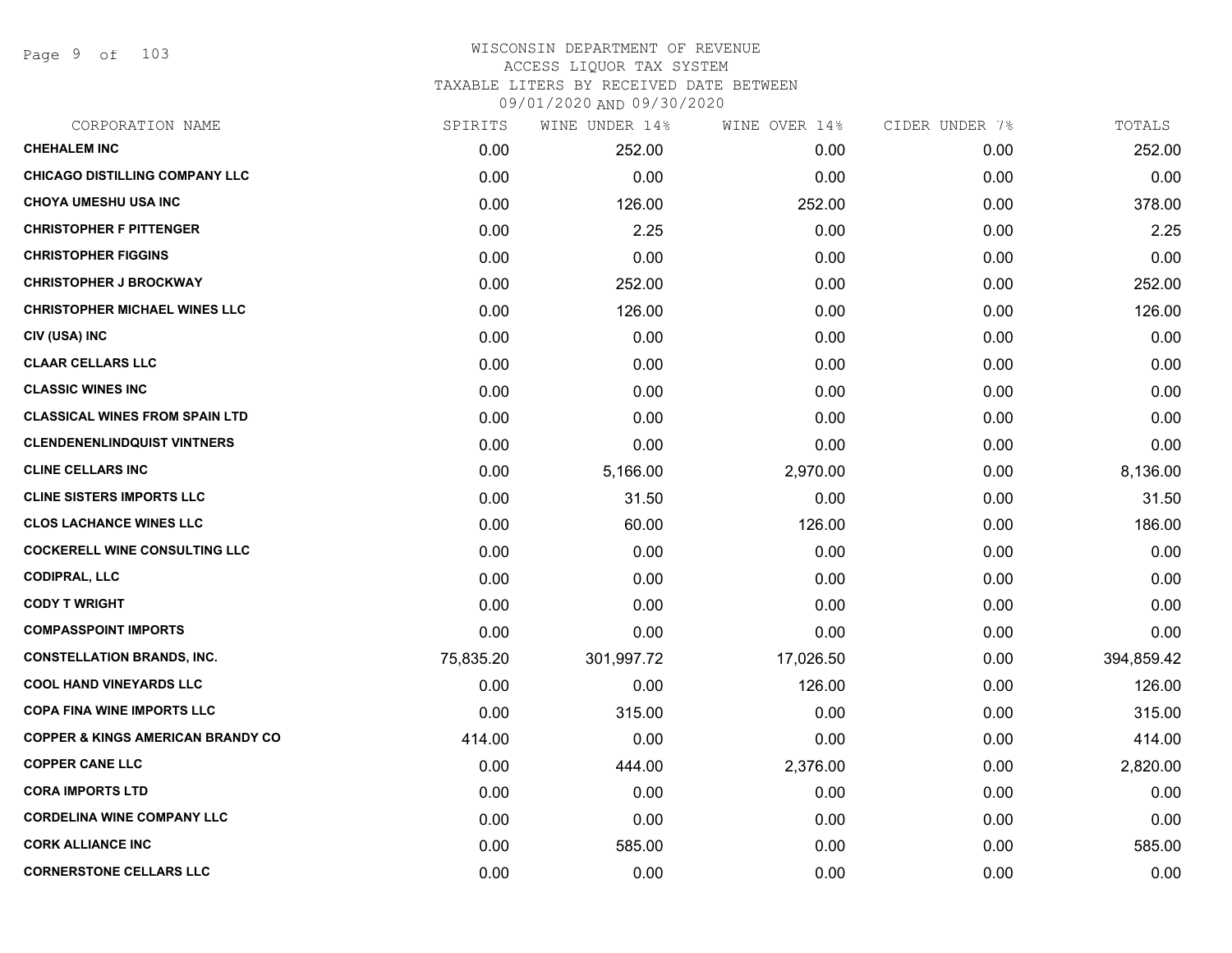| CORPORATION NAME                                   | SPIRITS | WINE UNDER 14% | WINE OVER 14% | CIDER UNDER 7% | TOTALS   |
|----------------------------------------------------|---------|----------------|---------------|----------------|----------|
| <b>CORNERSTONE U.S. WINE IMPORTS INC</b>           | 0.00    | 0.00           | 0.00          | 0.00           | 0.00     |
| <b>CORY J MICHAL</b>                               | 0.00    | 211.50         | 0.00          | 0.00           | 211.50   |
| <b>COUNTRY HERITAGE WINERY &amp; VINEYARD INC.</b> | 0.00    | 0.00           | 0.00          | 0.00           | 0.00     |
| <b>COUP DE FOUDRE LLC</b>                          | 0.00    | 0.00           | 0.00          | 0.00           | 0.00     |
| <b>COURAGEOUS INC</b>                              | 0.00    | 0.00           | 0.00          | 0.00           | 0.00     |
| <b>CRACOVIA BRANDS INC</b>                         | 0.00    | 0.00           | 0.00          | 0.00           | 0.00     |
| <b>CRAFTED ARTISAN MEADERY LLC</b>                 | 0.00    | 0.00           | 0.00          | 0.00           | 0.00     |
| <b>CRAIG S HANDLY</b>                              | 0.00    | 0.00           | 0.00          | 0.00           | 0.00     |
| <b>CREATIVE WINE CONCEPTS INC</b>                  | 0.00    | 0.00           | 0.00          | 0.00           | 0.00     |
| <b>CREW WINE COMPANY LLC</b>                       | 0.00    | 2,589.00       | 126.00        | 0.00           | 2,715.00 |
| <b>CRIBARI VINEYARDS INC</b>                       | 0.00    | 0.00           | 0.00          | 0.00           | 0.00     |
| <b>CRIMSON WINE GROUP LTD</b>                      | 0.00    | 0.00           | 0.00          | 0.00           | 0.00     |
| <b>CRISTOM VINEYARDS INC</b>                       | 0.00    | 0.00           | 0.00          | 0.00           | 0.00     |
| <b>CROWN POINT WINERY LLC</b>                      | 0.00    | 0.00           | 0.00          | 0.00           | 0.00     |
| <b>CRYSTAL RAIN DISTILLERY INC</b>                 | 0.00    | 0.00           | 0.00          | 0.00           | 0.00     |
| <b>CULT OF 8</b>                                   | 0.00    | 3,073.50       | 0.00          | 0.00           | 3,073.50 |
| <b>CUNAT PREMIUM VINEYARDS LLC</b>                 | 0.00    | 0.00           | 0.00          | 0.00           | 0.00     |
| <b>CUSHMAN WINERY CORPORATION</b>                  | 0.00    | 0.00           | 0.00          | 0.00           | 0.00     |
| <b>CUTWATER SPIRITS LLC</b>                        | 0.00    | 0.00           | 0.00          | 0.00           | 0.00     |
| <b>D &amp; D VINEYARDS INC</b>                     | 0.00    | 0.00           | 0.00          | 0.00           | 0.00     |
| <b>D MYERS LLC</b>                                 | 0.00    | 0.00           | 0.00          | 0.00           | 0.00     |
| <b>D&amp;V INTERNATIONAL INC</b>                   | 0.00    | 0.00           | 0.00          | 0.00           | 0.00     |
| <b>D.G.L. DISTRIBUTORS, INC</b>                    | 0.00    | 0.00           | 0.00          | 0.00           | 0.00     |
| <b>DAEDALUS CELLARS CO</b>                         | 0.00    | 0.00           | 0.00          | 0.00           | 0.00     |
| <b>DAN CAREY</b>                                   | 0.00    | 0.00           | 0.00          | 0.00           | 0.00     |
| <b>DANA ESTATES INC</b>                            | 0.00    | 0.00           | 0.00          | 0.00           | 0.00     |
| <b>DANCING COYOTE WINES</b>                        | 0.00    | 0.00           | 0.00          | 0.00           | 0.00     |
| <b>DANICA PATRICK</b>                              | 0.00    | 0.00           | 0.00          | 0.00           | 0.00     |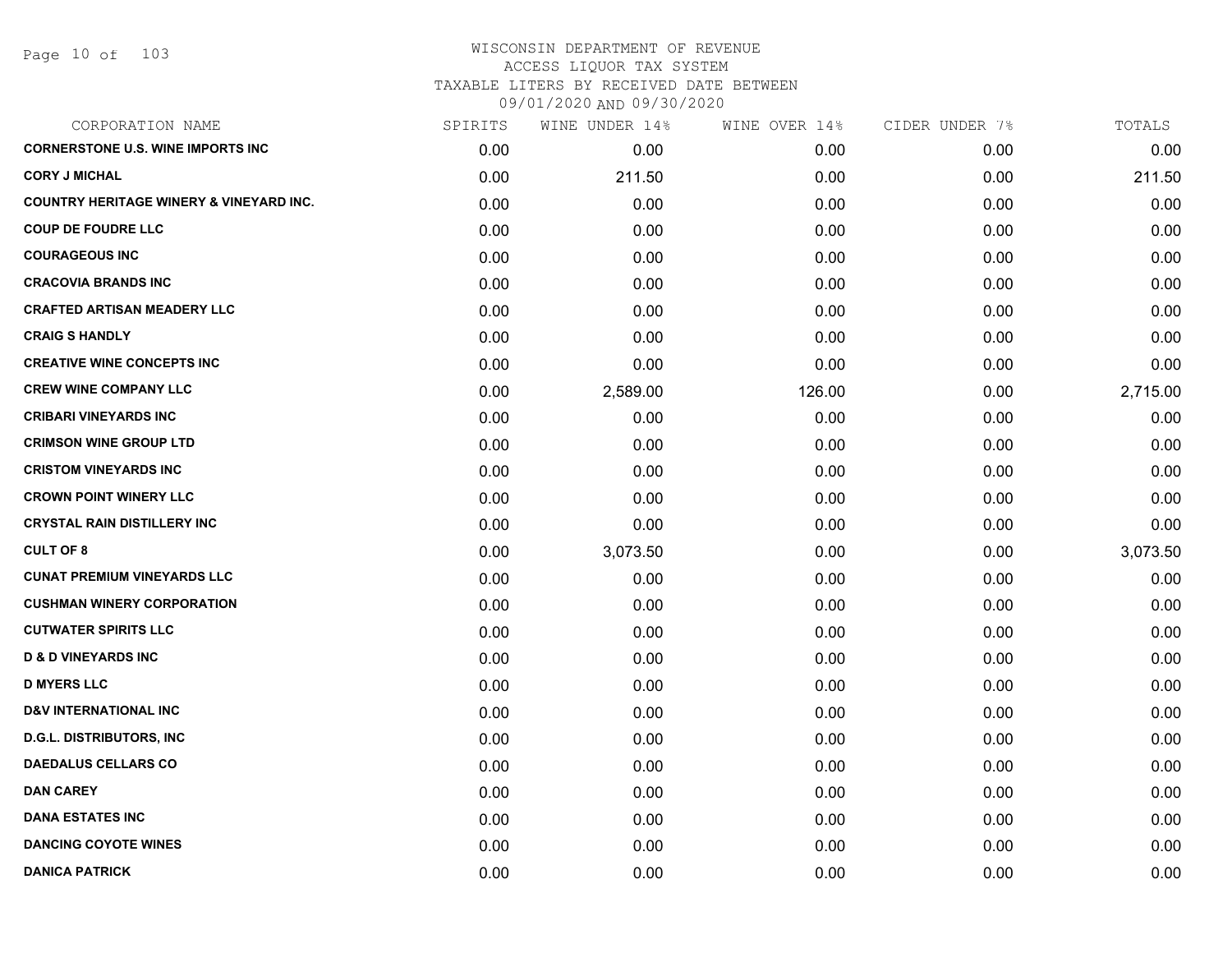Page 11 of 103

|          | WINE UNDER 14% |           |               | TOTALS         |
|----------|----------------|-----------|---------------|----------------|
| 207.60   | 0.00           | 0.00      | 0.00          | 207.60         |
| 0.00     | 0.00           | 0.00      | 0.00          | 0.00           |
| 0.00     | 0.00           | 0.00      | 0.00          | 0.00           |
| 0.00     | 0.00           | 0.00      | 0.00          | 0.00           |
| 0.00     | 0.00           | 3,528.01  | 0.00          | 3,528.01       |
| 0.00     | 0.00           | 0.00      | 0.00          | 0.00           |
| 0.00     | 0.00           | 63.00     | 0.00          | 63.00          |
| 0.00     | 0.00           | 0.00      | 0.00          | 0.00           |
| 0.00     | 0.00           | 0.00      | 0.00          | 0.00           |
| 0.00     | 198.00         | 0.00      | 0.00          | 198.00         |
| 0.00     | 0.00           | 0.00      | 0.00          | 0.00           |
| 0.00     | 0.00           | 0.00      | 0.00          | 0.00           |
| 0.00     | 0.00           | 504.00    | 0.00          | 504.00         |
| 0.00     | 0.00           | 0.00      | 0.00          | 0.00           |
| 2,035.87 | 27,088.23      | 10,098.00 | 0.00          | 39,222.10      |
| 0.00     | 0.00           | 0.00      | 0.00          | 0.00           |
| 0.00     | 0.00           | 0.00      | 0.00          | 0.00           |
| 0.00     | 0.00           | 1,305.00  | 0.00          | 1,305.00       |
| 0.00     | 585.00         | 180.00    | 0.00          | 765.00         |
| 0.00     | 0.00           | 0.00      | 0.00          | 0.00           |
| 0.00     | 0.00           | 0.00      | 0.00          | 0.00           |
| 0.00     | 0.00           | 0.00      | 0.00          | 0.00           |
| 0.00     | 264,648.00     | 21,915.00 | 0.00          | 286,563.00     |
| 0.00     | 0.00           | 0.00      | 0.00          | 0.00           |
| 0.00     | 0.00           | 0.00      | 0.00          | 0.00           |
| 0.00     | 0.00           | 0.00      | 0.00          | 0.00           |
| 0.00     | 0.00           | 0.00      | 0.00          | 0.00           |
| 0.00     | 0.00           | 0.00      | 0.00          | 0.00           |
|          | SPIRITS        |           | WINE OVER 14% | CIDER UNDER 7% |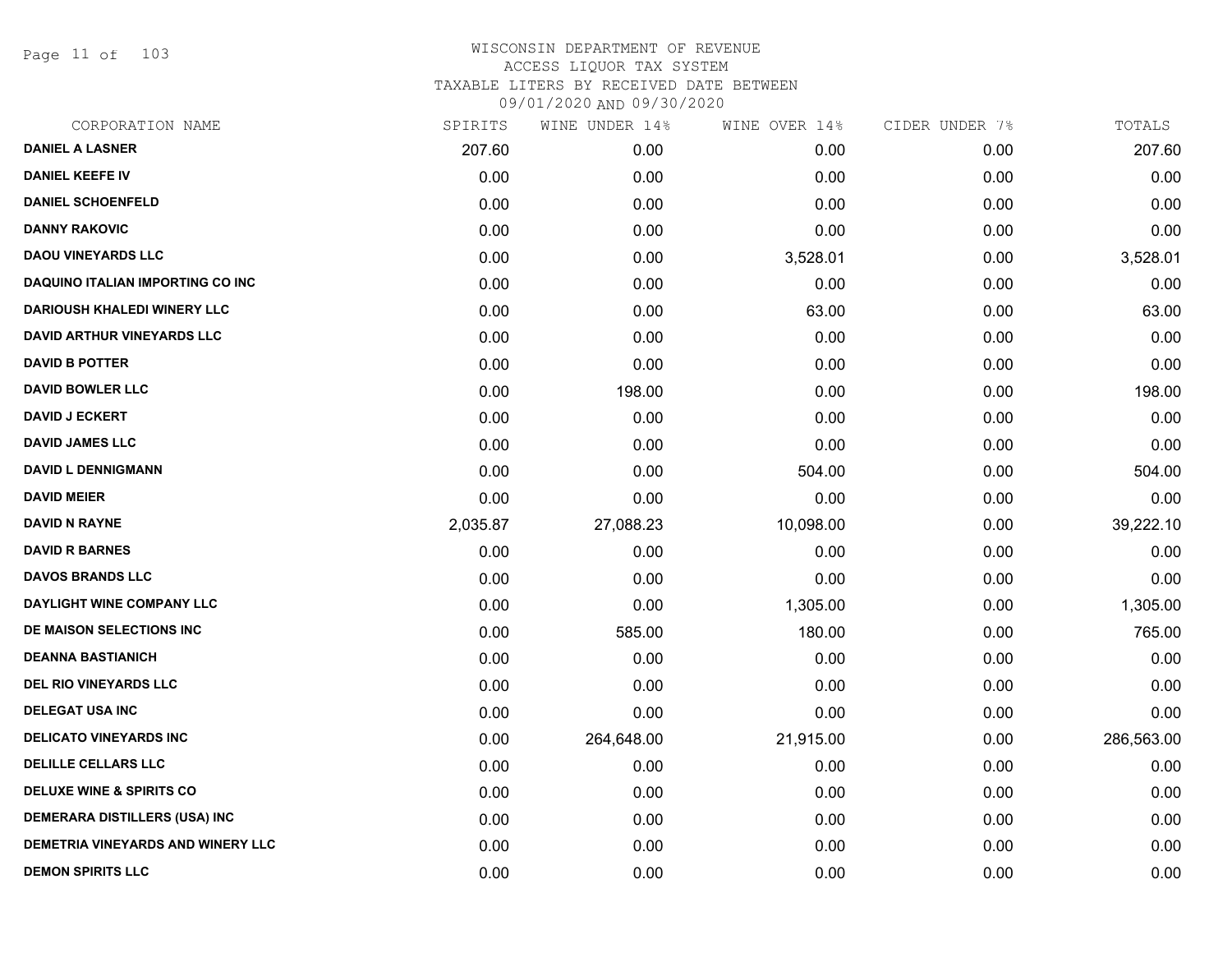Page 12 of 103

| SPIRITS    | WINE UNDER 14% | WINE OVER 14% | CIDER UNDER 7% | TOTALS     |
|------------|----------------|---------------|----------------|------------|
| 0.00       | 0.00           | 0.00          | 0.00           | 0.00       |
| 0.00       | 0.00           | 252.00        | 0.00           | 252.00     |
| 0.00       | 0.00           | 0.00          | 0.00           | 0.00       |
| 0.00       | 0.00           | 0.00          | 0.00           | 0.00       |
| 520,143.05 | 0.00           | 0.00          | 0.00           | 520,143.05 |
| 0.00       | 63.00          | 0.00          | 0.00           | 63.00      |
| 12,861.00  | 0.00           | 0.00          | 0.00           | 12,861.00  |
| 0.00       | 0.00           | 0.00          | 0.00           | 0.00       |
| 1,008.00   | 0.00           | 0.00          | 0.00           | 1,008.00   |
| 0.00       | 0.00           | 0.00          | 0.00           | 0.00       |
| 0.00       | 0.00           | 108.00        | 0.00           | 108.00     |
| 0.00       | 0.00           | 0.00          | 0.00           | 0.00       |
| 0.00       | 0.00           | 0.00          | 0.00           | 0.00       |
| 0.00       | 0.00           | 252.00        | 0.00           | 252.00     |
| 0.00       | 0.00           | 0.00          | 0.00           | 0.00       |
| 0.00       | 468.00         | 0.00          | 0.00           | 468.00     |
| 0.00       | 0.00           | 198.00        | 0.00           | 198.00     |
| 0.00       | 0.00           | 0.00          | 0.00           | 0.00       |
| 0.00       | 6,438.00       | 1,134.00      | 0.00           | 7,572.00   |
| 0.00       | 0.00           | 0.00          | 0.00           | 0.00       |
| 0.00       | 27.00          | 162.00        | 0.00           | 189.00     |
| 697.50     | 0.00           | 0.00          | 0.00           | 697.50     |
| 0.00       | 0.00           | 0.00          | 0.00           | 0.00       |
| 0.00       | 0.00           | 0.00          | 8,349.04       | 8,349.04   |
| 0.00       | 0.00           | 0.00          | 0.00           | 0.00       |
| 0.00       | 0.00           | 0.00          | 0.00           | 0.00       |
| 0.00       | 0.00           | 0.00          | 0.00           | 0.00       |
|            |                |               |                |            |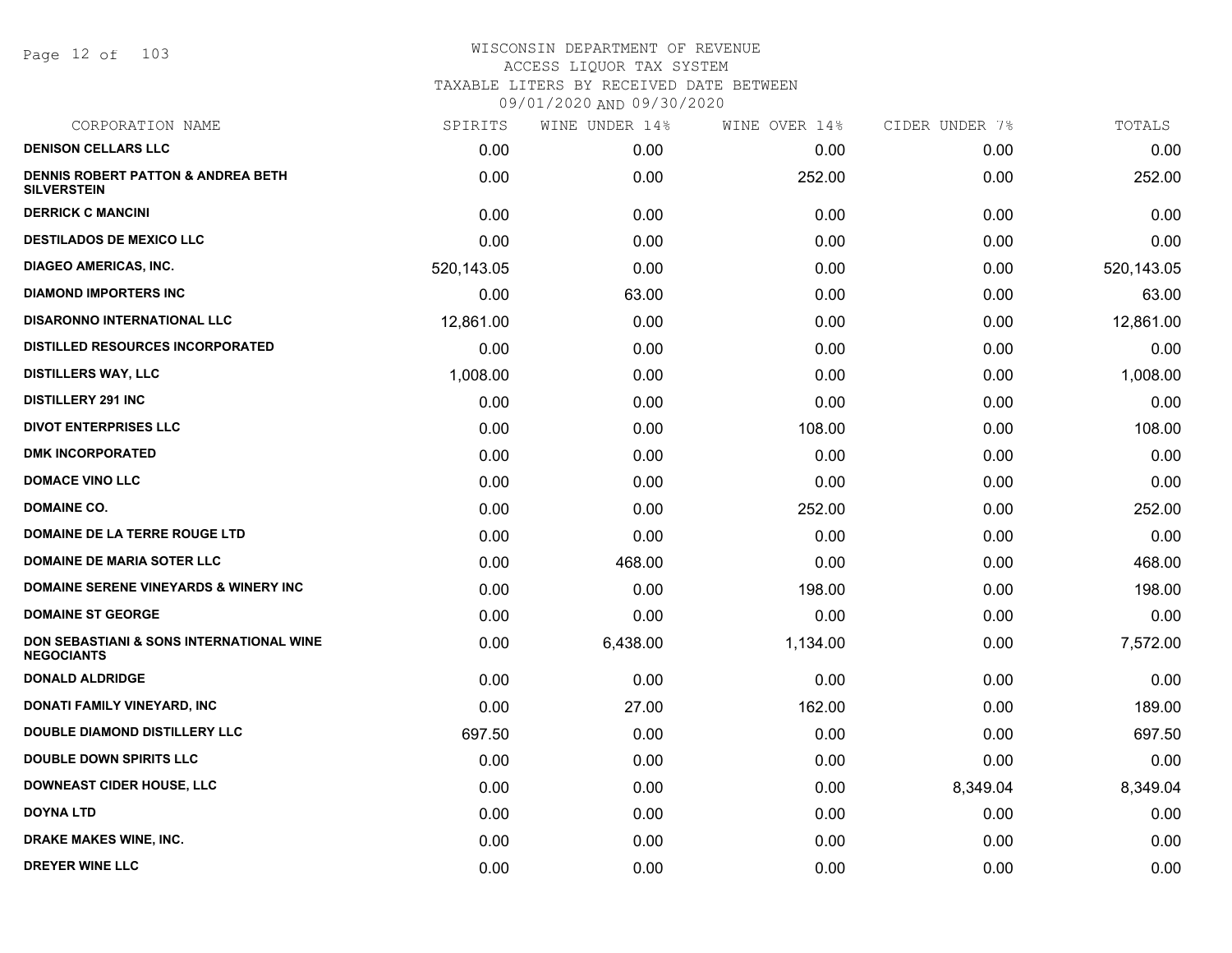Page 13 of 103

#### WISCONSIN DEPARTMENT OF REVENUE ACCESS LIQUOR TAX SYSTEM TAXABLE LITERS BY RECEIVED DATE BETWEEN

09/01/2020 AND 09/30/2020

| CORPORATION NAME                        | SPIRITS    | WINE UNDER 14% | WINE OVER 14% | CIDER UNDER 7% | TOTALS       |
|-----------------------------------------|------------|----------------|---------------|----------------|--------------|
| <b>DREYFUS ASHBY INC</b>                | 0.00       | 1,422.00       | 31.50         | 0.00           | 1,453.50     |
| <b>DRG IMPORTS LLC</b>                  | 0.00       | 0.00           | 0.00          | 0.00           | 0.00         |
| <b>DRUM CIRCLE DISTILLING LLC</b>       | 0.00       | 0.00           | 0.00          | 0.00           | 0.00         |
| DRY CREEK VINEYARD INC                  | 0.00       | 1,764.00       | 810.00        | 0.00           | 2,574.00     |
| DRY FLY DISTILLING INC                  | 682.00     | 0.00           | 0.00          | 0.00           | 682.00       |
| <b>DUCKHORN WINE COMPANY</b>            | 0.00       | 16,758.00      | 6,680.25      | 0.00           | 23,438.25    |
| DUGGANS DISTILLERS PRODUCTS CORPORATION | 450.00     | 0.00           | 0.00          | 0.00           | 450.00       |
| <b>DULUTH CIDER LLC</b>                 | 0.00       | 0.00           | 0.00          | 170.34         | 170.34       |
| <b>DUMOL WINERY LLC</b>                 | 0.00       | 0.00           | 0.00          | 0.00           | 0.00         |
| <b>DUNHAM CELLARS LLC</b>               | 0.00       | 0.00           | 0.00          | 0.00           | 0.00         |
| <b>DUNN VINEYARDS LLC</b>               | 0.00       | 0.00           | 0.00          | 0.00           | 0.00         |
| <b>DURM VINEYARD INC</b>                | 0.00       | 0.00           | 0.00          | 0.00           | 0.00         |
| <b>DUVEL MOORTGAT USA LTD</b>           | 0.00       | 0.00           | 0.00          | 340.69         | 340.69       |
| <b>DV SPIRITS LLC</b>                   | 1,593.00   | 0.00           | 0.00          | 0.00           | 1,593.00     |
| <b>E &amp; J GALLO WINERY</b>           | 186,004.89 | 1,148,784.86   | 41,435.99     | 0.00           | 1,376,225.74 |
| <b>EAGLE EYE IMPORTS LLC</b>            | 0.00       | 567.00         | 0.00          | 0.00           | 567.00       |
| <b>EAGLES LANDING WINERY LLC</b>        | 0.00       | 844.50         | 0.00          | 0.00           | 844.50       |
| <b>EASTERN LIQUORS USA INC</b>          | 162.00     | 0.00           | 0.00          | 0.00           | 162.00       |
| <b>EBERLE WINERY LP</b>                 | 0.00       | 0.00           | 0.00          | 0.00           | 0.00         |
| <b>ECOSUR GROUP LLC</b>                 | 0.00       | 0.00           | 0.00          | 0.00           | 0.00         |
| <b>EGGHEAD TOO, LLC</b>                 | 0.00       | 0.00           | 0.00          | 0.00           | 0.00         |
| EHREN JORDAN WINE CELLARS LLC           | 0.00       | 0.00           | 0.00          | 0.00           | 0.00         |
| <b>EIGHT BOTTLES LLC</b>                | 0.00       | 0.00           | 0.00          | 0.00           | 0.00         |
| ELK COVE VINEYARDS INC                  | 0.00       | 0.00           | 0.00          | 0.00           | 0.00         |
| <b>ELLEN FORREST</b>                    | 0.00       | 0.00           | 0.00          | 0.00           | 0.00         |
| <b>ELV-OREGON LLC</b>                   | 0.00       | 0.00           | 0.00          | 0.00           | 0.00         |
| <b>EMCO CHEMICAL DISTRIBUTORS, INC.</b> | 0.00       | 0.00           | 0.00          | 0.00           | 0.00         |
| <b>EMERINE ESTATES INC</b>              | 0.00       | 12.00          | 0.00          | 0.00           | 12.00        |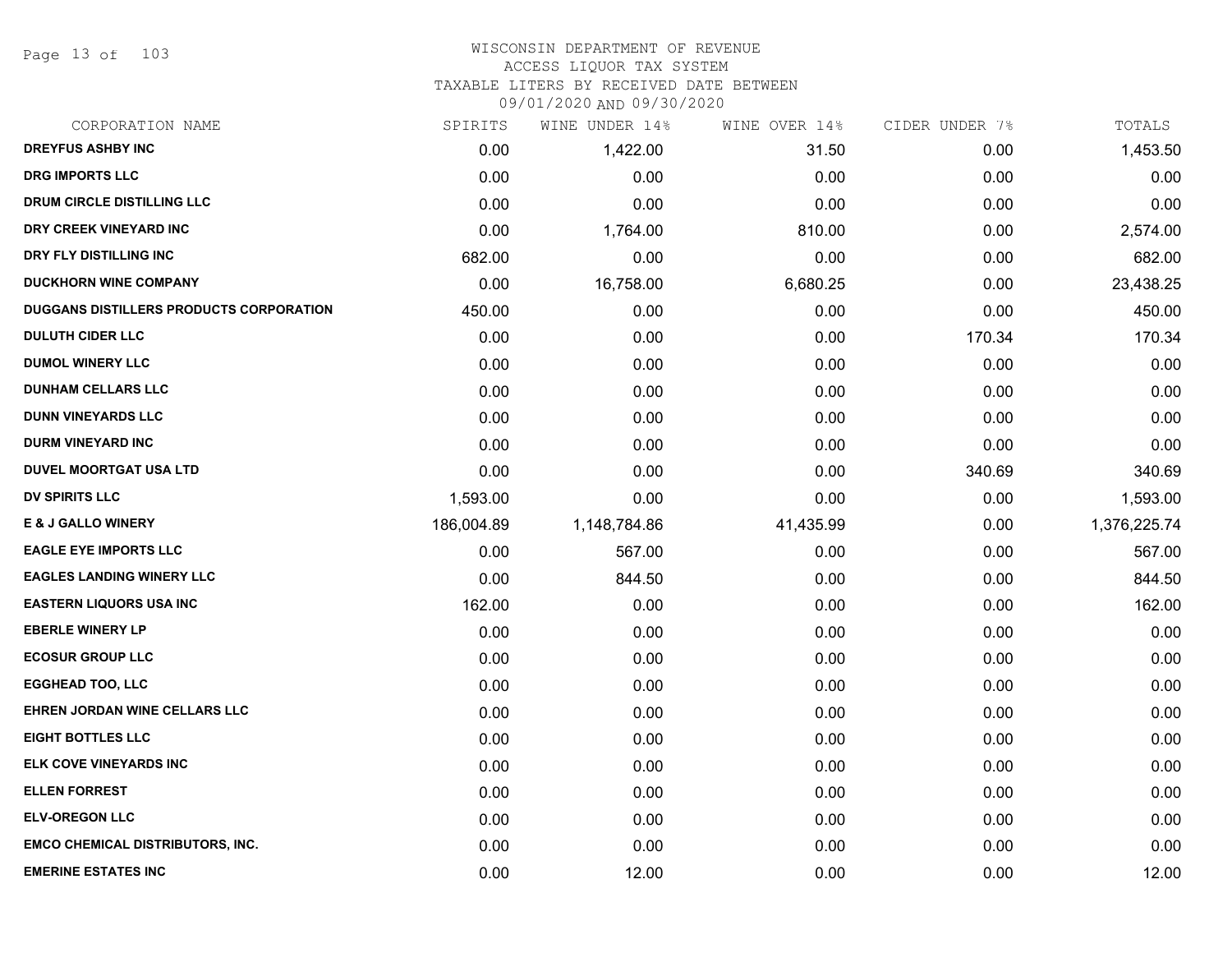| CORPORATION NAME                                 | SPIRITS    | WINE UNDER 14% | WINE OVER 14% | CIDER UNDER 7% | TOTALS     |
|--------------------------------------------------|------------|----------------|---------------|----------------|------------|
| <b>EMILIO GUGLIELMO WINERY INC</b>               | 0.00       | 0.00           | 0.00          | 0.00           | 0.00       |
| <b>EMPSON USA INC</b>                            | 0.00       | 935.62         | 0.00          | 0.00           | 935.62     |
| <b>ENOS VINEYARDS INC</b>                        | 0.00       | 0.00           | 252.00        | 0.00           | 252.00     |
| <b>ENOTEC IMPORTS INC</b>                        | 0.00       | 0.00           | 0.00          | 0.00           | 0.00       |
| <b>ENOVATION BRANDS INC</b>                      | 0.00       | 17.95          | 0.00          | 0.00           | 17.95      |
| <b>ENTENTE SPIRITS LLC</b>                       | 0.00       | 0.00           | 0.00          | 0.00           | 0.00       |
| <b>EOLA HILLS WINE CELLARS INC</b>               | 0.00       | 0.00           | 0.00          | 0.00           | 0.00       |
| <b>EPICUREAN WINES LLC</b>                       | 0.00       | 1,305.00       | 1,008.00      | 0.00           | 2,313.00   |
| <b>ERIC FLANAGAN</b>                             | 0.00       | 0.00           | 0.00          | 0.00           | 0.00       |
| <b>ERIC TRUMP WINE MANUFACTURING LLC</b>         | 0.00       | 0.00           | 0.00          | 0.00           | 0.00       |
| <b>EVAKI INC</b>                                 | 0.00       | 0.00           | 0.00          | 0.00           | 0.00       |
| <b>EVATON INC</b>                                | 72.00      | 116.88         | 175.50        | 0.00           | 364.38     |
| EVESHAM WOOD VINEYARD AND WINERY LLC             | 0.00       | 0.00           | 0.00          | 0.00           | 0.00       |
| <b>EXPERIENCE WINES LLC</b>                      | 0.00       | 0.00           | 0.00          | 0.00           | 0.00       |
| <b>FL NAVARRO LIMITED</b>                        | 0.00       | 0.00           | 63.00         | 0.00           | 63.00      |
| <b>F&amp;F FINE WINES INTERNATIONAL INC</b>      | 0.00       | 3,528.00       | 0.00          | 0.00           | 3,528.00   |
| F.X. MAGNER SELECTIONS, INC.                     | 0.00       | 0.00           | 0.00          | 0.00           | 0.00       |
| <b>FAMILY &amp; FARMERS LLC</b>                  | 0.00       | 378.00         | 0.00          | 0.00           | 378.00     |
| <b>FAMOUS BRANDS LLC</b>                         | 0.00       | 0.00           | 0.00          | 0.00           | 0.00       |
| <b>FANTIS IMPORTS INC</b>                        | 0.00       | 76.50          | 0.00          | 0.00           | 76.50      |
| FAR NORTH SPIRITS INC                            | 180.00     | 0.00           | 0.00          | 0.00           | 180.00     |
| <b>FASEL SHENSTONE LLC</b>                       | 0.00       | 0.00           | 0.00          | 0.00           | 0.00       |
| FELIX SOLIS AVANTIS USA INC                      | 0.00       | 0.00           | 0.00          | 0.00           | 0.00       |
| <b>FERMENTED SCIENCES II INC</b>                 | 0.00       | 2,697.11       | 0.00          | 0.00           | 2,697.11   |
| <b>FERRARI CARANO VINEYARDS &amp; WINERY LLC</b> | 0.00       | 504.00         | 1,638.00      | 0.00           | 2,142.00   |
| <b>FETZER VINEYARDS</b>                          | 0.00       | 8,892.00       | 9,378.00      | 0.00           | 18,270.00  |
| <b>FIFTH GENERATION INC</b>                      | 429,643.20 | 0.00           | 0.00          | 0.00           | 429,643.20 |
| FIFTY FOURTH STREET ENTERPRISES LLC              | 90.00      | 63.00          | 0.00          | 0.00           | 153.00     |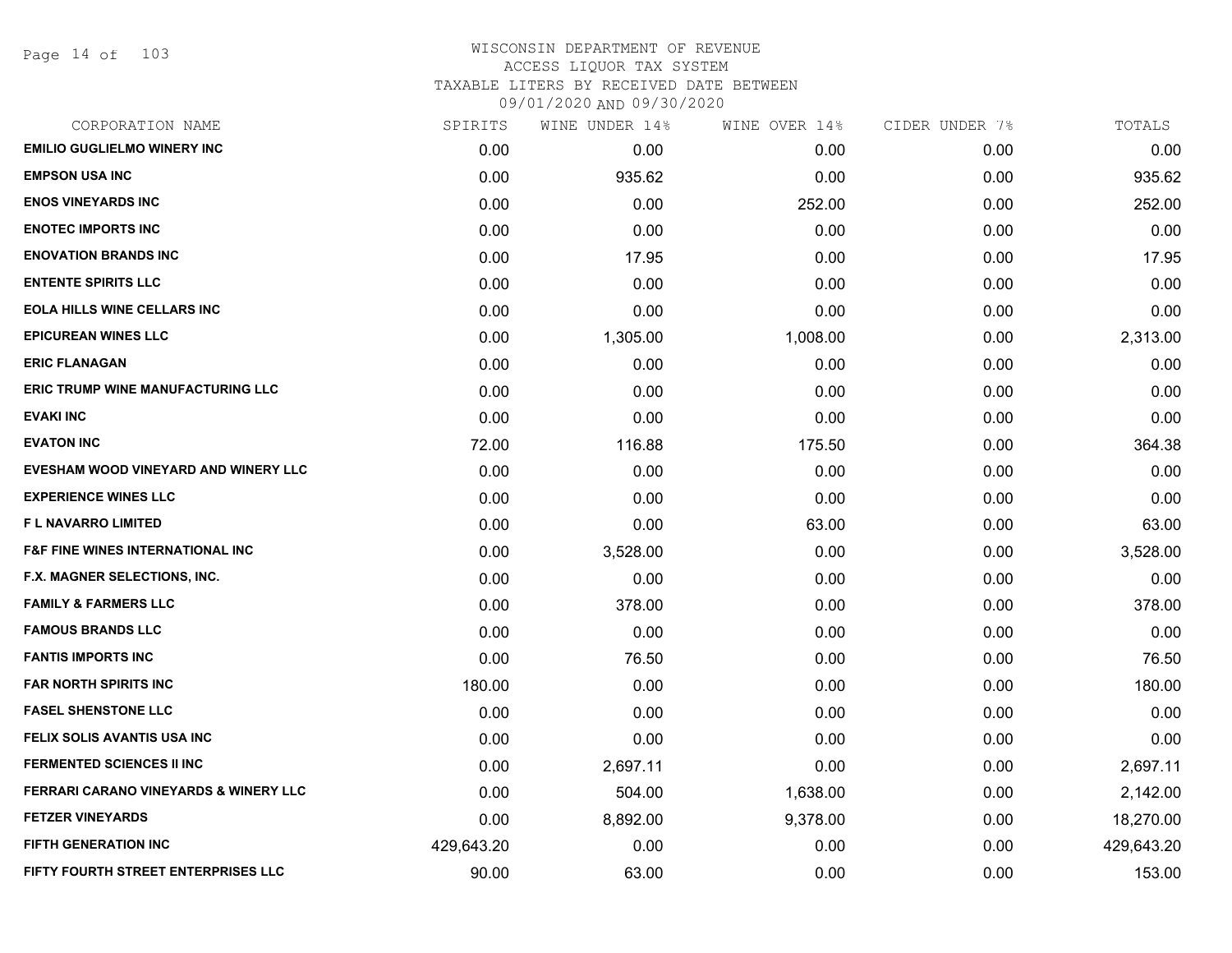Page 15 of 103

| CORPORATION NAME                          | SPIRITS  | WINE UNDER 14% | WINE OVER 14% | CIDER UNDER 7% | TOTALS     |
|-------------------------------------------|----------|----------------|---------------|----------------|------------|
| <b>FINO TEQUILA LLC</b>                   | 324.00   | 0.00           | 0.00          | 0.00           | 324.00     |
| FIOR DI SOLE, LLC                         | 0.00     | 297.00         | 126.00        | 0.00           | 423.00     |
| <b>FIRESTEED CORPORATION</b>              | 0.00     | 0.00           | 0.00          | 0.00           | 0.00       |
| <b>FISHER VINEYARDS</b>                   | 0.00     | 0.00           | 27.00         | 0.00           | 27.00      |
| <b>FITVINE LLC</b>                        | 0.00     | 0.00           | 4,572.00      | 0.00           | 4,572.00   |
| <b>FIVE GRAPES LLC</b>                    | 0.00     | 0.00           | 0.00          | 0.00           | 0.00       |
| <b>FJN FINE WINES LLC</b>                 | 0.00     | 495.00         | 0.00          | 0.00           | 495.00     |
| <b>FLORA SPRINGS WINE COMPANY</b>         | 0.00     | 0.00           | 0.00          | 0.00           | 0.00       |
| <b>FLORIDA ORANGE GROVES INC</b>          | 0.00     | 1,053.00       | 0.00          | 0.00           | 1,053.00   |
| <b>FN CELLARS LLC</b>                     | 0.00     | 13.50          | 517.50        | 0.00           | 531.00     |
| <b>FOGGY MOUNTAIN SPIRIT COMPANY, LLC</b> | 0.00     | 0.00           | 0.00          | 0.00           | 0.00       |
| <b>FOLEY FAMILY WINES INC</b>             | 0.00     | 15,378.00      | 3,739.50      | 0.00           | 19,117.50  |
| <b>FOLIO WINE COMPANY LLC</b>             | 0.00     | 5,796.00       | 594.00        | 0.00           | 6,390.00   |
| FORIS VINEYARDS WINERY LLC                | 0.00     | 1,260.00       | 0.00          | 0.00           | 1,260.00   |
| FORT ROSS VINEYARD & WINERY LLC           | 0.00     | 0.00           | 0.00          | 0.00           | 0.00       |
| <b>FORWARD CIDER LLC</b>                  | 0.00     | 0.00           | 0.00          | 0.00           | 0.00       |
| <b>FOUR BEARS WINERY LLC</b>              | 0.00     | 0.00           | 0.00          | 0.00           | 0.00       |
| FOUR DAUGHTERS VINEYARD AND WINERY LLC    | 0.00     | 0.00           | 0.00          | 8,609.46       | 8,609.46   |
| FOUR ROSES DISTILLERY LLC                 | 0.00     | 0.00           | 0.00          | 0.00           | 0.00       |
| <b>FOWLES WINE USA INC</b>                | 0.00     | 0.00           | 0.00          | 0.00           | 0.00       |
| <b>FOXEN VINEYARD INC</b>                 | 0.00     | 0.00           | 0.00          | 0.00           | 0.00       |
| <b>FRANCIS COPPOLA WINERY LLC</b>         | 0.00     | 7,850.21       | 3,550.50      | 0.00           | 11,400.71  |
| <b>FRANK FAMILY VINEYARDS LLC</b>         | 0.00     | 9.00           | 720.00        | 0.00           | 729.00     |
| <b>FRANK LIN DISTILLERS PRODUCTS LTD</b>  | 4,389.75 | 0.00           | 0.00          | 0.00           | 4,389.75   |
| <b>FRED C SCHERRER</b>                    | 0.00     | 0.00           | 0.00          | 0.00           | 0.00       |
| <b>FREDERICK WILDMAN &amp; SONS LTD</b>   | 2,250.00 | 184,371.10     | 261.00        | 0.00           | 186,882.10 |
| <b>FRESH GRAPES LLC</b>                   | 0.00     | 0.00           | 0.00          | 0.00           | 0.00       |
| <b>FREY VINEYARDS LTD</b>                 | 0.00     | 630.00         | 0.00          | 0.00           | 630.00     |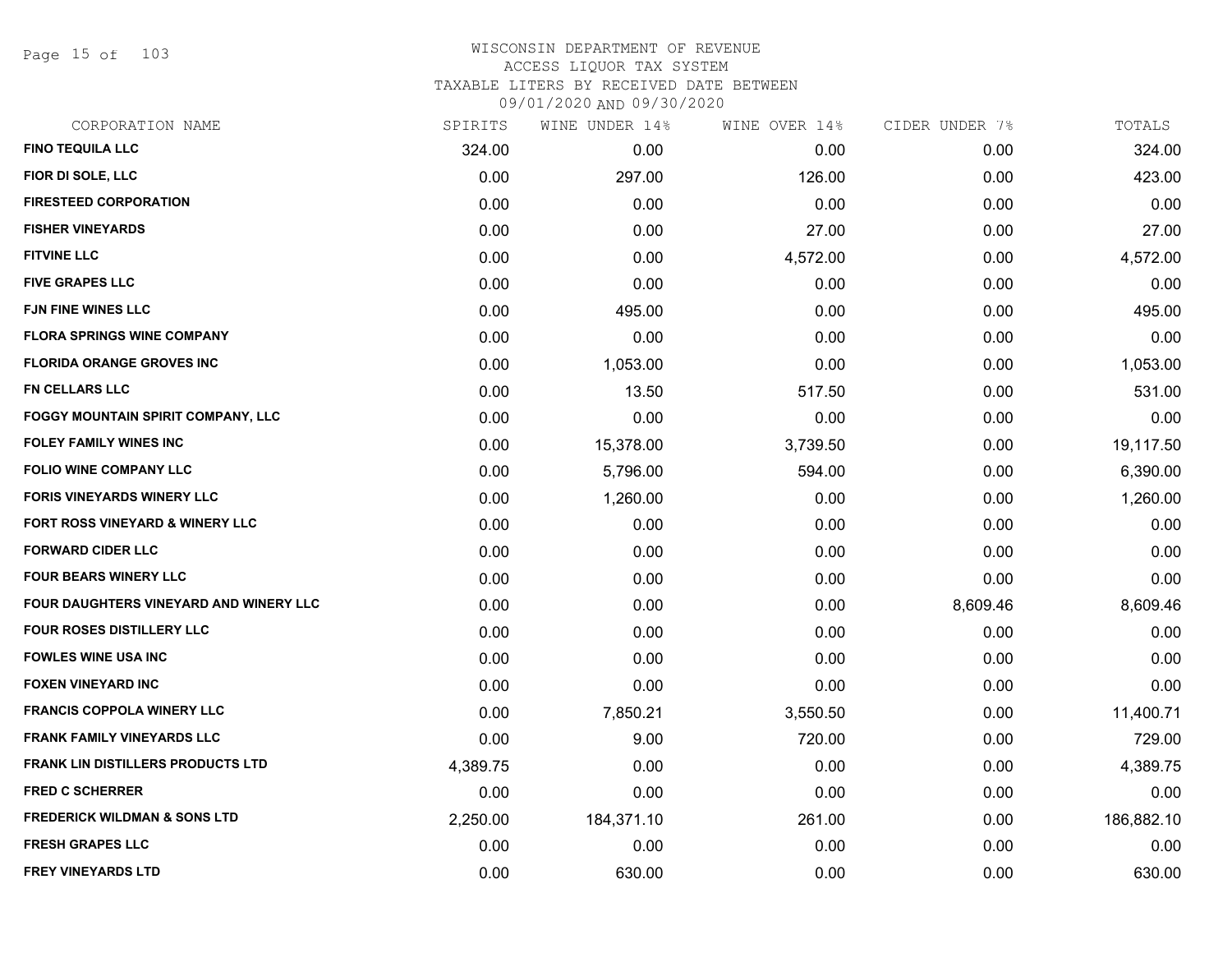Page 16 of 103

| CORPORATION NAME                             | SPIRITS  | WINE UNDER 14% | WINE OVER 14% | CIDER UNDER 7% | TOTALS   |
|----------------------------------------------|----------|----------------|---------------|----------------|----------|
| <b>FRITZ CELLARS INC</b>                     | 0.00     | 0.00           | 0.00          | 0.00           | 0.00     |
| <b>FROGS LEAP WINERY</b>                     | 0.00     | 652.50         | 126.00        | 0.00           | 778.50   |
| FRUIT OF THE VINES INC                       | 0.00     | 909.09         | 0.00          | 0.00           | 909.09   |
| FULL THROTTLE SLOON SHINE LLC                | 0.00     | 0.00           | 0.00          | 0.00           | 0.00     |
| <b>FULTON STREET BREWERY LLC</b>             | 0.00     | 0.00           | 0.00          | 0.00           | 0.00     |
| <b>G K SKAGGS INC</b>                        | 0.00     | 4,410.00       | 0.00          | 0.00           | 4,410.00 |
| G.S.W.C. INC.                                | 112.50   | 0.00           | 342.00        | 0.00           | 454.50   |
| <b>GALENA AVIATION, LLC</b>                  | 0.00     | 0.00           | 0.00          | 0.00           | 0.00     |
| <b>GAMBA VINEYARDS AND WINERY LLC</b>        | 0.00     | 0.00           | 0.00          | 0.00           | 0.00     |
| <b>GAMBLE FAMILY VINEYARDS LLC</b>           | 0.00     | 0.00           | 0.00          | 0.00           | 0.00     |
| <b>GARBER &amp; COMPANY INC</b>              | 0.00     | 0.00           | 0.00          | 0.00           | 0.00     |
| <b>GEORGE BOZIC JR</b>                       | 1,608.00 | 144.00         | 0.00          | 0.00           | 1,752.00 |
| <b>GF WINES LLC</b>                          | 0.00     | 0.00           | 0.00          | 0.00           | 0.00     |
| <b>GH HOLDINGS LP</b>                        | 0.00     | 0.00           | 0.00          | 0.00           | 0.00     |
| <b>GIBSON WINE COMPANY</b>                   | 0.00     | 0.00           | 270.00        | 0.00           | 270.00   |
| GILBERT CELLARS LLC                          | 0.00     | 0.00           | 0.00          | 0.00           | 0.00     |
| <b>GILDARDO PARTIDA LLC</b>                  | 0.00     | 0.00           | 0.00          | 0.00           | 0.00     |
| <b>GLOBAL BEVERAGE TEAM, LLC</b>             | 0.00     | 0.00           | 0.00          | 0.00           | 0.00     |
| <b>GLOBAL SPIRITS USA LLC</b>                | 2,659.50 | 0.00           | 0.00          | 0.00           | 2,659.50 |
| <b>GLOBAL VINEYARD IMPORTERS INC</b>         | 0.00     | 189.00         | 0.00          | 0.00           | 189.00   |
| <b>GLUNZ FAMILY WINERY &amp; CELLARS INC</b> | 0.00     | 0.00           | 0.00          | 0.00           | 0.00     |
| <b>GNEKOW FAMILY WINERY LLC</b>              | 0.00     | 0.00           | 0.00          | 0.00           | 0.00     |
| <b>GOAMERICAGO BEVERAGES LLC</b>             | 468.00   | 0.00           | 0.00          | 0.00           | 468.00   |
| <b>GOLDSCHMIDT VINEYARDS LLC</b>             | 0.00     | 0.00           | 0.00          | 0.00           | 0.00     |
| <b>GOOSE RIDGE LLC</b>                       | 0.00     | 279.00         | 0.00          | 0.00           | 279.00   |
| <b>GORDON BROTHERS CELLARS INC</b>           | 0.00     | 0.00           | 0.00          | 0.00           | 0.00     |
| <b>GRAPE EXPECTATIONS, INC</b>               | 0.00     | 854.25         | 18.00         | 0.00           | 872.25   |
| <b>GRAPE VISIONS LLC</b>                     | 0.00     | 0.00           | 0.00          | 0.00           | 0.00     |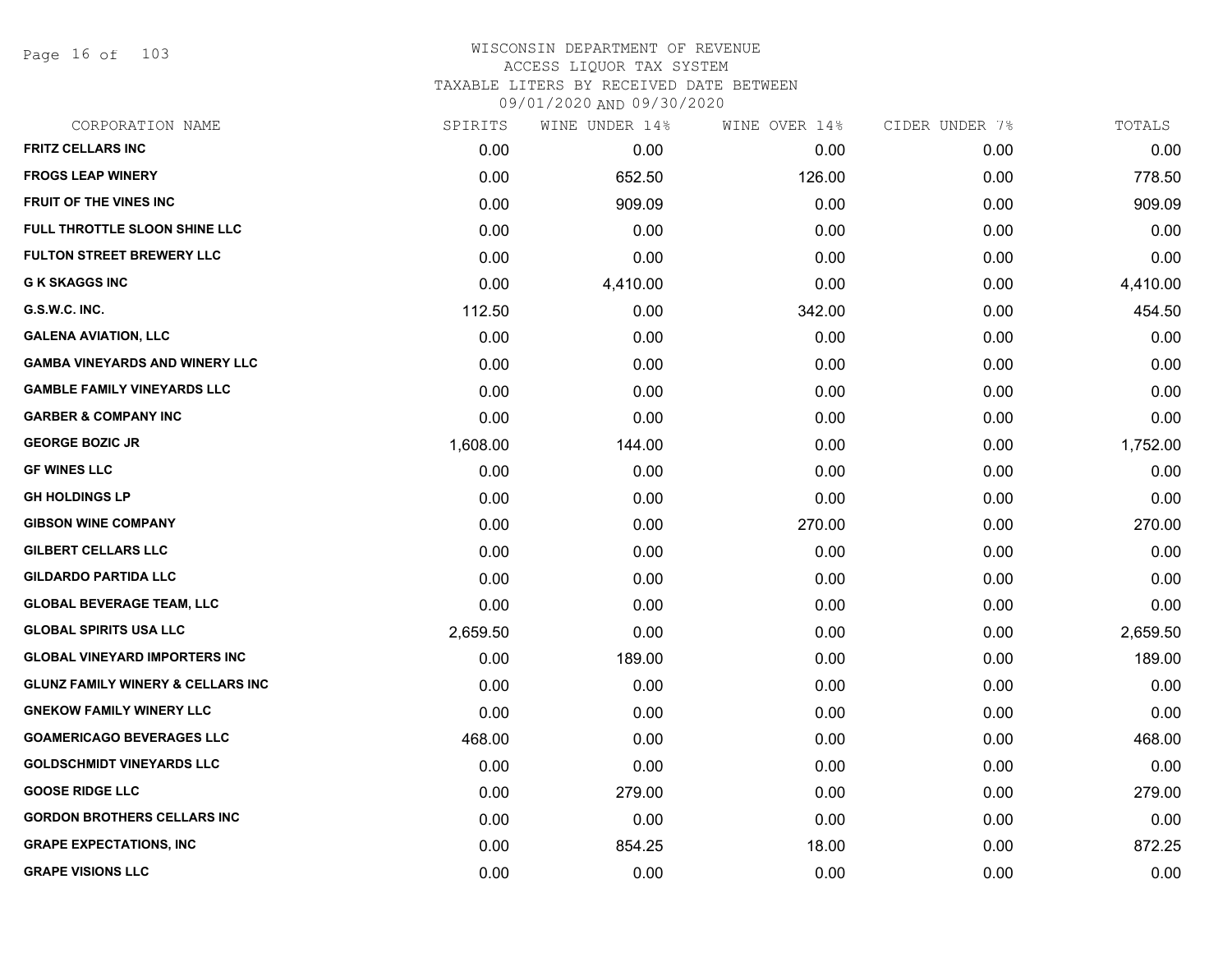Page 17 of 103

| SPIRITS  | WINE UNDER 14% |        | CIDER UNDER 7% | TOTALS   |
|----------|----------------|--------|----------------|----------|
| 0.00     | 0.00           | 0.00   | 0.00           | 0.00     |
| 0.00     | 0.00           | 0.00   | 0.00           | 0.00     |
| 315.00   | 0.00           | 0.00   | 0.00           | 315.00   |
| 0.00     | 0.00           | 0.00   | 0.00           | 0.00     |
| 253.80   | 0.00           | 0.00   | 0.00           | 253.80   |
| 0.00     | 0.00           | 0.00   | 0.00           | 0.00     |
| 0.00     | 306.00         | 0.00   | 0.00           | 306.00   |
| 0.00     | 0.00           | 0.00   | 0.00           | 0.00     |
| 0.00     | 0.00           | 0.00   | 0.00           | 0.00     |
| 0.00     | 38.25          | 51.75  | 0.00           | 90.00    |
| 1,008.00 | 0.00           | 0.00   | 0.00           | 1,008.00 |
| 0.00     | 9.00           | 423.00 | 0.00           | 432.00   |
| 0.00     | 0.00           | 0.00   | 0.00           | 0.00     |
| 0.00     | 0.00           | 126.00 | 0.00           | 126.00   |
| 0.00     | 1,512.00       | 0.00   | 0.00           | 1,512.00 |
| 0.00     | 0.00           | 0.00   | 0.00           | 0.00     |
| 0.00     | 0.00           | 0.00   | 0.00           | 0.00     |
| 0.00     | 0.00           | 0.00   | 0.00           | 0.00     |
| 0.00     | 0.00           | 0.00   | 0.00           | 0.00     |
| 0.00     | 252.00         | 0.00   | 0.00           | 252.00   |
| 0.00     | 0.00           | 0.00   | 0.00           | 0.00     |
| 0.00     | 0.00           | 99.00  | 0.00           | 99.00    |
| 0.00     | 0.00           | 0.00   | 0.00           | 0.00     |
| 0.00     | 0.00           | 0.00   | 0.00           | 0.00     |
| 0.00     | 0.00           | 0.00   | 0.00           | 0.00     |
| 0.00     | 0.00           | 0.00   | 0.00           | 0.00     |
| 0.00     | 0.00           | 0.00   | 0.00           | 0.00     |
| 480.00   | 0.00           | 0.00   | 0.00           | 480.00   |
|          |                |        | WINE OVER 14%  |          |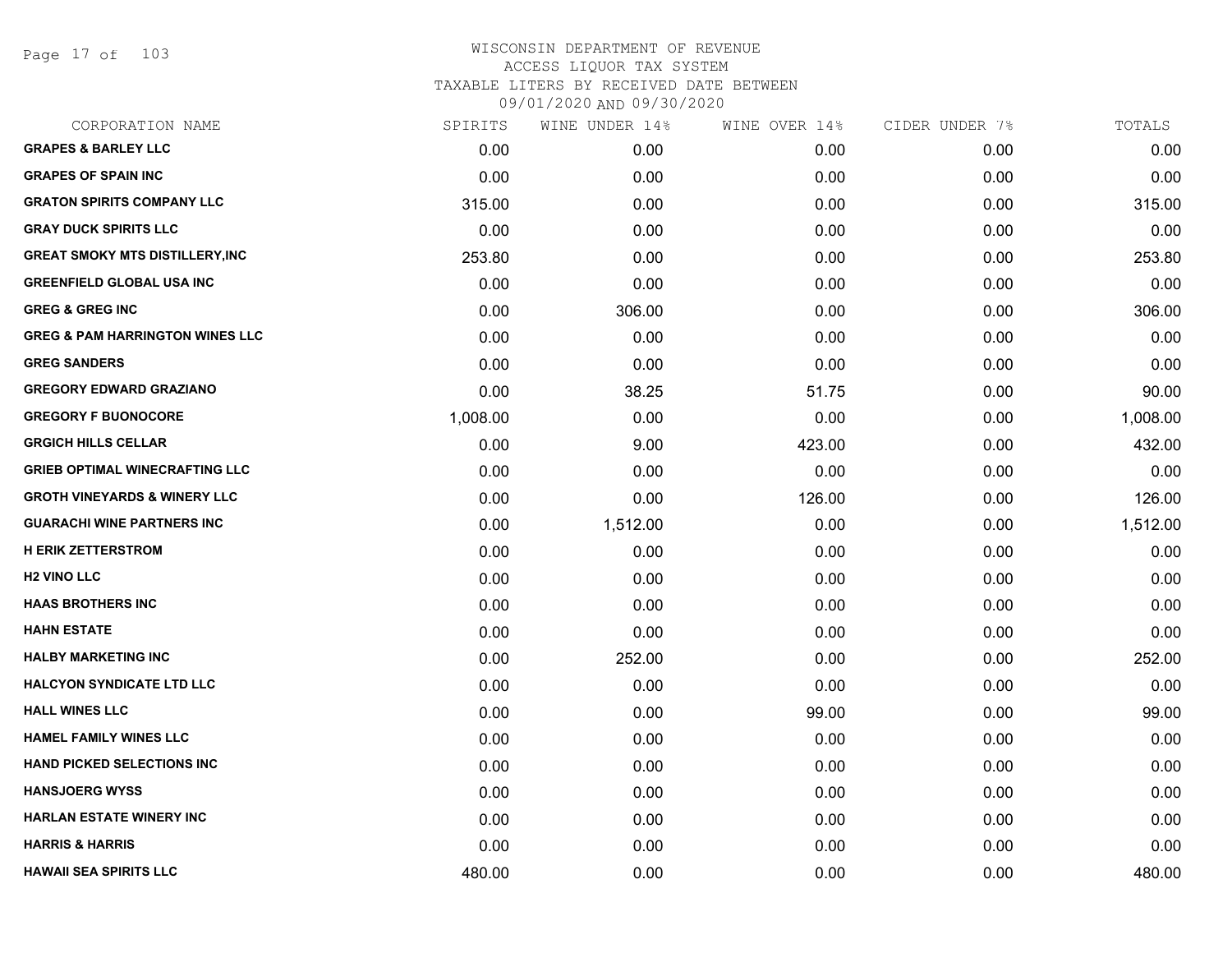Page 18 of 103

| CORPORATION NAME                       | SPIRITS    | WINE UNDER 14% | WINE OVER 14% | CIDER UNDER 7% | TOTALS     |
|----------------------------------------|------------|----------------|---------------|----------------|------------|
| <b>HDD LLC</b>                         | 0.00       | 0.00           | 0.00          | 0.00           | 0.00       |
| <b>HEARTLAND DISTILLERS LLC</b>        | 0.00       | 0.00           | 0.00          | 0.00           | 0.00       |
| <b>HEAVEN HILL SALES CO.</b>           | 280,289.40 | 0.00           | 603.00        | 0.00           | 280,892.40 |
| <b>HEINEKEN USA INCORPORATED</b>       | 0.00       | 0.00           | 0.00          | 6,783.00       | 6,783.00   |
| <b>HEITZ WINE CELLARS</b>              | 0.00       | 0.00           | 126.00        | 0.00           | 126.00     |
| <b>HEMINGWAY RUM COMPANY LLC</b>       | 189.00     | 0.00           | 0.00          | 0.00           | 189.00     |
| <b>HEMISPHERE WINE COMPANY INC</b>     | 0.00       | 0.00           | 0.00          | 0.00           | 0.00       |
| <b>HEMISPHERES LLC</b>                 | 0.00       | 0.00           | 0.00          | 0.00           | 0.00       |
| <b>HENDRY PREMIUM IMPORTS INC</b>      | 0.00       | 0.00           | 0.00          | 0.00           | 0.00       |
| <b>HENRIOT INC</b>                     | 0.00       | 360.00         | 0.00          | 0.00           | 360.00     |
| <b>HENRY BELMONTE</b>                  | 0.00       | 0.00           | 0.00          | 0.00           | 0.00       |
| <b>HENRY CORNELL</b>                   | 0.00       | 0.00           | 0.00          | 0.00           | 0.00       |
| <b>HENRY STEELE IMPORTS LLC</b>        | 0.00       | 0.00           | 0.00          | 0.00           | 0.00       |
| <b>HERITAGE DISTILLING COMPANY INC</b> | 540.00     | 0.00           | 0.00          | 0.00           | 540.00     |
| <b>HERITAGE WINE CELLARS LTD</b>       | 0.00       | 1,890.02       | 0.00          | 0.00           | 1,890.02   |
| <b>HERMAN STORY WINES INC</b>          | 0.00       | 0.00           | 0.00          | 0.00           | 0.00       |
| <b>HERON WINES INC</b>                 | 0.00       | 0.00           | 0.00          | 0.00           | 0.00       |
| <b>HIDALGO IMPORTS LLC</b>             | 0.00       | 0.00           | 0.00          | 0.00           | 0.00       |
| <b>HIDDEN RIDGE VINEYARD LLC</b>       | 0.00       | 0.00           | 0.00          | 0.00           | 0.00       |
| <b>HILL ESTATES INC</b>                | 0.00       | 0.00           | 0.00          | 0.00           | 0.00       |
| <b>HIRSCH WINERY LLC</b>               | 0.00       | 0.00           | 0.00          | 0.00           | 0.00       |
| <b>HONEYWOOD INC</b>                   | 0.00       | 0.00           | 0.00          | 0.00           | 0.00       |
| HONIG VINEYARD AND WINERY LLC          | 0.00       | 405.00         | 189.00        | 0.00           | 594.00     |
| <b>HOOD RIVER DISTILLERS INC</b>       | 2,922.00   | 0.00           | 0.00          | 0.00           | 2,922.00   |
| <b>HOPE WINE LLC</b>                   | 0.00       | 0.00           | 0.00          | 0.00           | 0.00       |
| <b>HOTALING &amp; CO., LLC</b>         | 1,853.95   | 0.00           | 0.00          | 0.00           | 1,853.95   |
| <b>HOTCOOP LLC</b>                     | 0.00       | 0.00           | 0.00          | 0.00           | 0.00       |
| <b>HOTEL TANGO DISTILLERY</b>          | 0.00       | 0.00           | 0.00          | 0.00           | 0.00       |
|                                        |            |                |               |                |            |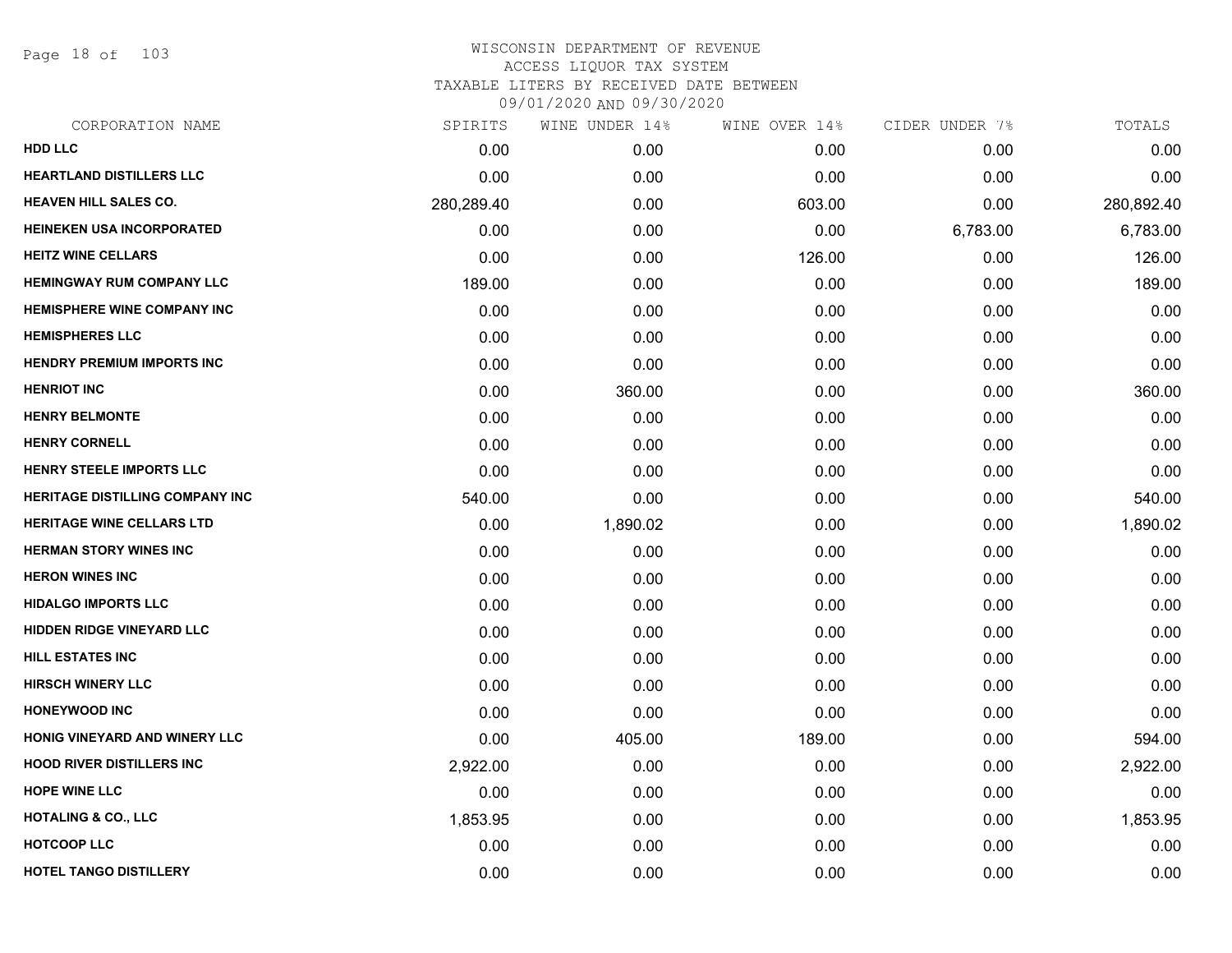| SPIRITS   | WINE UNDER 14% | WINE OVER 14% |      | TOTALS         |
|-----------|----------------|---------------|------|----------------|
| 0.00      | 0.00           | 0.00          | 0.00 | 0.00           |
| 36.00     | 0.00           | 0.00          | 0.00 | 36.00          |
| 0.00      | 0.00           | 0.00          | 0.00 | 0.00           |
| 0.00      | 0.00           | 0.00          | 0.00 | 0.00           |
| 0.00      | 0.00           | 0.00          | 0.00 | 0.00           |
| 0.00      | 202.50         | 315.00        | 0.00 | 517.50         |
| 0.00      | 126.00         | 0.00          | 0.00 | 126.00         |
| 0.00      | 0.00           | 0.00          | 0.00 | 0.00           |
| 0.00      | 0.00           | 0.00          | 0.00 | 0.00           |
| 0.00      | 0.00           | 0.00          | 0.00 | 0.00           |
| 0.00      | 0.00           | 0.00          | 0.00 | 0.00           |
| 0.00      | 0.00           | 0.00          | 0.00 | 0.00           |
| 0.00      | 0.00           | 0.00          | 0.00 | 0.00           |
| 67.50     | 0.00           | 0.00          | 0.00 | 67.50          |
| 12.00     | 225.00         | 0.00          | 0.00 | 237.00         |
| 0.00      | 1,386.00       | 0.00          | 0.00 | 1,386.00       |
| 19,718.70 | 0.00           | 0.00          | 0.00 | 19,718.70      |
| 0.00      | 0.00           | 0.00          | 0.00 | 0.00           |
| 0.00      | 0.00           | 0.00          | 0.00 | 0.00           |
| 0.00      | 2,142.00       | 0.00          | 0.00 | 2,142.00       |
| 0.00      | 0.00           | 0.00          | 0.00 | 0.00           |
| 0.00      | 0.00           | 0.00          | 0.00 | 0.00           |
| 0.00      | 0.00           | 0.00          | 0.00 | 0.00           |
| 0.00      | 0.00           | 0.00          | 0.00 | 0.00           |
| 0.00      | 0.00           | 0.00          | 0.00 | 0.00           |
| 0.00      | 10,008.00      | 695.25        | 0.00 | 10,703.25      |
| 0.00      | 189.00         | 0.00          | 0.00 | 189.00         |
| 0.00      | 0.00           | 0.00          | 0.00 | 0.00           |
|           |                |               |      | CIDER UNDER 7% |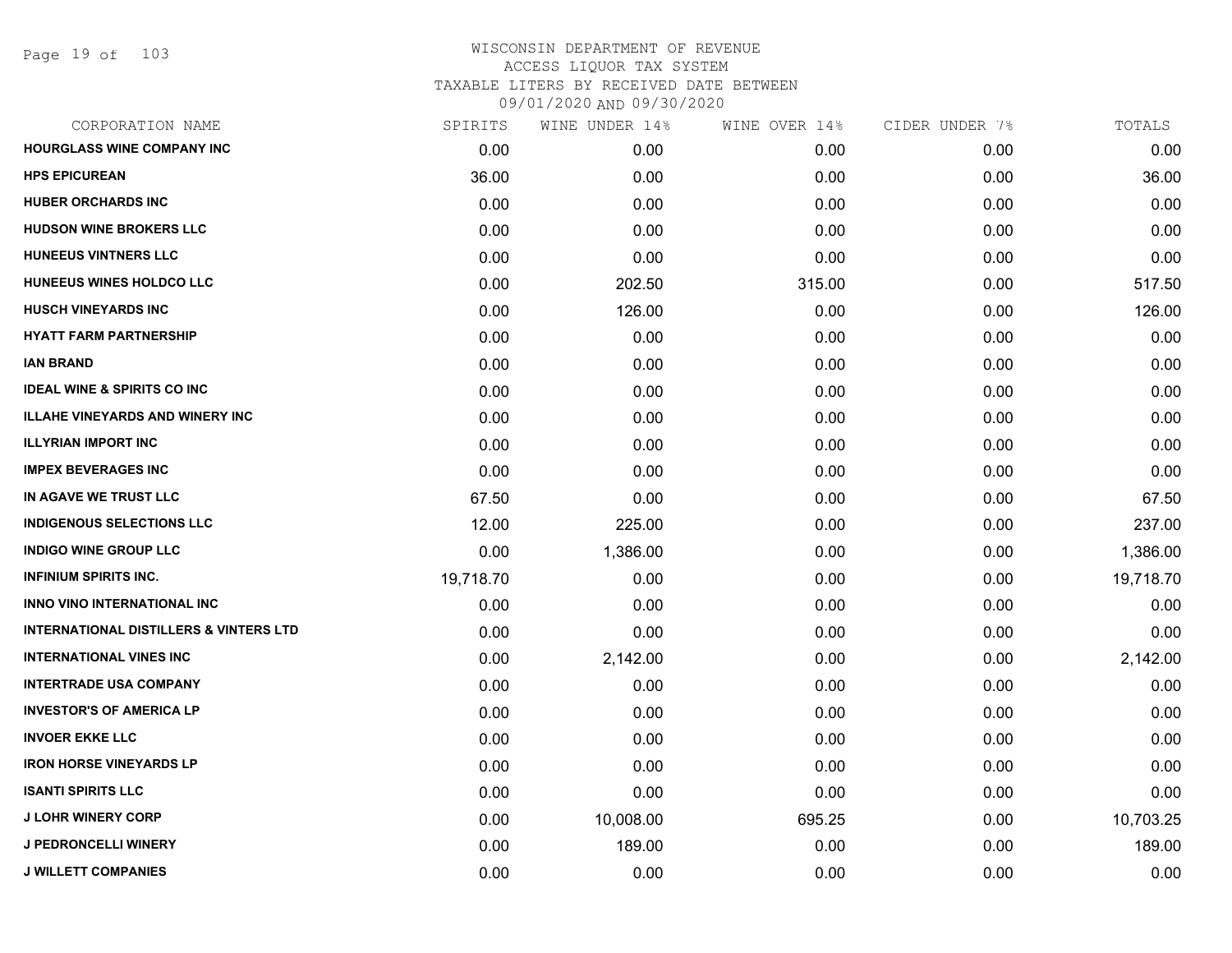Page 20 of 103

#### WISCONSIN DEPARTMENT OF REVENUE ACCESS LIQUOR TAX SYSTEM TAXABLE LITERS BY RECEIVED DATE BETWEEN

09/01/2020 AND 09/30/2020

| CORPORATION NAME                             | SPIRITS    | WINE UNDER 14% | WINE OVER 14% | CIDER UNDER 7% | TOTALS       |
|----------------------------------------------|------------|----------------|---------------|----------------|--------------|
| <b>JACK POUST &amp; COMPANY INC</b>          | 0.00       | 495.00         | 27.00         | 0.00           | 522.00       |
| <b>JACKSON FAMILY ENTERPRISES INC</b>        | 0.00       | 42,983.38      | 10,584.00     | 0.00           | 53,567.38    |
| JACUZZI FAMILY VINEYARDS LLC                 | 0.00       | 0.00           | 0.00          | 0.00           | 0.00         |
| <b>JAM CELLARS INC</b>                       | 0.00       | 0.00           | 0.00          | 0.00           | 0.00         |
| <b>JAMES E COSMA</b>                         | 0.00       | 666.00         | 0.00          | 0.00           | 666.00       |
| <b>JAMES L LAMBERT</b>                       | 0.00       | 333.00         | 756.00        | 0.00           | 1,089.00     |
| <b>JAMES MORONEY INC</b>                     | 0.00       | 0.00           | 0.00          | 0.00           | 0.00         |
| <b>JAPAN PRESTIGE SAKE INTERNATIONAL INC</b> | 0.00       | 0.00           | 0.00          | 0.00           | 0.00         |
| <b>JARVIS</b>                                | 0.00       | 0.00           | 0.00          | 0.00           | 0.00         |
| <b>JASON DRISCOLL</b>                        | 0.00       | 0.00           | 0.00          | 0.00           | 0.00         |
| <b>JAX VINEYARDS LLC</b>                     | 0.00       | 33.29          | 0.00          | 0.00           | 33.29        |
| <b>JAY MIDWEST INC</b>                       | 1,050.00   | 75.00          | 0.00          | 0.00           | 1,125.00     |
| <b>JB GEORGE LLC</b>                         | 0.00       | 0.00           | 0.00          | 0.00           | 0.00         |
| <b>JC CELLARS INC</b>                        | 0.00       | 0.00           | 0.00          | 0.00           | 0.00         |
| <b>JDSO, INC.</b>                            | 14,730.00  | 0.00           | 0.00          | 0.00           | 14,730.00    |
| JEAN CLAUDE BOISSET WINES USA INC            | 0.00       | 945.00         | 3,123.00      | 0.00           | 4,068.00     |
| <b>JEFF QUINT</b>                            | 0.00       | 0.00           | 0.00          | 0.00           | 0.00         |
| <b>JEM BEVERAGE COMPANY</b>                  | 2,482.19   | 0.00           | 0.00          | 0.00           | 2,482.19     |
| <b>JFC INTERNATIONAL INC</b>                 | 0.00       | 496.64         | 1,670.51      | 0.00           | 2,167.15     |
| <b>JIM BEAM BRANDS CO</b>                    | 514,846.26 | 297.00         | 0.00          | 0.00           | 515, 143. 26 |
| <b>J-NH WINE GROUP LLC</b>                   | 0.00       | 0.00           | 0.00          | 0.00           | 0.00         |
| JNJ INTERNATIONAL INC                        | 0.00       | 0.00           | 0.00          | 0.00           | 0.00         |
| <b>JOHAN VINEYARDS LLC</b>                   | 0.00       | 0.00           | 0.00          | 0.00           | 0.00         |
| JOHN ANTHONY VINEYARDS LLC                   | 0.00       | 0.00           | 0.00          | 0.00           | 0.00         |
| <b>JOHN C BAKER</b>                          | 0.00       | 0.00           | 0.00          | 0.00           | 0.00         |
| <b>JOHN MONROE LINTVET</b>                   | 0.00       | 195.33         | 0.00          | 0.00           | 195.33       |
| <b>JOHN R LUCAS</b>                          | 0.00       | 246.00         | 52.50         | 0.00           | 298.50       |
| <b>JOSE PASTOR</b>                           | 0.00       | 477.00         | 14.50         | 0.00           | 491.50       |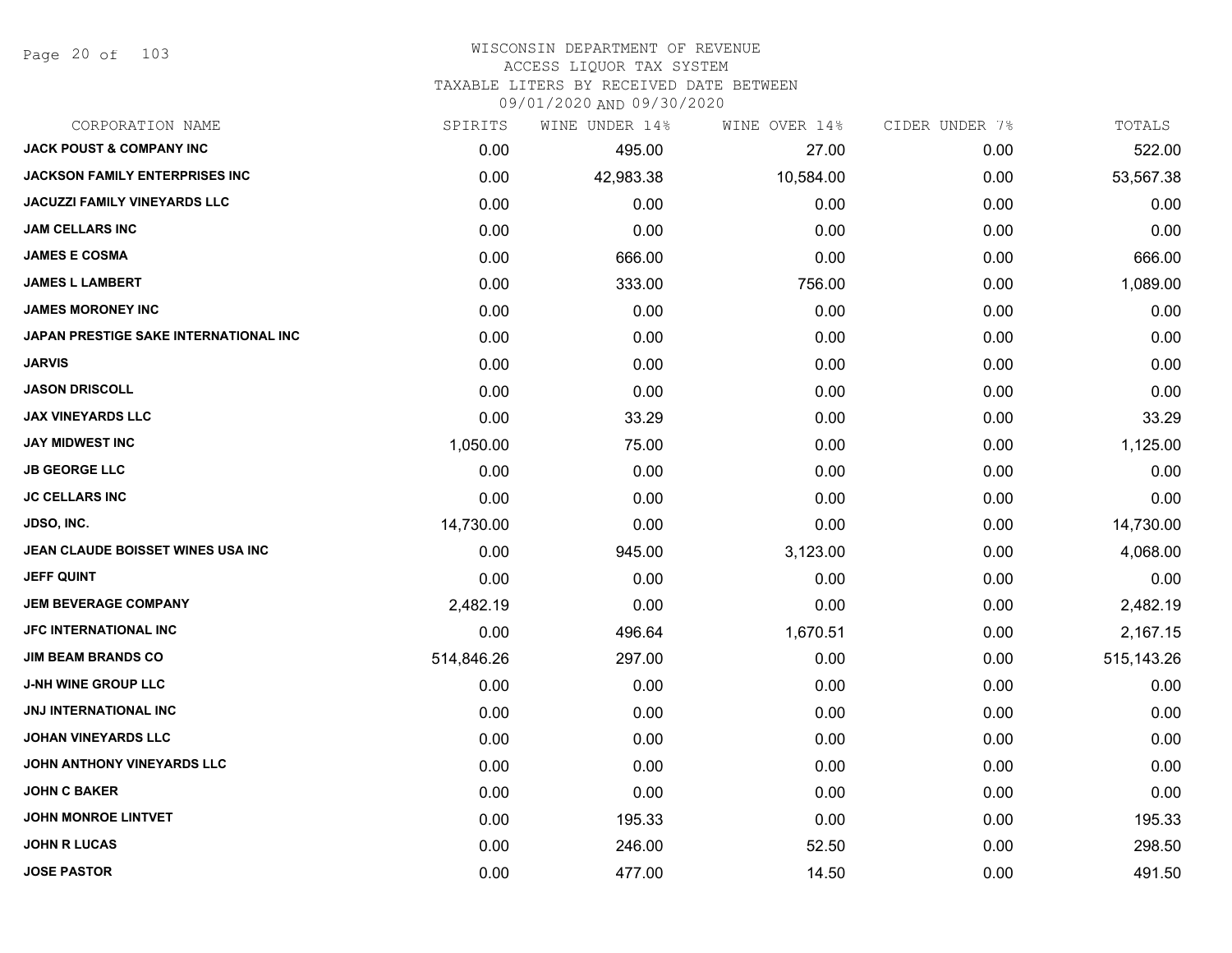Page 21 of 103

| CORPORATION NAME                         | SPIRITS | WINE UNDER 14% | WINE OVER 14% | CIDER UNDER 7% | TOTALS   |
|------------------------------------------|---------|----------------|---------------|----------------|----------|
| <b>JOSEPH DEHNER</b>                     | 0.00    | 0.00           | 0.00          | 0.00           | 0.00     |
| <b>JOSEPH PHELPS VINEYARDS LLC</b>       | 0.00    | 94.50          | 108.00        | 0.00           | 202.50   |
| <b>JOSEPH VICTORI WINES, INC.</b>        | 0.00    | 774.00         | 0.00          | 0.00           | 774.00   |
| <b>JOSU GALDOS</b>                       | 0.00    | 0.00           | 0.00          | 0.00           | 0.00     |
| JOURNEYMAN DISTILLERY LLC                | 0.00    | 0.00           | 0.00          | 0.00           | 0.00     |
| <b>JUSTIN VINEYARDS &amp; WINERY LLC</b> | 0.00    | 594.00         | 1,273.50      | 0.00           | 1,867.50 |
| <b>JVS WINES IMPORTS IL CORP</b>         | 27.00   | 231.00         | 54.00         | 0.00           | 312.00   |
| <b>JVW CORPORATION</b>                   | 0.00    | 819.00         | 0.00          | 0.00           | 819.00   |
| <b>JZ WINE COMPANY</b>                   | 0.00    | 189.00         | 151.20        | 0.00           | 340.20   |
| <b>K VINTNERS LLC</b>                    | 0.00    | 4,536.00       | 171.00        | 0.00           | 4,707.00 |
| <b>KAITRIN N COOPER</b>                  | 867.00  | 0.00           | 0.00          | 0.00           | 867.00   |
| <b>KALIN CELLARS INC</b>                 | 0.00    | 0.00           | 0.00          | 0.00           | 0.00     |
| <b>KAY OLSEN</b>                         | 0.00    | 0.00           | 0.00          | 0.00           | 0.00     |
| <b>KEEPER'S QUEST INC</b>                | 0.00    | 0.00           | 0.00          | 0.00           | 0.00     |
| <b>KEN WRIGHT CELLARS CO</b>             | 0.00    | 0.00           | 0.00          | 0.00           | 0.00     |
| <b>KENNETH S LIKITPRAKONG</b>            | 0.00    | 757.00         | 0.00          | 0.00           | 757.00   |
| <b>KENT HUMPHREY</b>                     | 0.00    | 0.00           | 0.00          | 0.00           | 0.00     |
| <b>KENT RASMUSSEN WINERY</b>             | 0.00    | 0.00           | 0.00          | 0.00           | 0.00     |
| <b>KENTUCKY BOURBON DISTILLERS LTD</b>   | 691.50  | 0.00           | 0.00          | 0.00           | 691.50   |
| <b>KERMIT LYNCH WINE MERCHANTS</b>       | 0.00    | 1,765.00       | 1,215.00      | 0.00           | 2,980.00 |
| <b>KERWIN ESTATE LLC</b>                 | 0.00    | 0.00           | 0.00          | 0.00           | 0.00     |
| <b>KIMBERTON WINES LLC</b>               | 0.00    | 0.00           | 0.00          | 0.00           | 0.00     |
| <b>KINDRED SPIRITS NORTH AMERICA INC</b> | 0.00    | 0.00           | 0.00          | 0.00           | 0.00     |
| <b>KINDRED VINES IMPORT CO LLC</b>       | 0.00    | 0.00           | 0.00          | 0.00           | 0.00     |
| <b>KING ESTATE WINERY LP</b>             | 0.00    | 0.00           | 0.00          | 0.00           | 0.00     |
| <b>KINGS COUNTY DISTILLERY LLC</b>       | 0.00    | 0.00           | 0.00          | 0.00           | 0.00     |
| <b>KIONA VINEYARDS LLC</b>               | 0.00    | 0.00           | 0.00          | 0.00           | 0.00     |
| KISMET WINE, INC.                        | 0.00    | 0.00           | 0.00          | 0.00           | 0.00     |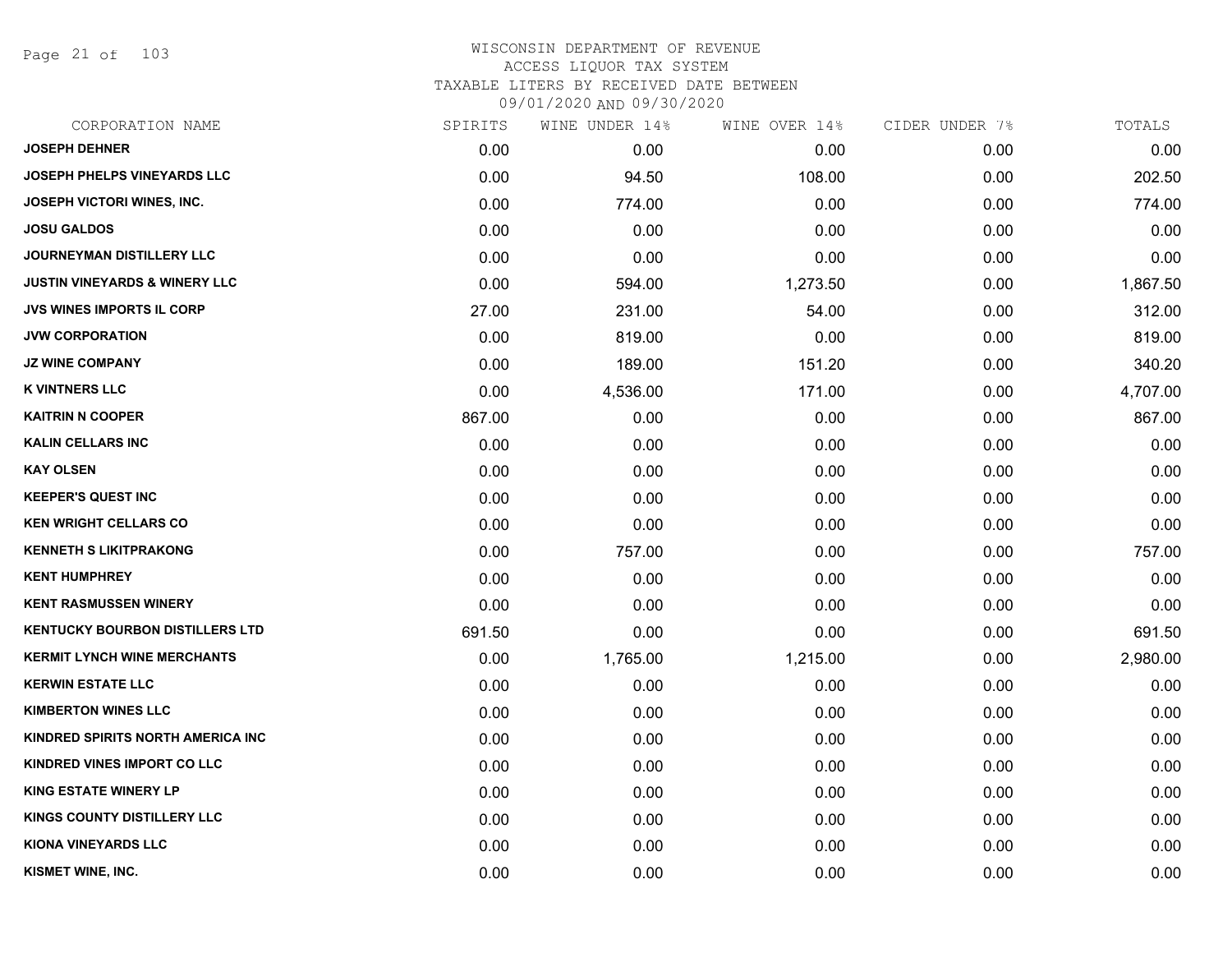Page 22 of 103

| CORPORATION NAME                           | SPIRITS | WINE UNDER 14% | WINE OVER 14% | CIDER UNDER 7% | TOTALS    |
|--------------------------------------------|---------|----------------|---------------|----------------|-----------|
| <b>KISTLER VINEYARDS, LLC</b>              | 0.00    | 0.00           | 0.00          | 0.00           | 0.00      |
| <b>KITFOX VINEYARDS LLC</b>                | 0.00    | 0.00           | 0.00          | 0.00           | 0.00      |
| <b>KLEIN FOODS INC</b>                     | 0.00    | 4,590.00       | 5,679.00      | 0.00           | 10,269.00 |
| <b>KLIN SPIRITS LLC</b>                    | 367.50  | 0.00           | 0.00          | 0.00           | 367.50    |
| <b>KLINKER BRICK WINERY INC</b>            | 0.00    | 0.00           | 0.00          | 0.00           | 0.00      |
| <b>KNIGHTS BRIDGE WINERY LLC</b>           | 0.00    | 0.00           | 0.00          | 0.00           | 0.00      |
| <b>KOBRAND CORPORATION</b>                 | 423.00  | 3,412.80       | 6,064.98      | 0.00           | 9,900.78  |
| KOJIMA & INTERNATIONAL ASSOCIATES INC      | 0.00    | 0.00           | 0.00          | 0.00           | 0.00      |
| <b>KOLOA RUM CORP</b>                      | 0.00    | 0.00           | 0.00          | 0.00           | 0.00      |
| <b>KONGSGAARD WINE LLC</b>                 | 0.00    | 0.00           | 0.00          | 0.00           | 0.00      |
| <b>KONSTANTIN D FRANK &amp; SONS</b>       | 0.00    | 0.00           | 0.00          | 0.00           | 0.00      |
| <b>KOPRI INC</b>                           | 0.00    | 0.00           | 0.00          | 0.00           | 0.00      |
| KORE WINE COMPANY, LLC                     | 0.00    | 0.00           | 0.00          | 0.00           | 0.00      |
| <b>KOVAL INC</b>                           | 0.00    | 0.00           | 0.00          | 0.00           | 0.00      |
| <b>KRUPP BROTHERS LLC</b>                  | 0.00    | 0.00           | 0.00          | 0.00           | 0.00      |
| <b>KYSELA PERE ET FILS LTD</b>             | 0.00    | 0.00           | 0.00          | 0.00           | 0.00      |
| <b>L &amp; F BRANDS INC</b>                | 0.00    | 0.00           | 0.00          | 0.00           | 0.00      |
| <b>LC WINE</b>                             | 0.00    | 0.00           | 90.00         | 0.00           | 90.00     |
| <b>L&amp;C WINE COUNTRY OPERATIONS LLC</b> | 0.00    | 0.00           | 0.00          | 0.00           | 0.00      |
| L. MAWBY, LLC                              | 0.00    | 0.00           | 0.00          | 0.00           | 0.00      |
| <b>L18 HOLDINGS, INC.</b>                  | 0.00    | 0.00           | 0.00          | 0.00           | 0.00      |
| <b>LADERA WINERY LLC</b>                   | 0.00    | 0.00           | 0.00          | 0.00           | 0.00      |
| <b>LADY HILL LLC</b>                       | 0.00    | 0.00           | 0.00          | 0.00           | 0.00      |
| <b>LAIL VINEYARDS LLC</b>                  | 0.00    | 0.00           | 198.00        | 0.00           | 198.00    |
| <b>LAIRD &amp; COMPANY</b>                 | 490.50  | 36.00          | 0.00          | 0.00           | 526.50    |
| <b>LAIRD FAMILY ESTATE LLC</b>             | 0.00    | 0.00           | 0.00          | 0.00           | 0.00      |
| LAKE COUNTRY LIBARE DISTILLING LLC         | 0.00    | 0.00           | 0.00          | 0.00           | 0.00      |
| <b>LANGDON SHIVERICK INC</b>               | 0.00    | 0.00           | 0.00          | 0.00           | 0.00      |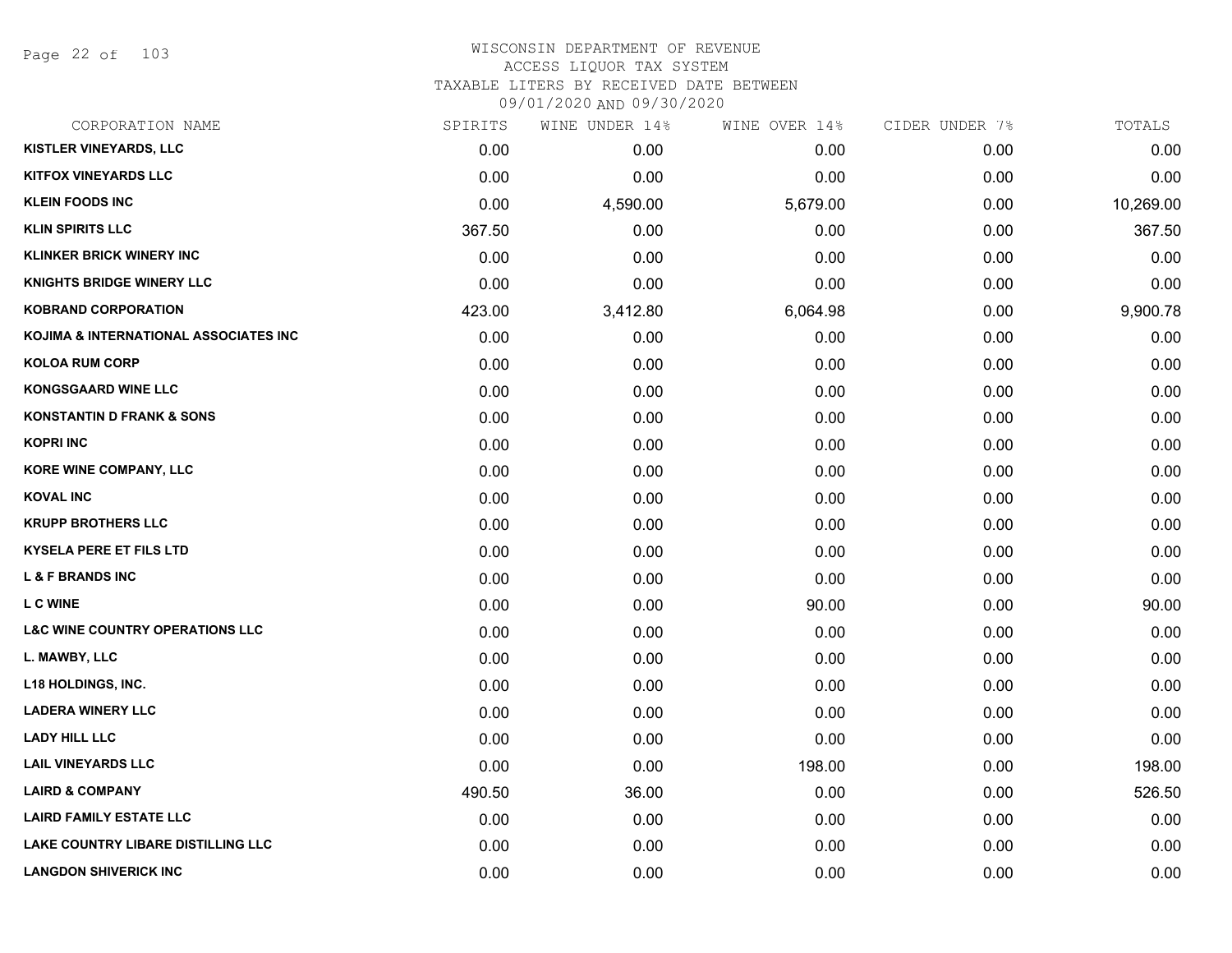Page 23 of 103

#### WISCONSIN DEPARTMENT OF REVENUE ACCESS LIQUOR TAX SYSTEM TAXABLE LITERS BY RECEIVED DATE BETWEEN

09/01/2020 AND 09/30/2020

| CORPORATION NAME                          | SPIRITS   | WINE UNDER 14% | WINE OVER 14% | CIDER UNDER 7% | TOTALS    |
|-------------------------------------------|-----------|----------------|---------------|----------------|-----------|
| <b>LANGE WINERY LLC</b>                   | 0.00      | 0.00           | 0.00          | 0.00           | 0.00      |
| <b>LATITUDE BEVERAGE COMPANY</b>          | 0.00      | 198.00         | 0.00          | 0.00           | 198.00    |
| LAUREATE IMPORTS & MARKETING COMPANY, INC | 0.00      | 900.00         | 0.00          | 0.00           | 900.00    |
| <b>LAVA SPRINGS INC</b>                   | 0.00      | 0.00           | 0.00          | 0.00           | 0.00      |
| <b>LAWER FAMILY WINERY INC</b>            | 0.00      | 0.00           | 0.00          | 0.00           | 0.00      |
| <b>LAWLESS DISTILLING COMPANY LLC</b>     | 0.00      | 0.00           | 0.00          | 0.00           | 0.00      |
| LCF WINE COMPANY LLC                      | 0.00      | 0.00           | 0.00          | 0.00           | 0.00      |
| LE CEP II INC                             | 0.00      | 126.00         | 0.00          | 0.00           | 126.00    |
| LE GRAND COURTAGE LLC                     | 0.00      | 0.00           | 0.00          | 0.00           | 0.00      |
| <b>LEFGROUP</b>                           | 0.00      | 0.00           | 0.00          | 0.00           | 0.00      |
| LEFT COAST CELLARS LLC                    | 0.00      | 0.00           | 0.00          | 0.00           | 0.00      |
| <b>LEMELSON WINERY LLC</b>                | 0.00      | 0.00           | 0.00          | 0.00           | 0.00      |
| <b>LEONARD KREUSCH INC</b>                | 0.00      | 71.40          | 0.00          | 0.00           | 71.40     |
| <b>LEONARDINI FAMILY WINERY LLC</b>       | 0.00      | 0.00           | 22.50         | 0.00           | 22.50     |
| <b>LEONETTI CELLAR LLC</b>                | 0.00      | 0.00           | 0.00          | 0.00           | 0.00      |
| <b>LES LUNES WINE LLC</b>                 | 0.00      | 504.00         | 0.00          | 0.00           | 504.00    |
| <b>LEVECKE CORPORATION</b>                | 75,546.00 | 0.00           | 0.00          | 0.00           | 75,546.00 |
| <b>LIDESTRI BEVERAGES LLC</b>             | 315.00    | 0.00           | 0.00          | 0.00           | 315.00    |
| <b>LIMERICK LANE CELLARS INC</b>          | 0.00      | 0.00           | 0.00          | 0.00           | 0.00      |
| <b>LINCOLN SQUARE WINE COMPANY LLC</b>    | 0.00      | 0.00           | 0.00          | 0.00           | 0.00      |
| LINGUA FRANCA-LS VINEYARDS HOLDINGS, LLC  | 0.00      | 12.00          | 0.00          | 0.00           | 12.00     |
| <b>LIOCO WINE COMPANY LLC</b>             | 0.00      | 0.00           | 0.00          | 0.00           | 0.00      |
| <b>LION NATHAN USA INC</b>                | 0.00      | 3,186.00       | 4,158.00      | 0.00           | 7,344.00  |
| <b>LISA CHASE</b>                         | 0.00      | 0.00           | 0.00          | 0.00           | 0.00      |
| <b>LISA LISA INCORPORATED</b>             | 0.00      | 0.00           | 0.00          | 0.00           | 0.00      |
| <b>LISA MARLOW</b>                        | 0.00      | 0.00           | 0.00          | 0.00           | 0.00      |
| <b>LIVING FOODS. LLC</b>                  | 0.00      | 0.00           | 0.00          | 0.00           | 0.00      |
| <b>LLOYD CARUSO LLC</b>                   | 0.00      | 0.00           | 0.00          | 0.00           | 0.00      |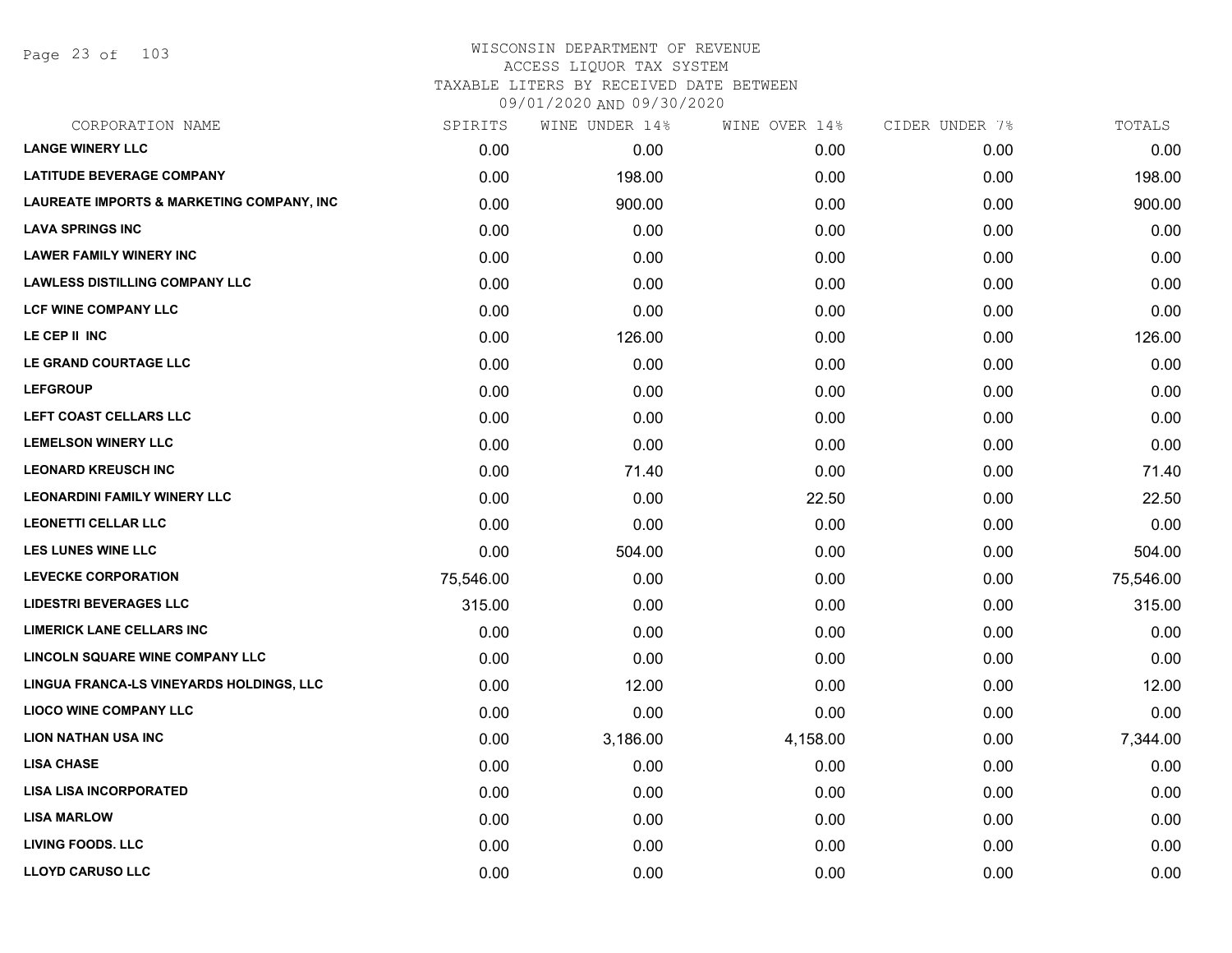Page 24 of 103

| CORPORATION NAME                              | SPIRITS   | WINE UNDER 14% | WINE OVER 14% | CIDER UNDER 7% | TOTALS    |
|-----------------------------------------------|-----------|----------------|---------------|----------------|-----------|
| <b>LLOYD CELLARS INC</b>                      | 0.00      | 0.00           | 0.00          | 0.00           | 0.00      |
| <b>LMR WINE ESTATES LLC</b>                   | 0.00      | 0.00           | 0.00          | 0.00           | 0.00      |
| <b>LOCAL DISTILLING INC</b>                   | 3,588.00  | 0.00           | 0.00          | 0.00           | 3,588.00  |
| <b>LOEST &amp; MCNAMEE INC</b>                | 0.00      | 0.00           | 0.00          | 0.00           | 0.00      |
| <b>LONE STAR DISTILLERY LLC</b>               | 0.00      | 0.00           | 0.00          | 0.00           | 0.00      |
| LONG MEADOW RANCH WINERY INC                  | 0.00      | 0.00           | 0.00          | 0.00           | 0.00      |
| <b>LONG SHADOWS VINTNERS LLC</b>              | 0.00      | 63.00          | 126.00        | 0.00           | 189.00    |
| <b>LONZ WINERY INC</b>                        | 0.00      | 0.00           | 0.00          | 0.00           | 0.00      |
| <b>LOOSEN BROS USA LTD</b>                    | 0.00      | 0.00           | 0.00          | 0.00           | 0.00      |
| <b>LORING WINE COMPANY LLC</b>                | 0.00      | 0.00           | 0.00          | 0.00           | 0.00      |
| <b>LOUIS GLUNZ BEER INC</b>                   | 0.00      | 0.00           | 0.00          | 0.00           | 0.00      |
| <b>LOUIS LATOUR INC</b>                       | 0.00      | 225.00         | 0.00          | 0.00           | 225.00    |
| <b>LOWDEN SCHOOLHOUSE CORPORATION</b>         | 0.00      | 0.00           | 0.00          | 0.00           | 0.00      |
| <b>LUNA VINEYARDS INC</b>                     | 0.00      | 126.00         | 0.00          | 0.00           | 126.00    |
| <b>LUNEAU USA INC</b>                         | 0.00      | 5,265.00       | 27.00         | 0.00           | 5,292.00  |
| <b>LUXCO INC</b>                              | 74,159.70 | 378.00         | 555.00        | 0.00           | 75,092.70 |
| <b>LYNFRED WINERY INC</b>                     | 0.00      | 0.00           | 0.00          | 0.00           | 0.00      |
| <b>LYNMAR WINERY LLC</b>                      | 0.00      | 0.00           | 0.00          | 0.00           | 0.00      |
| <b>M.A.C. WINES, LLC</b>                      | 0.00      | 0.00           | 0.00          | 0.00           | 0.00      |
| <b>MACH FLYNT INC</b>                         | 5,184.00  | 26,064.00      | 7,776.00      | 0.00           | 39,024.00 |
| <b>MACK &amp; SCHUHLE INC</b>                 | 180.00    | 13,851.00      | 0.00          | 0.00           | 14,031.00 |
| <b>MAD CAR WINE CO LLC</b>                    | 0.00      | 0.00           | 0.00          | 0.00           | 0.00      |
| <b>MAISONS MARQUES &amp; DOMAINES USA INC</b> | 0.00      | 4,441.45       | 175.50        | 0.00           | 4,616.95  |
| <b>MAMMOTH DISTILLING LLC</b>                 | 0.00      | 0.00           | 0.00          | 0.00           | 0.00      |
| <b>MANCAN WINE LLC</b>                        | 0.00      | 0.00           | 0.00          | 0.00           | 0.00      |
| <b>MANO'S INC</b>                             | 0.00      | 0.00           | 0.00          | 0.00           | 0.00      |
| <b>MARCI PALATELLA</b>                        | 0.00      | 0.00           | 0.00          | 0.00           | 0.00      |
| <b>MARGERUM WINE COMPANY INC</b>              | 0.00      | 0.00           | 0.00          | 0.00           | 0.00      |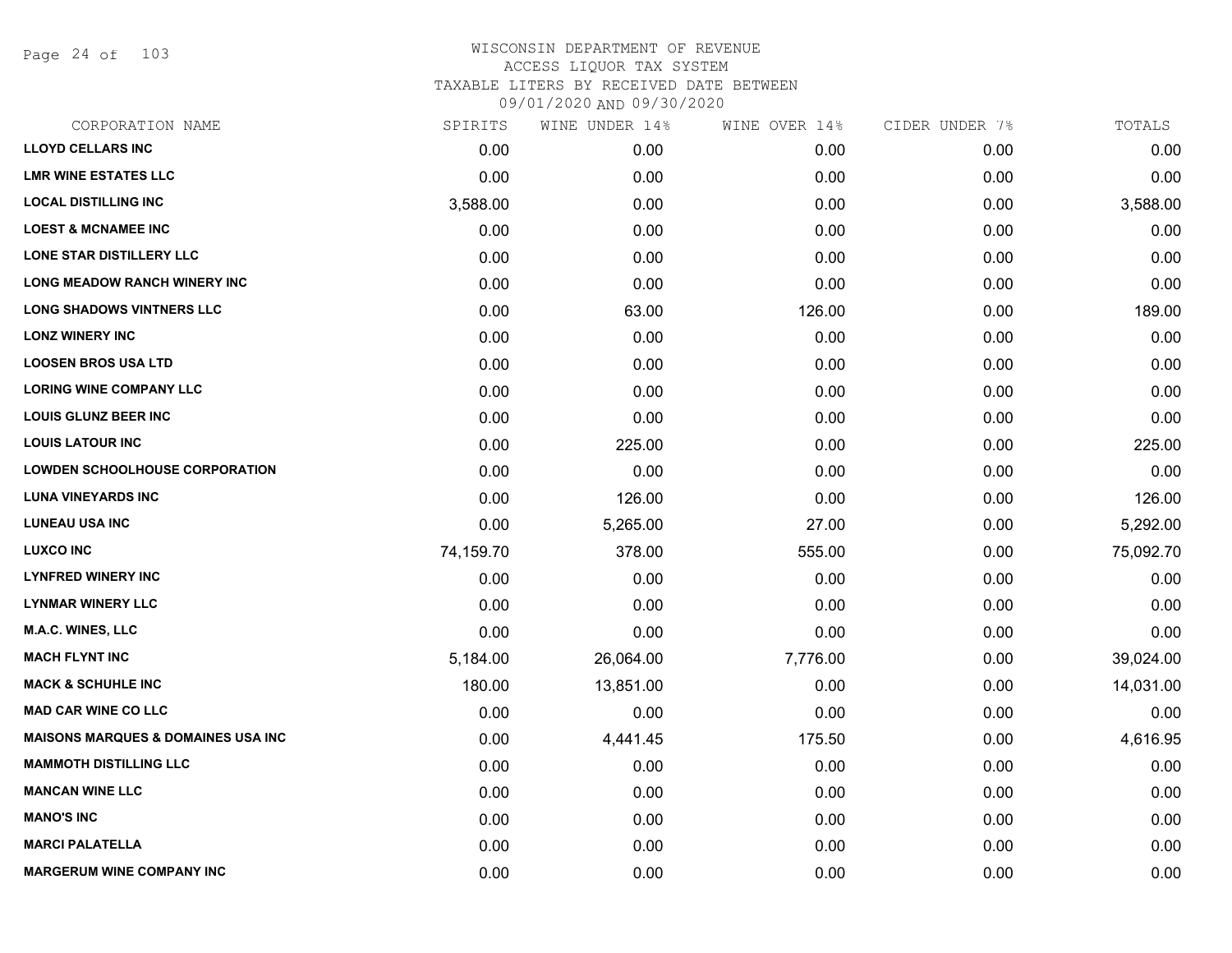Page 25 of 103

| 0.00<br>0.00<br>0.00<br>0.00<br>0.00<br>0.00<br>0.00 | 0.00<br>0.00<br>0.00<br>0.00<br>0.00 |
|------------------------------------------------------|--------------------------------------|
|                                                      |                                      |
|                                                      |                                      |
|                                                      |                                      |
|                                                      |                                      |
|                                                      |                                      |
|                                                      | 0.00                                 |
|                                                      | 0.00                                 |
| 0.00                                                 | 0.00                                 |
| 0.00                                                 | 0.00                                 |
| 0.00                                                 | 0.00                                 |
| 0.00                                                 | 9.00                                 |
| 0.00                                                 | 0.00                                 |
| 0.00                                                 | 1,123.50                             |
| 0.00                                                 | 17,619.60                            |
| 0.00                                                 | 452.25                               |
| 0.00                                                 | 0.00                                 |
| 0.00                                                 | 0.00                                 |
| 0.00                                                 | 0.00                                 |
| 0.00                                                 | 0.00                                 |
| 0.00                                                 | 315.00                               |
| 0.00                                                 | 39.00                                |
| 0.00                                                 | 0.00                                 |
| 0.00                                                 | 0.00                                 |
| 0.00                                                 | 0.00                                 |
| 0.00                                                 | 23,632.80                            |
| 0.00                                                 | 909.00                               |
| 10,910.28                                            | 10,910.28                            |
|                                                      | 0.00                                 |
|                                                      | 0.00                                 |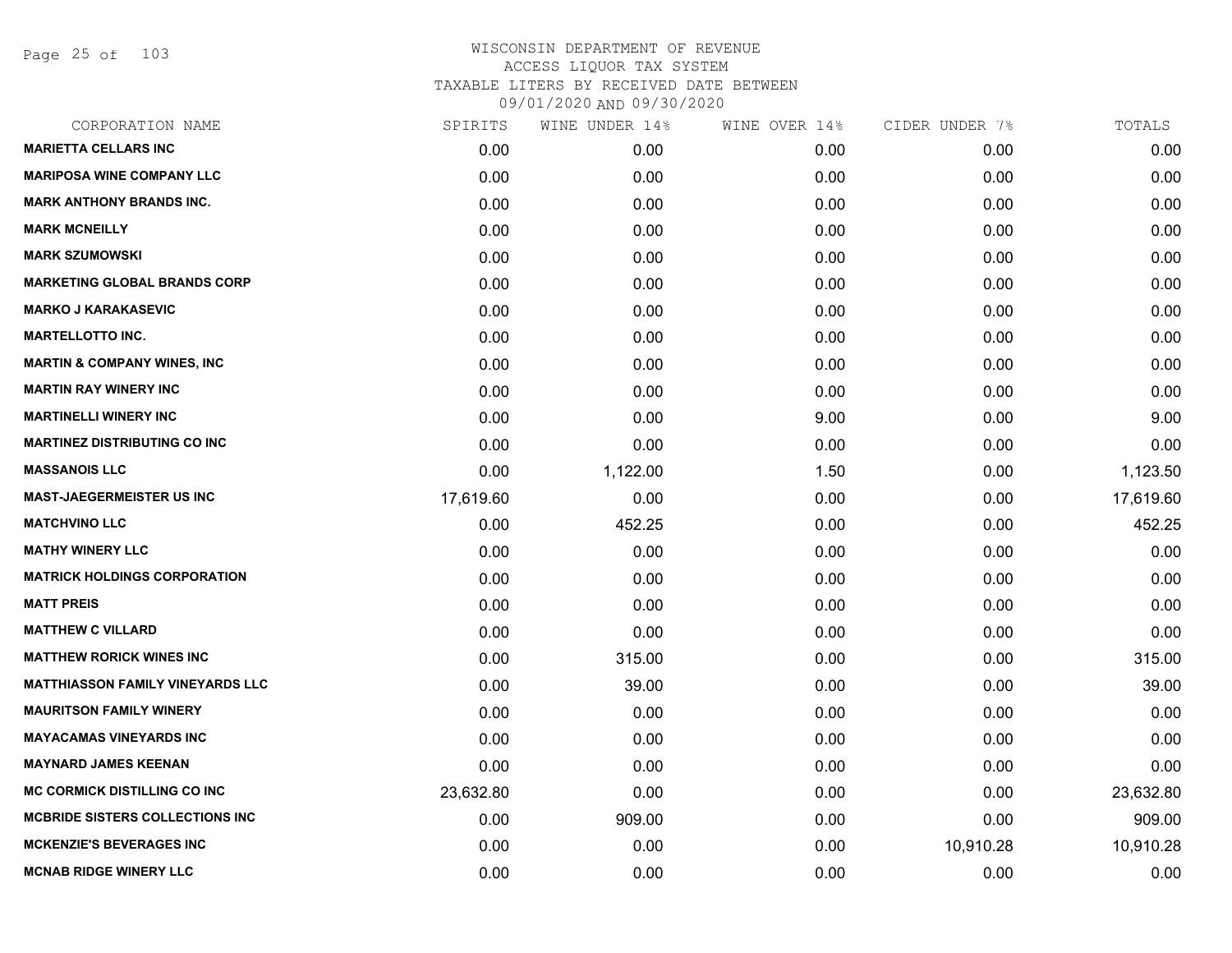Page 26 of 103

| CORPORATION NAME                            | SPIRITS   | WINE UNDER 14% | WINE OVER 14% | CIDER UNDER 7% | TOTALS    |
|---------------------------------------------|-----------|----------------|---------------|----------------|-----------|
| <b>MEDCO ATLANTIC INC</b>                   | 0.00      | 0.00           | 0.00          | 0.00           | 0.00      |
| <b>MEIERS WINE CELLARS INC</b>              | 0.00      | 0.00           | 0.00          | 0.00           | 0.00      |
| <b>MENDOCINO WINE GROUP LLC</b>             | 0.00      | 504.00         | 252.00        | 0.00           | 756.00    |
| <b>MERCER WINE ESTATES LLC</b>              | 0.00      | 0.00           | 0.00          | 0.00           | 0.00      |
| <b>MERCHANT DU VIN CORPORATION</b>          | 0.00      | 0.00           | 0.00          | 666.24         | 666.24    |
| <b>METEOR VINEYARD LLC</b>                  | 0.00      | 0.00           | 0.00          | 0.00           | 0.00      |
| <b>METIER LLC</b>                           | 0.00      | 0.00           | 0.00          | 0.00           | 0.00      |
| <b>METTLER WINES LLC</b>                    | 0.00      | 0.00           | 126.00        | 0.00           | 126.00    |
| <b>MEV CORPORATION</b>                      | 0.00      | 0.00           | 0.00          | 0.00           | 0.00      |
| <b>MEXCOR INC</b>                           | 0.00      | 0.00           | 0.00          | 0.00           | 0.00      |
| <b>MEYER CELLARS LLC</b>                    | 0.00      | 0.00           | 0.00          | 0.00           | 0.00      |
| <b>MHW LTD</b>                              | 15,147.60 | 6,215.43       | 1,928.50      | 0.00           | 23,291.53 |
| <b>MICHAEL BELLO</b>                        | 0.00      | 0.00           | 0.00          | 0.00           | 0.00      |
| <b>MICHAEL HOUGH</b>                        | 0.00      | 450.00         | 0.00          | 0.00           | 450.00    |
| <b>MICHAEL KUSH</b>                         | 0.00      | 0.00           | 0.00          | 0.00           | 0.00      |
| <b>MICHAEL P CAMERON</b>                    | 189.00    | 0.00           | 0.00          | 0.00           | 189.00    |
| <b>MICHAEL SKURNIK WINES INC</b>            | 0.00      | 1,368.00       | 0.00          | 0.00           | 1,368.00  |
| <b>MICHEAL DASHE</b>                        | 0.00      | 0.00           | 0.00          | 0.00           | 0.00      |
| <b>MIDNIGHT CELLARS INC</b>                 | 0.00      | 0.00           | 126.00        | 0.00           | 126.00    |
| <b>MID-OAK DISTILLERY INC</b>               | 0.00      | 0.00           | 0.00          | 0.00           | 0.00      |
| MIGHTY SWELL COCKTAIL COMPANY LLC           | 0.00      | 0.00           | 0.00          | 0.00           | 0.00      |
| <b>MIGNANELLI WINERY LLC</b>                | 0.00      | 0.00           | 0.00          | 0.00           | 0.00      |
| <b>MILBRANDT FAMILY WINES LLC</b>           | 0.00      | 0.00           | 0.00          | 0.00           | 0.00      |
| MILLER FAMILY WINE COMPANY LLC              | 0.00      | 0.00           | 0.00          | 0.00           | 0.00      |
| <b>MILLER SQUARED INC</b>                   | 0.00      | 0.00           | 0.00          | 0.00           | 0.00      |
| <b>MILTONS DISTRIBUTING CO INC</b>          | 0.00      | 1,035.00       | 72.00         | 0.00           | 1,107.00  |
| <b>MINER FAMILY WINERY LLC</b>              | 0.00      | 0.00           | 0.00          | 0.00           | 0.00      |
| <b>MINNESOTAS FINEST FERMENTED PRODUCTS</b> | 0.00      | 0.00           | 0.00          | 0.00           | 0.00      |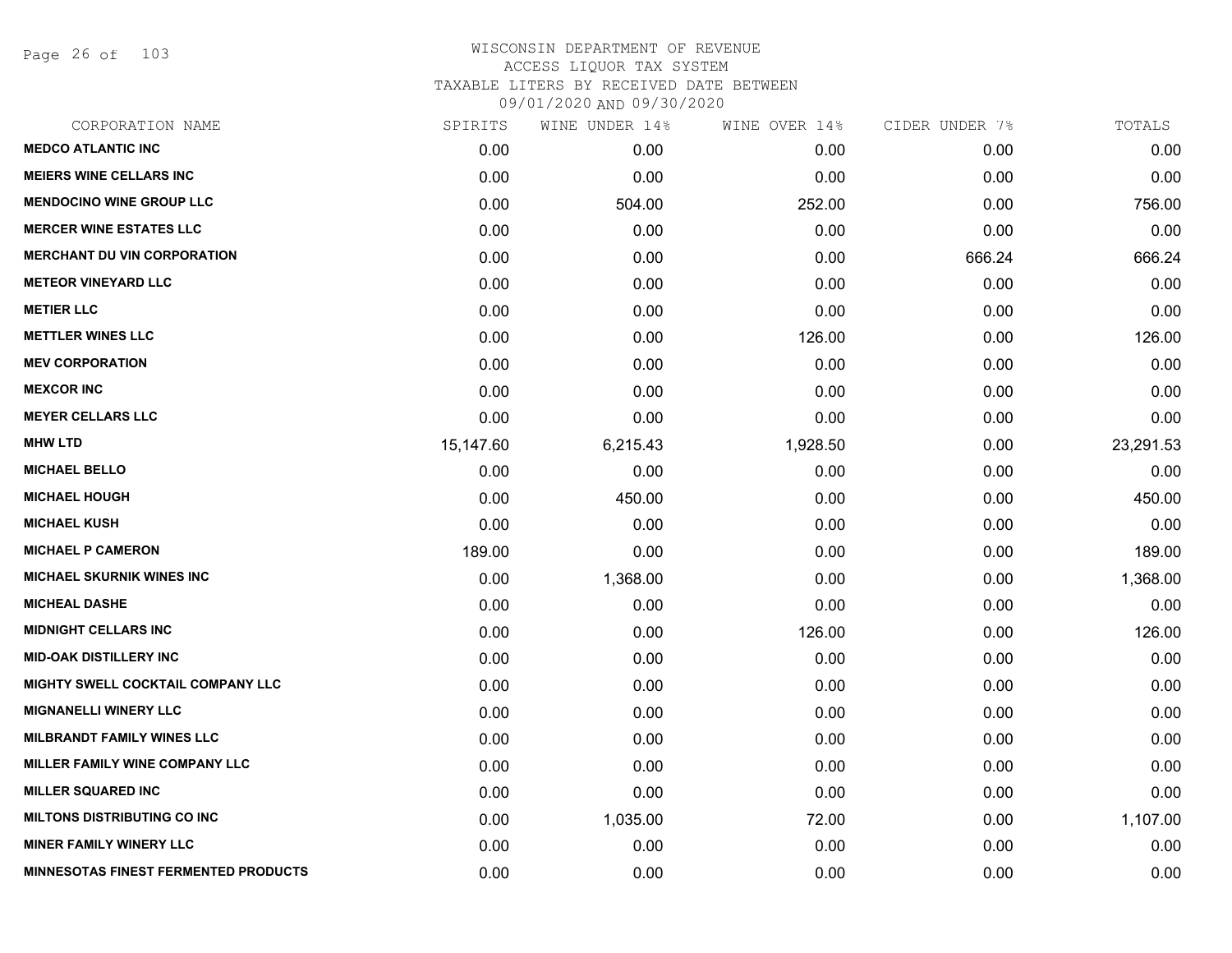Page 27 of 103

| CORPORATION NAME                                                 | SPIRITS    | WINE UNDER 14% | WINE OVER 14% | CIDER UNDER 7% | TOTALS     |
|------------------------------------------------------------------|------------|----------------|---------------|----------------|------------|
| <b>MIONETTO USA INC</b>                                          | 0.00       | 1,917.00       | 0.00          | 0.00           | 1,917.00   |
| <b>MIRA WINERY LLC</b>                                           | 0.00       | 0.00           | 0.00          | 0.00           | 0.00       |
| <b>MIRACLE IMPORTING AND DISTRIBUTION LLC</b>                    | 0.00       | 0.00           | 0.00          | 0.00           | 0.00       |
| <b>MIRAMONT ESTATE VINEYARDS &amp; WINERY INC</b>                | 0.00       | 0.00           | 0.00          | 0.00           | 0.00       |
| <b>MIRASOL WINE LLC</b>                                          | 0.00       | 18.00          | 45.00         | 0.00           | 63.00      |
| <b>MIRER MANAGEMENT COMPANY LLC</b>                              | 0.00       | 0.00           | 0.00          | 0.00           | 0.00       |
| <b>MIROSLAV IVANOV TCHOLAKOV</b>                                 | 0.00       | 0.00           | 504.00        | 0.00           | 504.00     |
| <b>MISA IMPORTS INC</b>                                          | 21,213.00  | 19,116.00      | 675.00        | 0.00           | 41,004.00  |
| <b>MISSISSIPPI RIVER DISTILLING COMPANY</b>                      | 0.00       | 0.00           | 0.00          | 0.00           | 0.00       |
| <b>MISTARR WINE IMPORTERS</b>                                    | 0.00       | 0.00           | 0.00          | 0.00           | 0.00       |
| <b>MODERN DEVELOPMENT COMPANY</b>                                | 0.00       | 0.00           | 0.00          | 0.00           | 0.00       |
| <b>MODERN SPIRITS LLC</b>                                        | 13.50      | 212.93         | 45.00         | 0.00           | 271.43     |
| <b>MOET HENNESSY USA, INC.</b>                                   | 125,614.80 | 468.00         | 274.50        | 12,979.50      | 139,336.80 |
| <b>MOLLYDOOKER INTERNATIONAL LLC</b>                             | 0.00       | 0.00           | 0.00          | 0.00           | 0.00       |
| <b>MOLLY'S WINERY INC</b>                                        | 0.00       | 31.50          | 0.00          | 0.00           | 31.50      |
| <b>MOLSON COORS BEVERAGE COMPANY USA LLC</b>                     | 0.00       | 6,020.13       | 0.00          | 794.91         | 6,815.04   |
| <b>MONICA NOGUES</b>                                             | 0.00       | 0.00           | 0.00          | 0.00           | 0.00       |
| <b>MONSIEUR TOUTON SELECTION LTD / ORIGIN USA</b>                | 0.00       | 0.00           | 0.00          | 0.00           | 0.00       |
| <b>MONTCALM WINE IMPORTERS LTD</b>                               | 0.00       | 444.00         | 0.00          | 0.00           | 444.00     |
| <b>MONTE CRISTO BLOCK IV LLC</b>                                 | 0.00       | 0.00           | 0.00          | 0.00           | 0.00       |
| <b>MONTEREY WINE COMPANY LLC</b>                                 | 0.00       | 756.00         | 0.00          | 0.00           | 756.00     |
| <b>MONTICELLO CELLARS INC</b>                                    | 0.00       | 0.00           | 0.00          | 0.00           | 0.00       |
| <b>MOONLIGHT MEADERY LLC D/B/A HIDDEN MOON</b><br><b>BREWING</b> | 0.00       | 0.00           | 0.00          | 0.00           | 0.00       |
| <b>MORE THAN GRAPES, LLC</b>                                     | 0.00       | 1,035.00       | 0.00          | 0.00           | 1,035.00   |
| <b>MORGAN WINERY INC</b>                                         | 0.00       | 126.00         | 63.00         | 0.00           | 189.00     |
| <b>MOUNT VEEDER FARMS LLC</b>                                    | 0.00       | 0.00           | 0.00          | 0.00           | 0.00       |
| <b>MOUNTAIN VIEW VINTNERS LLC</b>                                | 0.00       | 0.00           | 0.00          | 0.00           | 0.00       |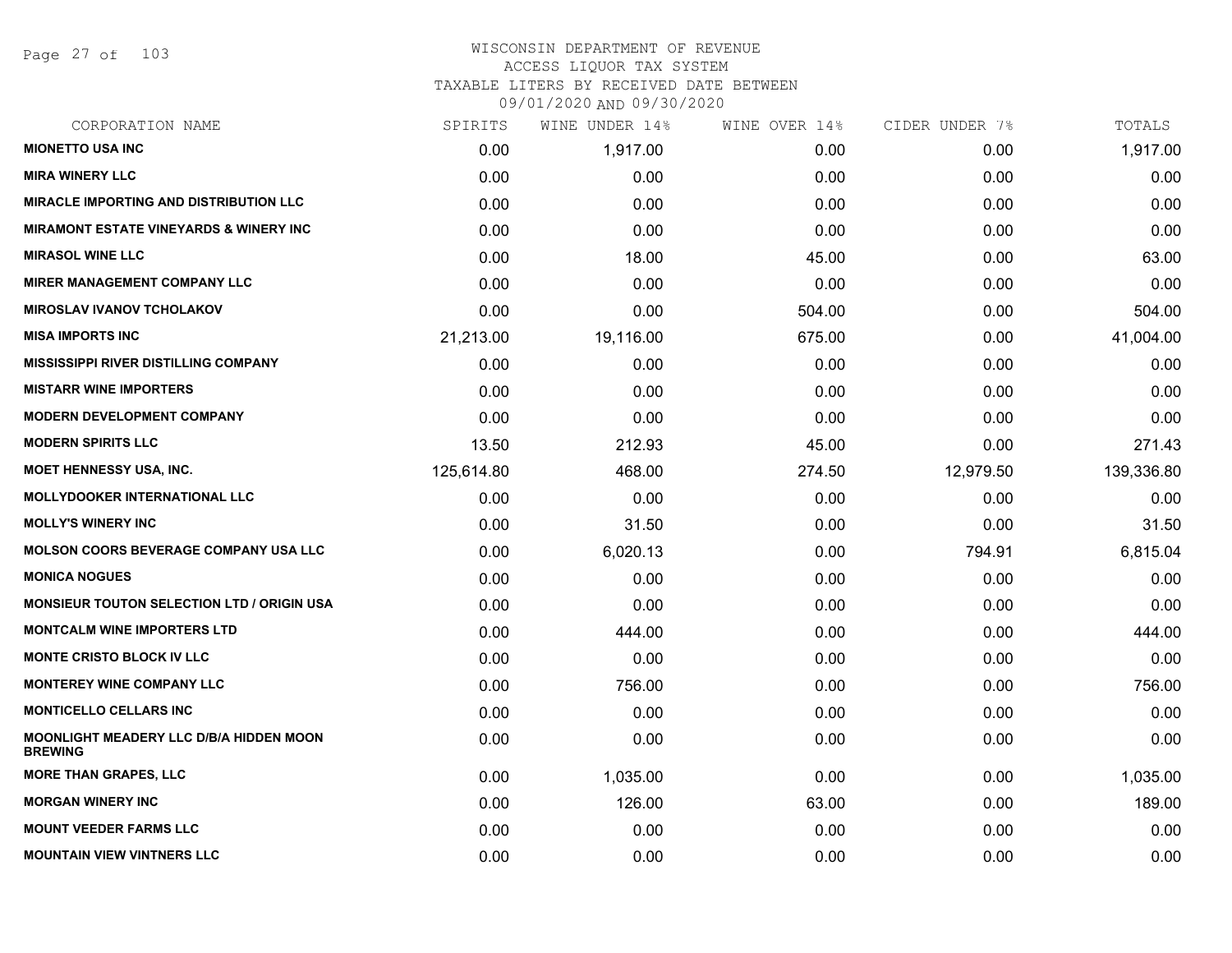Page 28 of 103

#### WISCONSIN DEPARTMENT OF REVENUE ACCESS LIQUOR TAX SYSTEM TAXABLE LITERS BY RECEIVED DATE BETWEEN

09/01/2020 AND 09/30/2020

| CORPORATION NAME                                                            | SPIRITS   | WINE UNDER 14% | WINE OVER 14% | CIDER UNDER 7% | TOTALS    |
|-----------------------------------------------------------------------------|-----------|----------------|---------------|----------------|-----------|
| <b>MPL BRANDS NV INC</b>                                                    | 1,584.00  | 44,046.00      | 0.00          | 0.00           | 45,630.00 |
| <b>MR WINE</b>                                                              | 0.00      | 0.00           | 0.00          | 0.00           | 0.00      |
| <b>MS WALKER INC</b>                                                        | 1,671.00  | 0.00           | 0.00          | 0.00           | 1,671.00  |
| <b>MUTUAL WHOLESALE LIQUOR INC</b>                                          | 0.00      | 0.00           | 0.00          | 0.00           | 0.00      |
| <b>NAPA VALLEY SPECIALTY WINES INC</b>                                      | 0.00      | 468.00         | 495.00        | 0.00           | 963.00    |
| NATIONAL CONSUMER CREDIT GUARANTEE<br><b>ASSOCIATION OF CONNECTICUT INC</b> | 0.00      | 0.00           | 0.00          | 0.00           | 0.00      |
| <b>NATURAL MERCHANTS INC</b>                                                | 0.00      | 1,467.00       | 0.00          | 0.00           | 1,467.00  |
| <b>NATURAL SELECTIONS 357 LLC</b>                                           | 0.00      | 0.00           | 0.00          | 0.00           | 0.00      |
| <b>NATUREL WEST CORP</b>                                                    | 0.00      | 0.00           | 0.00          | 0.00           | 0.00      |
| <b>NBI ACQUISITION LLC</b>                                                  | 0.00      | 0.00           | 0.00          | 0.00           | 0.00      |
| <b>NDC SYSTEMS LP</b>                                                       | 2,821.50  | 49,095.00      | 5,202.00      | 0.00           | 57,118.50 |
| <b>NESTOR IMPORTS INC</b>                                                   | 0.00      | 90.00          | 72.00         | 0.00           | 162.00    |
| <b>NEW HOLLAND BREWING CO LLC</b>                                           | 4,129.73  | 0.00           | 0.00          | 0.00           | 4,129.73  |
| <b>NEW MEXICO WINERIES INC</b>                                              | 0.00      | 1,098.00       | 0.00          | 0.00           | 1,098.00  |
| <b>NEW PARROTT &amp; CO</b>                                                 | 0.00      | 3,595.50       | 756.00        | 0.00           | 4,351.50  |
| <b>NEW VAVIN INC</b>                                                        | 0.00      | 0.00           | 0.00          | 0.00           | 0.00      |
| <b>NEW VINELAND LLC</b>                                                     | 0.00      | 0.00           | 0.00          | 0.00           | 0.00      |
| <b>NEW YORK MUTUAL TRADING CO INC</b>                                       | 0.00      | 0.00           | 288.40        | 0.00           | 288.40    |
| <b>NEXUS BRANDS LLC</b>                                                     | 0.00      | 0.00           | 0.00          | 0.00           | 0.00      |
| <b>NICHE IMPORT CO</b>                                                      | $-180.00$ | 0.00           | 0.00          | 0.00           | $-180.00$ |
| NIEBAUM-COPPOLA ESTATE WINERY LP                                            | 0.00      | 0.00           | 0.00          | 0.00           | 0.00      |
| <b>NINER WINE ESTATES LLC</b>                                               | 0.00      | 0.00           | 0.00          | 0.00           | 0.00      |
| <b>NLV TEQUILA BOTTLING LLC</b>                                             | 0.00      | 0.00           | 0.00          | 0.00           | 0.00      |
| <b>NOLET SPIRITS USA INC</b>                                                | 0.00      | 0.00           | 0.00          | 0.00           | 0.00      |
| <b>NORTH SHORE DISTILLERY LLC</b>                                           | 0.00      | 0.00           | 0.00          | 0.00           | 0.00      |
| <b>NORTHERN EMPIRE LLC</b>                                                  | 0.00      | 0.00           | 0.00          | 0.00           | 0.00      |
| <b>NOVA WINES, INC.</b>                                                     | 0.00      | 0.00           | 0.00          | 0.00           | 0.00      |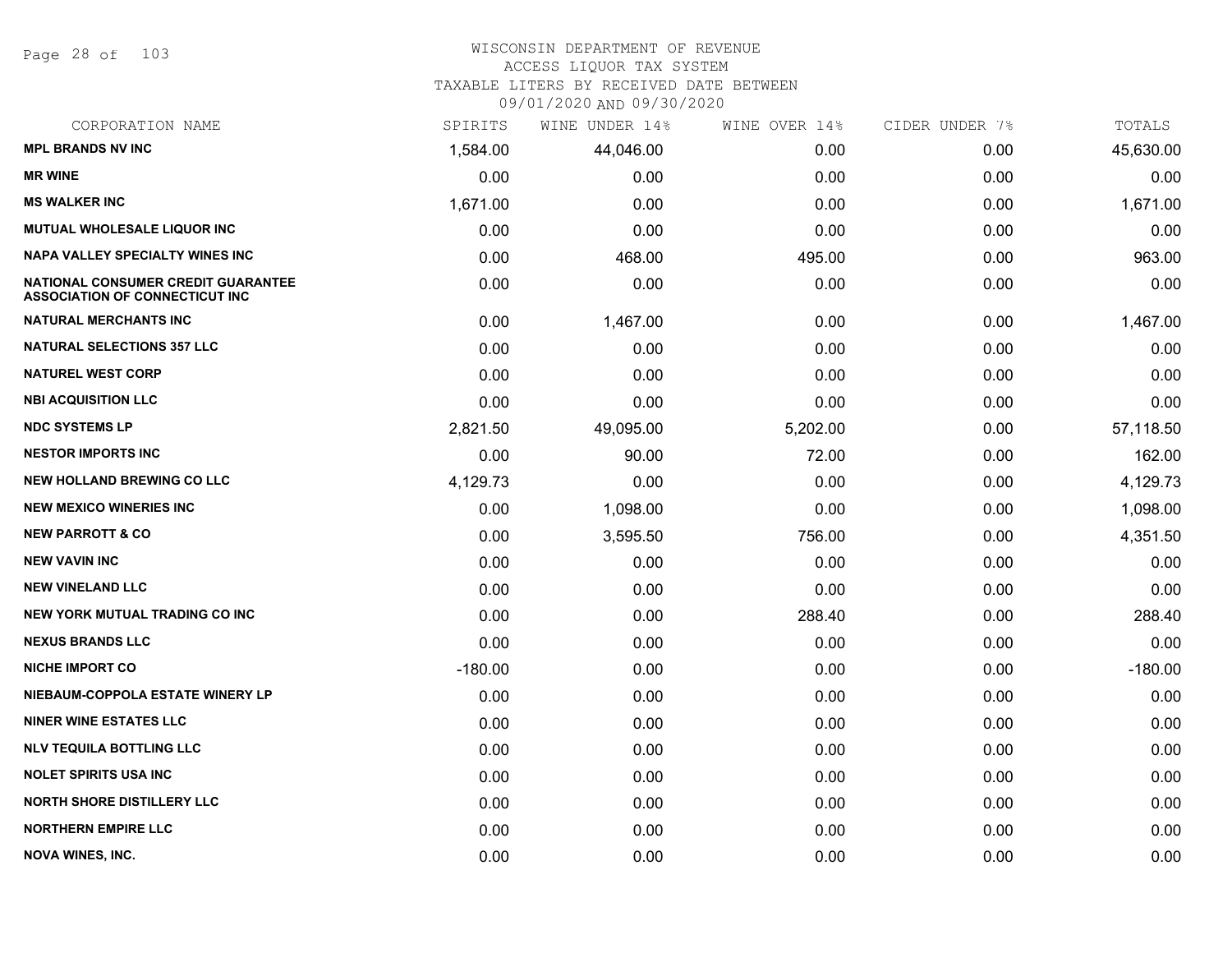Page 29 of 103

| CORPORATION NAME                       | SPIRITS   | WINE UNDER 14% | WINE OVER 14% | CIDER UNDER 7% | TOTALS    |
|----------------------------------------|-----------|----------------|---------------|----------------|-----------|
| <b>NUCCIO &amp; WISE</b>               | 0.00      | 0.00           | 0.00          | 0.00           | 0.00      |
| <b>NV AWG LTD</b>                      | 0.00      | 0.00           | 0.00          | 0.00           | 0.00      |
| <b>NW WINE COMPANY LLC</b>             | 0.00      | 1,089.00       | 0.00          | 0.00           | 1,089.00  |
| OAK RIDGE WINERY LLC                   | 0.00      | 882.00         | 63.00         | 0.00           | 945.00    |
| <b>OLD BRIDGE CELLARS</b>              | 0.00      | 3,200.70       | 1,471.50      | 0.00           | 4,672.20  |
| OLD DOMINICK DISTILLERY LLC            | 0.00      | 0.00           | 0.00          | 0.00           | 0.00      |
| <b>OLD ELK HOLDINGS LLC</b>            | 0.00      | 0.00           | 0.00          | 0.00           | 0.00      |
| <b>OLD SALEM SPIRITS INC</b>           | 0.00      | 0.00           | 0.00          | 0.00           | 0.00      |
| OLE SMOKY DISTILLERY LLC               | 10,132.80 | 0.00           | 0.00          | 0.00           | 10,132.80 |
| <b>OLIVER WINE COMPANY INC</b>         | 0.00      | 0.00           | 0.00          | 0.00           | 0.00      |
| ONE TRUE VINE LLC                      | 0.00      | 0.00           | 0.00          | 0.00           | 0.00      |
| O'NEILL BEVERAGES CO LLC               | 0.00      | 5,103.00       | 3,915.00      | 0.00           | 9,018.00  |
| <b>OPICI IMPORT COMPANY</b>            | 216.00    | 3,294.00       | 12.00         | 0.00           | 3,522.00  |
| <b>OPOLO WINES LP</b>                  | 0.00      | 0.00           | 0.00          | 0.00           | 0.00      |
| OPUS ONE WINERY LLC                    | 0.00      | 0.00           | 18.00         | 0.00           | 18.00     |
| <b>ORCA PROPERTIES LLC</b>             | 0.00      | 0.00           | 0.00          | 0.00           | 0.00      |
| <b>OREGON BREWING COMPANY INC</b>      | 0.00      | 0.00           | 0.00          | 0.00           | 0.00      |
| ORVINO IMPORTS & DISTRIBUTING INC      | 0.00      | 0.00           | 0.00          | 0.00           | 0.00      |
| <b>O'SHAUGHNESSY DEL OSO LLC</b>       | 0.00      | 0.00           | 0.00          | 0.00           | 0.00      |
| <b>OVUM WINES LLC</b>                  | 0.00      | 0.00           | 0.00          | 0.00           | 0.00      |
| <b>PABST HOLDINGS LLC</b>              | 1,817.58  | 0.00           | 0.00          | 0.00           | 1,817.58  |
| PACIFIC EDGE MARKETING GROUP INC       | 427.50    | 0.00           | 0.00          | 0.00           | 427.50    |
| PACIFIC INTERNATIONAL LIQUOR INC       | 0.00      | 0.00           | 203.04        | 0.00           | 203.04    |
| <b>PACIFIC WINE &amp; SPIRITS, LLC</b> | 0.00      | 0.00           | 0.00          | 0.00           | 0.00      |
| <b>PAHLMEYER LLC</b>                   | 0.00      | 0.00           | 0.00          | 0.00           | 0.00      |
| PALI WINE COMPANY LP                   | 0.00      | 0.00           | 1,134.00      | 0.00           | 1,134.00  |
| PALM BAY INTERNATIONAL INC             | 594.00    | 7,791.32       | 1,248.00      | 0.00           | 9,633.32  |
| PALMATEER CONSULTING LLC               | 0.00      | 99.00          | 0.00          | 0.00           | 99.00     |
|                                        |           |                |               |                |           |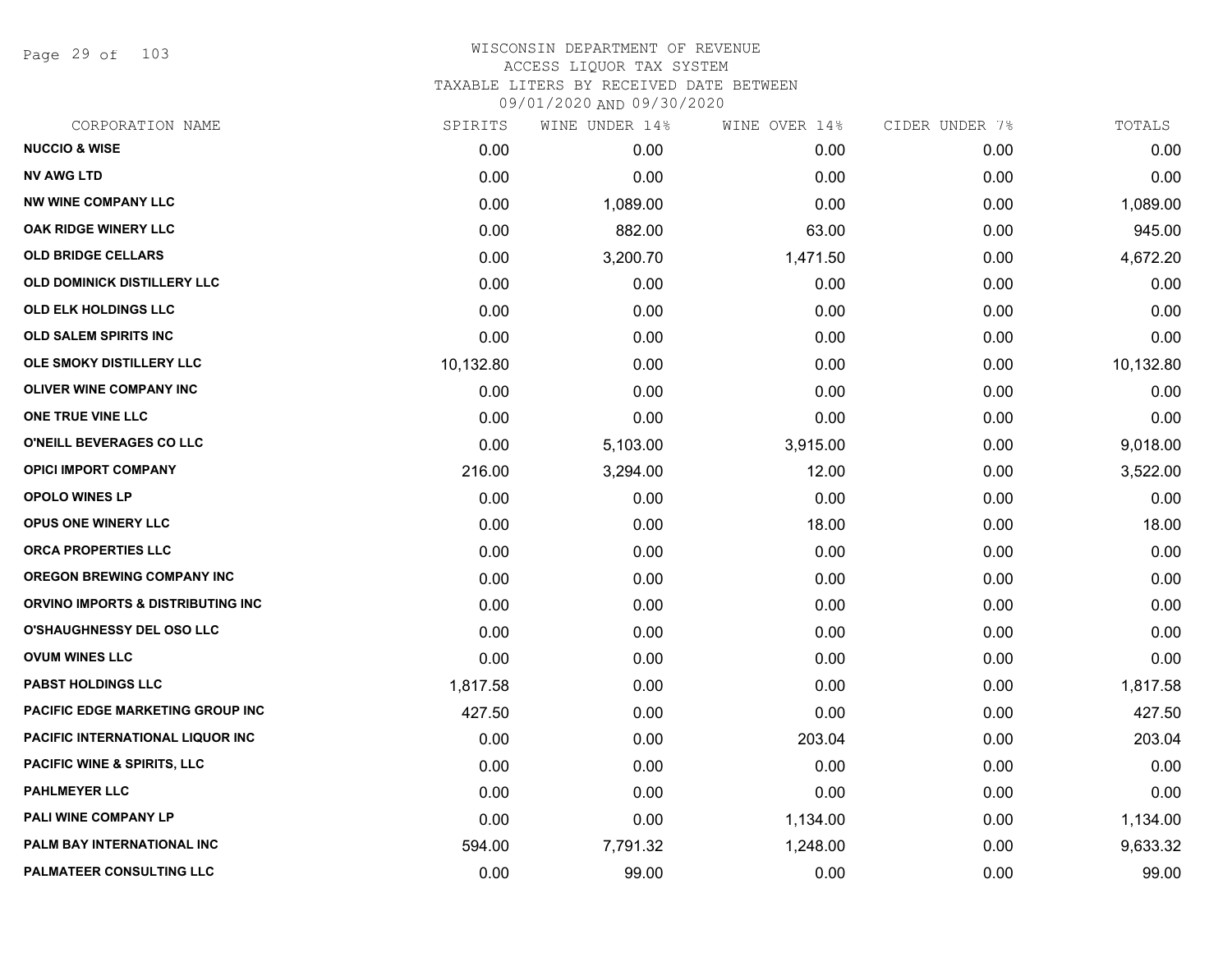Page 30 of 103

| CORPORATION NAME                     | SPIRITS    | WINE UNDER 14% | WINE OVER 14% | CIDER UNDER 7% | TOTALS     |
|--------------------------------------|------------|----------------|---------------|----------------|------------|
| <b>PAMELA FRYE</b>                   | 0.00       | 0.00           | 0.00          | 0.00           | 0.00       |
| <b>PAMPA BEVERAGES LLC</b>           | 0.00       | 5,106.42       | 0.00          | 0.00           | 5,106.42   |
| <b>PAMPELONNE LLC</b>                | 0.00       | 0.00           | 0.00          | 0.00           | 0.00       |
| PANTHER CREEK CELLARS LLC            | 0.00       | 0.00           | 0.00          | 0.00           | 0.00       |
| <b>PAPINEAU LLC</b>                  | 0.00       | 0.00           | 0.00          | 0.00           | 0.00       |
| PARK STREET IMPORTS LLC              | 14,536.70  | 8,524.80       | 3,297.00      | 99.00          | 26,457.50  |
| PARK WINE COMPANY INC                | 0.00       | 189.00         | 630.00        | 0.00           | 819.00     |
| <b>PARKER STATION INC</b>            | 0.00       | 63.00          | 85.50         | 0.00           | 148.50     |
| PASEK CELLARS WINERY INC             | 0.00       | 0.00           | 0.00          | 0.00           | 0.00       |
| <b>PAT WINES LLC</b>                 | 0.00       | 0.00           | 0.00          | 0.00           | 0.00       |
| <b>PATERNO IMPORTS LTD</b>           | 966.00     | 23,800.66      | 4,112.10      | 0.00           | 28,878.76  |
| <b>PATRICIO C MATA</b>               | 0.00       | 135.00         | 0.00          | 0.00           | 135.00     |
| <b>PATRICK D HOFFMAN</b>             | 0.00       | 0.00           | 0.00          | 0.00           | 0.00       |
| PAUL HOBBS IMPORTS INC               | 0.00       | 0.00           | 0.00          | 0.00           | 0.00       |
| PAUL HOBBS WINERY LP                 | 0.00       | 0.00           | 0.00          | 0.00           | 0.00       |
| <b>PAVI WINES LLC</b>                | 0.00       | 0.00           | 0.00          | 0.00           | 0.00       |
| PEACHY CANYON WINERY                 | 0.00       | 0.00           | 0.00          | 0.00           | 0.00       |
| PEIRANO ESTATE WINERY INC.           | 0.00       | 63.00          | 0.00          | 0.00           | 63.00      |
| PEJU FAMILY OPERATING PARTNERSHIP LP | 0.00       | 0.00           | 0.00          | 0.00           | 0.00       |
| PELTER BEVERAGE GROUP, LLC           | 0.00       | 0.00           | 0.00          | 0.00           | 0.00       |
| PENELOPE BOURBON LLC                 | 0.00       | 0.00           | 0.00          | 0.00           | 0.00       |
| PENROSE HILL, LIMITED                | 0.00       | 0.00           | 0.00          | 0.00           | 0.00       |
| PEPPER BRIDGE WINERY LLC             | 0.00       | 0.00           | 0.00          | 0.00           | 0.00       |
| PERCY SELECTIONS LLC                 | 0.00       | 0.00           | 0.00          | 0.00           | 0.00       |
| PERNOD RICARD USA LLC                | 226,080.81 | 7,681.50       | 351.00        | 0.00           | 234,113.31 |
| <b>PETER ROSBACK</b>                 | 0.00       | 0.00           | 0.00          | 0.00           | 0.00       |
| PETERSON WINERY LLC                  | 0.00       | 360.00         | 144.00        | 0.00           | 504.00     |
| PETIT HAMEAU LLC                     | 0.00       | 63.00          | 63.00         | 0.00           | 126.00     |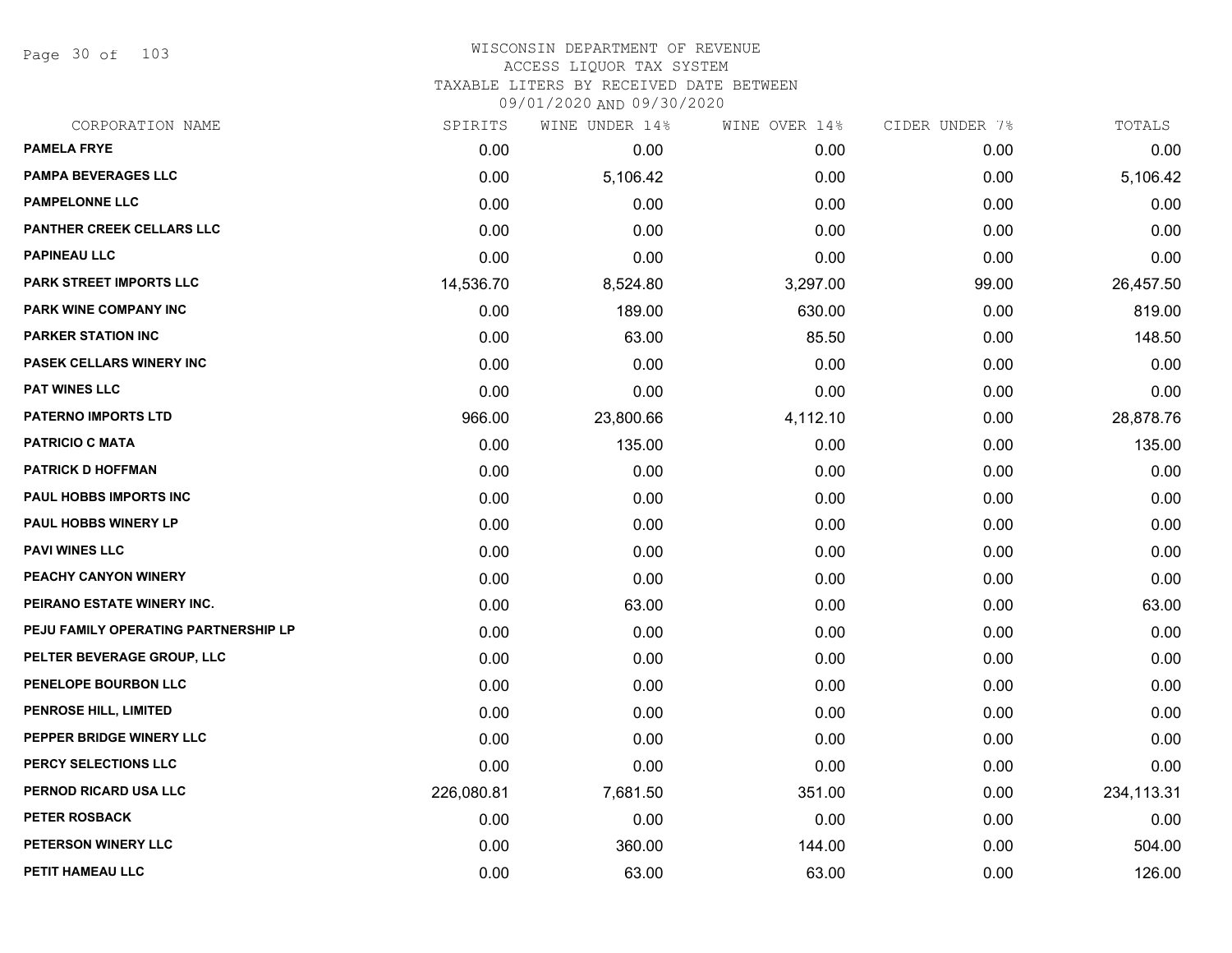Page 31 of 103

| CORPORATION NAME                            | SPIRITS   | WINE UNDER 14% | WINE OVER 14% | CIDER UNDER 7% | TOTALS    |
|---------------------------------------------|-----------|----------------|---------------|----------------|-----------|
| <b>PHILIP LAROCCA</b>                       | 0.00      | 0.00           | 0.00          | 0.00           | 0.00      |
| PHILIP TOGNI VINEYARD LP                    | 0.00      | 0.00           | 0.00          | 0.00           | 0.00      |
| PHILLIP STEINSCHREIBER                      | 0.00      | 0.00           | 0.00          | 0.00           | 0.00      |
| <b>PHILLIPS FARMS LLC</b>                   | 0.00      | 396.00         | 4,315.14      | 0.00           | 4,711.14  |
| <b>PHUSION PROJECTS LLC</b>                 | 35,431.46 | 0.00           | 0.00          | 0.00           | 35,431.46 |
| PIEDMONT DISTILLERS INC                     | 0.00      | 0.00           | 0.00          | 0.00           | 0.00      |
| <b>PINA CELLARS LP</b>                      | 0.00      | 0.00           | 0.00          | 0.00           | 0.00      |
| PINE RIDGE WINERY LLC                       | 0.00      | 0.00           | 0.00          | 0.00           | 0.00      |
| <b>PLANET WINE, INC</b>                     | 0.00      | 0.00           | 0.00          | 0.00           | 0.00      |
| PLATA WINE PARTNERS LLC                     | 0.00      | 0.00           | 0.00          | 0.00           | 0.00      |
| PLUME RIDGE IRREVOCABLE TRUST               | 0.00      | 324.00         | 0.00          | 0.00           | 324.00    |
| POPCORN DESIGN LLC                          | 0.00      | 0.00           | 0.00          | 0.00           | 0.00      |
| PORT WASHINGTON IMPORTS LLC                 | 0.00      | 45.00          | 0.00          | 0.00           | 45.00     |
| PORTOVINO LLC                               | 0.00      | 1,188.00       | 0.00          | 0.00           | 1,188.00  |
| <b>POST WINERY INC</b>                      | 0.00      | 0.00           | 0.00          | 0.00           | 0.00      |
| <b>POUR MANAGEMENT LLC</b>                  | 0.00      | 882.00         | 0.00          | 0.00           | 882.00    |
| <b>PRAGER WINERY &amp; PORT WORKS, INC.</b> | 0.00      | 0.00           | 0.00          | 0.00           | 0.00      |
| <b>PRECEPT BRANDS LLC</b>                   | 0.00      | 7,200.00       | 855.00        | 0.00           | 8,055.00  |
| PREMIER WINE GROUP, LLC                     | 0.00      | 0.00           | 0.00          | 0.00           | 0.00      |
| PREMIERE DISTILLERY LLC                     | 0.00      | 0.00           | 0.00          | 0.00           | 0.00      |
| PREMIUM PORT WINES INC                      | 0.00      | 0.00           | 810.00        | 0.00           | 810.00    |
| <b>PRESQU'ILE WINERY</b>                    | 0.00      | 0.00           | 0.00          | 0.00           | 0.00      |
| PRESTIGE IMPORTS LLC                        | 0.00      | 0.00           | 0.00          | 0.00           | 0.00      |
| <b>PRESTIGE WINE IMPORTS CORP</b>           | 0.00      | 99.00          | 18.00         | 0.00           | 117.00    |
| PRICHARDS DISTILLERY INC                    | 0.00      | 0.00           | 0.00          | 0.00           | 0.00      |
| PRIDE MOUNTAIN VINEYARDS LLC                | 0.00      | 0.00           | 0.00          | 0.00           | 0.00      |
| PROLETARIAT WINE COMPANY, LLC               | 0.00      | 58.60          | 136.73        | 0.00           | 195.33    |
| <b>PRO-LIQUITECH LLC</b>                    | 0.00      | 0.00           | 0.00          | 0.00           | 0.00      |
|                                             |           |                |               |                |           |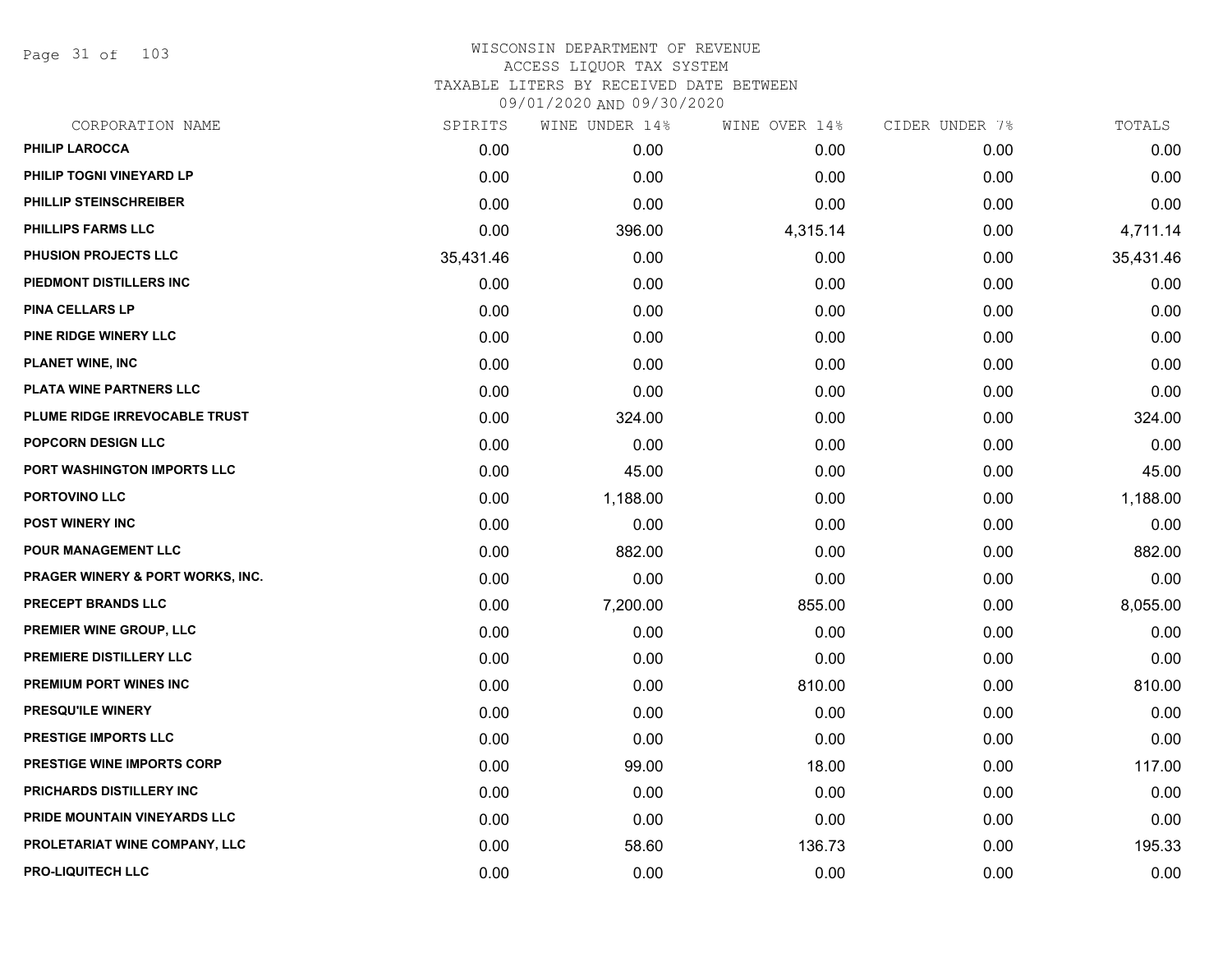Page 32 of 103

| CORPORATION NAME                     | SPIRITS    | WINE UNDER 14% | WINE OVER 14% | CIDER UNDER 7% | TOTALS     |
|--------------------------------------|------------|----------------|---------------|----------------|------------|
| PROST BEVERAGE COMPANY LLC           | 337.50     | 0.00           | 0.00          | 0.00           | 337.50     |
| <b>PROXIMO SPIRITS INC</b>           | 349,566.00 | 0.00           | 0.00          | 0.00           | 349,566.00 |
| PUENTE-INTERNACIONAL INC             | 61.00      | 0.00           | 0.00          | 0.00           | 61.00      |
| <b>PURE HOLDINGS, LLC</b>            | 0.00       | 0.00           | 0.00          | 0.00           | 0.00       |
| PURPLE WINE COMPANY LLC              | 0.00       | 3,213.00       | 0.00          | 0.00           | 3,213.00   |
| <b>QUADY SOUTH WINERY LLC</b>        | 0.00       | 1,638.00       | 0.00          | 0.00           | 1,638.00   |
| QUILCEDA CREEK VINTNERS INC          | 0.00       | 0.00           | 0.00          | 0.00           | 0.00       |
| <b>QUINTESSENTIAL LLC</b>            | 0.00       | 11,034.00      | 2,794.50      | 0.00           | 13,828.50  |
| <b>R &amp; G SCHATZ FARMS INC</b>    | 0.00       | 62.99          | 441.00        | 0.00           | 503.99     |
| <b>R &amp; M BRANDS INC</b>          | 3,459.75   | 0.00           | 0.00          | 0.00           | 3,459.75   |
| <b>RH KEENAN CO</b>                  | 0.00       | 0.00           | 0.00          | 0.00           | 0.00       |
| R.F. BEVERAGE, LLC                   | 0.00       | 0.00           | 0.00          | 0.00           | 0.00       |
| <b>RACINE WINE CO LLC</b>            | 0.00       | 36.00          | 0.00          | 0.00           | 36.00      |
| <b>RADIO-COTEAU WINE CELLARS LLC</b> | 0.00       | 0.00           | 0.00          | 0.00           | 0.00       |
| <b>RAMEY WINE CELLARS INC</b>        | 0.00       | 90.00          | 76.50         | 0.00           | 166.50     |
| <b>RANSOM SPIRITS LLC</b>            | 0.00       | 0.00           | 22.50         | 0.00           | 22.50      |
| <b>RAYMOND SIGNORELLO</b>            | 0.00       | 0.00           | 0.00          | 0.00           | 0.00       |
| <b>RB WINE ASSOCIATES LLC</b>        | 0.00       | 0.00           | 0.00          | 0.00           | 0.00       |
| <b>RBZ VINEYARDS LLC</b>             | 0.00       | 0.00           | 0.00          | 0.00           | 0.00       |
| <b>RED CAR WINE COMPANY LLC</b>      | 0.00       | 0.00           | 0.00          | 0.00           | 0.00       |
| <b>RED NEWT CELLARS INC</b>          | 0.00       | 0.00           | 0.00          | 0.00           | 0.00       |
| <b>RED TAIL RIDGE INC</b>            | 0.00       | 0.00           | 0.00          | 0.00           | 0.00       |
| <b>REDEMPTION SPIRITS LLC</b>        | 126.00     | 273.00         | 0.00          | 0.00           | 399.00     |
| <b>REDWOOD SPIRITS INC</b>           | 0.00       | 0.00           | 0.00          | 0.00           | 0.00       |
| <b>REGAL WINE IMPORTS INC</b>        | 0.00       | 2,016.00       | 0.00          | 0.00           | 2,016.00   |
| <b>REMY COINTREAU AMERIQUE USA</b>   | 15,061.50  | 0.00           | 0.00          | 0.00           | 15,061.50  |
| <b>REN ACQUISITION INC</b>           | 0.00       | 0.00           | 0.00          | 0.00           | 0.00       |
| <b>RENT A BBQ</b>                    | 0.00       | 0.00           | 0.00          | 0.00           | 0.00       |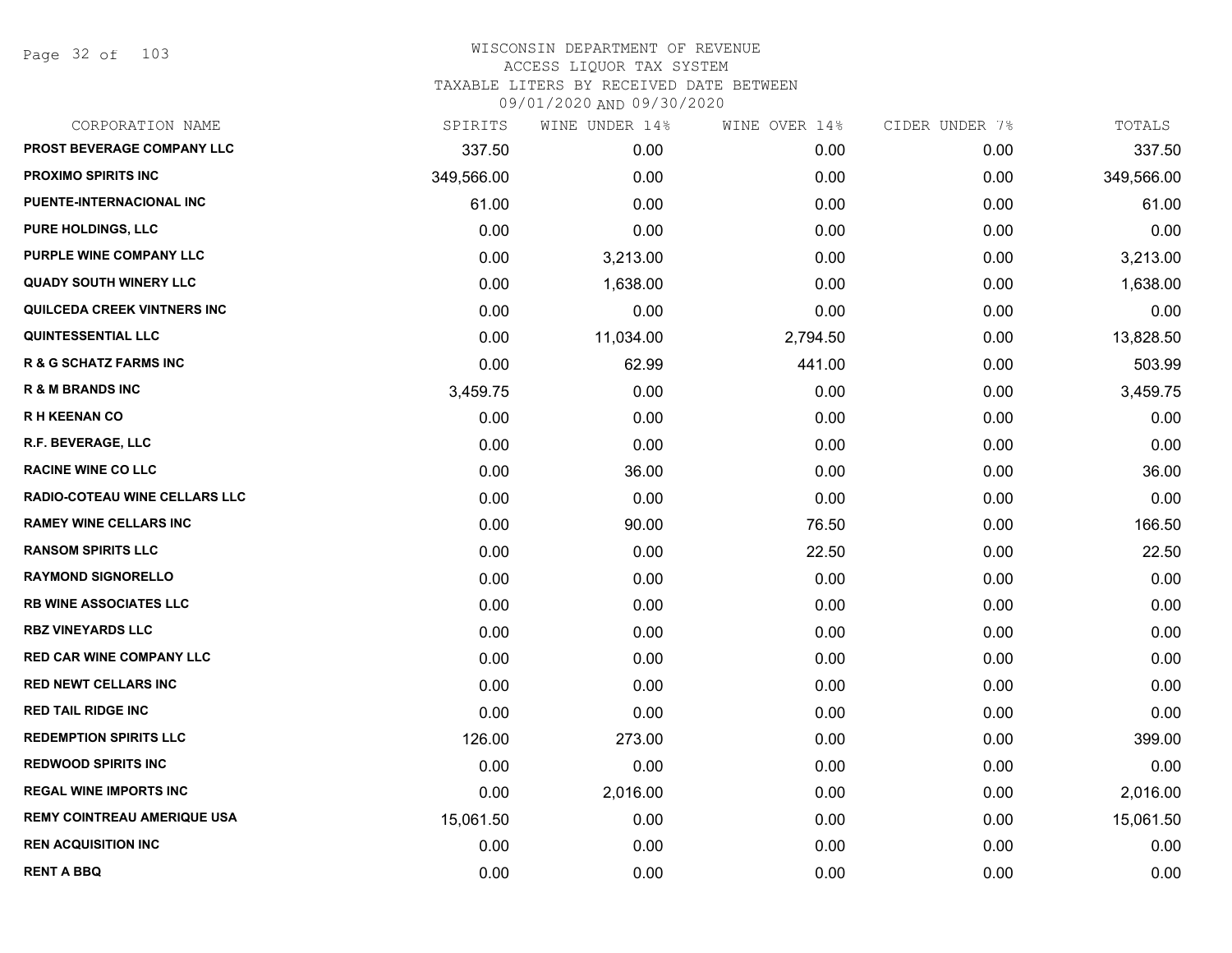Page 33 of 103

|        |        |          | CIDER UNDER 7% | TOTALS   |
|--------|--------|----------|----------------|----------|
| 0.00   | 0.00   | 0.00     | 0.00           | 0.00     |
| 62.00  | 0.00   | 0.00     | 0.00           | 62.00    |
| 0.00   | 0.00   | 0.00     | 0.00           | 0.00     |
| 0.00   | 0.00   | 0.00     | 0.00           | 0.00     |
| 0.00   | 0.00   | 0.00     | 0.00           | 0.00     |
| 484.52 | 0.00   | 0.00     | 0.00           | 484.52   |
| 0.00   | 0.00   | 0.00     | 851.72         | 851.72   |
| 0.00   | 0.00   | 0.00     | 0.00           | 0.00     |
| 0.00   | 0.00   | 0.00     | 0.00           | 0.00     |
| 0.00   | 411.75 | 1,188.00 | 0.00           | 1,599.75 |
| 0.00   | 0.00   | 0.00     | 0.00           | 0.00     |
| 0.00   | 909.00 | 27.00    | 0.00           | 936.00   |
| 0.00   | 45.00  | 1,512.00 | 0.00           | 1,557.00 |
| 0.00   | 0.00   | 0.00     | 0.00           | 0.00     |
| 0.00   | 0.00   | 0.00     | 0.00           | 0.00     |
| 0.00   | 0.00   | 0.00     | 0.00           | 0.00     |
| 0.00   | 0.00   | 0.00     | 0.00           | 0.00     |
| 0.00   | 0.00   | 0.00     | 0.00           | 0.00     |
| 0.00   | 0.00   | 0.00     | 0.00           | 0.00     |
| 0.00   | 0.00   | 0.00     | 0.00           | 0.00     |
| 0.00   | 0.00   | 5,827.50 | 0.00           | 5,827.50 |
| 0.00   | 0.00   | 0.00     | 0.00           | 0.00     |
| 0.00   | 0.00   | 0.00     | 0.00           | 0.00     |
| 0.00   | 0.00   | 1,647.00 | 0.00           | 1,647.00 |
| 0.00   | 0.00   | 0.00     | 0.00           | 0.00     |
| 0.00   | 540.00 | 0.00     | 0.00           | 540.00   |
| 0.00   | 0.00   | 0.00     | 0.00           | 0.00     |
| 0.00   | 0.00   | 0.00     | 0.00           | 0.00     |
|        |        |          |                |          |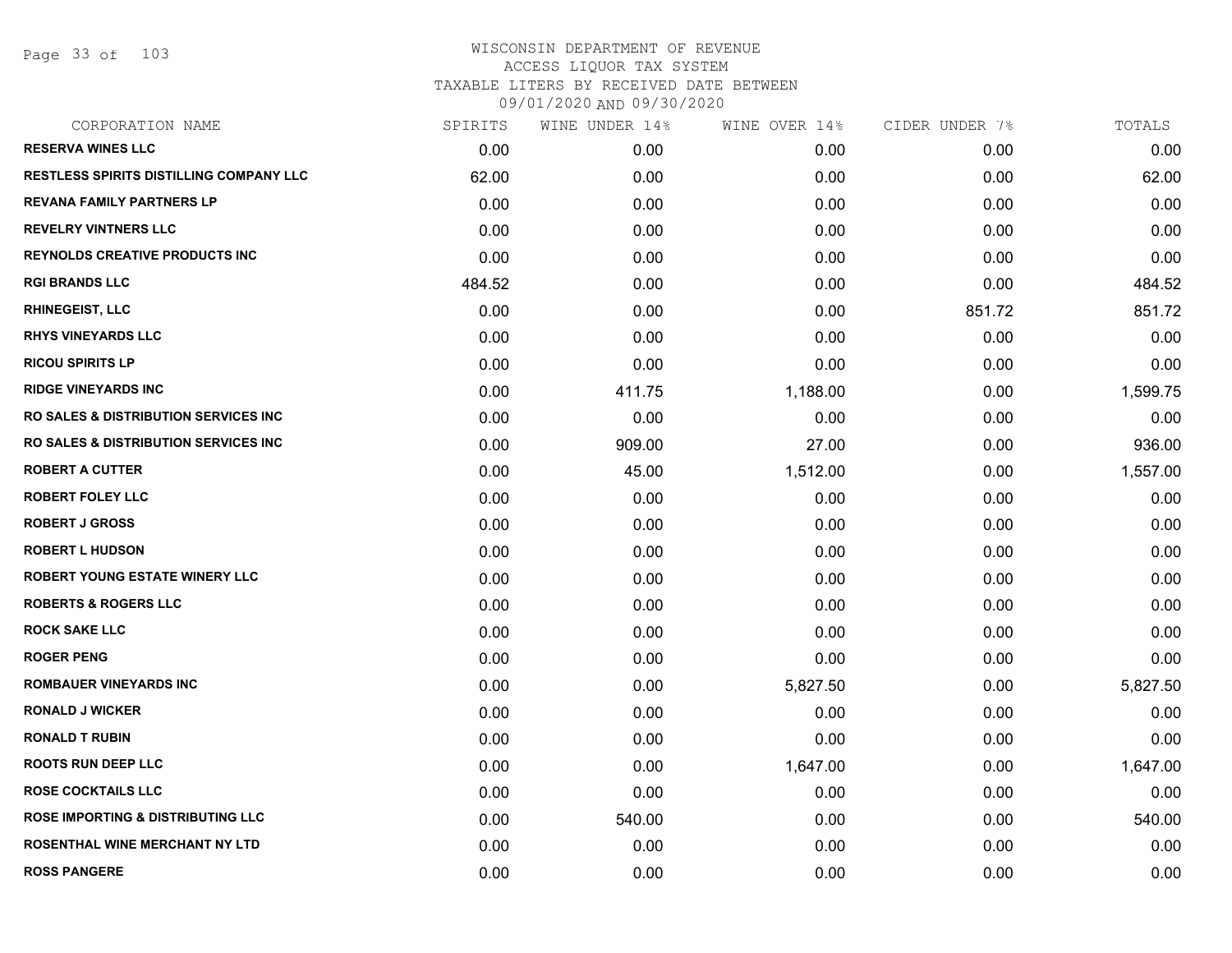Page 34 of 103

| CORPORATION NAME                           | SPIRITS  | WINE UNDER 14% | WINE OVER 14% | CIDER UNDER 7% | TOTALS     |
|--------------------------------------------|----------|----------------|---------------|----------------|------------|
| <b>ROTTA WINERY LLC</b>                    | 0.00     | 0.00           | 0.00          | 0.00           | 0.00       |
| <b>ROUND HILL CELLARS</b>                  | 0.00     | 1,890.00       | 567.00        | 0.00           | 2,457.00   |
| <b>ROUND POND ESTATE LLC</b>               | 0.00     | 0.00           | 378.00        | 0.00           | 378.00     |
| <b>ROYAL WINE CORPORATION</b>              | 0.00     | 0.00           | 0.00          | 0.00           | 0.00       |
| RUSH CREEK DISTILLING, LLC                 | 270.00   | 0.00           | 0.00          | 0.00           | 270.00     |
| RUSSIAN RIVER VINEYARDS, LLC               | 0.00     | 0.00           | 0.00          | 0.00           | 0.00       |
| <b>RUSSIAN STANDARD VODKA (USA) INC</b>    | 2,186.70 | 0.00           | 0.00          | 852.00         | 3,038.70   |
| <b>RWG USA LLC</b>                         | 0.00     | 189.00         | 0.00          | 0.00           | 189.00     |
| <b>S &amp; R WINES LLC</b>                 | 0.00     | 0.00           | 0.00          | 0.00           | 0.00       |
| <b>SLJ GROUP INC</b>                       | 0.00     | 10,342.50      | 5,553.50      | 0.00           | 15,896.00  |
| <b>SAGAMORE WHISKEY LLC</b>                | 0.00     | 0.00           | 0.00          | 0.00           | 0.00       |
| <b>SAKEONE CORPORATION</b>                 | 0.00     | 329.76         | 733.32        | 0.00           | 1,063.08   |
| <b>SALOON SPIRITS LLC</b>                  | 765.00   | 0.00           | 0.00          | 0.00           | 765.00     |
| <b>SALT LAKE CITY DISTILLERY LLC</b>       | 0.00     | 0.00           | 0.00          | 0.00           | 0.00       |
| <b>SALVESTRIN WINE CO LLC</b>              | 0.00     | 0.00           | 0.00          | 0.00           | 0.00       |
| <b>SAMANTHA SHEEHAN IMPORTS</b>            | 0.00     | 252.00         | 0.00          | 0.00           | 252.00     |
| <b>SAMUEL P BAXTER</b>                     | 0.00     | 0.00           | 0.00          | 0.00           | 0.00       |
| <b>SAN ANTONIO WINERY INC</b>              | 0.00     | 107,626.61     | 441.00        | 0.00           | 108,067.61 |
| <b>SAN FRANCISCO WINE EXCHANGE INC</b>     | 0.00     | 0.00           | 0.00          | 0.00           | 0.00       |
| SAN GABRIEL VALLEY WAREHOUSE & STORAGE INC | 0.00     | 0.00           | 240.00        | 0.00           | 240.00     |
| <b>SAN JOAQUIN WINE COMPANY INC</b>        | 0.00     | 127.19         | 0.00          | 0.00           | 127.19     |
| <b>SAN LUIS SPIRITS DISTILLING CO LLC</b>  | 3,853.50 | 0.00           | 0.00          | 0.00           | 3,853.50   |
| <b>SANGLIER SELECTIONS LLC</b>             | 0.00     | 0.00           | 0.00          | 0.00           | 0.00       |
| <b>SANS LIEGE INC</b>                      | 0.00     | 153.00         | 45.00         | 0.00           | 198.00     |
| <b>SANS WINE &amp; SPIRITS CO</b>          | 0.00     | 0.00           | 0.00          | 0.00           | 0.00       |
| <b>SANTA CROCE LLC</b>                     | 81.00    | 0.00           | 0.00          | 0.00           | 81.00      |
| <b>SANTA MARGHERITA USA INC</b>            | 0.00     | 535.50         | 0.00          | 0.00           | 535.50     |
| <b>SANTA RITA USA CORPORATION</b>          | 0.00     | 63.00          | 0.00          | 0.00           | 63.00      |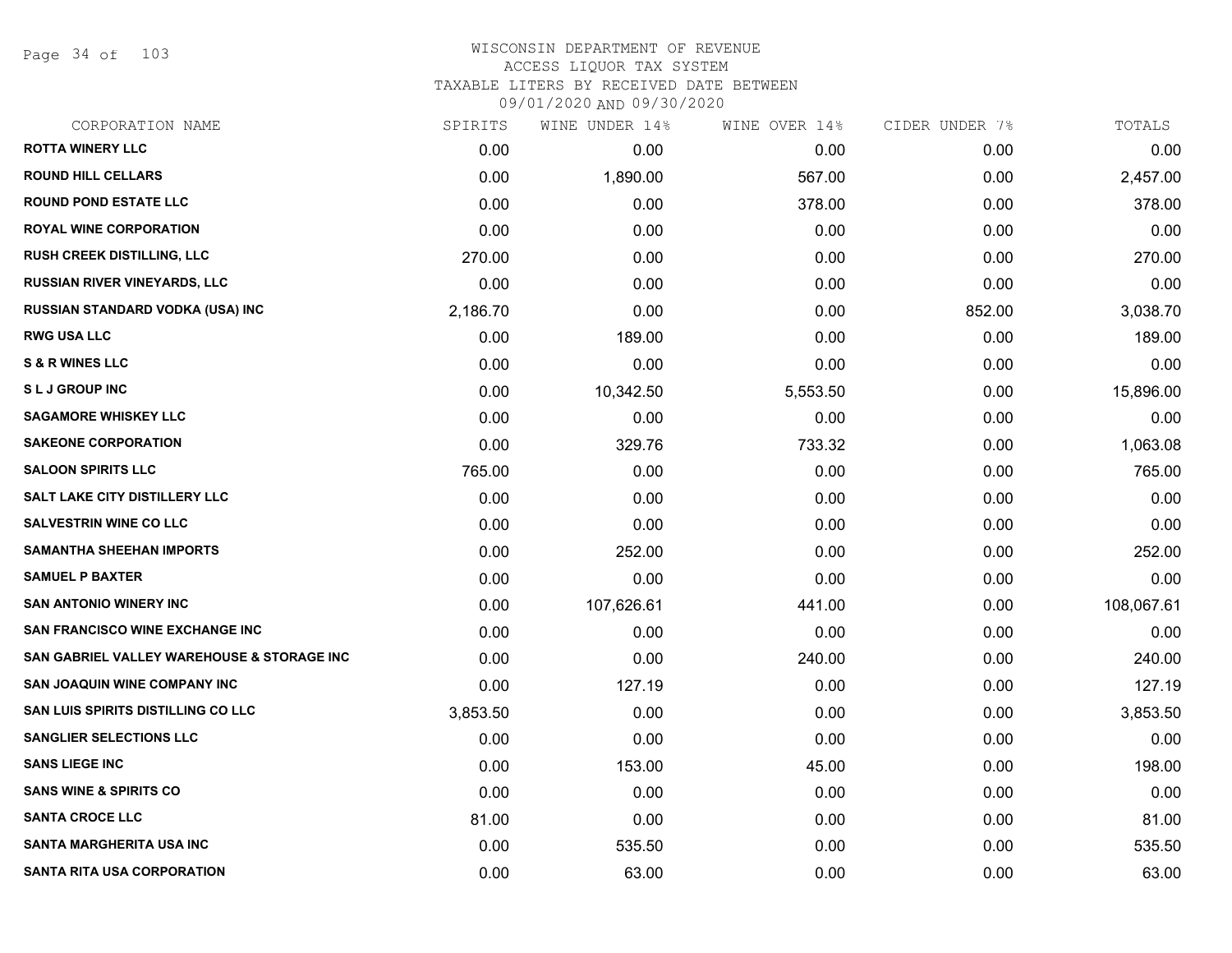Page 35 of 103

| SPIRITS    | WINE UNDER 14% |          |               | TOTALS         |
|------------|----------------|----------|---------------|----------------|
| 0.00       | 0.00           | 0.00     | 0.00          | 0.00           |
| 0.00       | 0.00           | 0.00     | 0.00          | 0.00           |
| 0.00       | 0.00           | 0.00     | 0.00          | 0.00           |
| 671,700.10 | 341.97         | 26.99    | 0.00          | 672,069.06     |
| 755,695.80 | 11,022.30      | 8.99     | 0.00          | 766,727.09     |
| 0.00       | 0.00           | 0.00     | 0.00          | 0.00           |
| 0.00       | 0.00           | 0.00     | 0.00          | 0.00           |
| 0.00       | 0.00           | 0.00     | 0.00          | 0.00           |
| 0.00       | 3,766.50       | 72.00    | 0.00          | 3,838.50       |
| 0.00       | 0.00           | 0.00     | 0.00          | 0.00           |
| 0.00       | 33.29          | 0.00     | 0.00          | 33.29          |
| 0.00       | 0.00           | 0.00     | 0.00          | 0.00           |
| 0.00       | 1,260.00       | 0.00     | 0.00          | 1,260.00       |
| 0.00       | 0.00           | 0.00     | 0.00          | 0.00           |
| 0.00       | 0.00           | 0.00     | 0.00          | 0.00           |
| 0.00       | 0.00           | 0.00     | 0.00          | 0.00           |
| 0.00       | 0.00           | 0.00     | 0.00          | 0.00           |
| 0.00       | 0.00           | 0.00     | 0.00          | 0.00           |
| 0.00       | 0.00           | 0.00     | 0.00          | 0.00           |
| 0.00       | 0.00           | 0.00     | 0.00          | 0.00           |
| 0.00       | 0.00           | 0.00     | 0.00          | 0.00           |
| 0.00       | 0.00           | 2,115.00 | 0.00          | 2,115.00       |
| 1,237.50   | 6,847.18       | 207.00   | 0.00          | 8,291.68       |
| 0.00       | 0.00           | 0.00     | 0.00          | 0.00           |
| 0.00       | 0.00           | 504.00   | 0.00          | 504.00         |
| 0.00       | 0.00           | 0.00     | 5,036.85      | 5,036.85       |
| 0.00       | 0.00           | 0.00     | 0.00          | 0.00           |
| 0.00       | 0.00           | 0.00     | 0.00          | 0.00           |
|            |                |          | WINE OVER 14% | CIDER UNDER 7% |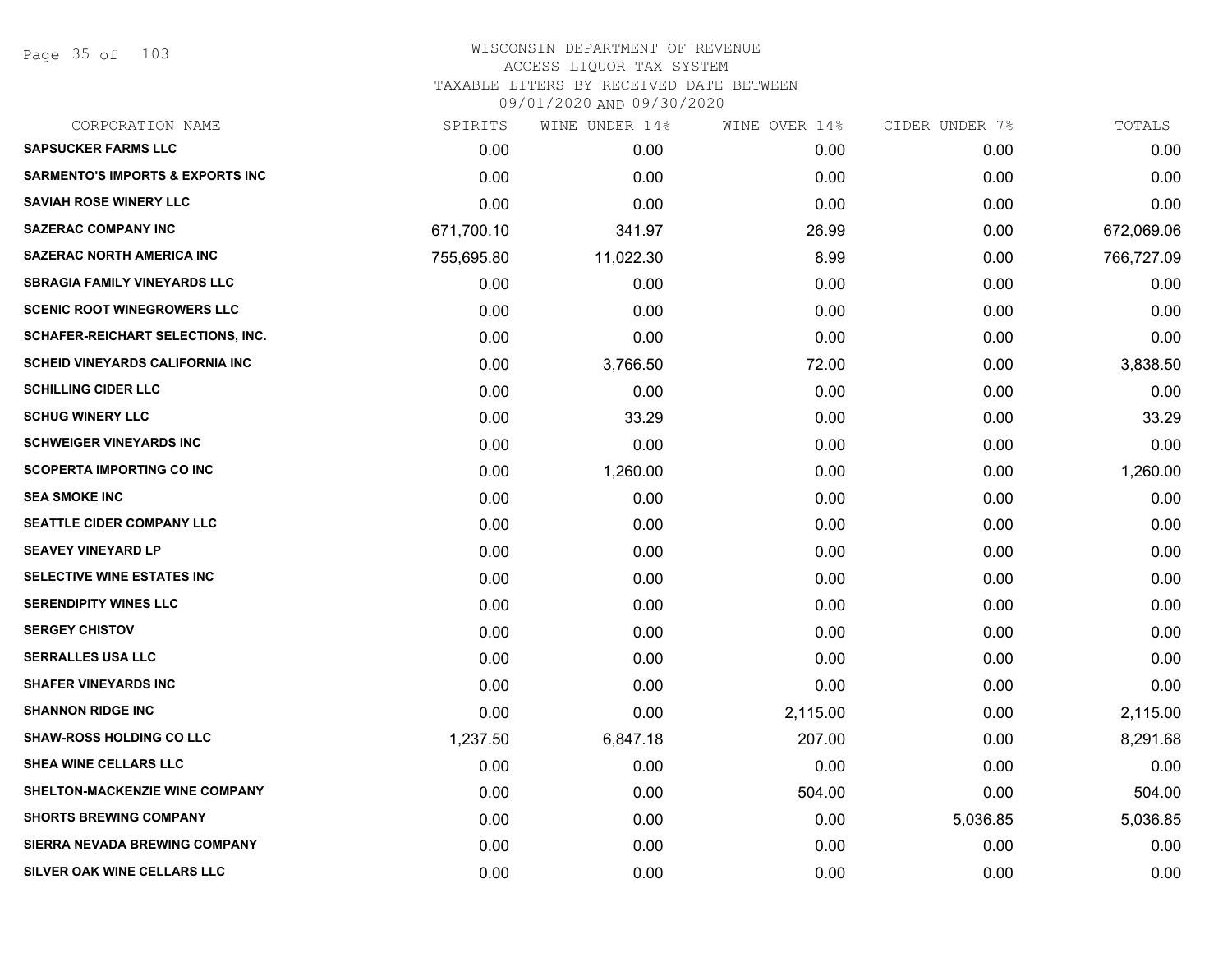Page 36 of 103

| CORPORATION NAME                        | SPIRITS  | WINE UNDER 14% | WINE OVER 14% | CIDER UNDER 7% | TOTALS    |
|-----------------------------------------|----------|----------------|---------------|----------------|-----------|
| SILVER TRIDENT WINERY LLC               | 0.00     | 0.00           | 0.00          | 0.00           | 0.00      |
| SINGLE BARREL SPIRITS U.S. LLC          | 0.00     | 0.00           | 0.00          | 0.00           | 0.00      |
| <b>SINSKEY VINEYARDS INC</b>            | 0.00     | 63.00          | 0.00          | 0.00           | 63.00     |
| <b>SKINNER-DAVENA LLC</b>               | 0.00     | 0.00           | 0.00          | 0.00           | 0.00      |
| <b>SLIM CHILLERS INC</b>                | 0.00     | 0.00           | 0.00          | 0.00           | 0.00      |
| <b>SLO DOWN WINES LLC</b>               | 0.00     | 315.00         | 144.00        | 0.00           | 459.00    |
| <b>SLURP LLC</b>                        | 0.00     | 0.00           | 0.00          | 0.00           | 0.00      |
| <b>SMALL VINES WINES INC</b>            | 0.00     | 9.00           | 0.00          | 0.00           | 9.00      |
| <b>SMART VENDING LLC</b>                | 0.00     | 0.00           | 0.00          | 0.00           | 0.00      |
| <b>SMT ACQUISITIONS LLC</b>             | 0.00     | 3,611.94       | 126.00        | 0.00           | 3,737.94  |
| <b>SOCIAL ENJOYMENTS LLC</b>            | 0.00     | 2,235.80       | 0.00          | 0.00           | 2,235.80  |
| SOGEVINUS FINE WINES USA INC            | 0.00     | 0.00           | 0.00          | 0.00           | 0.00      |
| <b>SOKOL BLOSSER LTD</b>                | 0.00     | 0.00           | 0.00          | 0.00           | 0.00      |
| <b>SOLBERG DISTILLING LLC</b>           | 0.00     | 0.00           | 0.00          | 0.00           | 0.00      |
| <b>SOLENA CELLARS LLC</b>               | 0.00     | 0.00           | 0.00          | 0.00           | 0.00      |
| SOMERSTON WINE COMPANY, LLC             | 0.00     | 0.00           | 0.00          | 0.00           | 0.00      |
| SOURCE CODE BEVERAGE LLC                | 0.00     | 0.00           | 0.00          | 0.00           | 0.00      |
| SOUTH BAY WINE GROUP LLC                | 0.00     | 3,312.00       | 7,830.00      | 0.00           | 11,142.00 |
| <b>SOUTHERN STARZ INC</b>               | 0.00     | 405.00         | 378.00        | 0.00           | 783.00    |
| SOUTHERN WINE GROUP LLC                 | 0.00     | 0.00           | 0.00          | 0.00           | 0.00      |
| <b>SOUTHWEST SPIRITS &amp; WINE LLC</b> | 0.00     | 0.00           | 0.00          | 0.00           | 0.00      |
| <b>SOVEREIGN BRANDS LLC</b>             | 1,075.50 | 1,563.17       | 0.00          | 0.00           | 2,638.67  |
| <b>SPANN VINEYARDS INC</b>              | 0.00     | 15.75          | 2.25          | 0.00           | 18.00     |
| <b>SPARKLING OREGON LLC</b>             | 0.00     | 0.00           | 0.00          | 0.00           | 0.00      |
| <b>SPEAKEASY SPIRITS LLC</b>            | 0.00     | 0.00           | 0.00          | 0.00           | 0.00      |
| <b>SPENCER HOOPES</b>                   | 0.00     | 0.00           | 0.00          | 0.00           | 0.00      |
| <b>SPIRITS OF TENNESSEE, LLC</b>        | 1,404.00 | 0.00           | 0.00          | 0.00           | 1,404.00  |
| <b>SPLINTER GROUP NAPA LLC</b>          | 27.00    | 0.00           | 0.00          | 0.00           | 27.00     |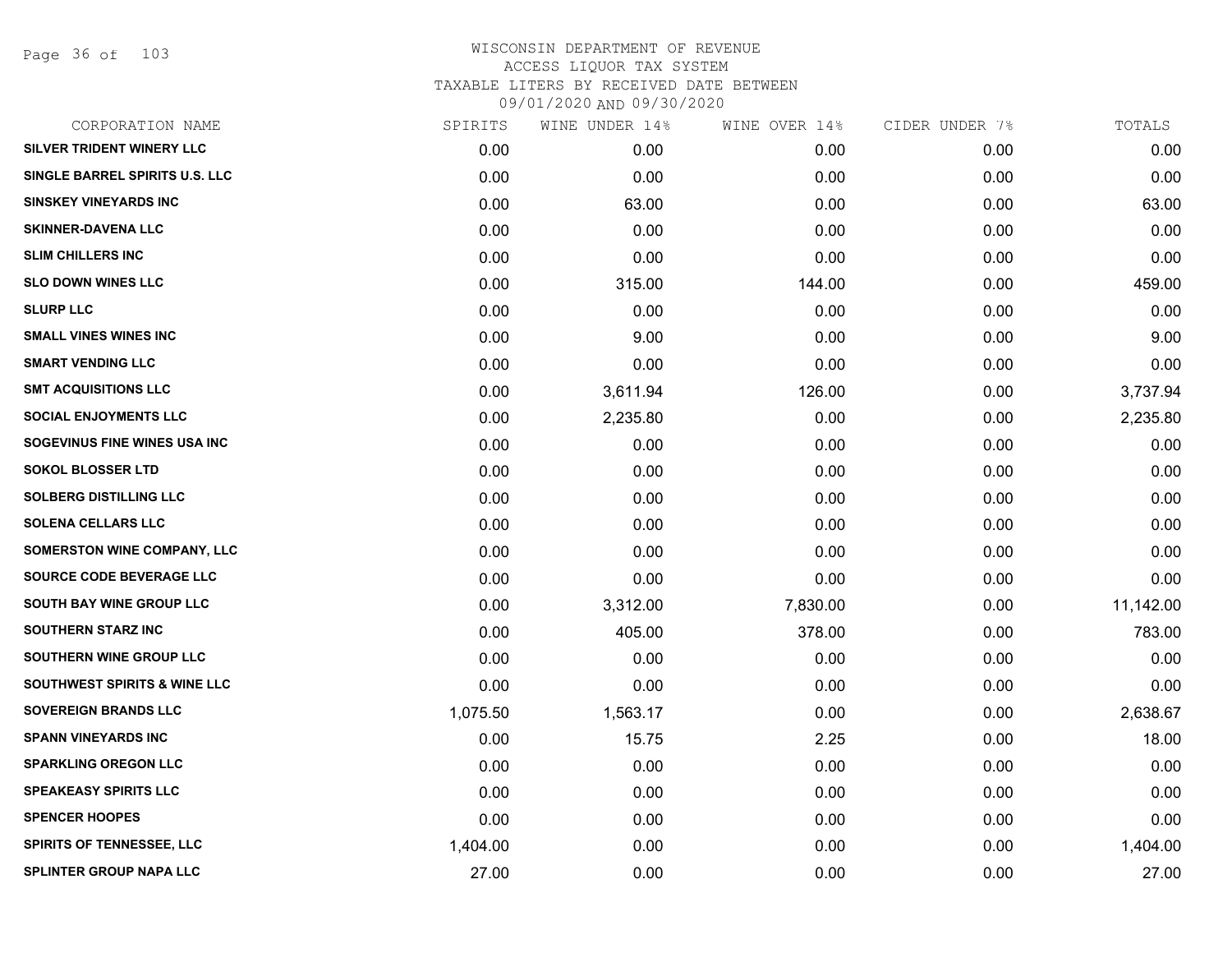Page 37 of 103

|          | WINE UNDER 14% | WINE OVER 14% |          | TOTALS         |
|----------|----------------|---------------|----------|----------------|
| 0.00     | 0.00           | 0.00          | 0.00     | 0.00           |
| 0.00     | 0.00           | 0.00          | 0.00     | 0.00           |
| 0.00     | 939.00         | 0.00          | 0.00     | 939.00         |
| 1,483.50 | 0.00           | 0.00          | 0.00     | 1,483.50       |
| 0.00     | 0.00           | 0.00          | 0.00     | 0.00           |
| 0.00     | 0.00           | 0.00          | 0.00     | 0.00           |
| 0.00     | 3,222.00       | 0.00          | 0.00     | 3,222.00       |
| 0.00     | 0.00           | 0.00          | 0.00     | 0.00           |
| 182.25   | 0.00           | 0.00          | 0.00     | 182.25         |
| 0.00     | 126.00         | 27.00         | 0.00     | 153.00         |
| 0.00     | 0.00           | 0.00          | 0.00     | 0.00           |
| 0.00     | 0.00           | 0.00          | 0.00     | 0.00           |
| 0.00     | 125,478.00     | 21,091.50     | 0.00     | 146,569.50     |
| 0.00     | 153.00         | 0.00          | 0.00     | 153.00         |
| 0.00     | 0.00           | 0.00          | 0.00     | 0.00           |
| 0.00     | 81.00          | 0.00          | 0.00     | 81.00          |
| 0.00     | 0.00           | 0.00          | 2,290.10 | 2,290.10       |
| 0.00     | 0.00           | 0.00          | 0.00     | 0.00           |
| 0.00     | 0.00           | 0.00          | 0.00     | 0.00           |
| 0.00     | 0.00           | 0.00          | 0.00     | 0.00           |
| 0.00     | 225.00         | 135.00        | 0.00     | 360.00         |
| 720.00   | 0.00           | 2,025.00      | 0.00     | 2,745.00       |
| 45.00    | 0.00           | 0.00          | 0.00     | 45.00          |
| 0.00     | 864.00         | 0.00          | 0.00     | 864.00         |
| 0.00     | 135.00         | 0.00          | 0.00     | 135.00         |
| 0.00     | 252.00         | 0.00          | 0.00     | 252.00         |
| 0.00     | 0.00           | 504.00        | 0.00     | 504.00         |
| 0.00     | 0.00           | 0.00          | 0.00     | 0.00           |
|          | SPIRITS        |               |          | CIDER UNDER 7% |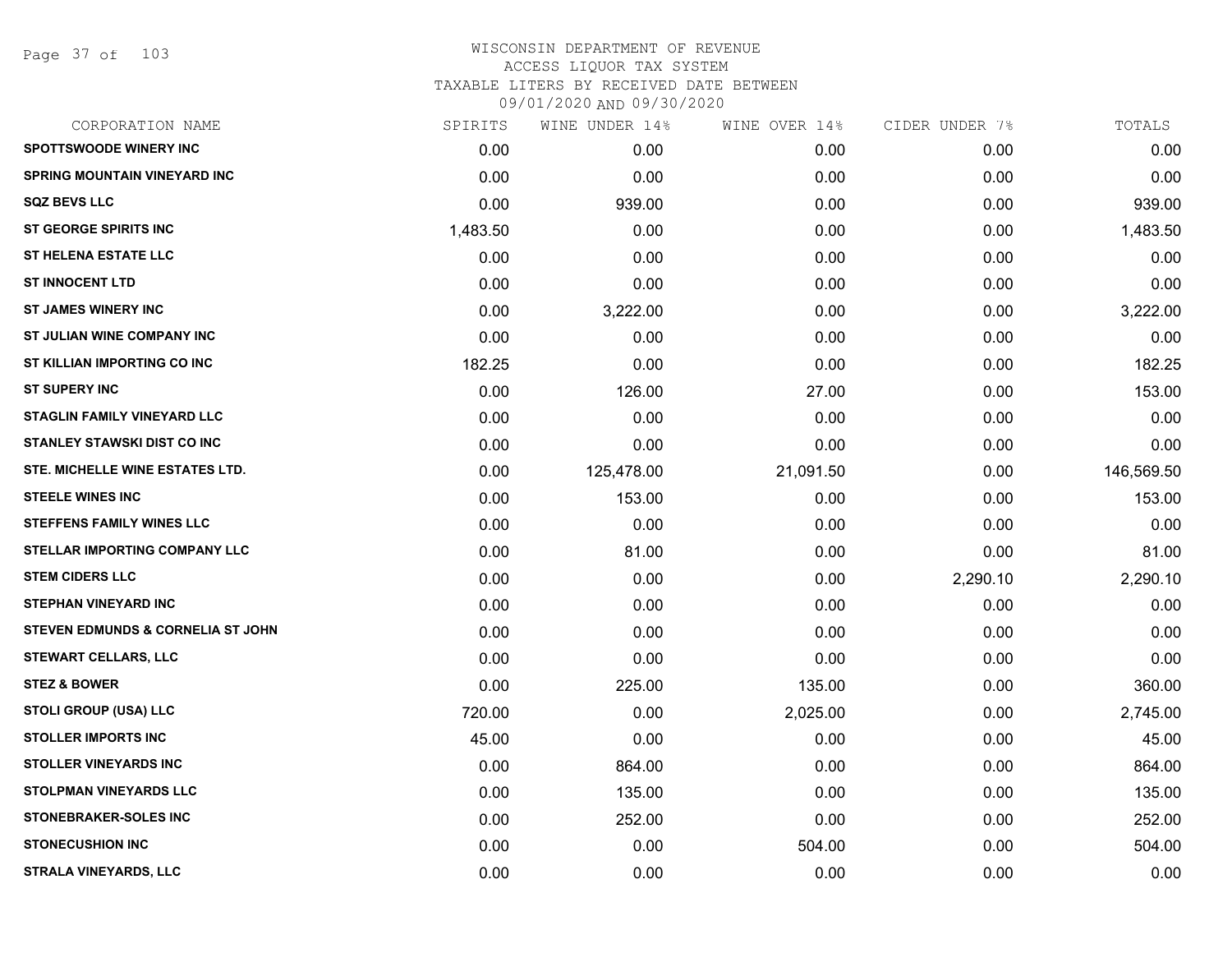Page 38 of 103

| SPIRITS  | WINE UNDER 14% | WINE OVER 14% | CIDER UNDER 7% | TOTALS     |
|----------|----------------|---------------|----------------|------------|
| 0.00     | 0.00           | 0.00          | 0.00           | 0.00       |
| 1,127.70 | 0.00           | 0.00          | 0.00           | 1,127.70   |
| 0.00     | 0.00           | 0.00          | 0.00           | 0.00       |
| 0.00     | 0.00           | 0.00          | 0.00           | 0.00       |
| 0.00     | 738.00         | 0.00          | 0.00           | 738.00     |
| 630.00   | 325,436.71     | 2,895.00      | 0.00           | 328,961.71 |
| 0.00     | 126.00         | 0.00          | 0.00           | 126.00     |
| 0.00     | 0.00           | 0.00          | 0.00           | 0.00       |
| 0.00     | 1,275.00       | 0.00          | 0.00           | 1,275.00   |
| 513.00   | 504.00         | 0.00          | 0.00           | 1,017.00   |
| 0.00     | 0.00           | 0.00          | 0.00           | 0.00       |
| 0.00     | 997.20         | 1,096.20      | 61.20          | 2,154.60   |
| 0.00     | 63.00          | 0.00          | 0.00           | 63.00      |
| 0.00     | 0.00           | 63.00         | 0.00           | 63.00      |
| 441.00   | 0.00           | 0.00          | 0.00           | 441.00     |
| 28.80    | 0.00           | 0.00          | 0.00           | 28.80      |
| 0.00     | 0.00           | 0.00          | 0.00           | 0.00       |
| 0.00     | 0.00           | 0.00          | 0.00           | 0.00       |
| 18.00    | 483.00         | 0.00          | 0.00           | 501.00     |
| 0.00     | 2,088.00       | 0.00          | 0.00           | 2,088.00   |
| 0.00     | 0.00           | 0.00          | 0.00           | 0.00       |
| 0.00     | 0.00           | 0.00          | 0.00           | 0.00       |
| 0.00     | 0.00           | 0.00          | 0.00           | 0.00       |
| 0.00     | 0.00           | 0.00          | 0.00           | 0.00       |
| 0.00     | 0.00           | 0.00          | 0.00           | 0.00       |
| 0.00     | 1,290.30       | 0.00          | 0.00           | 1,290.30   |
| 0.00     | 0.00           | 0.00          | 0.00           | 0.00       |
| 0.00     | 0.00           | 0.00          | 0.00           | 0.00       |
|          |                |               |                |            |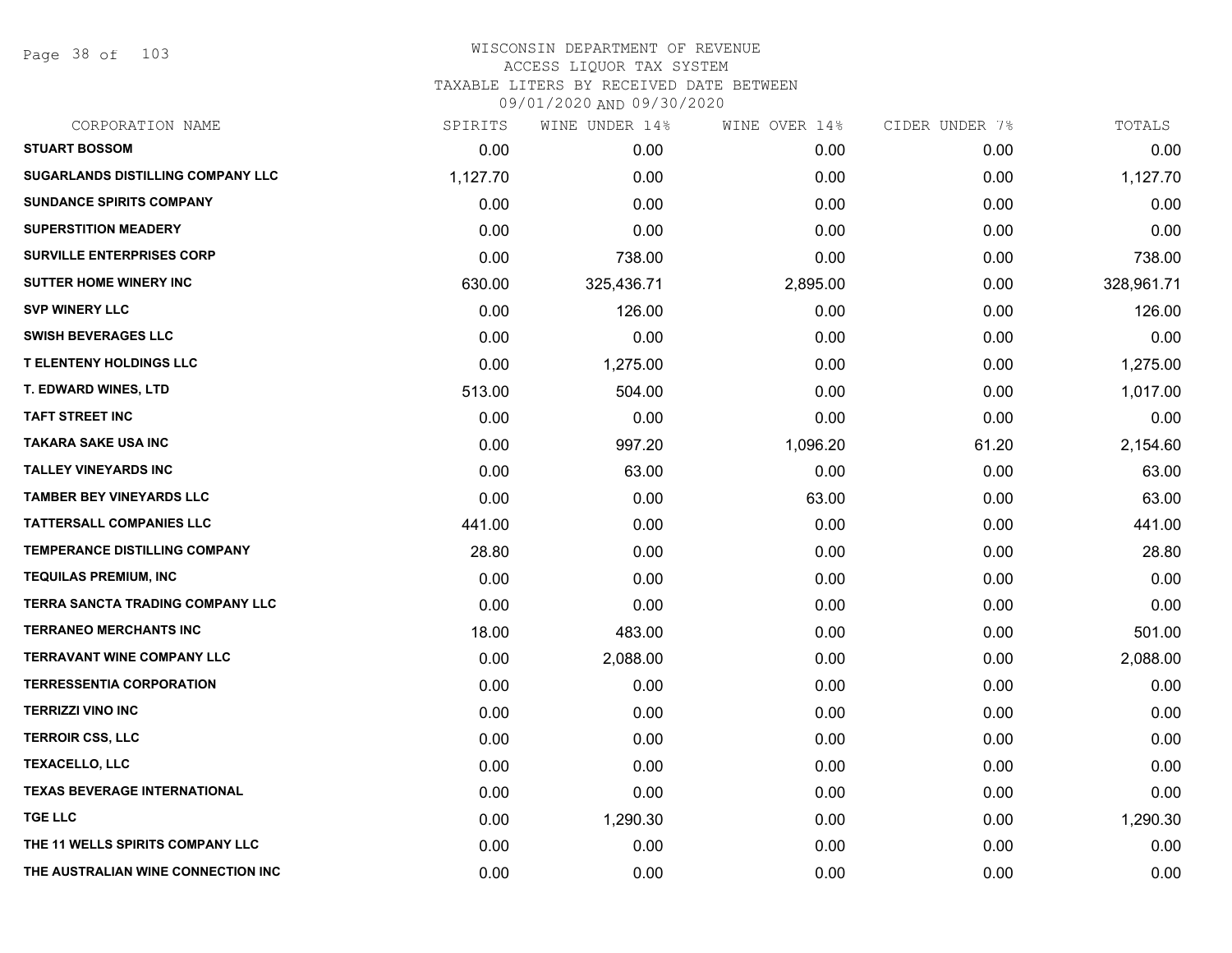Page 39 of 103

| CORPORATION NAME                     | SPIRITS  | WINE UNDER 14%    | WINE OVER 14% | CIDER UNDER 7% | TOTALS     |
|--------------------------------------|----------|-------------------|---------------|----------------|------------|
| THE BIALE ESTATE                     | 0.00     | 0.00 <sub>1</sub> | 0.00          | 0.00           | 0.00       |
| THE BLUE DAISY USA, INC              | 0.00     | 0.00              | 0.00          | 0.00           | 0.00       |
| THE EDRINGTON GROUP USA LLC          | 3,930.75 | 0.00              | 0.00          | 0.00           | 3,930.75   |
| THE G V LIQUID GROUP INC             | 0.00     | 0.00              | 0.00          | 0.00           | 0.00       |
| THE HESS COLLECTION WINERY           | 0.00     | 2,142.00          | 675.00        | 0.00           | 2,817.00   |
| THE MEEKER VINEYARD                  | 0.00     | 99.00             | 324.00        | 0.00           | 423.00     |
| THE MORLET SELECTION INC             | 0.00     | 0.00              | 0.00          | 0.00           | 0.00       |
| THE MORNE WINE COMPANY               | 0.00     | 0.00              | 0.00          | 0.00           | 0.00       |
| THE OJAI VINEYARD INC                | 0.00     | 0.00              | 0.00          | 0.00           | 0.00       |
| THE R.S. LIPMAN COMPANY              | 0.00     | 0.00              | 0.00          | 0.00           | 0.00       |
| THE RIVER WINE INC                   | 0.00     | 252.00            | 0.00          | 0.00           | 252.00     |
| THE SECOND GENERATION TRUST          | 0.00     | 13,029.00         | 1,422.00      | 0.00           | 14,451.00  |
| THE SILVERADO VINEYARDS              | 0.00     | 0.00              | 0.00          | 0.00           | 0.00       |
| THE SORTING TABLE LLC                | 0.00     | 631.25            | 270.00        | 0.00           | 901.25     |
| THE TRITON COLLECTION INC            | 0.00     | 489.00            | 0.00          | 0.00           | 489.00     |
| THE WINE GROUP INC                   | 0.00     | 665,098.13        | 19,156.50     | 0.00           | 684,254.63 |
| THE WINE SOURCE INC                  | 0.00     | 0.00              | 0.00          | 0.00           | 0.00       |
| THE WOODMAR GROUP LLC                | 0.00     | 945.00            | 189.00        | 0.00           | 1,134.00   |
| THIRD LEAF WINES LLC                 | 0.00     | 0.00              | 0.00          | 0.00           | 0.00       |
| THOMAS ALLEN VINEYARDS & WINERY, LLC | 0.00     | 0.00              | 0.00          | 0.00           | 0.00       |
| <b>THOMAS D BRACAMONTES</b>          | 0.00     | 0.00              | 0.00          | 0.00           | 0.00       |
| THREE RING PRODUCTIONS LLC           | 0.00     | 0.00              | 0.00          | 0.00           | 0.00       |
| <b>THURMAN J RODGERS</b>             | 0.00     | 0.00              | 0.00          | 0.00           | 0.00       |
| TIGERS USA GLOBAL LOGISTICS INC      | 0.00     | 0.00              | 0.00          | 0.00           | 0.00       |
| <b>TITUS &amp; TITUS</b>             | 0.00     | 0.00              | 0.00          | 0.00           | 0.00       |
| TMR WINE COMPANY LLC                 | 0.00     | 0.00              | 0.00          | 0.00           | 0.00       |
| <b>TOAD HOLLOW VINEYARDS INC</b>     | 0.00     | 0.00              | 252.00        | 0.00           | 252.00     |
| <b>TOBIN J HEMINWAY</b>              | 0.00     | 0.00              | 0.00          | 0.00           | 0.00       |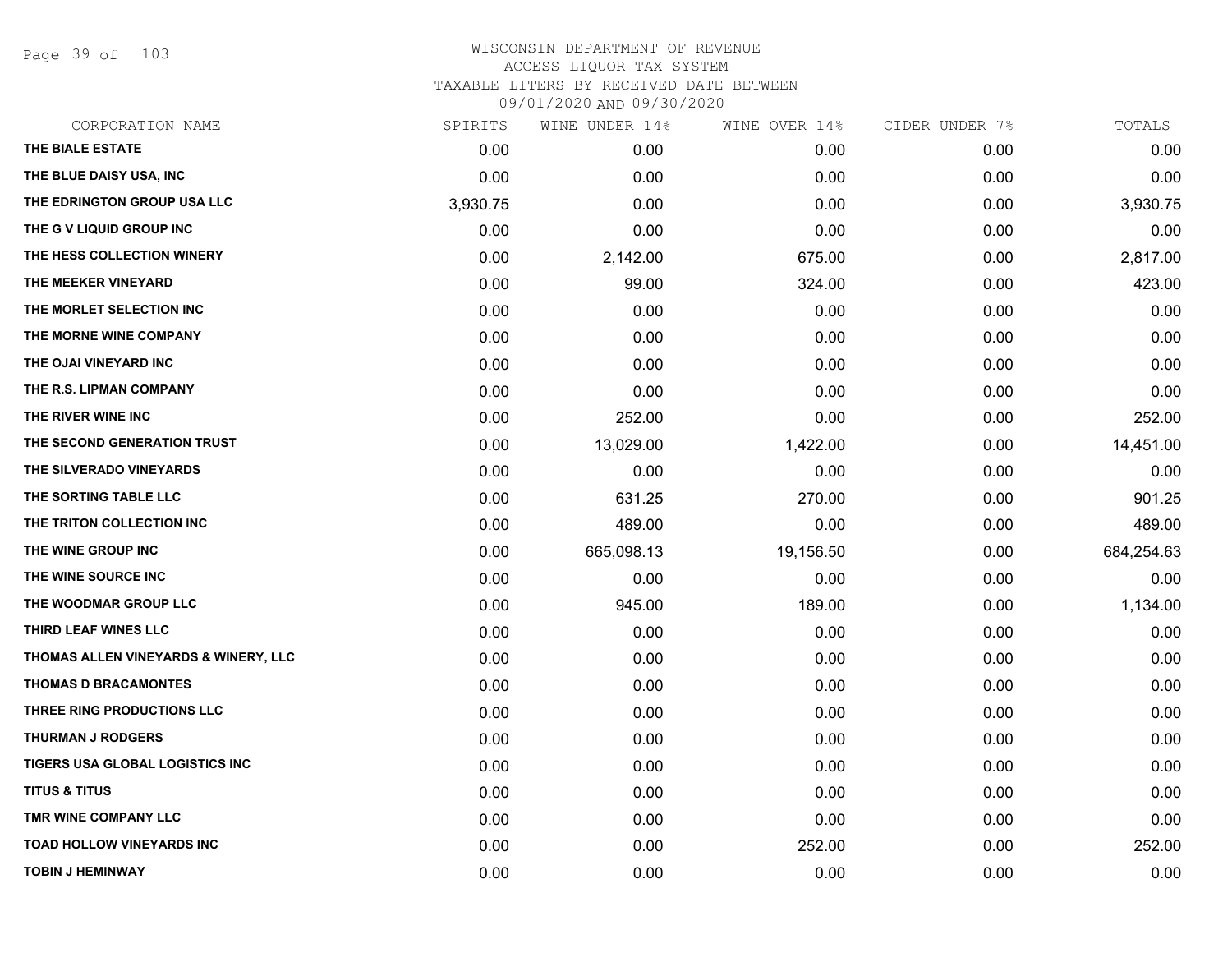Page 40 of 103

| CORPORATION NAME                              | SPIRITS | WINE UNDER 14% | WINE OVER 14% | CIDER UNDER 7% | TOTALS    |
|-----------------------------------------------|---------|----------------|---------------|----------------|-----------|
| <b>TOBIN JAMES CELLARS</b>                    | 0.00    | 0.00           | 126.02        | 0.00           | 126.02    |
| <b>TOBY BEALL</b>                             | 0.00    | 0.00           | 0.00          | 0.00           | 0.00      |
| <b>TOLLIVER RANCH BRANDS LLC</b>              | 0.00    | 0.00           | 135.00        | 0.00           | 135.00    |
| <b>TOM MEADOWCROFT</b>                        | 0.00    | 0.00           | 0.00          | 0.00           | 0.00      |
| <b>TRAVIS R VERNON</b>                        | 0.00    | 0.00           | 0.00          | 0.00           | 0.00      |
| <b>TREANA WINERY LLC</b>                      | 0.00    | 0.00           | 0.00          | 0.00           | 0.00      |
| <b>TREASURY WINE ESTATES AMERICAS COMPANY</b> | 0.00    | 41,213.76      | 12,132.00     | 0.00           | 53,345.76 |
| TREFETHEN VINEYARDS WINERY INC                | 0.00    | 189.00         | 126.00        | 0.00           | 315.00    |
| <b>TREMAINE ATKINSON</b>                      | 0.00    | 0.00           | 0.00          | 0.00           | 0.00      |
| <b>TRENTADUE WINERY LLC</b>                   | 0.00    | 0.00           | 315.00        | 0.00           | 315.00    |
| <b>TREVOR J SHEEHAN</b>                       | 0.00    | 0.00           | 2,016.00      | 0.00           | 2,016.00  |
| TRI VIN IMPORTS INC                           | 0.00    | 35,262.00      | 0.00          | 0.00           | 35,262.00 |
| TRIM WINES LLC                                | 0.00    | 0.00           | 0.00          | 0.00           | 0.00      |
| TRINITAS CELLARS LLC                          | 0.00    | 0.00           | 0.00          | 0.00           | 0.00      |
| <b>TRIONE VINEYARDS LLC</b>                   | 0.00    | 63.00          | 27.00         | 0.00           | 90.00     |
| TRI-STAR MARKETING INC                        | 0.00    | 5,760.00       | 0.00          | 0.00           | 5,760.00  |
| TRUJILLO WINES, LLC                           | 0.00    | 0.00           | 0.00          | 0.00           | 0.00      |
| <b>TRUVINO INC</b>                            | 0.00    | 1,107.00       | 0.00          | 0.00           | 1,107.00  |
| <b>TURLEY WINE CELLARS INC</b>                | 0.00    | 0.00           | 0.00          | 0.00           | 0.00      |
| <b>TURNBULL WINE CELLARS</b>                  | 0.00    | 0.00           | 0.00          | 0.00           | 0.00      |
| <b>TWIN PEAKS WINERY INC</b>                  | 0.00    | 16.64          | 315.00        | 0.00           | 331.64    |
| <b>TWO BROTHERS ARTISAN SPIRITS COMPANY</b>   | 0.00    | 0.00           | 0.00          | 0.00           | 0.00      |
| <b>TWO SONS IMPORTS LLC</b>                   | 0.00    | 0.00           | 0.00          | 0.00           | 0.00      |
| TWO WORLDS WINE COMPANY, LLC                  | 0.00    | 0.00           | 0.00          | 0.00           | 0.00      |
| UGLY DOG DISTILLERY, LLC                      | 0.00    | 0.00           | 0.00          | 0.00           | 0.00      |
| <b>UMBERTO ERPILLO</b>                        | 0.00    | 0.00           | 0.00          | 0.00           | 0.00      |
| <b>UMPQUA WINE WORKS LLC</b>                  | 0.00    | 0.00           | 0.00          | 0.00           | 0.00      |
| UNCLE JOHN'S FRUIT HOUSE WINERY LLC           | 0.00    | 0.00           | 0.00          | 0.00           | 0.00      |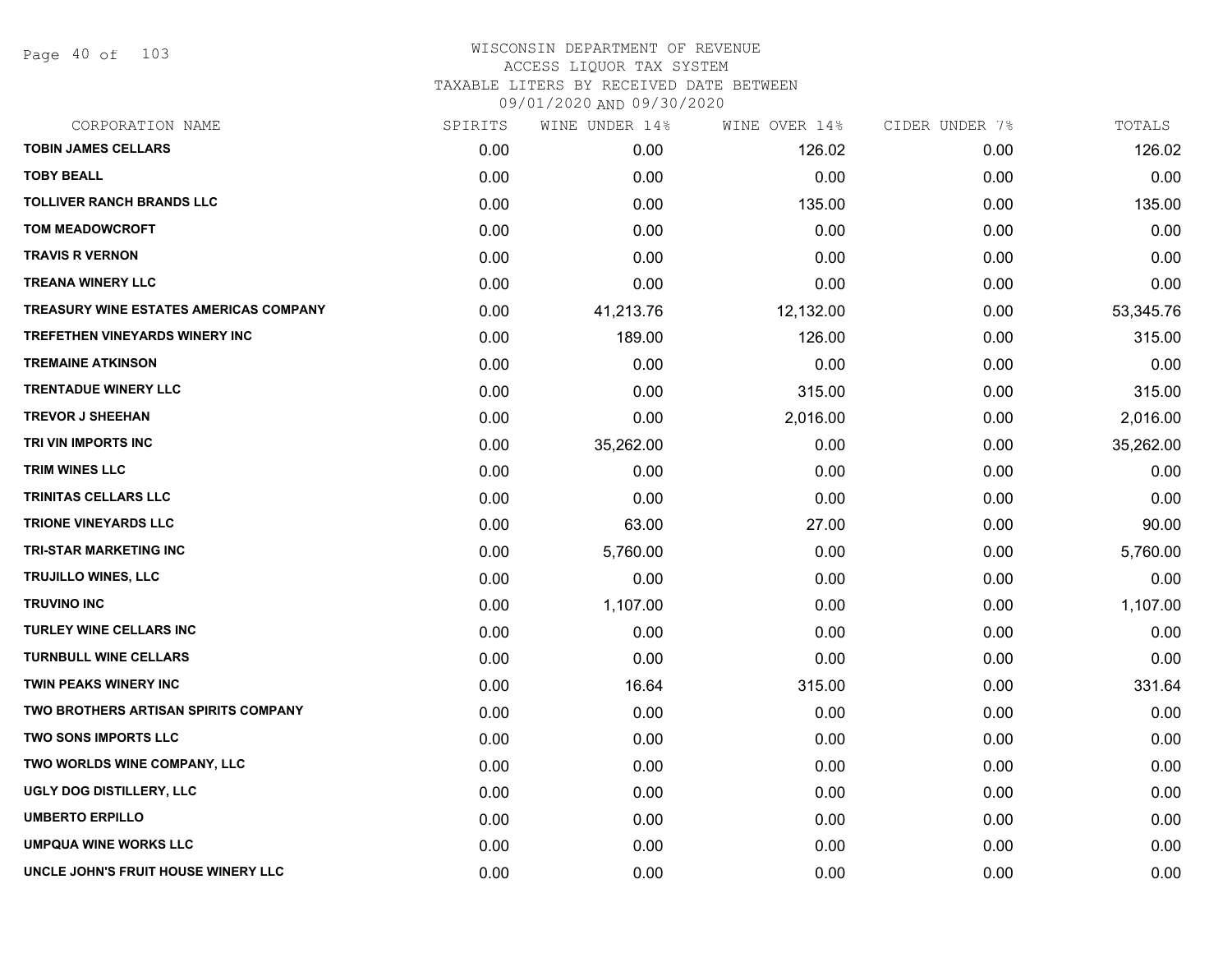#### WISCONSIN DEPARTMENT OF REVENUE ACCESS LIQUOR TAX SYSTEM

TAXABLE LITERS BY RECEIVED DATE BETWEEN

09/01/2020 AND 09/30/2020

| CORPORATION NAME                          | SPIRITS    | WINE UNDER 14% | WINE OVER 14% | CIDER UNDER 7% | TOTALS     |
|-------------------------------------------|------------|----------------|---------------|----------------|------------|
| UNDERGROUND WINE PROJECT LLC              | 0.00       | 126.00         | 0.00          | 0.00           | 126.00     |
| <b>UNION WINE COMPANY</b>                 | 0.00       | 4,978.69       | 0.00          | 0.00           | 4,978.69   |
| UNITED SPIRITS INC                        | 0.00       | 0.00           | 0.00          | 0.00           | 0.00       |
| UNITED STATES DISTILLED PRODUCTS CO.      | 248,082.42 | 45,826.10      | 2,182.00      | 0.00           | 296,090.52 |
| UNTI WINE CO LLC                          | 0.00       | 0.00           | 0.00          | 0.00           | 0.00       |
| <b>UPCHURCH VINEYARD LLC</b>              | 0.00       | 0.00           | 0.00          | 0.00           | 0.00       |
| USA WINE IMPORTS INC                      | 0.00       | 614.25         | 0.00          | 0.00           | 614.25     |
| <b>USA WINE WEST LLC</b>                  | 162.00     | 16,209.00      | 4,297.50      | 0.00           | 20,668.50  |
| <b>UVE ENTERPRISES INC</b>                | 0.00       | 0.00           | 0.00          | 0.00           | 0.00       |
| V&CLLC                                    | 0.00       | 0.00           | 0.00          | 0.00           | 0.00       |
| <b>VALCKENBERG INTERNATIONAL INC</b>      | 0.00       | 1,260.00       | 0.00          | 0.00           | 1,260.00   |
| <b>VALKYRIE SELECTIONS LLC</b>            | 0.00       | 1,203.00       | 0.00          | 0.00           | 1,203.00   |
| <b>VALOR WINE CO LLC</b>                  | 0.00       | 0.00           | 0.00          | 0.00           | 0.00       |
| VAN RUITEN FAMILY WINERY LLC              | 0.00       | 0.00           | 0.00          | 0.00           | 0.00       |
| <b>VANDER MILL LLC</b>                    | 0.00       | 0.00           | 0.00          | 4,063.64       | 4,063.64   |
| <b>VELOCITY DISTRIBUTION COMPANY, LLC</b> | 0.00       | 0.00           | 0.00          | 0.00           | 0.00       |
| <b>VEN CAL RANCHES LLC</b>                | 0.00       | 0.00           | 0.00          | 0.00           | 0.00       |
| <b>VENGE VINEYARDS INC</b>                | 0.00       | 0.00           | 324.00        | 0.00           | 324.00     |
| <b>VERITY WINES LLC</b>                   | 0.00       | 0.00           | 0.00          | 0.00           | 0.00       |
| <b>VERMEIL WINE GROUP LLC</b>             | 0.00       | 0.00           | 0.00          | 0.00           | 0.00       |
| <b>VERMONT HARD CIDER COMPANY LLC</b>     | 0.00       | 0.00           | 0.00          | 18,421.00      | 18,421.00  |
| VI. SCO. INC                              | 0.00       | 64.28          | 0.00          | 0.00           | 64.28      |
| <b>VIAS IMPORTS LTD</b>                   | 0.00       | 216.00         | 0.00          | 0.00           | 216.00     |
| <b>VICENTE GANDIA USA INC</b>             | 0.00       | 0.00           | 0.00          | 0.00           | 0.00       |
| <b>VICTOR G HARVEY SR</b>                 | 0.00       | 0.00           | 0.00          | 0.00           | 0.00       |
| <b>VIEUX VINS INC</b>                     | 0.00       | 270.00         | 49.50         | 0.00           | 319.50     |
| <b>VIGNETTE WINERY LLC</b>                | 0.00       | 0.00           | 0.00          | 0.00           | 0.00       |
| <b>VIKRE DISTILLERY LLC</b>               | 291.00     | 0.00           | 0.00          | 0.00           | 291.00     |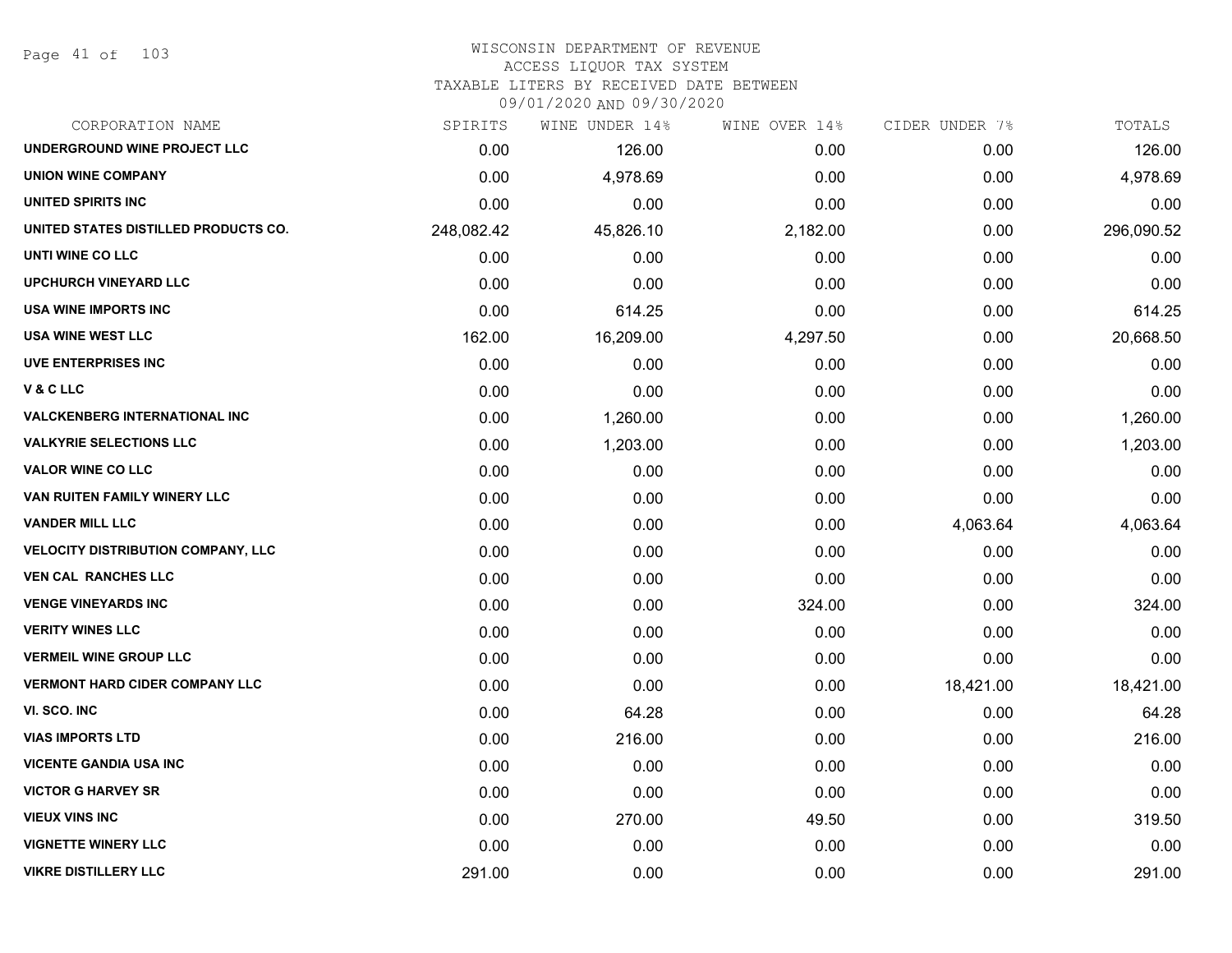Page 42 of 103

| CORPORATION NAME                     | SPIRITS | WINE UNDER 14% | WINE OVER 14% | CIDER UNDER 7% | TOTALS   |
|--------------------------------------|---------|----------------|---------------|----------------|----------|
| <b>VILLA CREEK INC</b>               | 0.00    | 0.00           | 0.00          | 0.00           | 0.00     |
| <b>VILLA ENCINAL PARTNERS LP</b>     | 0.00    | 0.00           | 207.00        | 0.00           | 207.00   |
| <b>VILLA SAN JULIETTE INC</b>        | 0.00    | 0.00           | 0.00          | 0.00           | 0.00     |
| VIN DE ZO LLC                        | 0.00    | 0.00           | 0.00          | 0.00           | 0.00     |
| <b>VIN DIVINO LTD</b>                | 202.50  | 378.00         | 1,206.00      | 0.00           | 1,786.50 |
| <b>VINA ROBLES INC</b>               | 0.00    | 0.00           | 0.00          | 0.00           | 0.00     |
| <b>VINAMERICAS INC</b>               | 0.00    | 0.00           | 0.00          | 0.00           | 0.00     |
| <b>VINCENZO PADULA</b>               | 0.00    | 0.00           | 0.00          | 0.00           | 0.00     |
| <b>VINE CLIFF WINERY INC</b>         | 0.00    | 0.00           | 0.00          | 0.00           | 0.00     |
| <b>VINE CONNECTIONS LLC</b>          | 0.00    | 1,437.12       | 1,038.96      | 0.00           | 2,476.08 |
| <b>VINEBURG LLC</b>                  | 0.00    | 0.00           | 0.00          | 0.00           | 0.00     |
| <b>VINEDOS DISTRIBUTION LLC</b>      | 0.00    | 0.00           | 0.00          | 0.00           | 0.00     |
| <b>VINEYARD 29 LLC</b>               | 0.00    | 0.00           | 0.00          | 0.00           | 0.00     |
| <b>VINEYARD BRANDS LLC</b>           | 0.00    | 2,269.50       | 587.25        | 0.00           | 2,856.75 |
| VINO DEL SOL INC                     | 0.00    | 3,906.00       | 0.00          | 0.00           | 3,906.00 |
| <b>VINO LOGICS CORPORATION</b>       | 0.00    | 0.00           | 0.00          | 0.00           | 0.00     |
| <b>VINO.COM LLC</b>                  | 85.50   | 2,135.17       | 2,218.00      | 2,552.00       | 6,990.67 |
| <b>VINOANDES LLC</b>                 | 0.00    | 0.00           | 0.00          | 0.00           | 0.00     |
| <b>VINOCOPIA INC</b>                 | 0.00    | 0.00           | 0.00          | 0.00           | 0.00     |
| <b>VINOVIA WINE GROUP INC</b>        | 0.00    | 630.00         | 0.00          | 0.00           | 630.00   |
| <b>VINTAGE '59 IMPORTS LLC</b>       | 0.00    | 0.00           | 0.00          | 0.00           | 0.00     |
| <b>VINTAGE POINT LLC</b>             | 0.00    | 0.00           | 63.00         | 0.00           | 63.00    |
| <b>VINTAGE WINE ESTATES, INC.</b>    | 0.00    | 1,453.50       | 378.00        | 0.00           | 1,831.50 |
| <b>VINTURE WINE COMPANY LLC</b>      | 0.00    | 0.00           | 0.00          | 0.00           | 0.00     |
| <b>VINTUS LLC</b>                    | 0.00    | 0.00           | 0.00          | 0.00           | 0.00     |
| <b>VISION WINE &amp; SPIRITS LLC</b> | 612.00  | 49.50          | 0.00          | 0.00           | 661.50   |
| <b>VOLIO VINO IMPORTS, INC.</b>      | 0.00    | 0.00           | 0.00          | 0.00           | 0.00     |
| <b>VOTTO VINES IMPORTING INC</b>     | 0.00    | 0.00           | 0.00          | 0.00           | 0.00     |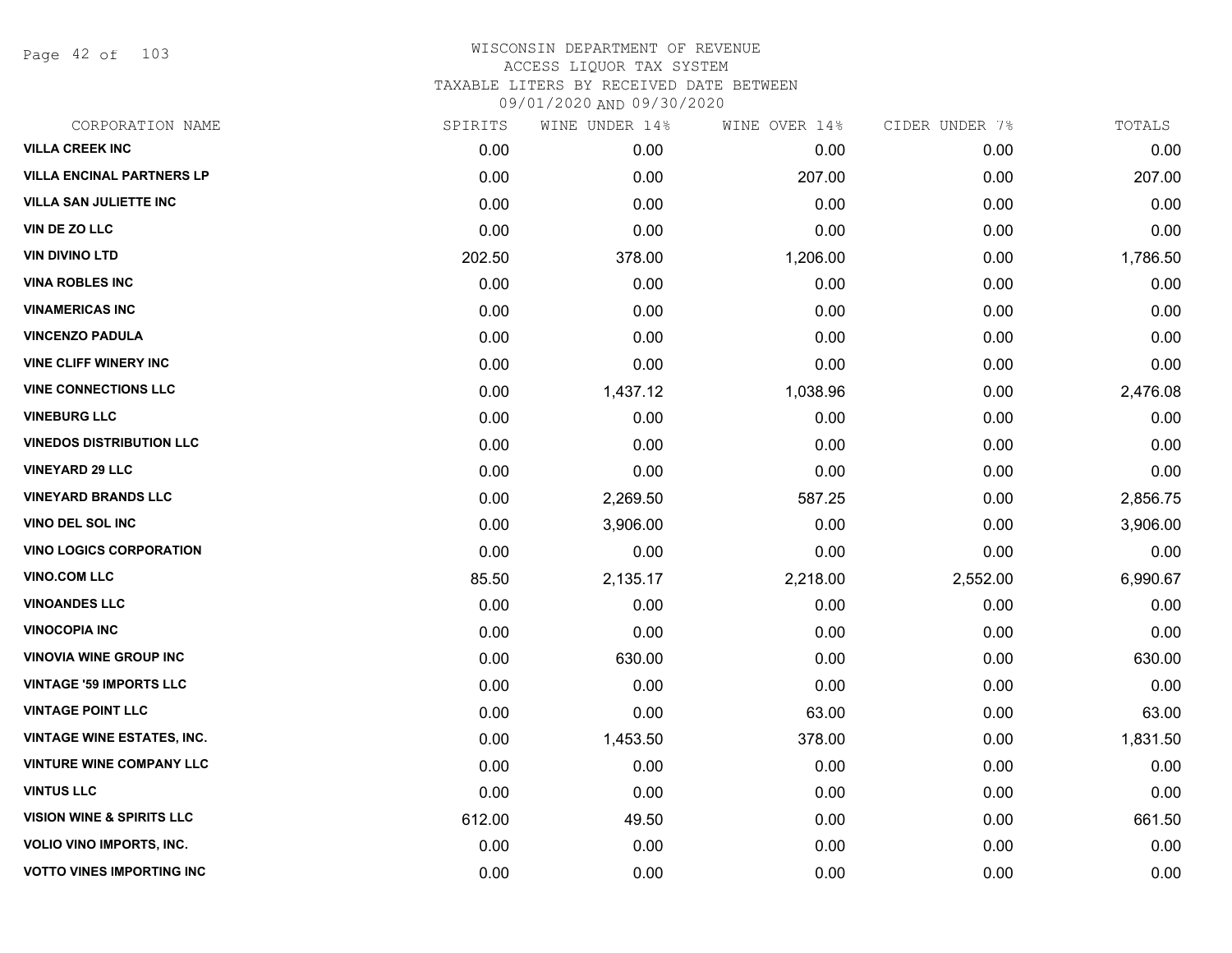Page 43 of 103

## WISCONSIN DEPARTMENT OF REVENUE ACCESS LIQUOR TAX SYSTEM TAXABLE LITERS BY RECEIVED DATE BETWEEN

09/01/2020 AND 09/30/2020

| CORPORATION NAME                               | SPIRITS   | WINE UNDER 14% | WINE OVER 14% | CIDER UNDER 7% | TOTALS     |
|------------------------------------------------|-----------|----------------|---------------|----------------|------------|
| <b>VTPR INC</b>                                | 0.00      | 0.00           | 0.00          | 0.00           | 0.00       |
| <b>W J DEUTSCH &amp; SONS LTD</b>              | 30,993.10 | 142,765.25     | 18,112.07     | 0.00           | 191,870.42 |
| <b>WAGNER WINE COMPANY LLC</b>                 | 0.00      | 2,412.00       | 7,869.00      | 0.00           | 10,281.00  |
| <b>WAGNER WINERY LLC</b>                       | 0.00      | 0.00           | 0.00          | 0.00           | 0.00       |
| <b>WAYFARER LLC</b>                            | 0.00      | 0.00           | 0.00          | 0.00           | 0.00       |
| <b>WEBSTER BARNES LLC</b>                      | 0.00      | 0.00           | 0.00          | 0.00           | 0.00       |
| <b>WEIBEL INCORPORATED</b>                     | 0.00      | 0.00           | 0.00          | 0.00           | 0.00       |
| <b>WEIN BAUER INC</b>                          | 0.00      | 7,381.79       | 0.00          | 0.00           | 7,381.79   |
| <b>WELL OILED WINE COMPANY LLC</b>             | 0.00      | 0.00           | 0.00          | 0.00           | 0.00       |
| <b>WEST COAST WINE PARTNERS LLC</b>            | 0.00      | 0.00           | 0.00          | 0.00           | 0.00       |
| WEST MICHIGAN RUM COMPANY, LLC                 | 0.00      | 0.00           | 0.00          | 0.00           | 0.00       |
| <b>WESTERN SPIRITS BEVERAGE CO LLC</b>         | 5,263.50  | 0.00           | 0.00          | 0.00           | 5,263.50   |
| <b>WEYGANDT-METZLER IMPORTING LTD</b>          | 0.00      | 0.00           | 0.00          | 0.00           | 0.00       |
| <b>WHISKEY ACRES DISTILLING CO</b>             | 81.00     | 0.00           | 0.00          | 0.00           | 81.00      |
| WHYTE AND MACKAY (AMERICAS) LIMITED LLC        | 0.00      | 0.00           | 0.00          | 0.00           | 0.00       |
| <b>WI INC</b>                                  | 243.00    | 387.00         | 0.00          | 0.00           | 630.00     |
| <b>WILD AGAVE IMPORTS LLC</b>                  | 0.00      | 0.00           | 0.00          | 0.00           | 0.00       |
| <b>WILLAMETTE VALLEY VINEYARDS INC</b>         | 0.00      | 378.00         | 63.00         | 0.00           | 441.00     |
| <b>WILLIAM GRANT &amp; SONS INC</b>            | 43,751.10 | 0.00           | 0.00          | 0.00           | 43,751.10  |
| <b>WILLIAM P KNUTTEL</b>                       | 0.00      | 0.00           | 0.00          | 0.00           | 0.00       |
| <b>WILLIAM PRICE III</b>                       | 0.00      | 0.00           | 0.00          | 0.00           | 0.00       |
| <b>WILLIAM T HOLLORAN</b>                      | 0.00      | 0.00           | 0.00          | 0.00           | 0.00       |
| <b>WILLIAM TIMOTHY EDWARDS</b>                 | 0.00      | 0.00           | 0.00          | 0.00           | 0.00       |
| <b>WILLIAM WOLF BRAND LLC</b>                  | 0.00      | 0.00           | 0.00          | 0.00           | 0.00       |
| <b>WILLIAM WOODRUFF</b>                        | 0.00      | 0.00           | 0.00          | 0.00           | 0.00       |
| <b>WILLIAMS &amp; SELYEM LLC</b>               | 0.00      | 0.00           | 0.00          | 0.00           | 0.00       |
| <b>WILSON CREEK WINERY &amp; VINEYARDS INC</b> | 0.00      | 0.00           | 0.00          | 0.00           | 0.00       |
| <b>WILSON DANIELS LLC</b>                      | 0.00      | 2,830.50       | 630.00        | 0.00           | 3,460.50   |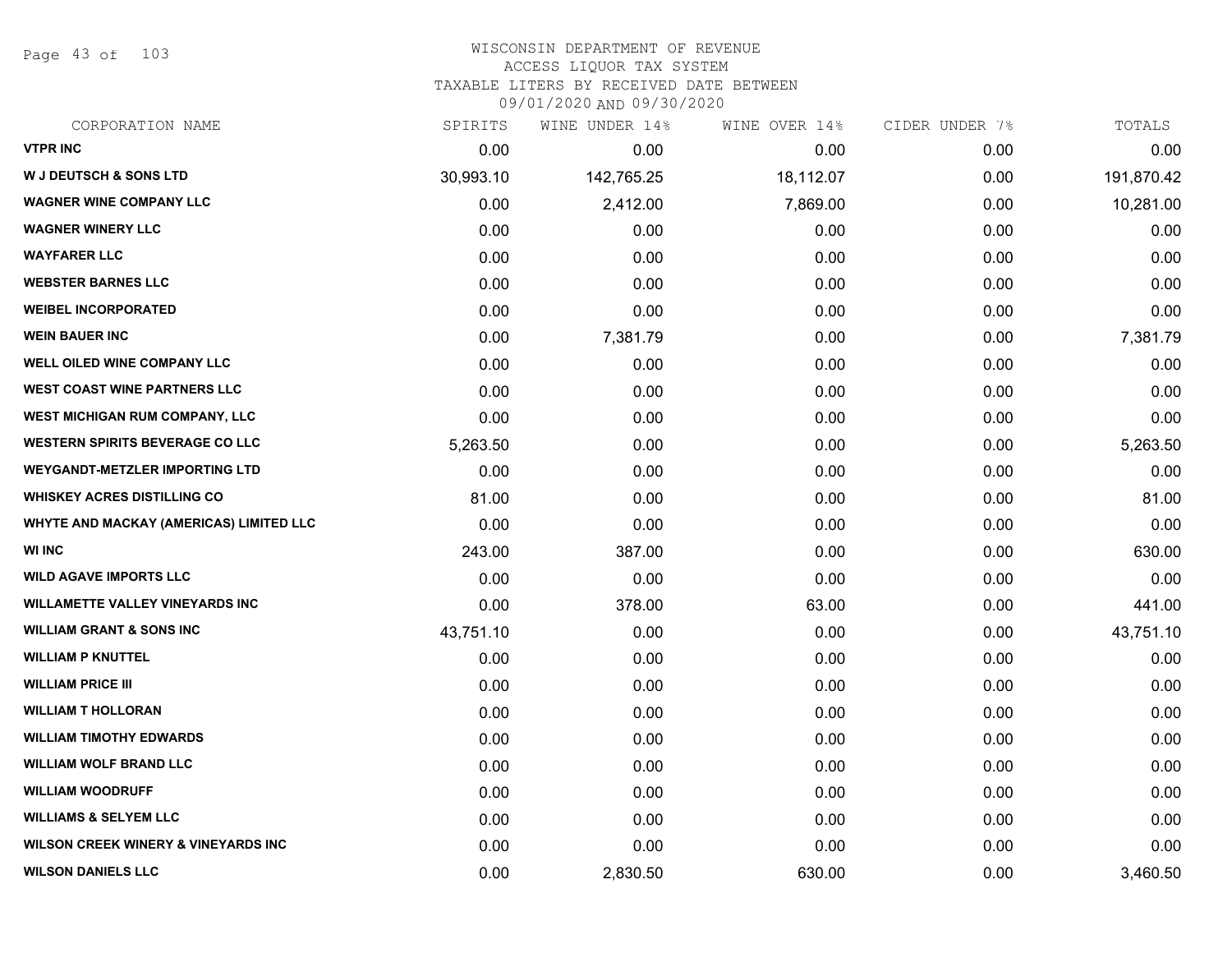Page 44 of 103

| CORPORATION NAME                          | SPIRITS | WINE UNDER 14% | WINE OVER 14% | CIDER UNDER 7% | TOTALS    |
|-------------------------------------------|---------|----------------|---------------|----------------|-----------|
| <b>WINE ATTITUDE INC</b>                  | 0.00    | 0.00           | 0.00          | 0.00           | 0.00      |
| <b>WINE BRIDGE IMPORTS INC</b>            | 0.00    | 1,543.50       | 18.00         | 0.00           | 1,561.50  |
| WINE COUNTRY INTERNATIONAL INC            | 0.00    | 0.00           | 0.00          | 0.00           | 0.00      |
| <b>WINE CREEK LLC</b>                     | 0.00    | 0.00           | 0.00          | 0.00           | 0.00      |
| <b>WINE HOOLIGANS LLC</b>                 | 0.00    | 4,158.00       | 3,150.00      | 0.00           | 7,308.00  |
| <b>WINE SPOTS CELLARS, INC</b>            | 0.00    | 0.00           | 0.00          | 0.00           | 0.00      |
| <b>WINE WINE SITUATION LLC</b>            | 0.00    | 0.00           | 0.00          | 0.00           | 0.00      |
| <b>WINEHAVEN INC</b>                      | 0.00    | 0.00           | 0.00          | 0.00           | 0.00      |
| <b>WINEPLAYGROUND.COM INC</b>             | 0.00    | 0.00           | 0.00          | 0.00           | 0.00      |
| <b>WINERIES &amp; SELECT PRODUCTS LLC</b> | 0.00    | 513.00         | 675.00        | 0.00           | 1,188.00  |
| <b>WINERY EXCHANGE, INC.</b>              | 0.00    | 33,192.00      | 3,942.00      | 0.00           | 37,134.00 |
| <b>WINES OF FRANCE INC</b>                | 0.00    | 39.00          | 0.00          | 0.00           | 39.00     |
| <b>WINES UNLIMITED INC</b>                | 0.00    | 12,478.50      | 0.00          | 0.00           | 12,478.50 |
| <b>WINESELLERS LTD</b>                    | 0.00    | 5,939.00       | 504.00        | 0.00           | 6,443.00  |
| WINNESHIEK WILDBERRY WINERY LLC           | 0.00    | 45.75          | 0.00          | 0.00           | 45.75     |
| <b>WISD LLC</b>                           | 0.00    | 33.28          | 185.46        | 0.00           | 218.74    |
| <b>WOLFFER ESTATE VINEYARDS INC</b>       | 0.00    | 0.00           | 0.00          | 0.00           | 0.00      |
| <b>WOODSON WINES LLC</b>                  | 0.00    | 0.00           | 0.00          | 0.00           | 0.00      |
| <b>WOOLER BRANDS INC</b>                  | 0.00    | 0.00           | 0.00          | 0.00           | 0.00      |
| <b>WORLD TRAVELER IMPORTS LLC</b>         | 0.00    | 0.00           | 0.00          | 0.00           | 0.00      |
| <b>WORLDWIDE CELLARS INC</b>              | 0.00    | 549.00         | 18.00         | 0.00           | 567.00    |
| <b>WRS CO. LLC</b>                        | 37.50   | 0.00           | 0.00          | 0.00           | 37.50     |
| <b>WTC IMPORT &amp; EXPORT LLC</b>        | 0.00    | 0.00           | 0.00          | 0.00           | 0.00      |
| XXX DISTILLERY, LLC                       | 0.00    | 0.00           | 0.00          | 0.00           | 0.00      |
| YAEGAKI CORPORATION OF USA                | 0.00    | 0.00           | 61.20         | 0.00           | 61.20     |
| YORKVILLE CELLARS INC                     | 0.00    | 0.00           | 0.00          | 0.00           | 0.00      |
| YOUNTVILLE WINE IMPORTS LLC               | 0.00    | 0.00           | 0.00          | 0.00           | 0.00      |
| <b>ZACH HOLLINGSWORTH</b>                 | 0.00    | 0.00           | 0.00          | 0.00           | 0.00      |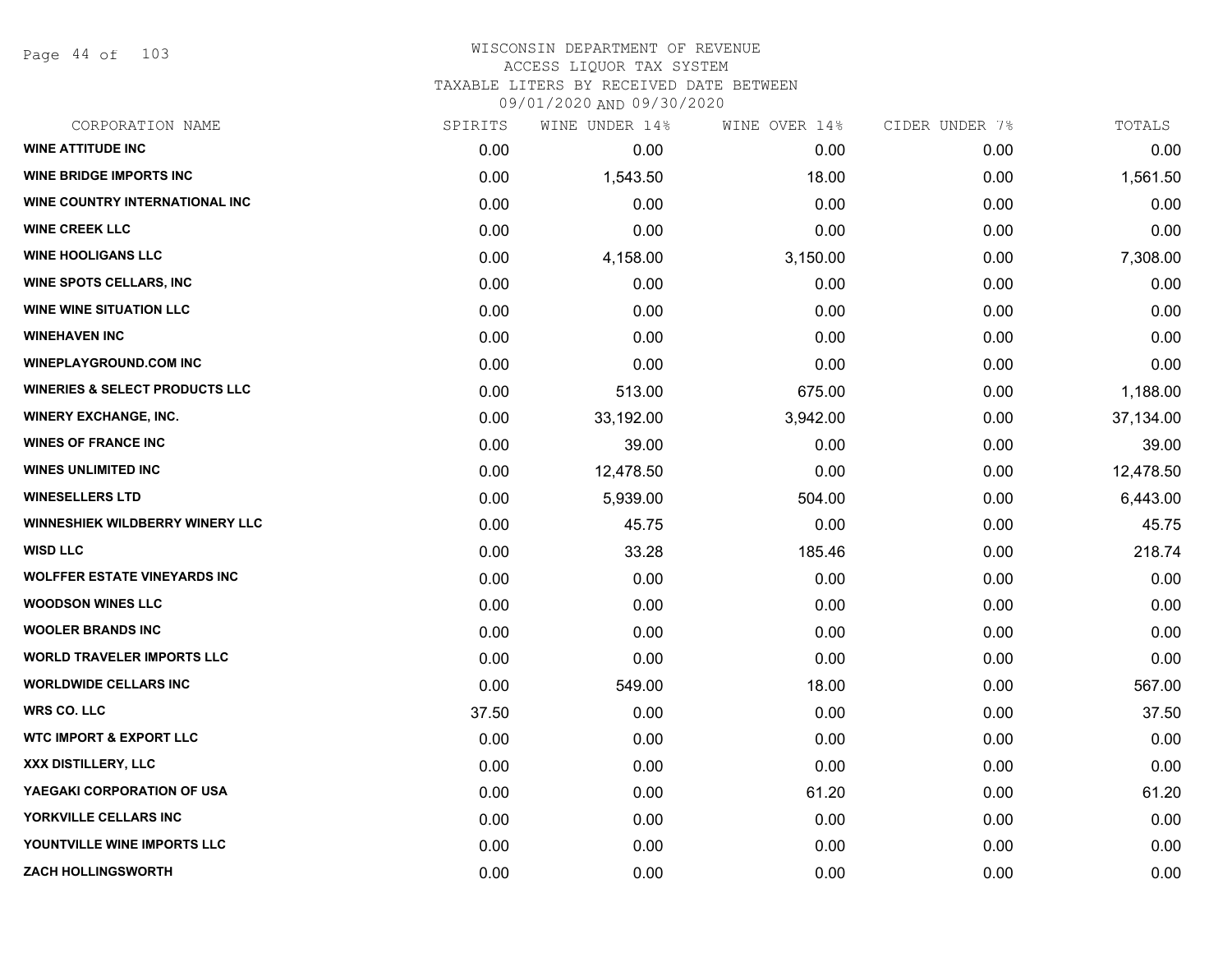| Page | 45 of |  | 103 |
|------|-------|--|-----|
|------|-------|--|-----|

| CORPORATION NAME           | SPIRITS      | WINE UNDER 14% | WINE OVER 14% | CIDER UNDER 7% | TOTALS        |
|----------------------------|--------------|----------------|---------------|----------------|---------------|
| <b>ZD WINES LLC</b>        | 0.00         | 36.00          | 0.00          | 0.00           | 36.00         |
| <b>ZEILER SPIRITS LLC</b>  | 0.00         | 0.00           | 0.00          | 0.00           | 0.00          |
| <b>ZONIN USA INC</b>       | 3,544.32     | ,800.00        | 13.50         | 0.00           | 5,357.82      |
| TOTAL LITERS FOR 9/30/2020 | 5,649,921.19 | 4,241,038.48   | 386,970.19    | 231,336.24     | 10,509,266.10 |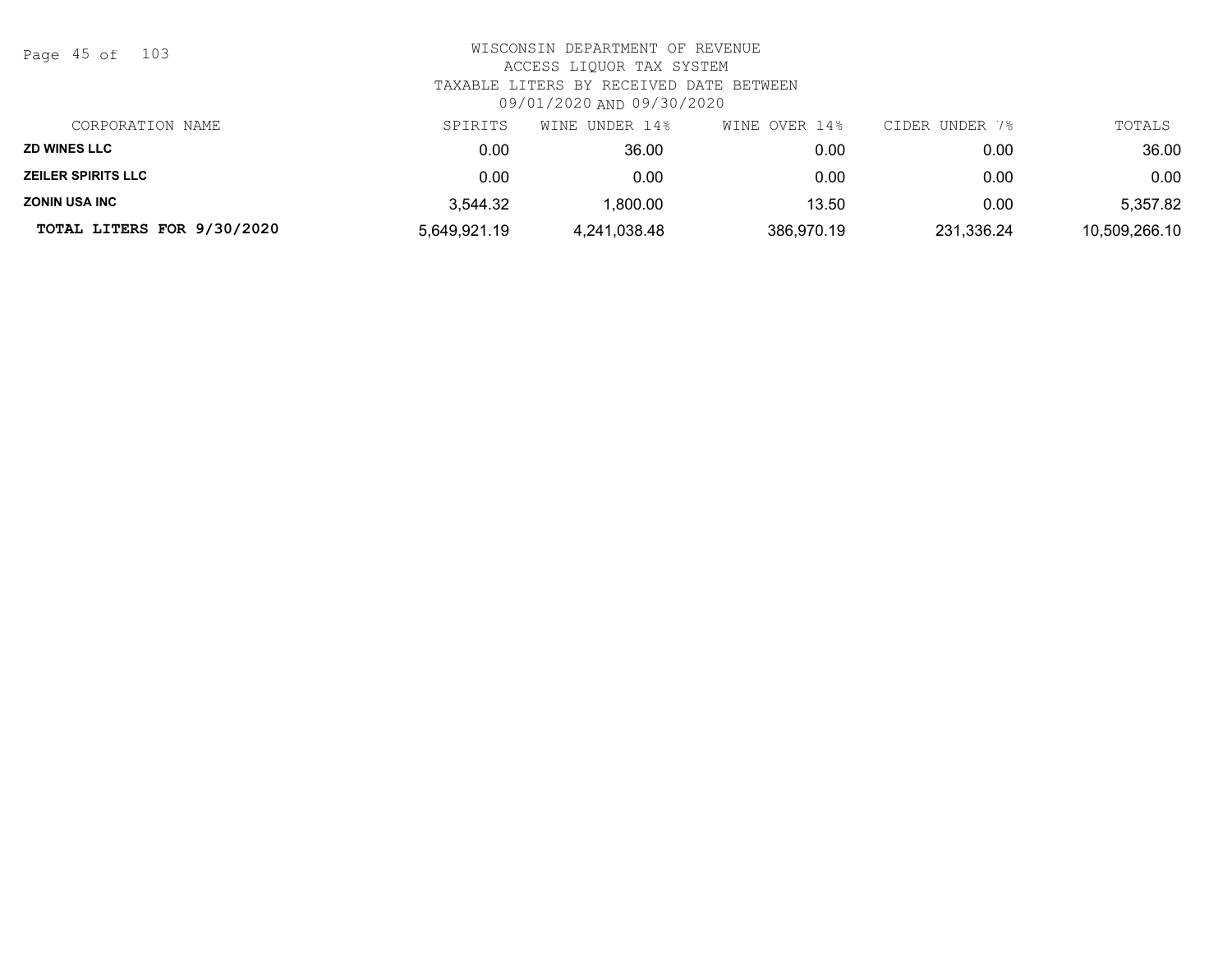Page 46 of 103

## WISCONSIN DEPARTMENT OF REVENUE ACCESS LIQUOR TAX SYSTEM TAXABLE LITERS BY RECEIVED DATE BETWEEN 09/01/2020 AND 09/30/2020

**IN STATE WHOLESALER (W) 1848 DISTRIBUTING COMPANY, LLC** 0.00 0.00 0.00 0.00 0.00 **ALLSTATE LIQUOR & WINE COMPANY, INC.** 0.00 0.00 0.00 0.00 0.00 **AMANDA MORDEN** 0.00 0.00 0.00 0.00 0.00 **ARIS GLOBAL IMPORTS LLC** 0.00 0.00 0.00 0.00 0.00 **AVA WINE & SPIRITS LLC** 0.00 0.00 0.00 0.00 0.00 **BADGER DISTRIBUTING OF MILWAUKEE LLC** 0.00 0.00 0.00 0.00 0.00 **BADGER LIQUOR CO. INC.** 98,426.10 76,051.08 16,119.00 0.00 190,596.18 **BADGER STATE WINERY COOPERATIVE** 0.00 0.00 0.00 0.00 0.00 **BADGER WINE & SPIRITS LLC** 0.00 0.00 0.00 0.00 0.00 **BEECHWOOD DISTRIBUTORS, INC.** 0.00 0.00 0.00 0.00 0.00 **BEER CAPITOL DISTRIBUTING LLC** 0.00 0.00 0.00 0.00 0.00 **BILJANA KLATT** 0.00 0.00 0.00 0.00 0.00 **BILL'S DISTRIBUTING, LTD.** 0.00 0.00 0.00 0.00 0.00 **BRANT T NEHMER** 0.00 3,087.00 0.00 0.00 3,087.00 **BREAKTHRU BEVERAGE GROUP LLC**  $0.00$   $0.00$   $0.00$   $0.00$   $0.00$   $0.00$   $0.00$   $0.00$   $0.00$   $0.00$   $0.00$   $0.00$   $0.00$   $0.00$   $0.00$   $0.00$   $0.00$   $0.00$   $0.00$   $0.00$   $0.00$   $0.00$   $0.00$   $0.00$   $0.00$   $0.00$   $0.00$   $0$ **BREAKTHRU BEVERAGE GROUP LLC** 10,074.00 11,340.00 0.00 0.00 0.00 0.00 21,414.00 **C.J.W., INC.** 6.00 **0.00 0.00 0.00 0.00 0.00 0.00 0.00 0.00 0.00 0.00 0.00 0.00 0.00 0.00 CAPITOL-HUSTING COMPANY, INC.** 24,657.00 176,788.06 9,282.00 0.00 210,727.06 **CHAS A BERNICK INC** 0.00 0.00 0.00 0.00 0.00 **CHRISTY SMITH** 0.00 0.00 0.00 0.00 0.00 **CHROMATIC WINE COMPANY LLC** 0.00 0.00 0.00 0.00 0.00 **DE PERE LIQUOR CO LLC** 0.00 0.00 0.00 0.00 0.00 **DEAN DISTRIBUTING, INC.** 0.00 0.00 0.00 0.00 0.00 **DEAN DISTRIBUTING, INC.** 0.00 0.00 0.00 0.00 0.00 **DEWITT CHURCH GOODS, INC.** 0.00 0.00 0.00 0.00 0.00 CORPORATION NAME SPIRITS WINE UNDER 14% WINE OVER 14% CIDER UNDER 7% TOTALS

**DILLON M OLSON** 0.00 0.00 0.00 0.00 0.00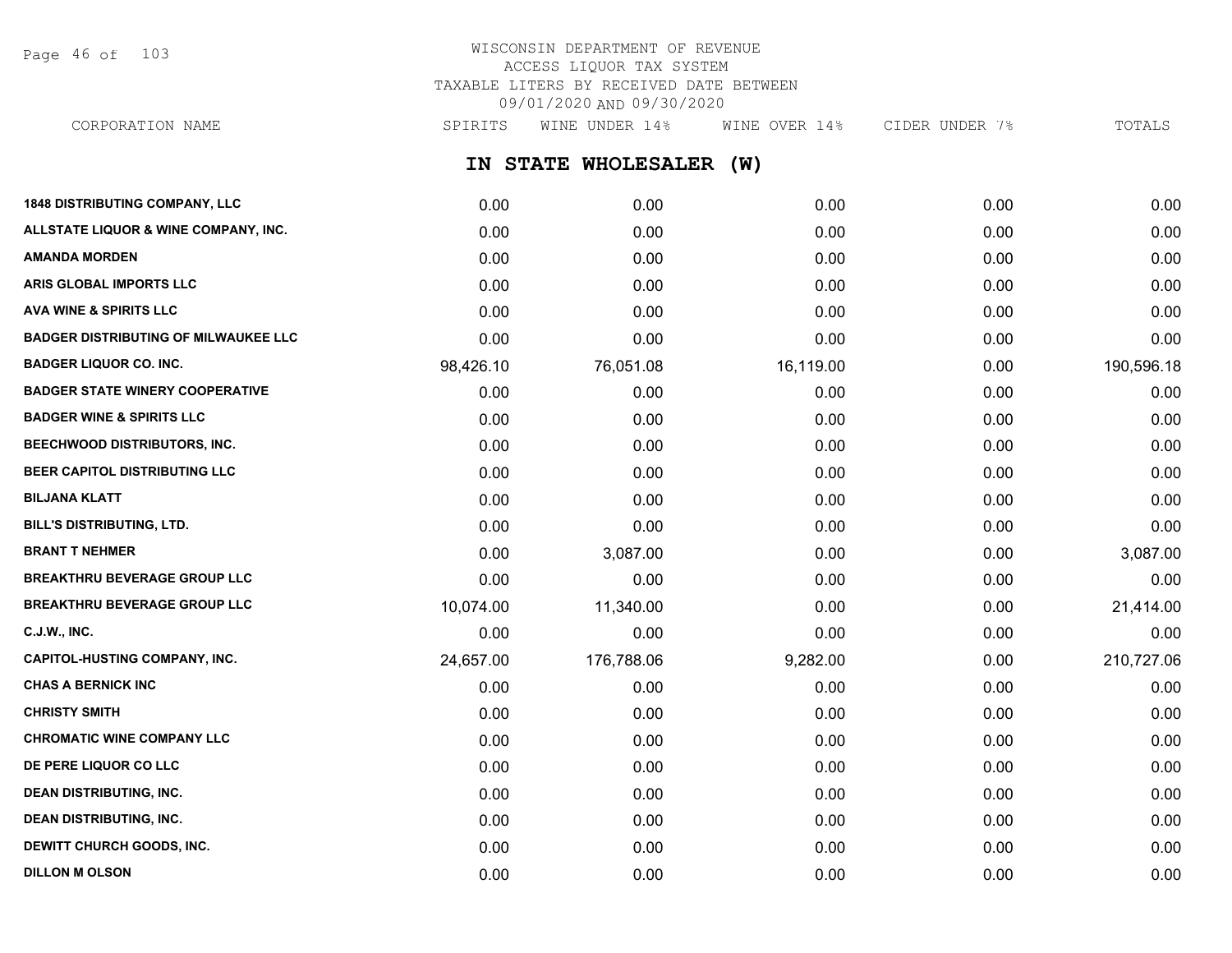| CORPORATION NAME                                 | SPIRITS   | WINE UNDER 14% | WINE OVER 14% | CIDER UNDER 7% | TOTALS    |
|--------------------------------------------------|-----------|----------------|---------------|----------------|-----------|
| <b>DIONYSUS DISTRIBUTORS, LLC</b>                | 0.00      | 0.00           | 0.00          | 0.00           | 0.00      |
| <b>EPIC MOMENTS LLC</b>                          | 0.00      | 0.00           | 0.00          | 0.00           | 0.00      |
| <b>FABIANO BROTHERS - WISCONSIN LLC</b>          | 0.00      | 0.00           | 0.00          | 0.00           | 0.00      |
| <b>FAUSTO FIORAVANTI</b>                         | 0.00      | 0.00           | 0.00          | 0.00           | 0.00      |
| FLANIGAN DISTRIBUTING OF DOOR COUNTY, INC.       | 0.00      | 0.00           | 0.00          | 0.00           | 0.00      |
| <b>FOUR SEASONS BEER DISTRIBUTORS INC</b>        | 0.00      | 0.00           | 0.00          | 0.00           | 0.00      |
| <b>FRANK BEER DISTRIBUTORS, INC.</b>             | 0.00      | 0.00           | 0.00          | 0.00           | 0.00      |
| <b>FRANK J MIRENDA SR</b>                        | 0.00      | 0.00           | 0.00          | 0.00           | 0.00      |
| FRANK LIQUOR COMPANY, INC.                       | 22,096.41 | 11,079.99      | 0.00          | 0.00           | 33,176.40 |
| FRANK LIQUORS OF LA CROSSE, INC.                 | 0.00      | 0.00           | 0.00          | 0.00           | 0.00      |
| <b>GENERAL BEER DISTRIBUTORS CO.</b>             | 0.00      | 0.00           | 0.00          | 0.00           | 0.00      |
| <b>GENERAL BEER DISTRIBUTORS CO. - MILWAUKEE</b> | 0.00      | 0.00           | 0.00          | 0.00           | 0.00      |
| <b>GENERAL BEER-NORTHEAST INC</b>                | 0.00      | 0.00           | 0.00          | 0.00           | 0.00      |
| <b>GENERAL BEER-NORTHEAST INC</b>                | 0.00      | 0.00           | 0.00          | 0.00           | 0.00      |
| <b>GENERAL BEER-NORTHWEST, INC.</b>              | 0.00      | 0.00           | 0.00          | 0.00           | 0.00      |
| <b>GENERAL BEER-NORTHWEST, INC.</b>              | 0.00      | 0.00           | 0.00          | 0.00           | 0.00      |
| <b>GENERAL BEVERAGE SALES CO.</b>                | 0.00      | 41,532.00      | 0.00          | 0.00           | 41,532.00 |
| <b>GENERAL BEVERAGE SALES CO. - OSHKOSH</b>      | 8,055.90  | 29,241.00      | 0.00          | 0.00           | 37,296.90 |
| <b>GENERAL BEVERAGE SALES CO.-MILWAUKEE</b>      | 11,898.00 | 48,473.28      | 0.00          | 0.00           | 60,371.28 |
| <b>GIUSEPPE GAGLIANELLO</b>                      | 0.00      | 0.00           | 0.00          | 0.00           | 0.00      |
| <b>GLORIA R RAGSDALE</b>                         | 0.00      | 0.00           | 0.00          | 0.00           | 0.00      |
| <b>HENDRICKS BEVERAGE, INC.</b>                  | 0.00      | 0.00           | 0.00          | 0.00           | 0.00      |
| <b>IRL, INCORPORATED</b>                         | 0.00      | 0.00           | 0.00          | 0.00           | 0.00      |
| <b>J &amp; P INTERNATIONAL LLC</b>               | 0.00      | 0.00           | 0.00          | 0.00           | 0.00      |
| JACQUES VIEAU, INC.                              | 0.00      | 0.00           | 0.00          | 0.00           | 0.00      |
| <b>JANDRAIN RELIGIOUS SUPPLY, INC.</b>           | 0.00      | 0.00           | 0.00          | 0.00           | 0.00      |
| <b>JANSEN INTERNATIONAL LLC</b>                  | 0.00      | 4,032.00       | 4,338.00      | 0.00           | 8,370.00  |
| <b>JAW PROPERTIES LLC</b>                        | 0.00      | 0.00           | 0.00          | 0.00           | 0.00      |
|                                                  |           |                |               |                |           |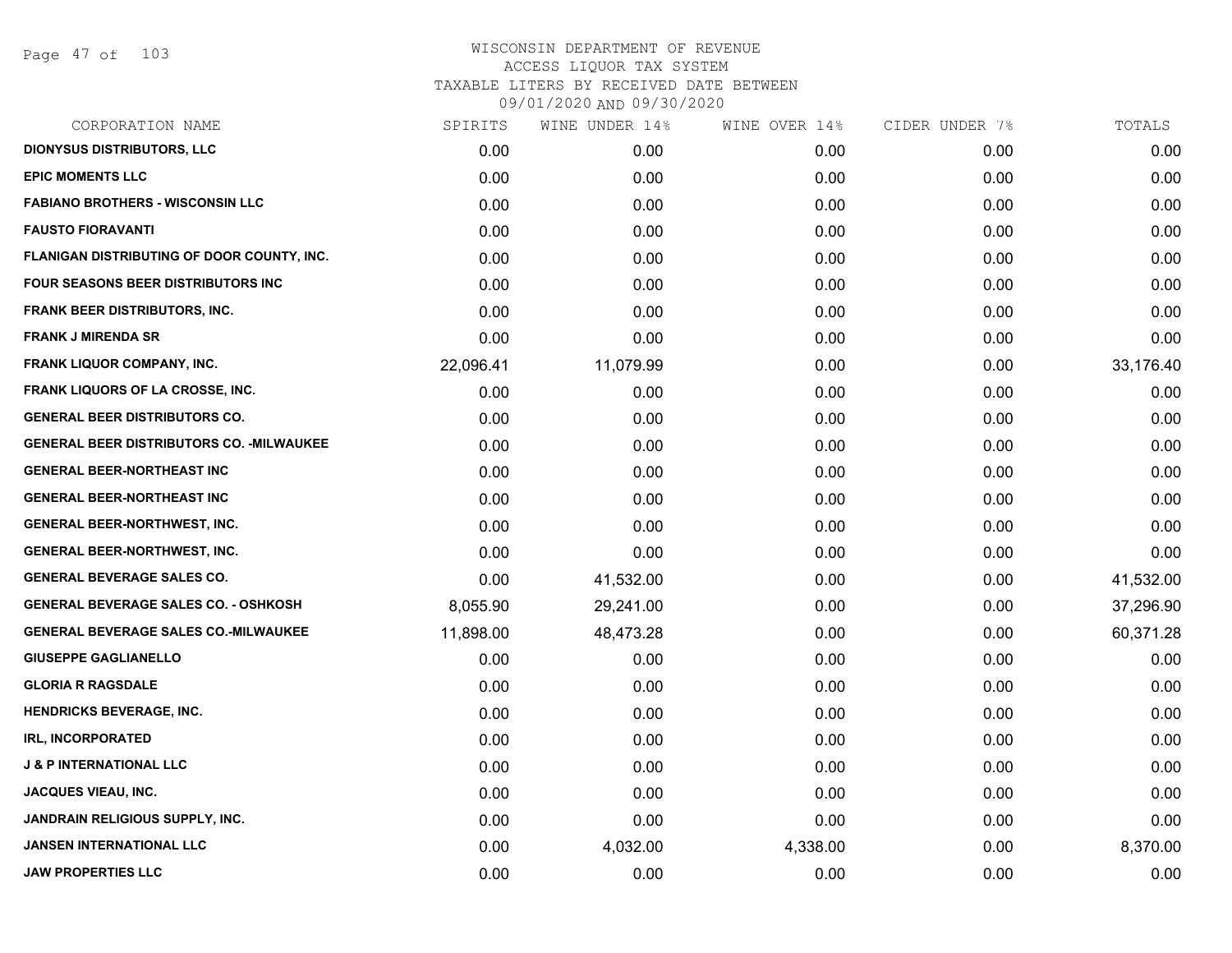Page 48 of 103

### WISCONSIN DEPARTMENT OF REVENUE ACCESS LIQUOR TAX SYSTEM

TAXABLE LITERS BY RECEIVED DATE BETWEEN

09/01/2020 AND 09/30/2020

| CORPORATION NAME                         | SPIRITS   | WINE UNDER 14% | WINE OVER 14% | CIDER UNDER 7% | TOTALS    |
|------------------------------------------|-----------|----------------|---------------|----------------|-----------|
| <b>JOHN J COLLETTI</b>                   | 0.00      | 10,170.00      | 0.00          | 0.00           | 10,170.00 |
| JOHNSON BROTHERS OF WISCONSIN, INC.      | 16,757.70 | 31,701.72      | 0.00          | 0.00           | 48,459.42 |
| <b>JONATHON LODUCA</b>                   | 0.00      | 0.00           | 0.00          | 0.00           | 0.00      |
| <b>JOSEPH A TRYGAR</b>                   | 0.00      | 0.00           | 0.00          | 0.00           | 0.00      |
| <b>JOYVINE LLC</b>                       | 0.00      | 0.00           | 0.00          | 0.00           | 0.00      |
| KAY BEER DISTRIBUTING, INC.              | 0.00      | 0.00           | 0.00          | 0.00           | 0.00      |
| <b>KRH ENTERPRISES, LLC</b>              | 0.00      | 0.00           | 0.00          | 0.00           | 0.00      |
| <b>LA CROSSE BEVERAGE LLC</b>            | 0.00      | 0.00           | 0.00          | 0.00           | 0.00      |
| <b>LARRY'S DISTRIBUTING CO., INC.</b>    | 0.00      | 0.00           | 0.00          | 0.00           | 0.00      |
| LEE BEVERAGE OF WISCONSIN LLC            | 0.00      | 0.00           | 0.00          | 0.00           | 0.00      |
| LEE BEVERAGE OF WISCONSIN LLC            | 0.00      | 0.00           | 0.00          | 0.00           | 0.00      |
| LEE BEVERAGE-CIDERS WINES & SPIRITS LLC  | 0.00      | 0.00           | 0.00          | 0.00           | 0.00      |
| <b>L'EFT BANK WINE COMPANY LIMITED</b>   | 22.50     | 13,101.00      | 3,366.00      | 0.00           | 16,489.50 |
| LIB DIB, LLC                             | 0.00      | 0.00           | 0.00          | 0.00           | 0.00      |
| LO DUCA BROS., INC.                      | 0.00      | 3,304.50       | 0.00          | 0.00           | 3,304.50  |
| <b>LORI SCOTT</b>                        | 0.00      | 0.00           | 0.00          | 0.00           | 0.00      |
| <b>LOS ALTOS AGAVE DISTRIBUTOR INC</b>   | 1,650.00  | 0.00           | 600.00        | 0.00           | 2,250.00  |
| <b>LOVINO LLC</b>                        | 0.00      | 0.00           | 0.00          | 0.00           | 0.00      |
| <b>LYNDA MALMBERG</b>                    | 0.00      | 0.00           | 0.00          | 0.00           | 0.00      |
| <b>M SHIRAZ LLC</b>                      | 0.00      | 0.00           | 0.00          | 0.00           | 0.00      |
| <b>MICCA HUTCHINS</b>                    | 0.00      | 0.00           | 0.00          | 0.00           | 0.00      |
| <b>MICHAEL G ANSAY</b>                   | 0.00      | 0.00           | 0.00          | 0.00           | 0.00      |
| <b>MICHAEL LENTINO</b>                   | 0.00      | 1,753.16       | $-153.00$     | 0.00           | 1,600.16  |
| <b>MIDWEST SALES &amp; SERVICE, INC.</b> | 0.00      | 0.00           | 0.00          | 0.00           | 0.00      |
| <b>NOELKE DISTRIBUTORS, INC.</b>         | 0.00      | 0.00           | 0.00          | 0.00           | 0.00      |
| <b>NOUVEAU VENTURES LLC</b>              | $-2.25$   | 2,089.50       | 657.00        | 0.00           | 2,744.25  |
| OTT SCHWEITZER DISTRIBUTORSHIP, INC.     | 0.00      | 0.00           | 0.00          | 0.00           | 0.00      |
| PARK RIDGE DISTRIBUTING, INC.            | 0.00      | 0.00           | 0.00          | 0.00           | 0.00      |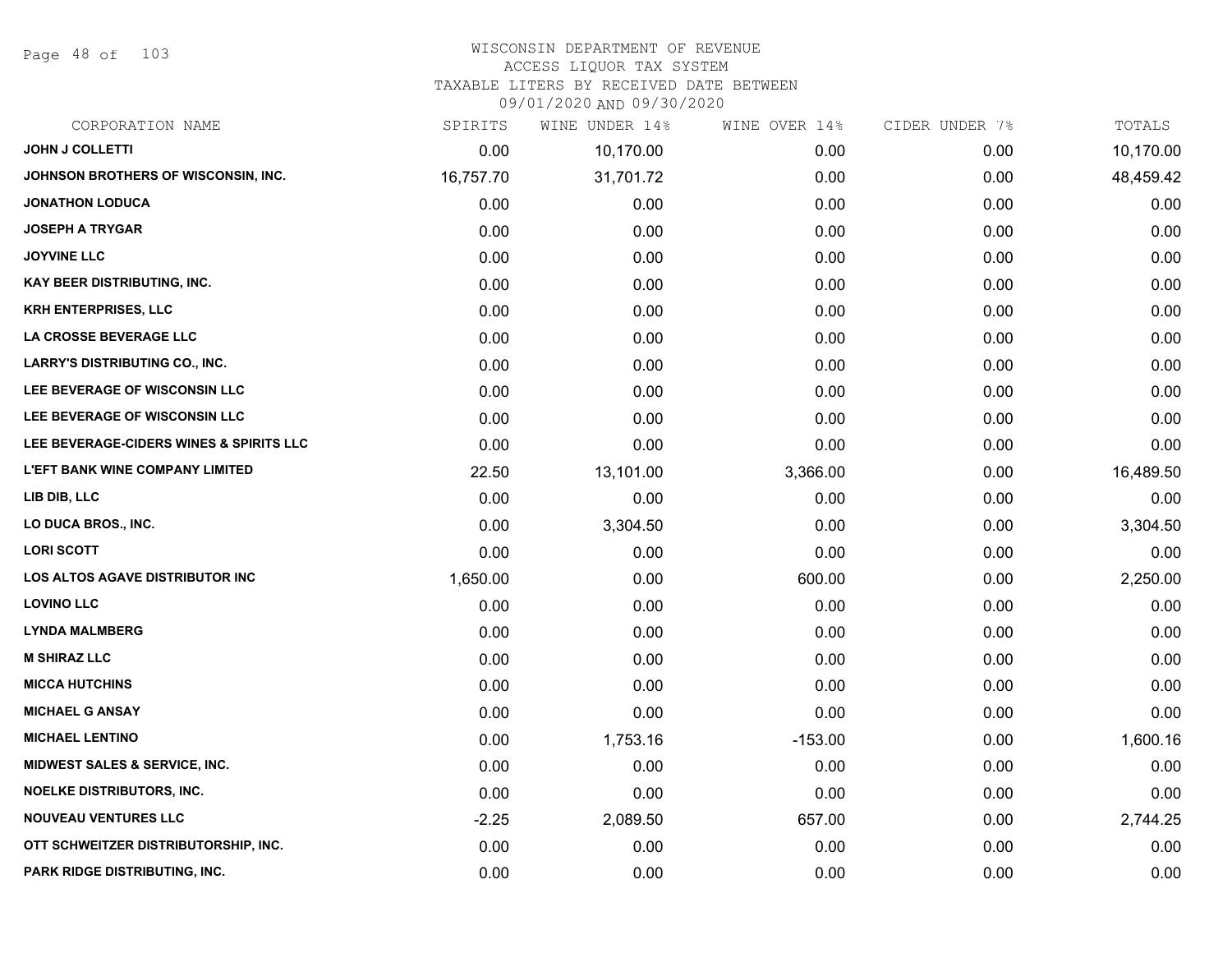Page 49 of 103

| CORPORATION NAME                               | SPIRITS   | WINE UNDER 14% | WINE OVER 14% | CIDER UNDER 7% | TOTALS    |
|------------------------------------------------|-----------|----------------|---------------|----------------|-----------|
| PEHLER DISTRIBUTING, INC.                      | 0.00      | 0.00           | 0.00          | 0.00           | 0.00      |
| PHILLIPS DISTRIBUTING CORPORATION              | 17,973.90 | 0.00           | 0.00          | 0.00           | 17,973.90 |
| PHILLIPS WINE COMPANY                          | 0.00      | 2,160.00       | 0.00          | 0.00           | 2,160.00  |
| <b>PURE WINE WISCONSIN INC</b>                 | 0.00      | 0.00           | 0.00          | 0.00           | 0.00      |
| <b>PURPLE FEET WINES, LLC</b>                  | 0.00      | 0.00           | 0.00          | 0.00           | 0.00      |
| <b>PVD ENTERPRISES LLC</b>                     | 0.00      | 0.00           | 0.00          | 0.00           | 0.00      |
| <b>RATAS WHOLESALE LIQUOR COMPANY</b>          | 0.00      | 0.00           | 0.00          | 0.00           | 0.00      |
| S. & S. DISTRIBUTING, INC.                     | 0.00      | 0.00           | 0.00          | 0.00           | 0.00      |
| S. & S. DISTRIBUTING, INC.                     | 0.00      | 0.00           | 0.00          | 0.00           | 0.00      |
| SARATOGA LIQUOR CO., INC.                      | 0.00      | 0.00           | 0.00          | 0.00           | 0.00      |
| <b>SP3 LLC</b>                                 | 0.00      | 0.00           | 0.00          | 0.00           | 0.00      |
| <b>SUPERIOR BEVERAGES LLC</b>                  | 0.00      | 0.00           | 0.00          | $-806.07$      | $-806.07$ |
| <b>SYRIANA INC</b>                             | 0.00      | 0.00           | 0.00          | 0.00           | 0.00      |
| T.H. STEMPER COMPANY, INC.                     | 0.00      | 0.00           | 0.00          | 0.00           | 0.00      |
| TJ INTERNATIONAL LTD                           | 0.00      | 0.00           | 0.00          | 0.00           | 0.00      |
| <b>TORI-VERDI GROUP LLC</b>                    | 0.00      | 0.00           | 0.00          | 0.00           | 0.00      |
| <b>TRANSNATIONAL ENTERPRISES, INCORPORATED</b> | 0.00      | 0.00           | 0.00          | 0.00           | 0.00      |
| TRIANGLE DISTRIBUTING COMPANY, INC.            | 0.00      | 0.00           | 0.00          | 0.00           | 0.00      |
| TRI-MART COMPANY LLC                           | 0.00      | 0.00           | 0.00          | 0.00           | 0.00      |
| <b>VINO VERITAS, LTD.</b>                      | 0.00      | 585.00         | 603.00        | 0.00           | 1,188.00  |
| <b>WDI LLC</b>                                 | 0.00      | 0.00           | 0.00          | 0.00           | 0.00      |
| <b>WDI LLC</b>                                 | 0.00      | 0.00           | 0.00          | 0.00           | 0.00      |
| <b>WILLIAM D HANSEN</b>                        | 0.00      | 0.00           | 0.00          | 0.00           | 0.00      |
| <b>WISCONSIN BEVERAGE TEAM, LLC</b>            | 0.00      | 0.00           | 0.00          | 0.00           | 0.00      |
| <b>WISCONSIN DISTRIBUTORS EAST LLC</b>         | 0.00      | 0.00           | 0.00          | 0.00           | 0.00      |
| <b>WISCONSIN DISTRIBUTORS NORTH LLC</b>        | 0.00      | 0.00           | 0.00          | 0.00           | 0.00      |
| <b>WISCONSIN DISTRIBUTORS SOUTH LLC</b>        | 0.00      | 0.00           | 0.00          | 0.00           | 0.00      |
| <b>WISCONSIN WINE AND SPIRITS INC</b>          | 0.00      | 0.00           | 0.00          | 0.00           | 0.00      |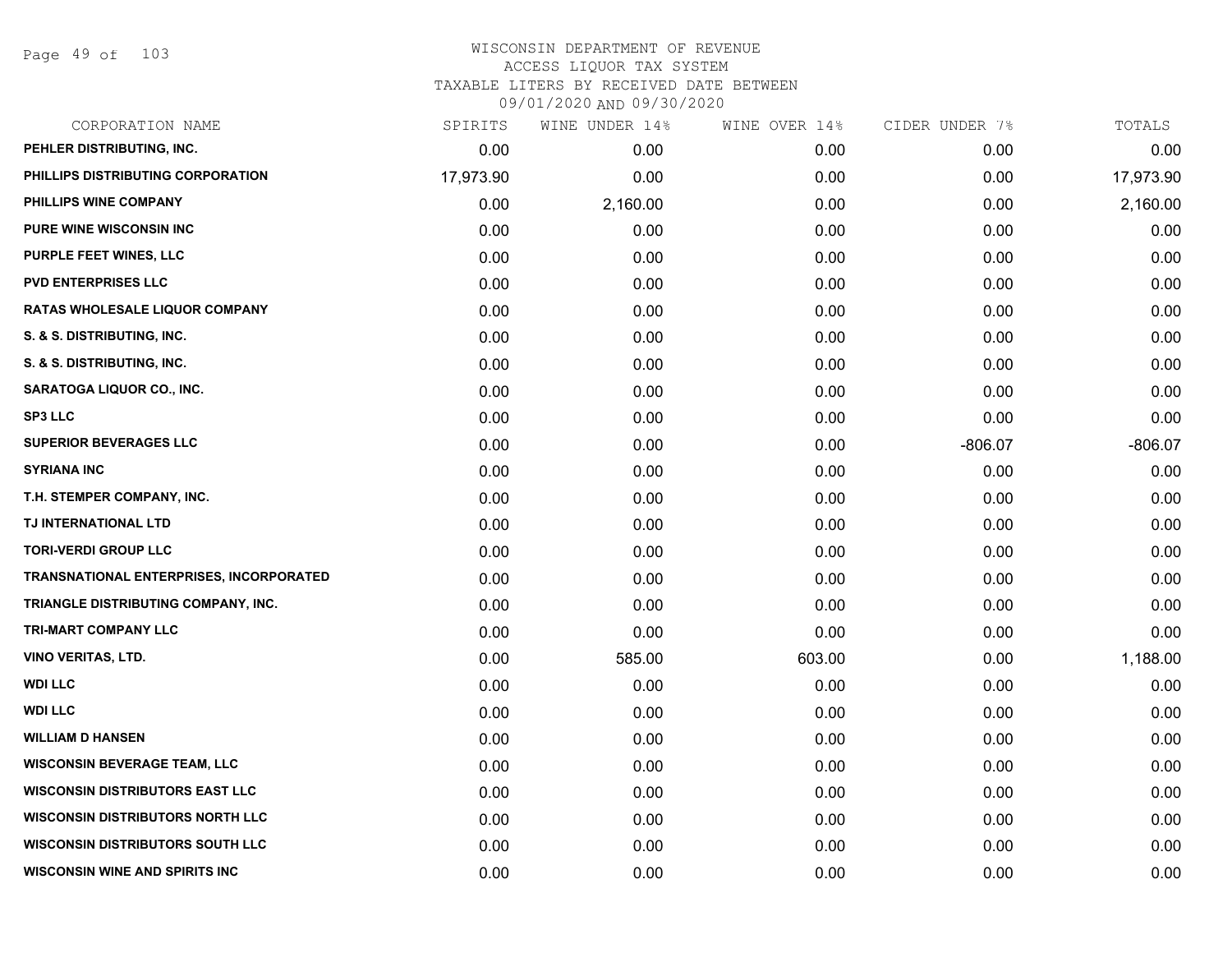| Page 50 of |  |  | 103 |
|------------|--|--|-----|
|------------|--|--|-----|

| CORPORATION NAME                  | SPIRITS    | UNDER 14%<br>WINE | WINE OVER 14% | CIDER UNDER 7% | TOTALS     |
|-----------------------------------|------------|-------------------|---------------|----------------|------------|
| <b>WISCONSIN WINERY CO-OP</b>     | 0.00       | 0.00              | 0.00          | 0.00           | 0.00       |
| <b>WOODFIELD DISTRIBUTION LLC</b> | 0.00       | 0.00              | 0.00          | 0.00           | 0.00       |
| ZASTROW THE BEER MAN, INC.        | 0.00       | 0.00              | 0.00          | 0.00           | 0.00       |
| TOTAL LITERS FOR 9/30/2020        | 211,609.26 | 466.489.29        | 34,812.00     | $-806.07$      | 712,104.48 |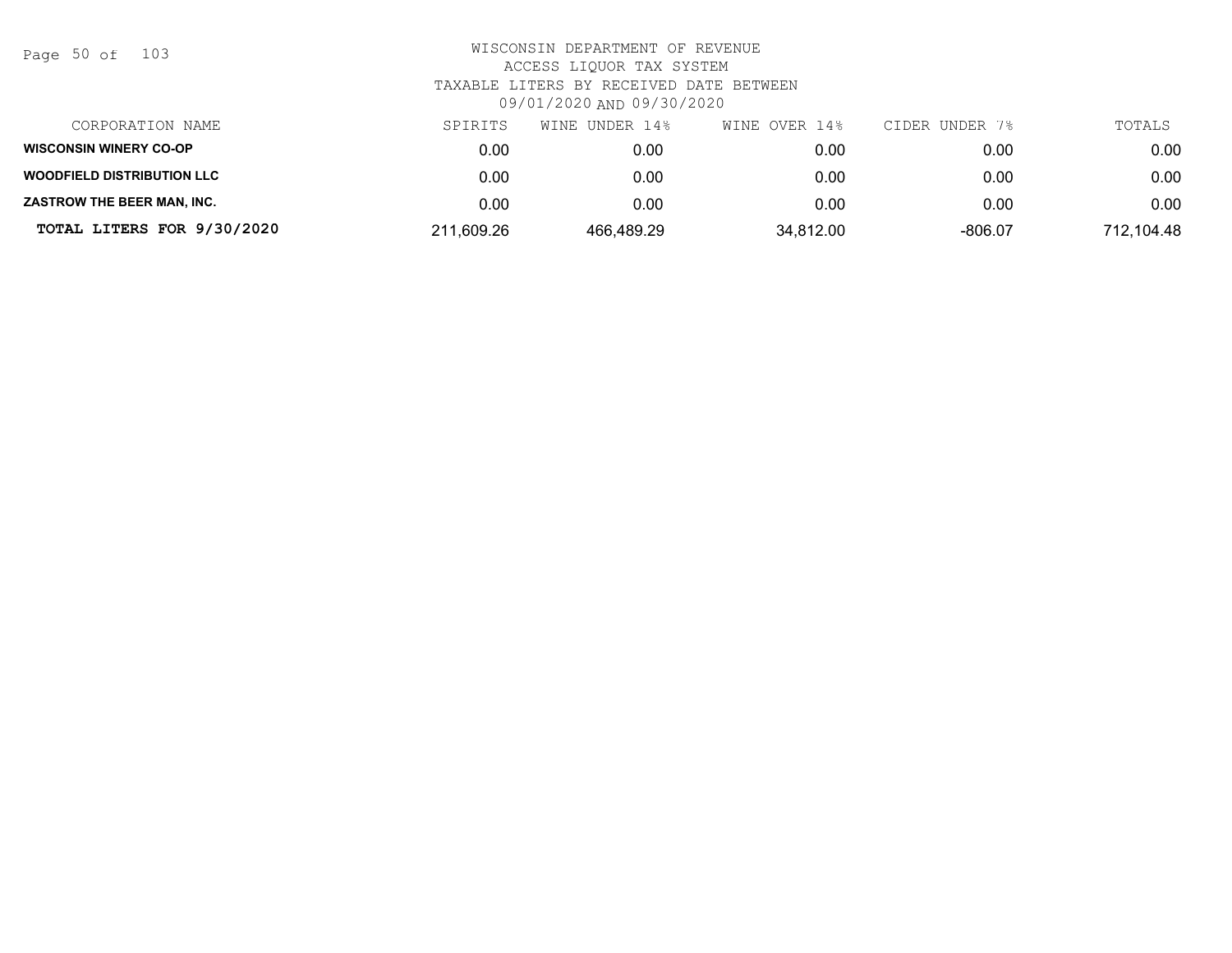Page 51 of 103

## WISCONSIN DEPARTMENT OF REVENUE ACCESS LIQUOR TAX SYSTEM TAXABLE LITERS BY RECEIVED DATE BETWEEN 09/01/2020 AND 09/30/2020

**IN STATE MANUFACTURER (WM) 45TH PARALLEL SPIRITS, LLC** 0.00 0.00 0.00 0.00 0.00 CORPORATION NAME SPIRITS WINE UNDER 14% WINE OVER 14% CIDER UNDER 7% TOTALS

| ACE ETHANOL, LLC                          | 0.00     | 0.00     | 0.00  | 0.00     | 0.00     |
|-------------------------------------------|----------|----------|-------|----------|----------|
| <b>AEPPELTREOW INC</b>                    | 121.51   | 177.95   | 26.12 | 1,234.27 | 1,559.85 |
| ANCHOR STILLHOUSE HOLDINGS LLC            | 0.00     | 0.00     | 0.00  | 0.00     | 0.00     |
| ANGRY SPIRITS DISTILLING LLC              | 0.00     | 0.00     | 0.00  | 0.00     | 0.00     |
| <b>B &amp; E DISTILLERY INC.</b>          | 0.00     | 0.00     | 0.00  | 0.00     | 0.00     |
| <b>BRIAN SAMMONS</b>                      | 0.00     | 0.00     | 0.00  | 0.00     | 0.00     |
| <b>C &amp; N CORPORATION</b>              | 3,685.39 | 0.00     | 0.00  | 0.00     | 3,685.39 |
| <b>CENTRAL STANDARD LLC</b>               | 318.20   | 0.00     | 0.00  | 0.00     | 318.20   |
| <b>CENTRAL STANDARD LLC</b>               | 0.00     | 0.00     | 0.00  | 0.00     | 0.00     |
| CENTRAL TIME DISTILLERY AND WINERY, INC.  | 0.00     | 0.00     | 0.00  | 0.00     | 0.00     |
| CHIPPEWA RIVER DISTILLERY AND BREWERY LLC | 4,954.67 | 0.00     | 0.00  | 0.00     | 4,954.67 |
| <b>CLOVER MEADOW LLC</b>                  | 0.00     | 0.00     | 0.00  | 0.00     | 0.00     |
| <b>COPPER CROW DISTILLERY LLC</b>         | 409.58   | 0.00     | 0.00  | 0.00     | 409.58   |
| <b>CULLEN AND HARRISON LLC</b>            | 0.00     | 0.00     | 0.00  | 0.00     | 0.00     |
| <b>CULLEN AND HARRISON LLC</b>            | 0.00     | 0.00     | 0.00  | 0.00     | 0.00     |
| <b>DANCING GOAT DISTILLERY, LLC</b>       | 0.00     | 0.00     | 0.00  | 0.00     | 0.00     |
| <b>DENNIS E ERB</b>                       | 0.00     | 0.00     | 0.00  | 0.00     | 0.00     |
| <b>DISTILLERY PARTNERS, LLC</b>           | 0.00     | 0.00     | 0.00  | 0.00     | 0.00     |
| DOG AND SHRUB DISTILLERY LLC              | 232.50   | 0.00     | 0.00  | 0.00     | 232.50   |
| <b>DOUNDRINS DISTILLING</b>               | 821.70   | 0.00     | 0.00  | 0.00     | 821.70   |
| DRIFTLESS GLEN DISTILLERY LLC             | 4,023.19 | 0.00     | 0.00  | 0.00     | 4,023.19 |
| <b>DRIFTLESS PURE LLC</b>                 | 0.00     | 0.00     | 0.00  | 0.00     | 0.00     |
| <b>EAGLE TRACE BREWING COMPANY LLC</b>    | 1,501.46 | 0.00     | 0.00  | 0.00     | 1,501.46 |
| <b>EMCO CHEMICAL DISTRIBUTORS, INC.</b>   | 0.00     | 0.00     | 0.00  | 0.00     | 0.00     |
| <b>FREDERICK QUANDT</b>                   | 0.00     | 2,063.04 | 0.00  | 0.00     | 2,063.04 |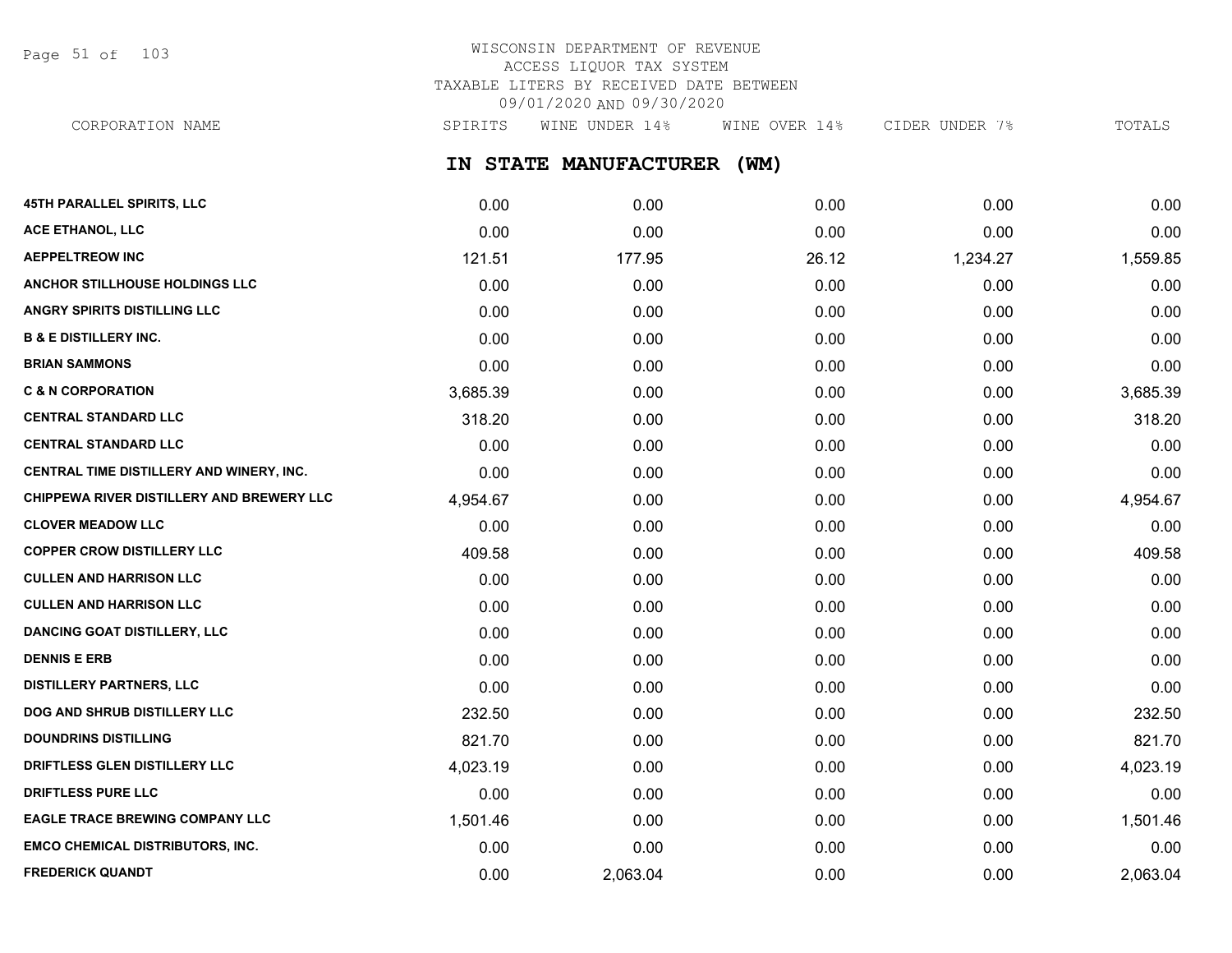Page 52 of 103

| CORPORATION NAME                             | SPIRITS   | WINE UNDER 14% | WINE OVER 14% | CIDER UNDER 7% | TOTALS    |
|----------------------------------------------|-----------|----------------|---------------|----------------|-----------|
| <b>GLOBAL UNIVERSAL SRL</b>                  | 15,948.00 | 1,501.91       | 0.00          | 0.00           | 17,449.91 |
| <b>GRANT J VAN DRIEST</b>                    | 0.00      | 0.00           | 0.00          | 0.00           | 0.00      |
| <b>GREAT LAKES DISTILLERY LLC</b>            | 1,296.75  | 0.00           | 0.00          | 0.00           | 1,296.75  |
| <b>HENDRICKS FAMILY DISTILLERY LLC</b>       | 510.61    | 0.00           | 0.00          | 0.00           | 510.61    |
| <b>HICKORY VIEW DISTILLERY LLC</b>           | 2,529.00  | 0.00           | 0.00          | 0.00           | 2,529.00  |
| <b>IMAGINARY FACTORY LLC</b>                 | 0.00      | 0.00           | 0.00          | 0.00           | 0.00      |
| INCIDER, INC.                                | 0.00      | 0.00           | 0.00          | 0.00           | 0.00      |
| <b>ISAAC SHOWAKI</b>                         | 0.00      | 5,382.84       | 0.00          | 56,392.31      | 61,775.15 |
| <b>JACKSON WINE LLC</b>                      | 0.00      | 0.00           | 0.00          | 0.00           | 0.00      |
| <b>JAMES PLOETZ</b>                          | 37.51     | 0.00           | 0.00          | 0.00           | 37.51     |
| <b>JARIN K GELHAR</b>                        | 133.47    | 0.00           | 0.00          | 0.00           | 133.47    |
| <b>JKLM DISTILLING PARTNERS LLC</b>          | 0.00      | 0.00           | 0.00          | 0.00           | 0.00      |
| <b>JOSEPH RETZER III</b>                     | 376.50    | 0.00           | 0.00          | 0.00           | 376.50    |
| <b>KATCHEVER &amp; CO LLC</b>                | 0.00      | 0.00           | 0.00          | 0.00           | 0.00      |
| <b>MATTHEW RICK</b>                          | 238.40    | 2,142.54       | 206.27        | 0.00           | 2,587.21  |
| <b>MEISENBURG BREWING AND DISTILLING LLC</b> | 0.00      | 0.00           | 0.00          | 0.00           | 0.00      |
| <b>MOLSON COORS BEVERAGE COMPANY USA LLC</b> | 0.00      | 0.00           | 0.00          | 0.00           | 0.00      |
| <b>NATHAN G GREENAWALT</b>                   | 0.00      | 0.00           | 0.00          | 0.00           | 0.00      |
| <b>NORTHERN WATERS DISTILLERY LLC</b>        | 1,774.56  | 0.00           | 0.00          | 0.00           | 1,774.56  |
| <b>PABST HOLDINGS LLC</b>                    | 0.00      | 0.00           | 0.00          | 0.00           | 0.00      |
| PERLICK DISTILLERY, LLC                      | 1,089.10  | 0.00           | 0.00          | 0.00           | 1,089.10  |
| RIVER BEND VINEYARD & WINERY LLC             | 120.00    | 0.00           | 0.00          | 0.00           | 120.00    |
| <b>SENSIENT FLAVORS LLC</b>                  | 0.00      | 0.00           | 0.00          | 0.00           | 0.00      |
| <b>ST CROIX SPIRITS LLC</b>                  | 0.00      | 0.00           | 0.00          | 0.00           | 0.00      |
| ST MARY'S DISTILLARY LLC                     | 0.00      | 0.00           | 0.00          | 0.00           | 0.00      |
| <b>STABLE ROCK WINERY LLC</b>                | 0.00      | 0.00           | 0.00          | 0.00           | 0.00      |
| <b>STATE LINE DISTILLERY, LLC</b>            | 252.26    | 0.00           | 0.00          | 0.00           | 252.26    |
| <b>SUGAR RIVER DISTILLERY INC</b>            | 0.00      | 0.00           | 0.00          | 0.00           | 0.00      |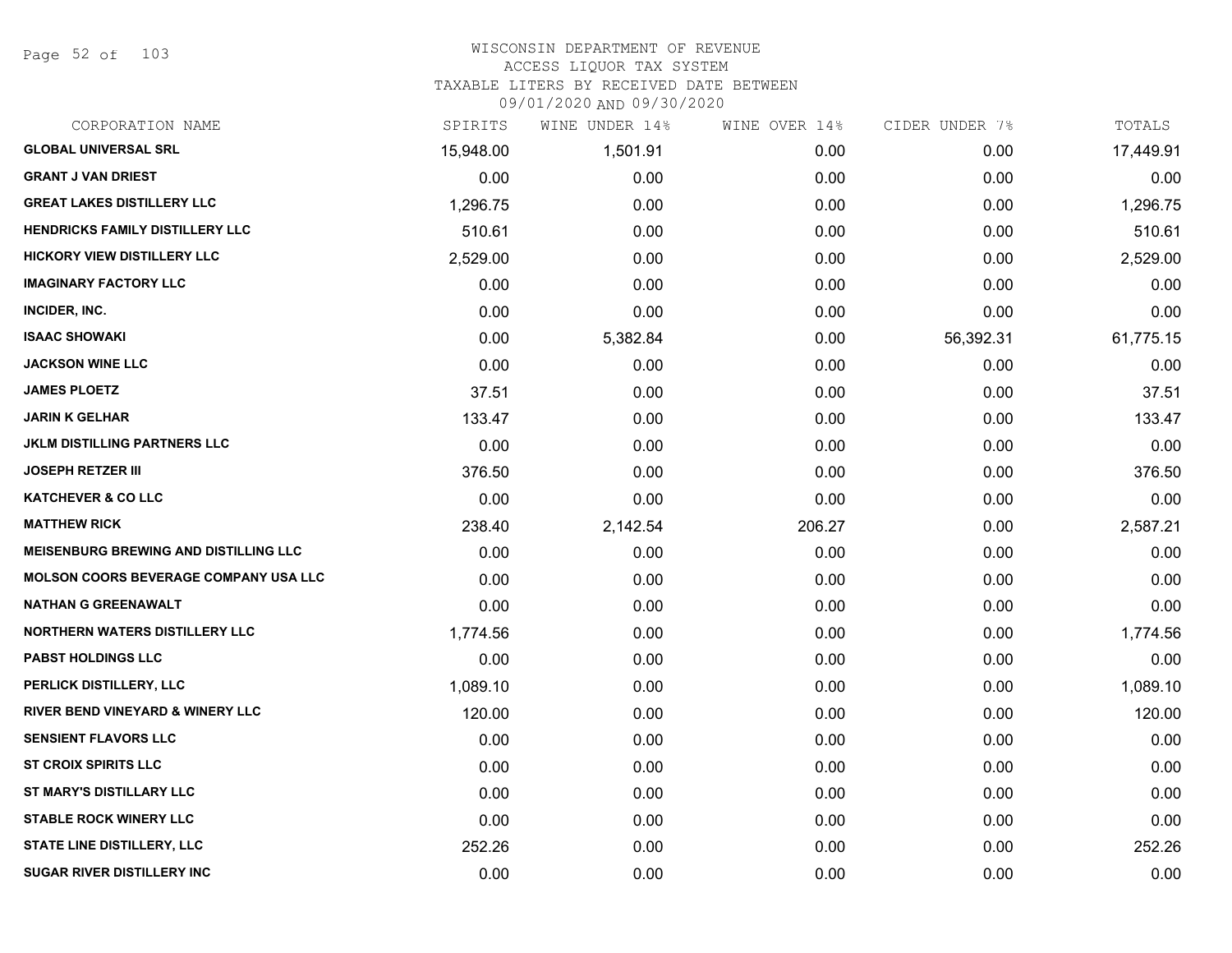Page 53 of 103

| CORPORATION NAME                | SPIRITS   | WINE UNDER 14% | OVER 14%<br>WINE | CIDER UNDER 7% | TOTALS     |
|---------------------------------|-----------|----------------|------------------|----------------|------------|
| THE NORTH WOODS DISTILLERY LLC  | 369.00    | 0.00           | 0.00             | 0.00           | 369.00     |
| THE WINE VINEYARD LLC           | 0.00      | ,362.74        | 0.00             | 0.00           | 1,362.74   |
| WHITE WINTER WINERY INC         | 0.00      | 0.00           | 0.00             | 0.00           | 0.00       |
| <b>WOLLERSHEIM WINERY, INC.</b> | 1,264.48  | 12.00          | 0.00             | 0.00           | 1,276.48   |
| YAHARA BAY DISTILLERS, INC.     | 3.311.73  | 0.00           | 0.00             | 0.00           | 3,311.73   |
| TOTAL LITERS FOR 9/30/2020      | 45,319.57 | 12,643.02      | 232.39           | 57,626.58      | 115,821.56 |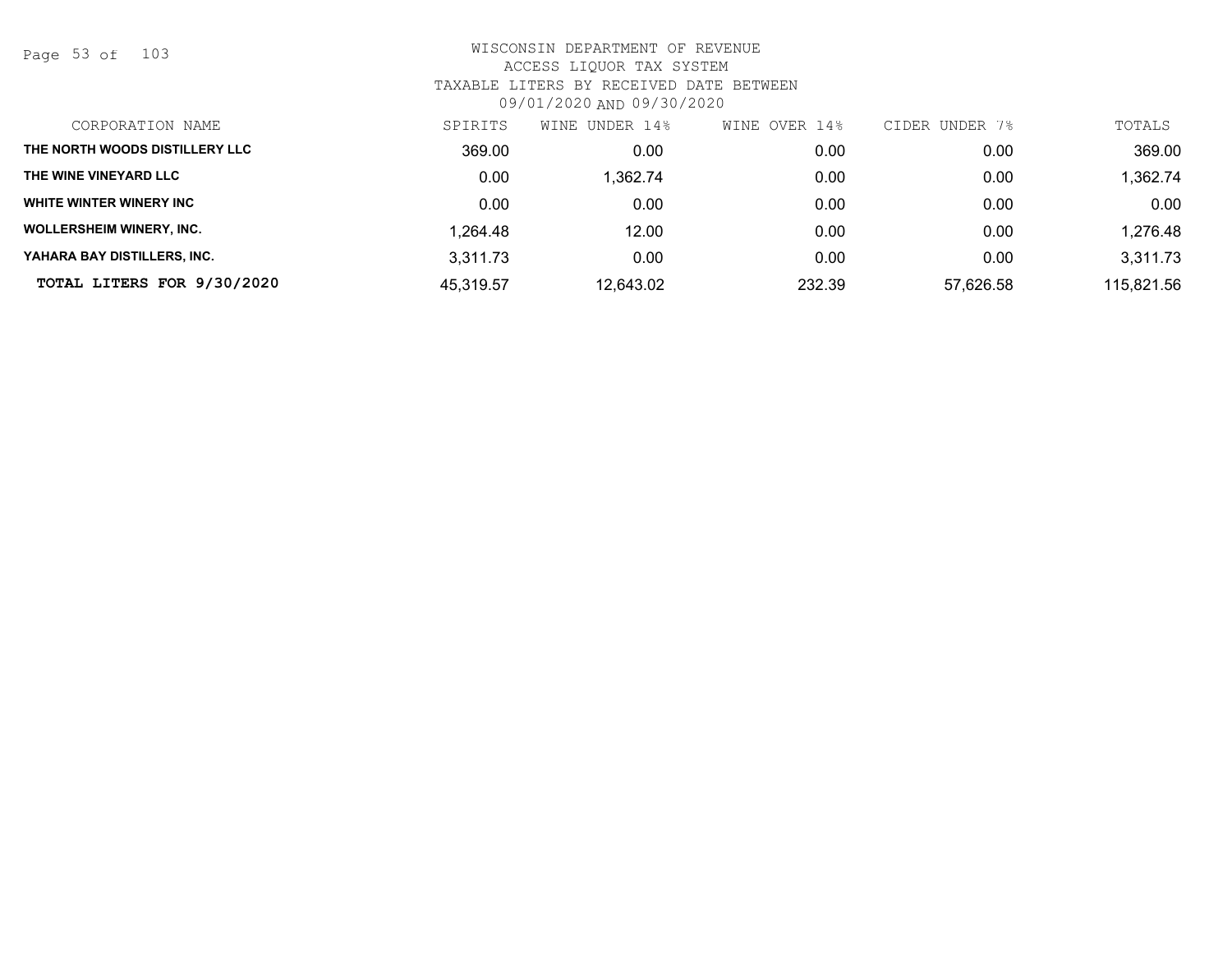Page 54 of 103

# WISCONSIN DEPARTMENT OF REVENUE ACCESS LIQUOR TAX SYSTEM TAXABLE LITERS BY RECEIVED DATE BETWEEN 09/01/2020 AND 09/30/2020

CORPORATION NAME SPIRITS WINE UNDER 14% WINE OVER 14% CIDER UNDER 7% TOTALS

### **IN STATE RECTIFIER (WR)**

| <b>45TH PARALLEL SPIRITS, LLC</b>    | 2,193.00   | 0.00     | 0.00 | 0.00 | 2,193.00   |
|--------------------------------------|------------|----------|------|------|------------|
| <b>ARTY'S PREMIUM BEVERAGES, INC</b> | 1,756.43   | 0.00     | 0.00 | 0.00 | 1,756.43   |
| <b>CENTRAL STANDARD LLC</b>          | 28,952.19  | 0.00     | 0.00 | 0.00 | 28,952.19  |
| <b>CITY BREWING COMPANY, LLC</b>     | 17,685.42  | 0.00     | 0.00 | 0.00 | 17,685.42  |
| <b>DANCING GOAT DISTILLERY, LLC</b>  | 0.00       | 0.00     | 0.00 | 0.00 | 0.00       |
| <b>DISTILLERY PARTNERS, LLC</b>      | 0.00       | 0.00     | 0.00 | 0.00 | 0.00       |
| <b>DOUNDRINS DISTILLING</b>          | 0.00       | 0.00     | 0.00 | 0.00 | 0.00       |
| <b>FREDERICK QUANDT</b>              | 0.00       | 1,334.35 | 0.00 | 0.00 | 1,334.35   |
| <b>GALLOWAY COMPANY</b>              | 0.00       | 0.00     | 0.00 | 0.00 | 0.00       |
| <b>GLOBAL UNIVERSAL SRL</b>          | 0.00       | 0.00     | 0.00 | 0.00 | 0.00       |
| <b>GREAT LAKES DISTILLERY LLC</b>    | 2,502.00   | 0.00     | 0.00 | 0.00 | 2,502.00   |
| HENRY FARMS PRAIRIE SPIRITS LLC      | $-360.00$  | 0.00     | 0.00 | 0.00 | $-360.00$  |
| <b>JACKSON WINE LLC</b>              | 0.00       | 0.00     | 0.00 | 0.00 | 0.00       |
| <b>KELLY M YOCOM</b>                 | 36.00      | 117.00   | 0.00 | 0.00 | 153.00     |
| <b>MIDWEST CUSTOM BOTTLING LLC</b>   | 61,297.34  | $-1.38$  | 0.00 | 0.00 | 61,295.96  |
| <b>NATHAN G GREENAWALT</b>           | 0.00       | 0.00     | 0.00 | 0.00 | 0.00       |
| ST MARY'S DISTILLARY LLC             | 0.00       | 0.00     | 0.00 | 0.00 | 0.00       |
| YAHARA BAY DISTILLERS, INC.          | 0.00       | 0.00     | 0.00 | 0.00 | 0.00       |
| YAHARA BAY DISTILLERS, INC.          | 0.00       | 0.00     | 0.00 | 0.00 | 0.00       |
| TOTAL LITERS FOR 9/30/2020           | 114,062.38 | 1,449.97 | 0.00 | 0.00 | 115,512.35 |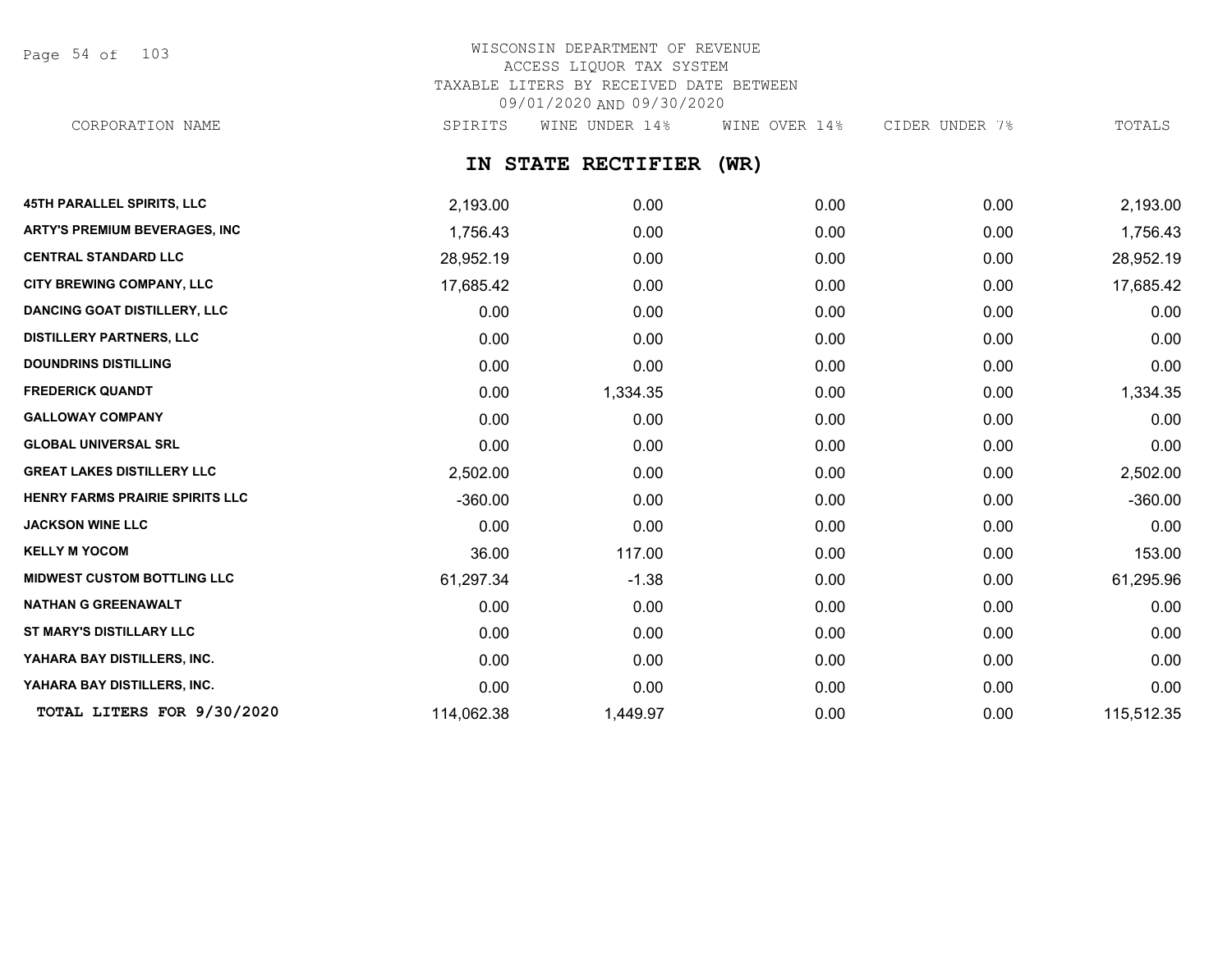Page 55 of 103

## WISCONSIN DEPARTMENT OF REVENUE ACCESS LIQUOR TAX SYSTEM TAXABLE LITERS BY RECEIVED DATE BETWEEN 09/01/2020 AND 09/30/2020

CORPORATION NAME SPIRITS WINE UNDER 14% WINE OVER 14% CIDER UNDER 7% TOTALS

**IN STATE WINERY (WWI)**

| <b>ALLEN L NAPARALLA</b>                          | 0.00 | 0.00     | 0.00   | 0.00  | 0.00     |
|---------------------------------------------------|------|----------|--------|-------|----------|
| <b>AMANDA STEFL</b>                               | 0.00 | 0.00     | 0.00   | 0.00  | 0.00     |
| <b>ANDREW J HEINZL</b>                            | 0.00 | 0.00     | 0.00   | 0.00  | 0.00     |
| <b>BADGER STATE BREWING COMPANY LLC</b>           | 0.00 | 0.00     | 0.00   | 0.00  | 0.00     |
| <b>BAYFIELD WINERY, LTD.</b>                      | 0.00 | 526.52   | 0.00   | 50.99 | 577.51   |
| <b>BELLEVINEZ LLC</b>                             | 0.00 | 1,107.00 | 0.00   | 0.00  | 1,107.00 |
| <b>BLIND HORSE WINERY LLC</b>                     | 0.00 | 0.00     | 0.00   | 0.00  | 0.00     |
| <b>BOTHAM BRANDS LLC</b>                          | 0.00 | 0.00     | 0.00   | 0.00  | 0.00     |
| <b>BRADLEY L ALLEN</b>                            | 0.00 | 95.24    | 0.00   | 0.00  | 95.24    |
| <b>BRANCHES WINERY LLC</b>                        | 0.00 | 4,078.77 | 0.00   | 0.00  | 4,078.77 |
| <b>BRIAN C LOKRANTZ</b>                           | 0.00 | 0.00     | 0.00   | 0.00  | 0.00     |
| <b>BRIGADOON FARM &amp; WINERY LLC</b>            | 0.00 | 719.98   | 0.00   | 0.00  | 719.98   |
| <b>BRIX CIDER LLC</b>                             | 0.00 | 0.00     | 0.00   | 0.00  | 0.00     |
| <b>C &amp; N CORPORATION</b>                      | 0.00 | 0.00     | 0.00   | 0.00  | 0.00     |
| <b>CAPITAL BREWERY COMPANY, INC.</b>              | 0.00 | 0.00     | 0.00   | 0.00  | 0.00     |
| <b>CHATEAU ST CROIX WINERY &amp; VINEYARD LLC</b> | 0.00 | 2,144.24 | 129.76 | 0.00  | 2,274.00 |
| <b>CHERYL JOHNSON</b>                             | 0.00 | 0.00     | 0.00   | 0.00  | 0.00     |
| <b>CLOVER MEADOW LLC</b>                          | 0.00 | 0.00     | 0.00   | 0.00  | 0.00     |
| <b>COLLEEN M BOS</b>                              | 0.00 | 0.00     | 0.00   | 0.00  | 0.00     |
| <b>CRAIG FLETCHER</b>                             | 0.00 | 0.00     | 0.00   | 0.00  | 0.00     |
| <b>DANIEL J KOEPKE</b>                            | 0.00 | 1,362.74 | 0.00   | 0.00  | 1,362.74 |
| <b>DANZINGER VINEYARDS LLC</b>                    | 0.00 | 2,494.58 | 0.00   | 0.00  | 2,494.58 |
| <b>DAVID F MAHER</b>                              | 0.00 | 0.00     | 0.00   | 0.00  | 0.00     |
| <b>DAVID R RASMUSSEN</b>                          | 0.00 | $-23.25$ | 0.00   | 0.00  | $-23.25$ |
| <b>DEAN L BAUMGARTEN</b>                          | 0.00 | 463.33   | 0.00   | 0.00  | 463.33   |
| <b>DIANA HOBSON</b>                               | 0.00 | 1,337.76 | 0.00   | 0.00  | 1,337.76 |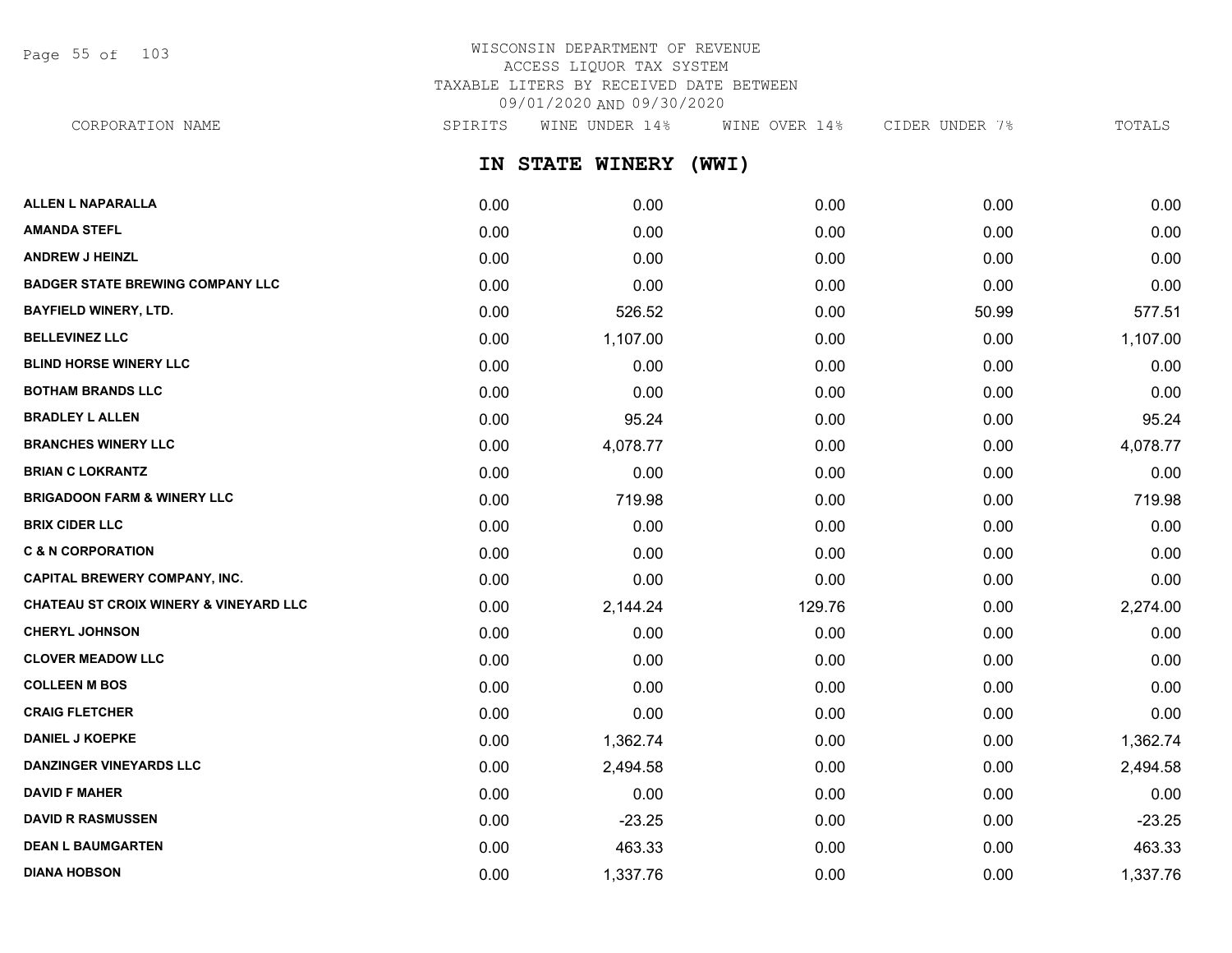Page 56 of 103

| CORPORATION NAME                     | SPIRITS | WINE UNDER 14% | WINE OVER 14% | CIDER UNDER 7% | TOTALS    |
|--------------------------------------|---------|----------------|---------------|----------------|-----------|
| <b>DON GRASSE</b>                    | 0.00    | 1,773.12       | 0.00          | 0.00           | 1,773.12  |
| DRUMLIN RIDGE WINERY LLC             | 0.00    | 1,760.21       | 0.00          | 0.00           | 1,760.21  |
| <b>EASTERN RIDGES VINEYARD, LLC</b>  | 0.00    | 2,070.01       | 0.00          | 0.00           | 2,070.01  |
| <b>EDWARD J RINK</b>                 | 0.00    | 42.74          | 5.26          | 0.00           | 48.00     |
| <b>ELISABETH W KLEIN</b>             | 0.00    | 548.88         | 0.00          | 0.00           | 548.88    |
| <b>FAWN CREEK WINERY LLC</b>         | 0.00    | 5,646.72       | 0.00          | 0.00           | 5,646.72  |
| <b>FERMENTING CELLARS LLC</b>        | 0.00    | 219.75         | 8.80          | 0.00           | 228.55    |
| FISHER KING WINERY, LLC              | 0.00    | 0.00           | 0.00          | 0.00           | 0.00      |
| <b>FRESAR INC</b>                    | 0.00    | 111.67         | 0.00          | 0.00           | 111.67    |
| FRUIT OF THE WOODS WINE CELLAR, INC. | 0.00    | 0.00           | 0.00          | 0.00           | 0.00      |
| <b>HALF KRAKT LLC</b>                | 0.00    | 45.01          | 0.00          | 0.00           | 45.01     |
| <b>HALF MOON HILL LLC</b>            | 0.00    | 47.24          | 0.00          | 65.71          | 112.95    |
| <b>HARBOR RIDGE WINERY INC.</b>      | 0.00    | 10,714.27      | 0.00          | 0.00           | 10,714.27 |
| <b>HAYWARD LAKES WINERY, LLC</b>     | 0.00    | 359.05         | 0.00          | 0.00           | 359.05    |
| <b>HERDIE BAISDEN</b>                | 0.00    | 0.00           | 0.00          | 0.00           | 0.00      |
| <b>ISLAND ORCHARD CIDER LLC</b>      | 0.00    | 0.00           | 0.00          | 0.00           | 0.00      |
| <b>JAMES F HAUSER JR</b>             | 0.00    | 0.00           | 0.00          | 2,284.49       | 2,284.49  |
| <b>JAMES PLOETZ</b>                  | 0.00    | 325.50         | 0.00          | 0.00           | 325.50    |
| <b>JEFFERY BEMIS</b>                 | 0.00    | 2,975.32       | 0.00          | 0.00           | 2,975.32  |
| <b>JEFFREY L STOEGER</b>             | 0.00    | 1,371.75       | 0.00          | 0.00           | 1,371.75  |
| <b>JOHN BIONDI</b>                   | 0.00    | 0.00           | 0.00          | 0.00           | 0.00      |
| <b>JONATHAN DALE</b>                 | 0.00    | 0.00           | 0.00          | 0.00           | 0.00      |
| <b>JORNY'S END LLC</b>               | 0.00    | 0.00           | 0.00          | 0.00           | 0.00      |
| <b>JORNY'S END LLC</b>               | 0.00    | 3,875.75       | 0.00          | 0.00           | 3,875.75  |
| <b>JOSEPH CALLOW</b>                 | 0.00    | 20,337.96      | 0.00          | 1,120.48       | 21,458.44 |
| <b>JOSEPH STALLER</b>                | 0.00    | 0.00           | 0.00          | 0.00           | 0.00      |
| <b>JOSEPH WYNIMKO</b>                | 0.00    | 942.38         | 0.00          | 0.00           | 942.38    |
| <b>KATCHEVER &amp; CO LLC</b>        | 0.00    | 0.00           | 0.00          | 0.00           | 0.00      |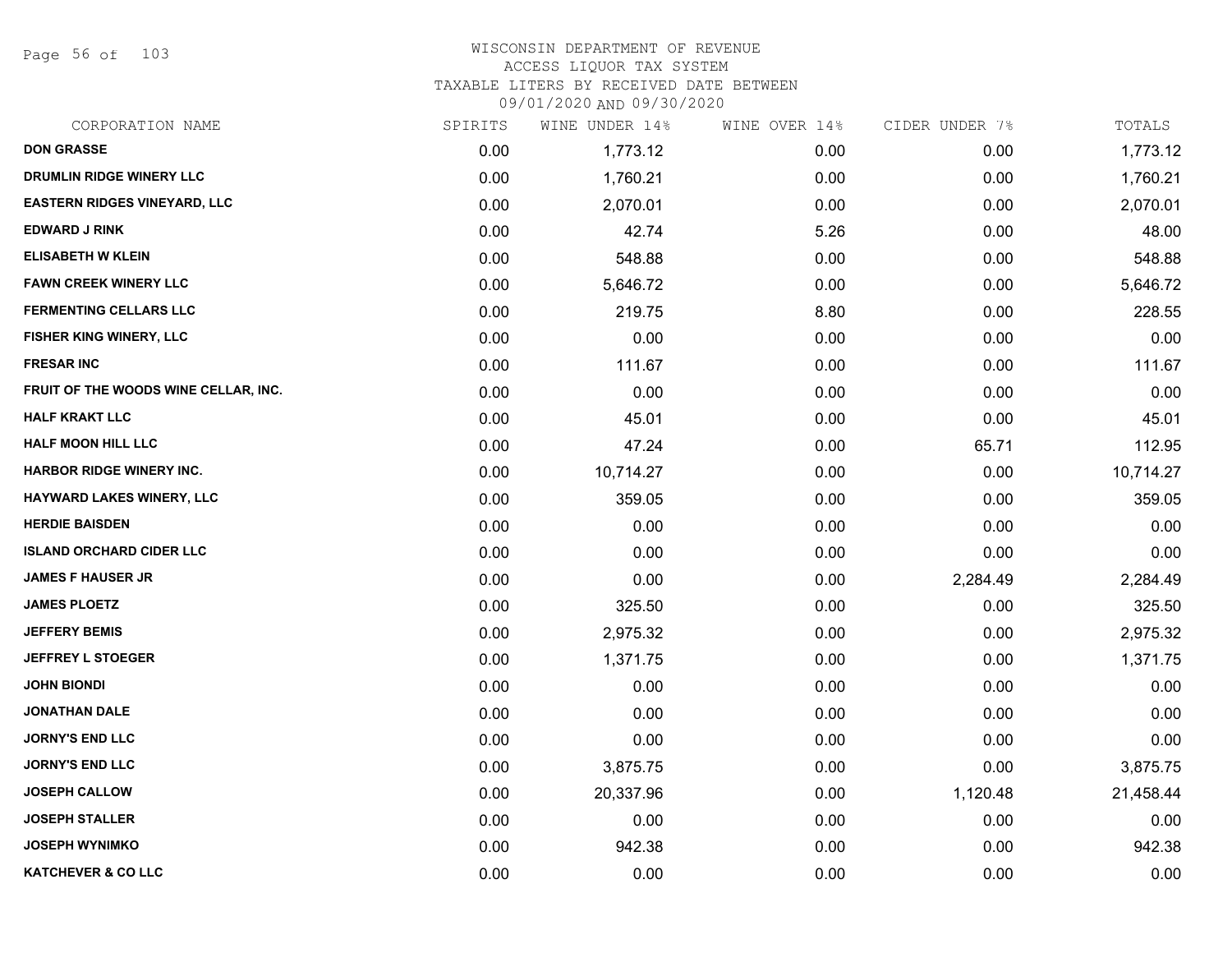Page 57 of 103

| CORPORATION NAME                             | SPIRITS | WINE UNDER 14% | WINE OVER 14% | CIDER UNDER 7% | TOTALS    |
|----------------------------------------------|---------|----------------|---------------|----------------|-----------|
| <b>KEVIN BEHNKE</b>                          | 0.00    | 0.00           | 0.00          | 0.00           | 0.00      |
| <b>KRISTIN HARRINGTON-BOEGNER</b>            | 0.00    | 0.00           | 0.00          | 0.00           | 0.00      |
| <b>LAKE NOKOMIS CRANBERRIES INC</b>          | 0.00    | 2,316.66       | 0.00          | 0.00           | 2,316.66  |
| <b>LANDTA WINES LLC</b>                      | 0.00    | 658.66         | 0.00          | 0.00           | 658.66    |
| <b>LAUTENBACH'S ORCHARD COUNTRY INC</b>      | 0.00    | 11,816.88      | 0.00          | 0.00           | 11,816.88 |
| <b>LEDGESTONE ESTATE LLC</b>                 | 0.00    | 0.00           | 0.00          | 0.00           | 0.00      |
| LIL' OLE WINEMAKER SHOPPE LLC                | 0.00    | 278.34         | 0.00          | 0.00           | 278.34    |
| <b>LOST ISLAND WINE LLC</b>                  | 0.00    | 206.99         | 0.00          | 135.21         | 342.20    |
| <b>LUCKY DOG WINERY</b>                      | 0.00    | 0.00           | 0.00          | 0.00           | 0.00      |
| <b>LUNCH CREEK VINEYARDS LLC</b>             | 0.00    | 0.00           | 0.00          | 0.00           | 0.00      |
| <b>MARTIN E SELL</b>                         | 0.00    | 769.34         | 94.48         | 0.00           | 863.82    |
| <b>MARY BELLAZZINI</b>                       | 0.00    | 0.00           | 0.00          | 0.00           | 0.00      |
| <b>MATENAER CORPORATION</b>                  | 0.00    | 0.00           | 0.00          | 0.00           | 0.00      |
| <b>MATTHEW RICK</b>                          | 0.00    | 0.00           | 0.00          | 0.00           | 0.00      |
| <b>MCFLESHMAN'S BREWING CO., LLC.</b>        | 0.00    | 0.00           | 0.00          | 0.00           | 0.00      |
| <b>MCILQUHAM LLC</b>                         | 0.00    | 6,642.01       | 0.00          | 0.00           | 6,642.01  |
| <b>MERSHONIAN CIDERY LLC</b>                 | 0.00    | 193.06         | 0.00          | 1,059.91       | 1,252.97  |
| <b>MOBCRAFT BEER INC</b>                     | 0.00    | 1.14           | 0.00          | 0.00           | 1.14      |
| <b>MOLSON COORS BEVERAGE COMPANY USA LLC</b> | 0.00    | 0.00           | 0.00          | 0.00           | 0.00      |
| <b>MOLSON COORS USA LLC</b>                  | 0.00    | 0.00           | 0.00          | 0.00           | 0.00      |
| <b>MOONDANCER LLC</b>                        | 0.00    | 274.52         | 0.00          | 0.00           | 274.52    |
| <b>MUNSON BRIDGE WINERY INC</b>              | 0.00    | 3,452.28       | 0.00          | 0.00           | 3,452.28  |
| <b>MUSETTA WINERY, LLC</b>                   | 0.00    | 1,880.51       | 0.00          | 0.00           | 1,880.51  |
| <b>NOBLE ROOTS BREWING COMPANY, LLC</b>      | 0.00    | 0.00           | 0.00          | 0.00           | 0.00      |
| <b>NORTHLEAF WINERY, LLC</b>                 | 0.00    | 1,524.00       | 3.52          | 0.00           | 1,527.52  |
| <b>ODILON FORD WINERY INC</b>                | 0.00    | 0.00           | 0.00          | 0.00           | 0.00      |
| <b>ORGANIC ELIXIR WINERY INC</b>             | 0.00    | 0.00           | 0.00          | 0.00           | 0.00      |
| PARALLEL 44 VINEYARD & WINERY, INC.          | 0.00    | 2,845.13       | 0.00          | 0.00           | 2,845.13  |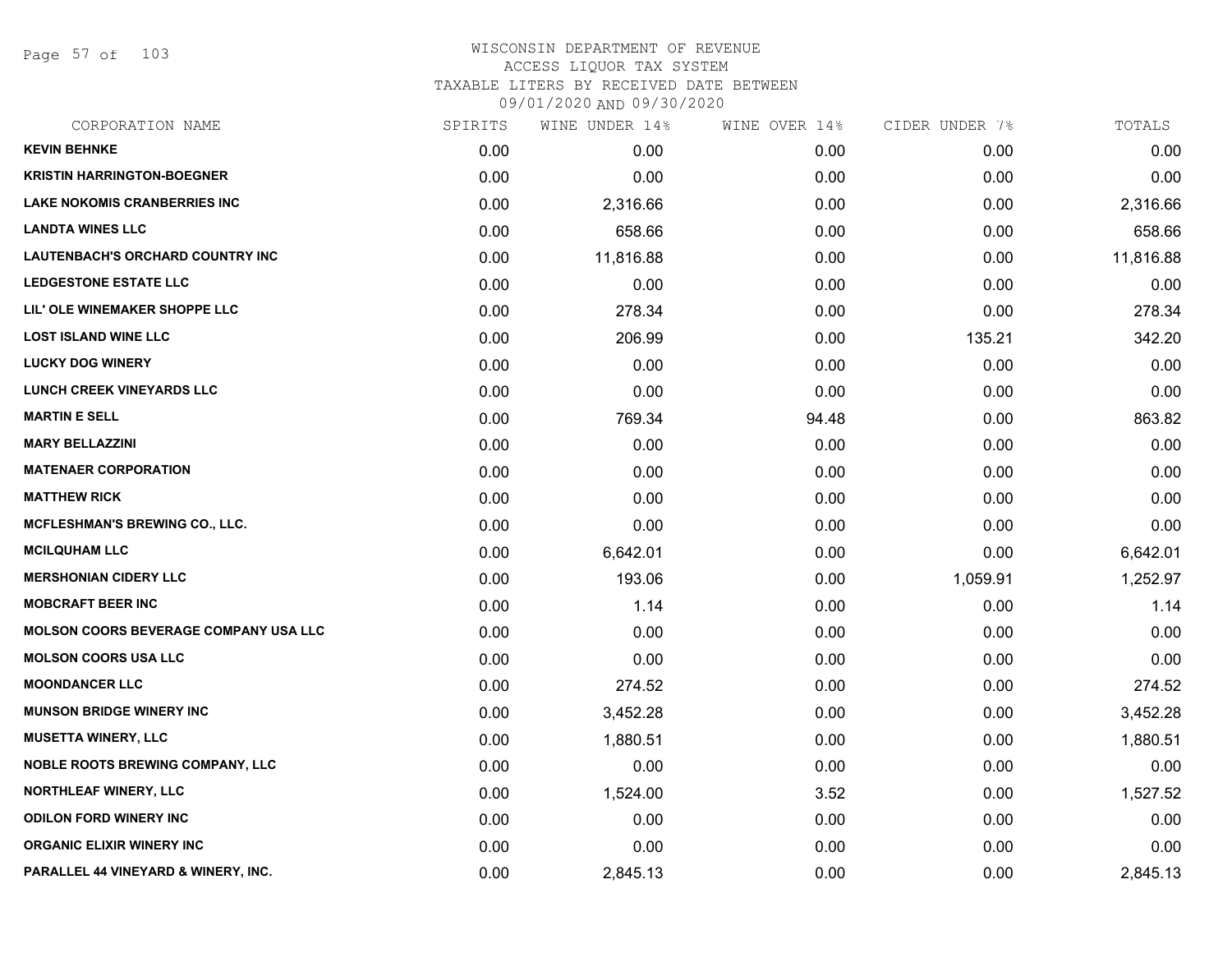Page 58 of 103

#### WISCONSIN DEPARTMENT OF REVENUE ACCESS LIQUOR TAX SYSTEM

TAXABLE LITERS BY RECEIVED DATE BETWEEN

09/01/2020 AND 09/30/2020

| CORPORATION NAME                            | SPIRITS | WINE UNDER 14% | WINE OVER 14% | CIDER UNDER 7% | TOTALS    |
|---------------------------------------------|---------|----------------|---------------|----------------|-----------|
| PARALLEL 44 VINEYARD & WINERY, INC.         | 0.00    | 6,950.79       | 0.00          | 0.00           | 6,950.79  |
| <b>PATRICK ARNDT</b>                        | 0.00    | 529.96         | 0.00          | 0.00           | 529.96    |
| <b>PAUL D ASPER</b>                         | 0.00    | 2,213.21       | 0.00          | 9,675.68       | 11,888.89 |
| <b>PAUL G BLOMMEL</b>                       | 0.00    | 0.00           | 0.00          | 0.00           | 0.00      |
| <b>PAUL HAMMEN</b>                          | 0.00    | 0.00           | 134.99        | 0.00           | 134.99    |
| <b>PAUL J FRANZEN</b>                       | 0.00    | 0.00           | 0.00          | 0.00           | 0.00      |
| PETER H GENTRY                              | 0.00    | 0.00           | 0.00          | 0.00           | 0.00      |
| <b>PHILIP J BRATSCH</b>                     | 0.00    | 0.00           | 0.00          | 0.00           | 0.00      |
| <b>PIEPERTK LLC</b>                         | 0.00    | 2,768.98       | 10.86         | 0.00           | 2,779.84  |
| <b>PRAIRIE HAWK WINERY INC</b>              | 0.00    | 0.00           | 0.00          | 0.00           | 0.00      |
| <b>RED OAK VINEYARD INC</b>                 | 0.00    | 0.00           | 0.00          | 0.00           | 0.00      |
| <b>RIO LOBO LLC</b>                         | 0.00    | 0.00           | 0.00          | 0.00           | 0.00      |
| <b>RIVER BEND VINEYARD &amp; WINERY LLC</b> | 0.00    | 3,680.92       | 0.00          | 0.00           | 3,680.92  |
| <b>ROBERT J FOWLER</b>                      | 0.00    | 262.77         | 0.00          | 0.00           | 262.77    |
| <b>ROCK N WOOL WINERY LLC</b>               | 0.00    | 0.00           | 0.00          | 0.00           | 0.00      |
| <b>RUSHFORD MEADERY AND WINERY LLC</b>      | 0.00    | 0.00           | 0.00          | 0.00           | 0.00      |
| <b>RYAN K ZAHLER</b>                        | 0.00    | 0.00           | 0.00          | 0.00           | 0.00      |
| <b>RYAN PRELLWITZ</b>                       | 0.00    | 0.00           | 0.00          | 0.00           | 0.00      |
| <b>SEVEN HAWKS VINEYARDS LLC</b>            | 0.00    | 0.00           | 0.00          | 0.00           | 0.00      |
| <b>SEVEN HAWKS VINEYARDS LLC</b>            | 0.00    | 836.72         | 56.75         | 0.00           | 893.47    |
| <b>SHARON L PINGEL</b>                      | 0.00    | 0.00           | 0.00          | 0.00           | 0.00      |
| <b>SHERRY HARDIE</b>                        | 0.00    | 556.75         | 0.00          | 0.00           | 556.75    |
| <b>SIMON CREEK VINEYARD LLC</b>             | 0.00    | 3,797.97       | 306.01        | 0.00           | 4,103.98  |
| SINNIPEE VALLEY VINEYARD LLC                | 0.00    | 623.00         | 0.00          | 0.00           | 623.00    |
| <b>SPB LLC</b>                              | 0.00    | 0.00           | 0.00          | 78,517.39      | 78,517.39 |
| <b>SPIRITS OF NORWAY VINEYARD LLC</b>       | 0.00    | 0.00           | 0.00          | 0.00           | 0.00      |
| SPRECHER BREWING COMPANY, LLC               | 0.00    | 0.00           | 0.00          | $-68.14$       | $-68.14$  |
| <b>SPURGEON VINEYARDS &amp; WINERY LLC</b>  | 0.00    | 5,039.05       | 67.38         | 0.00           | 5,106.43  |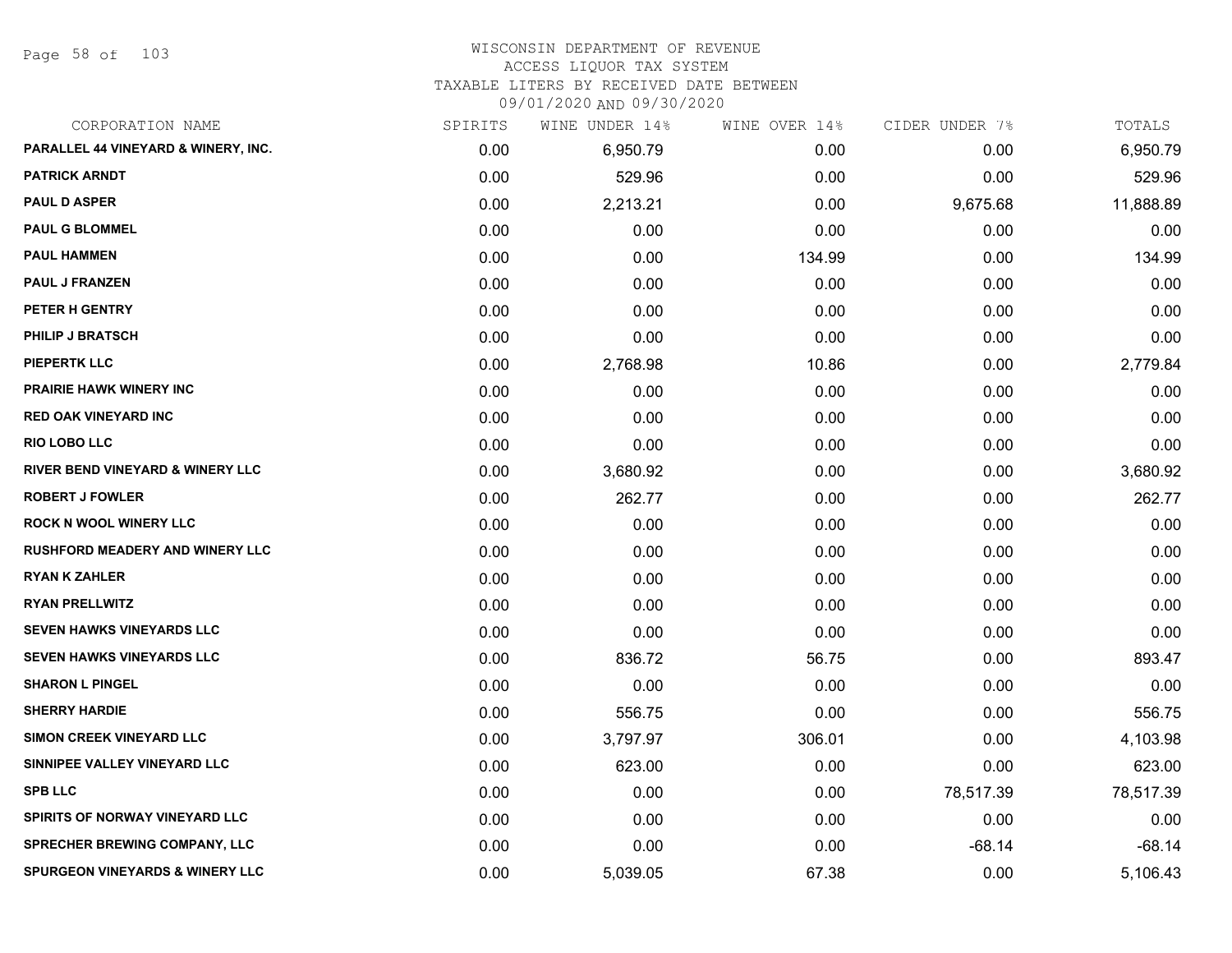Page 59 of 103

| CORPORATION NAME                                   | SPIRITS | WINE UNDER 14% | WINE OVER 14% | CIDER UNDER 7% | TOTALS    |
|----------------------------------------------------|---------|----------------|---------------|----------------|-----------|
| <b>STEPHEN M KENNEDY</b>                           | 0.00    | 99.93          | 0.00          | 0.00           | 99.93     |
| <b>STEVEN DEBAKER</b>                              | 0.00    | 247.49         | 54.02         | 0.00           | 301.51    |
| STEVEN M & JUDITH A JACOBSON LLC                   | 0.00    | 0.00           | 0.00          | 0.00           | 0.00      |
| <b>STILLMANK BREWING COMPANY</b>                   | 0.00    | 0.00           | 0.00          | 0.00           | 0.00      |
| <b>STONES THROW WINERY INC</b>                     | 0.00    | 0.00           | 0.00          | 0.00           | 0.00      |
| <b>SUNSET HOLLOW RANCH</b>                         | 0.00    | 594.75         | 0.00          | 0.00           | 594.75    |
| <b>SUNSET POINT WINERY LLC</b>                     | 0.00    | 1,176.55       | 47.00         | 0.00           | 1,223.55  |
| <b>TENBA RIDGE WINERY LLC</b>                      | 0.00    | 1,762.48       | 90.74         | 0.00           | 1,853.22  |
| THE RUM TREE, INC.                                 | 0.00    | 13.89          | 0.00          | 0.00           | 13.89     |
| THE WINE VINEYARD LLC                              | 0.00    | 0.00           | 0.00          | 0.00           | 0.00      |
| THE WOODLAND TRAIL BEVERAGE COMPANY, INC.          | 0.00    | 0.00           | 0.00          | 0.00           | 0.00      |
| <b>TIMOTHY D GUILD</b>                             | 0.00    | 3,813.79       | 0.00          | 0.00           | 3,813.79  |
| <b>TIMOTHY P MCDONALD</b>                          | 0.00    | 24.76          | 0.00          | 0.00           | 24.76     |
| <b>TODD KUEHL</b>                                  | 0.00    | 8,126.72       | 0.00          | 0.00           | 8,126.72  |
| <b>TOMMYS TOO HIGH WINES LLC</b>                   | 0.00    | 0.00           | 0.00          | 0.00           | 0.00      |
| <b>TRACY A SOMERVILLE</b>                          | 0.00    | 0.00           | 0.00          | 0.00           | 0.00      |
| <b>TROY LANDWEHR</b>                               | 0.00    | 1,098.00       | 344.25        | 0.00           | 1,442.25  |
| <b>TWO BROTHERS WINES LLC</b>                      | 0.00    | 0.00           | 0.00          | 0.00           | 0.00      |
| <b>UPSTREAM CIDER LLC</b>                          | 0.00    | 0.00           | 0.00          | 0.00           | 0.00      |
| VAN WYCHEN WINES INC.                              | 0.00    | 0.00           | 0.00          | 0.00           | 0.00      |
| <b>VERNON VINEYARDS LTD</b>                        | 0.00    | 942.56         | 0.00          | 0.00           | 942.56    |
| <b>VINES TO CELLAR, INC.</b>                       | 0.00    | 783.09         | 0.00          | 0.00           | 783.09    |
| <b>VON KLAUS WINERY LLC</b>                        | 0.00    | 787.55         | 85.59         | 0.00           | 873.14    |
| <b>VON STIEHL WINERY LTD.</b>                      | 0.00    | 0.00           | 0.00          | 0.00           | 0.00      |
| <b>VON STIEHL WINERY LTD.</b>                      | 0.00    | 12,844.24      | $-25.99$      | 870.16         | 13,688.41 |
| VON STIEHL WINERY LTD.                             | 0.00    | 0.00           | 0.00          | 0.00           | 0.00      |
| <b>WEST PRAIRIE WINERY LLC</b>                     | 0.00    | 13,723.51      | 0.00          | 0.00           | 13,723.51 |
| <b>WHISPERING BLUFFS VINEYARD &amp; WINERY LTD</b> | 0.00    | 32.25          | 31.27         | 0.00           | 63.52     |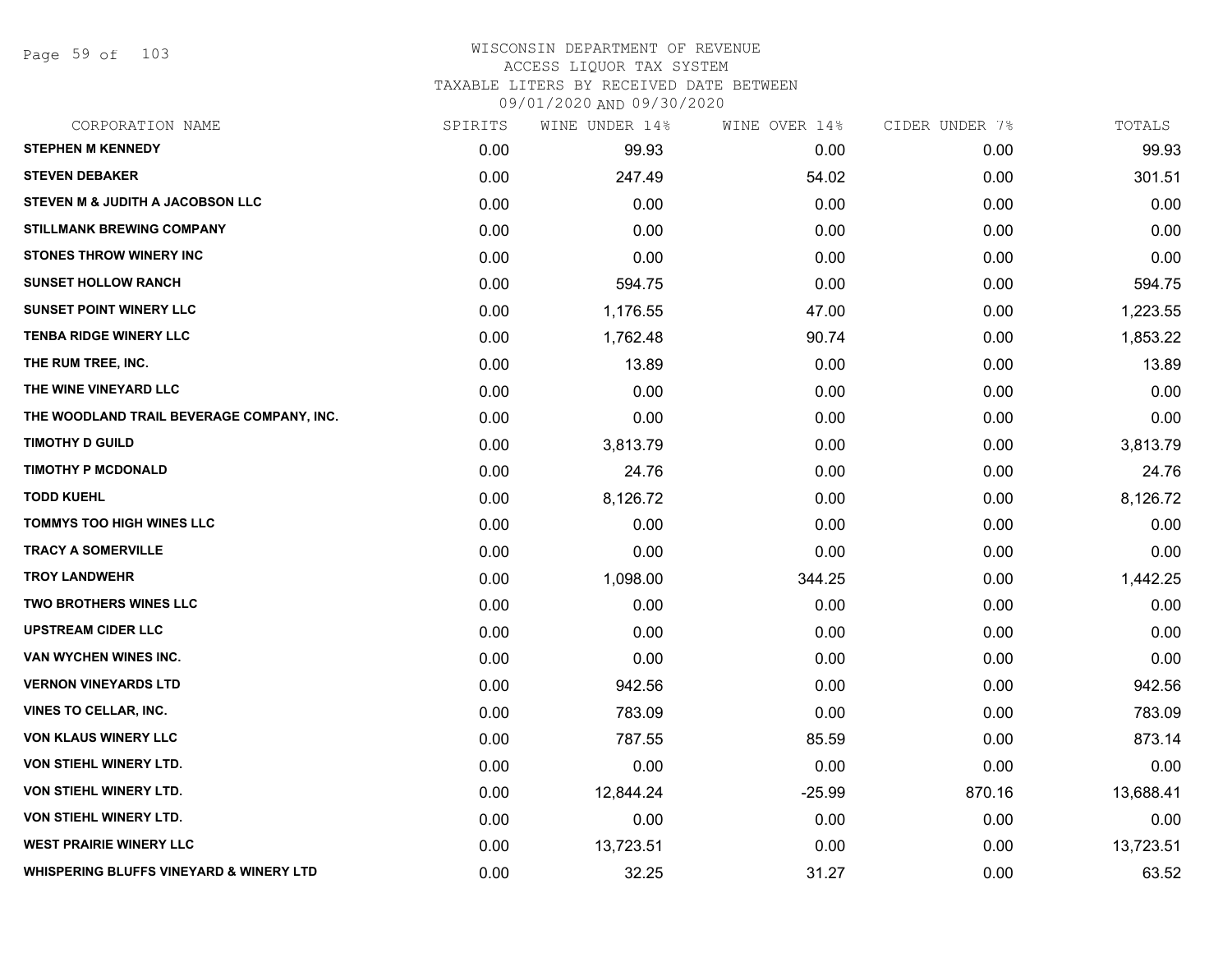Page 60 of 103

| CORPORATION NAME                | SPIRITS           | UNDER 14%<br>WINE | WINE OVER 14% | CIDER UNDER 7% | TOTALS     |
|---------------------------------|-------------------|-------------------|---------------|----------------|------------|
| <b>WHITE BEAR SPIRITS LLC</b>   | 0.00              | 6.14              | 2.18          | 0.00           | 8.32       |
| WHITE WINTER WINERY INC         | 0.00              | 2,223.93          | 277.85        | 1,199.97       | 3,701.75   |
| <b>WILD EPITOME LLC</b>         | 0.00              | 0.00              | 0.00          | 0.00           | 0.00       |
| <b>WILD HARE LLC</b>            | 0.00              | 117.01            | 0.00          | 0.00           | 117.01     |
| <b>WILD HILLS WINERY LLC</b>    | 0.00              | 0.00              | 0.00          | 0.00           | 0.00       |
| <b>WILLIAM F BLUHM</b>          | 0.00 <sub>1</sub> | 7,049.16          | 502.53        | 0.00           | 7,551.69   |
| <b>WINEMAKER'S DAUGHTER LLC</b> | 0.00              | 0.00              | 0.00          | 0.00           | 0.00       |
| <b>WINESITTER BREWHOUSE LLC</b> | 0.00              | 0.00              | 0.00          | 0.00           | 0.00       |
| <b>WOLLERSHEIM WINERY, INC.</b> | 0.00              | 6,604.44          | 126.02        | 0.00           | 6,730.46   |
| <b>WOLLERSHEIM WINERY, INC.</b> | 0.00              | 88,574.77         | 1,222.47      | 0.00           | 89,797.24  |
| TOTAL LITERS FOR 9/30/2020      | 0.00              | 278,240.89        | 3,575.74      | 94,911.85      | 376,728.48 |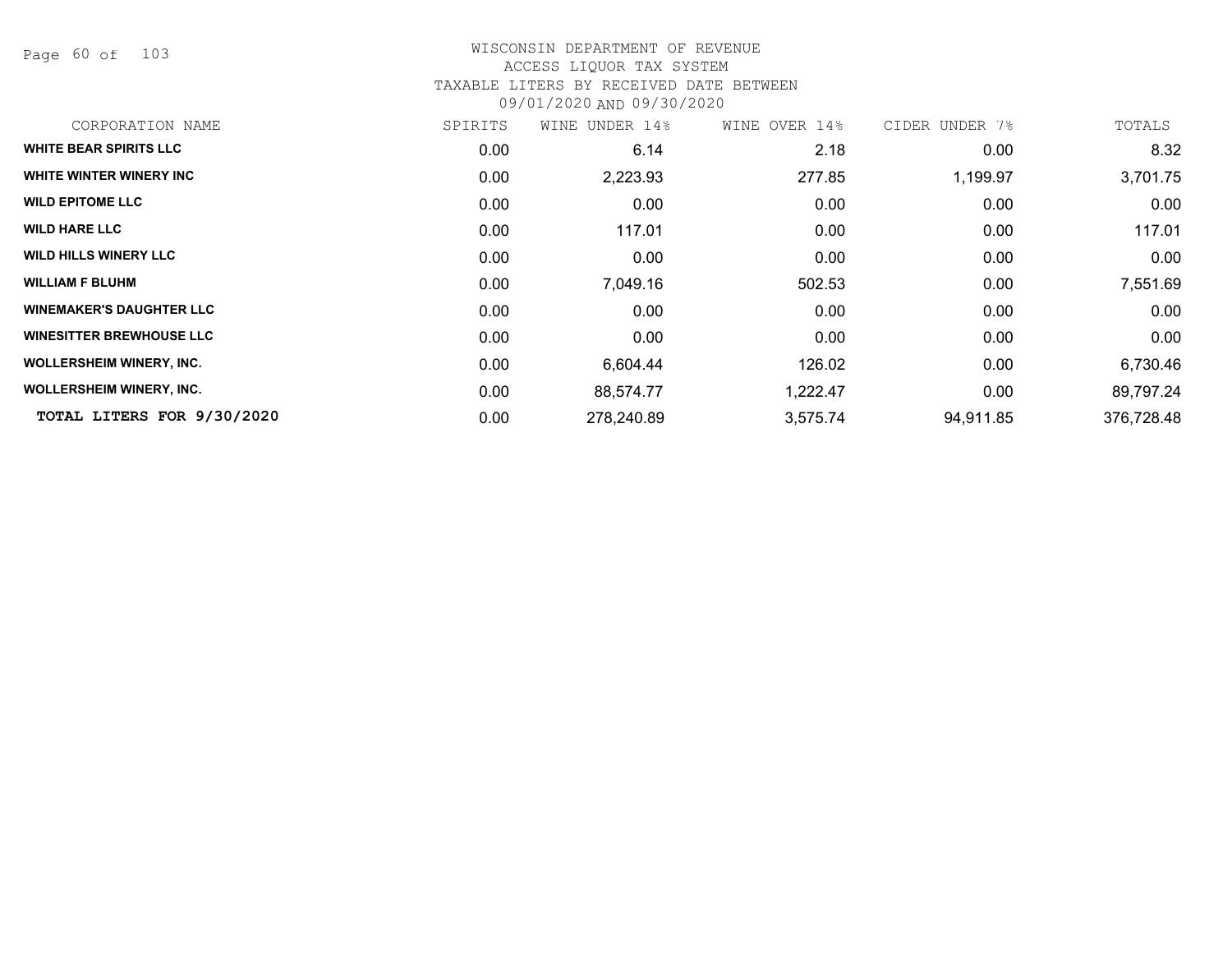Page 61 of 103

## WISCONSIN DEPARTMENT OF REVENUE ACCESS LIQUOR TAX SYSTEM TAXABLE LITERS BY RECEIVED DATE BETWEEN 09/01/2020 AND 09/30/2020

**WINE DIRECT SHIPPER (WDS) 1-800 WINESHOP.COM INC** 0.00 0.00 0.00 0.00 0.00 **2HAWK, LLC** 0.00 0.00 0.00 0.00 0.00 **A DONKEY AND GOAT LLC**  $\begin{array}{cccc} 0.00 & 0.00 & 0.00 & 0.00 & 0.00 & 0.00 & 0.00 \end{array}$ **A TO Z WINEWORKS LLC** 0.00 0.00 0.00 0.00 0.00 **ABACELA VINEYARDS & WINERY INC** 0.00 0.00 0.00 0.00 0.00 CORPORATION NAME SPIRITS WINE UNDER 14% WINE OVER 14% CIDER UNDER 7% TOTALS

**ABREU VINEYARDS INC** 0.00 0.00 0.00 0.00 0.00 **AC VIN CO LLC** 0.00 0.00 0.00 0.00 0.00 **ACKLEY BRANDS LTD** 0.00 0.00 0.00 0.00 0.00 **ACORN ALEGRIA WINERY** 0.00 0.00 0.00 0.00 0.00 **ADAM H LEE** 0.00 0.00 0.00 0.00 0.00 **ADAM J RUHLAND** 0.00 0.00 0.00 0.00 0.00 **ADAMS WINERY LLC** 0.00 0.00 0.00 0.00 0.00 **ADELAIDA CELLARS INC** 0.00 0.00 0.00 0.00 0.00 **ADELSHEIM VINEYARD LLC** 0.00 0.00 0.00 0.00 0.00 **ADLER DEUTSCH VINEYARD LLC** 0.00 0.00 0.00 0.00 0.00 **AEPPELTREOW INC** 0.00 0.00 0.00 0.00 0.00 **AIRPORT RANCH ESTATES LLC** 0.00 0.00 0.00 0.00 0.00 **AKA WINES LLC** 0.00 0.00 0.00 0.00 0.00 **ALEJANDRO BULGHERONI ESTATE LLC** 0.00 0.00 0.00 0.00 0.00 **ALEXANDRIA NICOLE CELLARS LLC** 0.00 0.00 0.00 0.00 0.00 **ALLEN WINE CO LLC** 2.50 **2.50 2.50 2.50 2.50 2.50 2.50 2.50 2.50 2.50 2.50 2.50 4.50 ALOFT WINES LLC** 0.00 0.00 0.00 0.00 0.00 **ALPHA & OMEGA WINERY LLC** 0.00 0.00 0.00 0.00 0.00 **ALTAMURA WINERY INC** 0.00 0.00 0.00 0.00 0.00 **ALTBIER OPERATIONS LLC** 0.00 0.00 0.00 0.00 0.00

**ALVAREZ VINEYARDS LLC** 0.00 0.00 0.00 0.00 0.00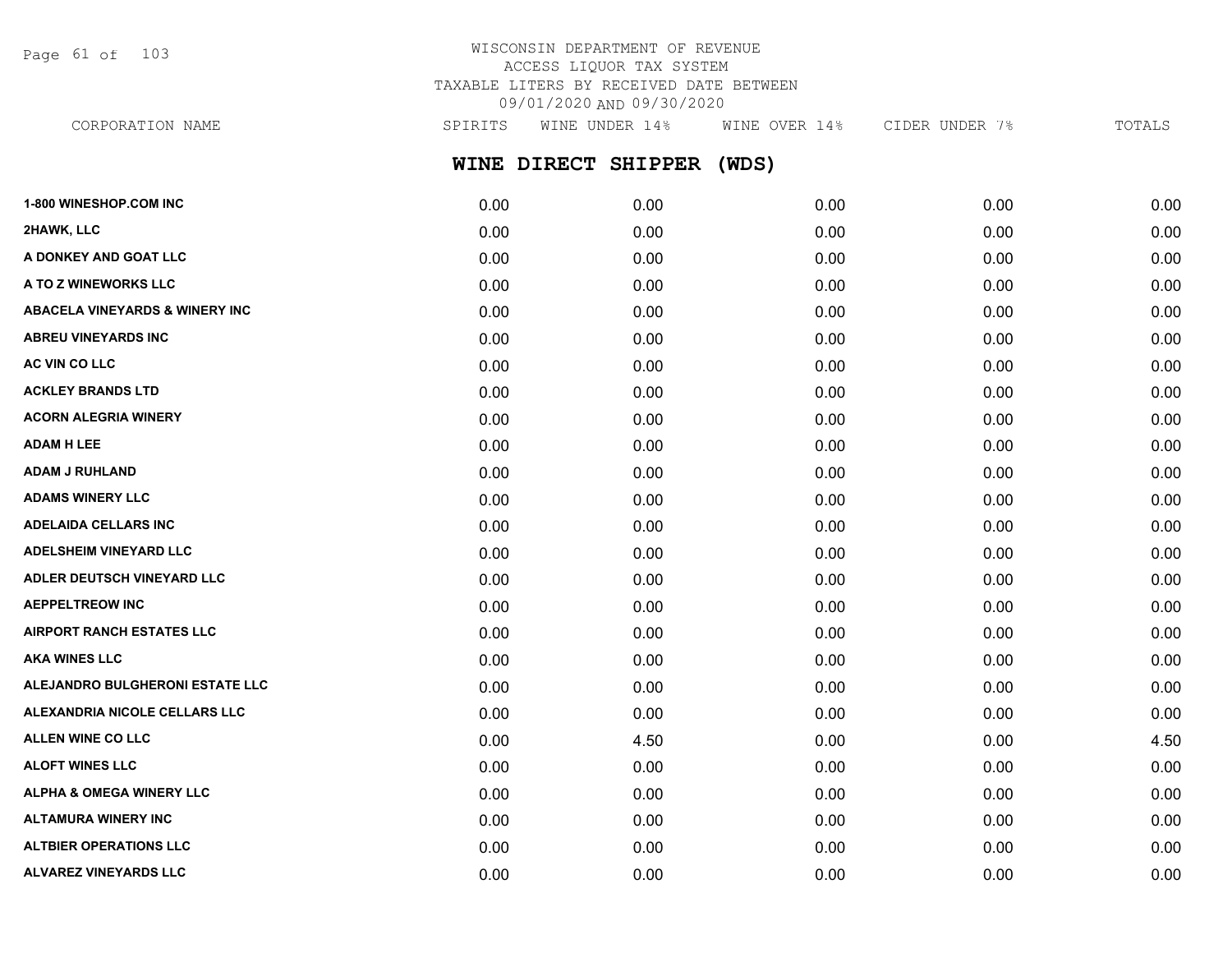Page 62 of 103

| CORPORATION NAME                       | SPIRITS | WINE UNDER 14% | WINE OVER 14% | CIDER UNDER 7% | TOTALS |
|----------------------------------------|---------|----------------|---------------|----------------|--------|
| <b>AMANDA STEFL</b>                    | 0.00    | 0.00           | 0.00          | 0.00           | 0.00   |
| <b>AMAVI CELLARS LLC</b>               | 0.00    | 0.00           | 0.00          | 0.00           | 0.00   |
| <b>AMERICAN WINE TRADE INC</b>         | 0.00    | 0.00           | 0.00          | 0.00           | 0.00   |
| <b>AMICI CELLARS INC</b>               | 0.00    | 0.00           | 0.00          | 0.00           | 0.00   |
| <b>AMIZETTA VINEYARDS WINERY LLC</b>   | 0.00    | 0.00           | 0.00          | 0.00           | 0.00   |
| <b>AMPELOS CELLARS INC</b>             | 0.00    | 0.00           | 0.00          | 0.00           | 0.00   |
| <b>AMUSE BOUCHE LLC</b>                | 0.00    | 0.00           | 0.00          | 0.00           | 0.00   |
| <b>ANCIEN WINES INC</b>                | 0.00    | 0.00           | 0.00          | 0.00           | 0.00   |
| <b>ANCIENT PEAK INC</b>                | 0.00    | 0.00           | 0.00          | 0.00           | 0.00   |
| ANDERSONS CONN VALLEY WINERY INC       | 0.00    | 0.00           | 0.00          | 0.00           | 0.00   |
| <b>ANDIS WINES LLC</b>                 | 0.00    | 0.00           | 0.00          | 0.00           | 0.00   |
| <b>ANDREW J HEINZL</b>                 | 0.00    | 0.00           | 0.00          | 0.00           | 0.00   |
| ANDREW MURRAY, LLC                     | 0.00    | 0.00           | 0.00          | 0.00           | 0.00   |
| <b>ANDREW TOW</b>                      | 0.00    | 0.00           | 0.00          | 0.00           | 0.00   |
| <b>ANIMO LP</b>                        | 0.00    | 0.00           | 0.00          | 0.00           | 0.00   |
| ANNADEL VINEYARD PARTNERS(DE) LLC      | 0.00    | 0.00           | 0.00          | 0.00           | 0.00   |
| <b>ANOMALY VINEYARDS LLC</b>           | 0.00    | 0.00           | 0.00          | 0.00           | 0.00   |
| <b>ANTHILL FARMS LLC</b>               | 0.00    | 0.00           | 0.00          | 0.00           | 0.00   |
| <b>ANTHONY M TRUCHARD</b>              | 0.00    | 0.00           | 0.00          | 0.00           | 0.00   |
| <b>ANTHONY ROAD WINE CO INC</b>        | 0.00    | 0.00           | 0.00          | 0.00           | 0.00   |
| <b>APERTURE CELLARS, LLC</b>           | 0.00    | 0.00           | 0.00          | 0.00           | 0.00   |
| <b>APPELLATION TRADING COMPANY LLC</b> | 0.00    | 0.00           | 0.00          | 0.00           | 0.00   |
| <b>AQUA PUMPKIN INC</b>                | 0.00    | 0.00           | 0.00          | 0.00           | 0.00   |
| <b>ARCHANGEL INVESTMENTS LLC</b>       | 0.00    | 0.00           | 0.00          | 0.00           | 0.00   |
| <b>ARETE WINES LLC</b>                 | 0.00    | 0.00           | 0.00          | 0.00           | 0.00   |
| <b>ARIETTA INC</b>                     | 0.00    | 0.00           | 0.00          | 0.00           | 0.00   |
| <b>ARISTA WINES LLC</b>                | 0.00    | 0.00           | 0.00          | 0.00           | 0.00   |
| ARIZONA STRONGHOLD VINEYARDS LLC       | 0.00    | 0.00           | 0.00          | 0.00           | 0.00   |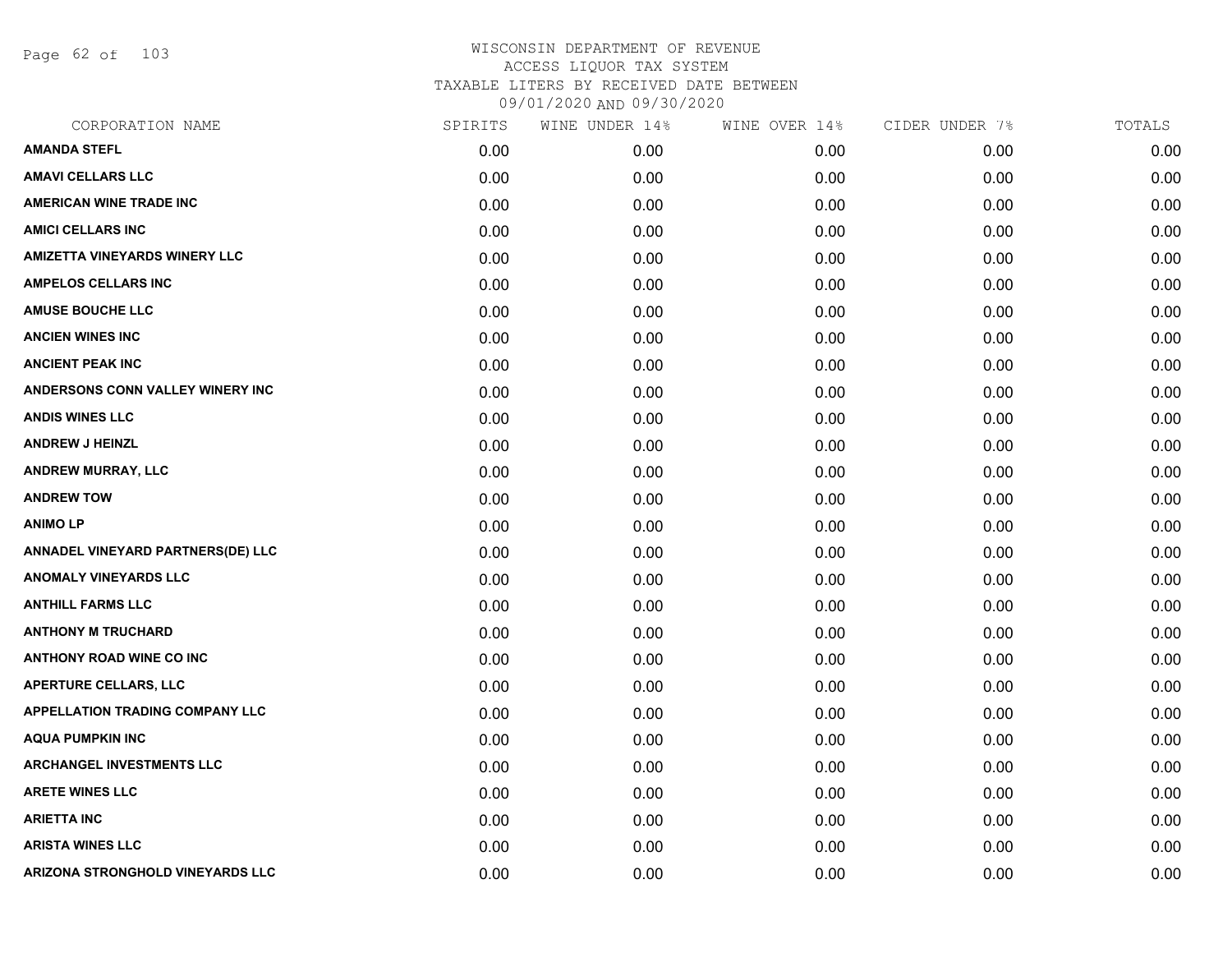Page 63 of 103

| CORPORATION NAME                       | SPIRITS | WINE UNDER 14% | WINE OVER 14% | CIDER UNDER 7% | TOTALS |
|----------------------------------------|---------|----------------|---------------|----------------|--------|
| <b>ARKENSTONE VINEYARDS LLC</b>        | 0.00    | 0.00           | 0.00          | 0.00           | 0.00   |
| <b>ARMIDA WINERY INC</b>               | 0.00    | 0.00           | 0.00          | 0.00           | 0.00   |
| <b>ARMSTRONG FAMILY WINERY LLC</b>     | 0.00    | 0.00           | 0.00          | 0.00           | 0.00   |
| <b>ARMSTRONG VINEYARDS INC</b>         | 0.00    | 0.00           | 0.00          | 0.00           | 0.00   |
| <b>ARNOT-ROBERTS LLC</b>               | 0.00    | 0.00           | 0.00          | 0.00           | 0.00   |
| <b>ARRINGTON VINEYARDS LLC</b>         | 0.00    | 0.00           | 0.00          | 0.00           | 0.00   |
| <b>ARTISTE MANAGEMENT CO LLC</b>       | 0.00    | 0.00           | 0.00          | 0.00           | 0.00   |
| AU BON CLIMAT LLC                      | 0.00    | 0.00           | 0.00          | 0.00           | 0.00   |
| <b>AUBERT WINEGROWING INC</b>          | 0.00    | 0.00           | 0.00          | 0.00           | 0.00   |
| <b>AUGUST BRIGGS JR INC</b>            | 0.00    | 0.00           | 0.00          | 0.00           | 0.00   |
| <b>AUSTIN NICHOLS &amp; CO INC</b>     | 0.00    | 0.00           | 0.00          | 0.00           | 0.00   |
| AVV WINERY CO LLC                      | 0.00    | 0.00           | 0.00          | 0.00           | 0.00   |
| <b>B &amp; B ORGANICS, LLC</b>         | 0.00    | 0.00           | 0.00          | 0.00           | 0.00   |
| <b>B WISE VINEYARDS LLC</b>            | 0.00    | 0.00           | 0.00          | 0.00           | 0.00   |
| <b>BABCOCK ENTERPRISES INC</b>         | 0.00    | 0.00           | 0.00          | 0.00           | 0.00   |
| <b>BADGER MOUNTAIN INC</b>             | 0.00    | 0.00           | 0.00          | 0.00           | 0.00   |
| <b>BALBOA WINERY LLC</b>               | 0.00    | 0.00           | 0.00          | 0.00           | 0.00   |
| <b>BALLENTINE VINEYARDS INC</b>        | 0.00    | 0.00           | 0.00          | 0.00           | 0.00   |
| <b>BALTIMORE BEND VINEYARD LLC</b>     | 0.00    | 0.00           | 0.00          | 0.00           | 0.00   |
| <b>BARGETTOS SANTA CRUZ WINERY INC</b> | 0.00    | 0.00           | 0.00          | 0.00           | 0.00   |
| <b>BARLOW VINEYARDS LLC</b>            | 0.00    | 0.00           | 0.00          | 0.00           | 0.00   |
| <b>BARNARD GRIFFIN INC</b>             | 0.00    | 0.00           | 0.00          | 0.00           | 0.00   |
| <b>BARNETT VINEYARDS LP</b>            | 0.00    | 0.00           | 0.00          | 0.00           | 0.00   |
| <b>BATTLE FAMILY VINEYARDS LLC</b>     | 0.00    | 0.00           | 0.00          | 0.00           | 0.00   |
| <b>BAW INC</b>                         | 0.00    | 0.00           | 0.00          | 0.00           | 0.00   |
| <b>BAYFIELD WINERY, LTD.</b>           | 0.00    | 0.00           | 0.00          | 0.00           | 0.00   |
| <b>BEAUREGARD VINEYARDS LLC</b>        | 0.00    | 0.00           | 0.00          | 0.00           | 0.00   |
| <b>BEAUX FRERES LLC</b>                | 0.00    | 0.00           | 0.00          | 0.00           | 0.00   |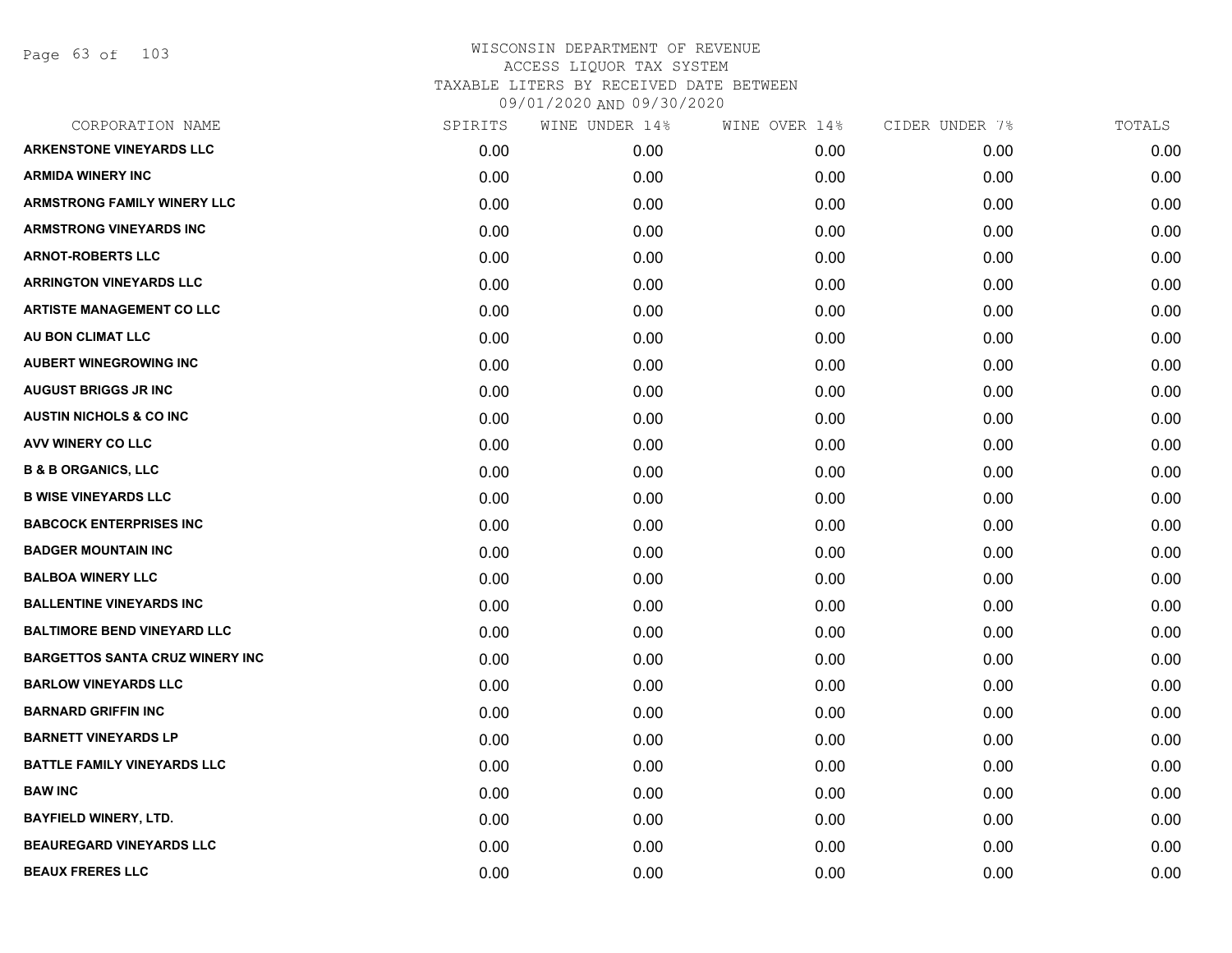Page 64 of 103

| CORPORATION NAME                                | SPIRITS | WINE UNDER 14% | WINE OVER 14% | CIDER UNDER 7% | TOTALS |
|-------------------------------------------------|---------|----------------|---------------|----------------|--------|
| <b>BECKER FARMS INC</b>                         | 0.00    | 0.00           | 0.00          | 0.00           | 0.00   |
| <b>BEDELL NORTH FORK LLC</b>                    | 0.00    | 0.00           | 0.00          | 0.00           | 0.00   |
| <b>BEDROCK WINE COMPANY LP</b>                  | 0.00    | 0.00           | 0.00          | 0.00           | 0.00   |
| <b>BEHRENS AND DRINKWARD</b>                    | 0.00    | 0.00           | 0.00          | 0.00           | 0.00   |
| <b>BEL VINO LLC</b>                             | 0.00    | 0.00           | 0.00          | 0.00           | 0.00   |
| <b>BELLAVINI WINERY</b>                         | 0.00    | 0.00           | 0.00          | 0.00           | 0.00   |
| <b>BELLEVINEZ LLC</b>                           | 0.00    | 0.00           | 0.00          | 0.00           | 0.00   |
| <b>BENESSERE VINEYARDS LTD</b>                  | 0.00    | 0.00           | 0.00          | 0.00           | 0.00   |
| <b>BENNETT LANE WINERY LLC</b>                  | 0.00    | 0.00           | 0.00          | 0.00           | 0.00   |
| <b>BENOVIA WINERY LLC</b>                       | 0.00    | 0.00           | 0.00          | 0.00           | 0.00   |
| <b>BENT CREEK WINERY LLC</b>                    | 0.00    | 0.00           | 0.00          | 0.00           | 0.00   |
| <b>BERGSTROM WINES LLC</b>                      | 0.00    | 0.00           | 0.00          | 0.00           | 0.00   |
| <b>BERNARDUS LLC</b>                            | 0.00    | 0.00           | 0.00          | 0.00           | 0.00   |
| BETHEL HEIGHTS VINEYARD INC                     | 0.00    | 0.00           | 0.00          | 0.00           | 0.00   |
| BETTER BRANDS INTERNATIONAL                     | 0.00    | 0.00           | 0.00          | 0.00           | 0.00   |
| <b>BETZ CELLARS LLC</b>                         | 0.00    | 0.00           | 0.00          | 0.00           | 0.00   |
| <b>BEVAN CELLARS, LLC</b>                       | 0.00    | 0.00           | 0.00          | 0.00           | 0.00   |
| BIEN NACIDO VINEYARDS OF RANCHO TEPUSQUET<br>LP | 0.00    | 0.00           | 0.00          | 0.00           | 0.00   |
| <b>BIG TABLE FARM, INC</b>                      | 0.00    | 0.00           | 0.00          | 0.00           | 0.00   |
| <b>BILTMORE ESTATE WINE COMPANY</b>             | 0.00    | 0.00           | 0.00          | 0.00           | 0.00   |
| <b>BLACK CAT VINEYARD LLC</b>                   | 0.00    | 0.00           | 0.00          | 0.00           | 0.00   |
| <b>BLACK MESA WINERY LLC</b>                    | 0.00    | 0.00           | 0.00          | 0.00           | 0.00   |
| <b>BLACKBIRD VINEYARDS LLC</b>                  | 0.00    | 0.00           | 0.00          | 0.00           | 0.00   |
| <b>BLAIR VINEYARDS LLC</b>                      | 0.00    | 0.00           | 0.00          | 0.00           | 0.00   |
| <b>BLANKIET ESTATE LLC</b>                      | 0.00    | 0.00           | 0.00          | 0.00           | 0.00   |
| <b>BLIND HORSE WINERY LLC</b>                   | 0.00    | 0.00           | 0.00          | 0.00           | 0.00   |
| <b>BLUE FARM, LLC</b>                           | 0.00    | 0.00           | 0.00          | 0.00           | 0.00   |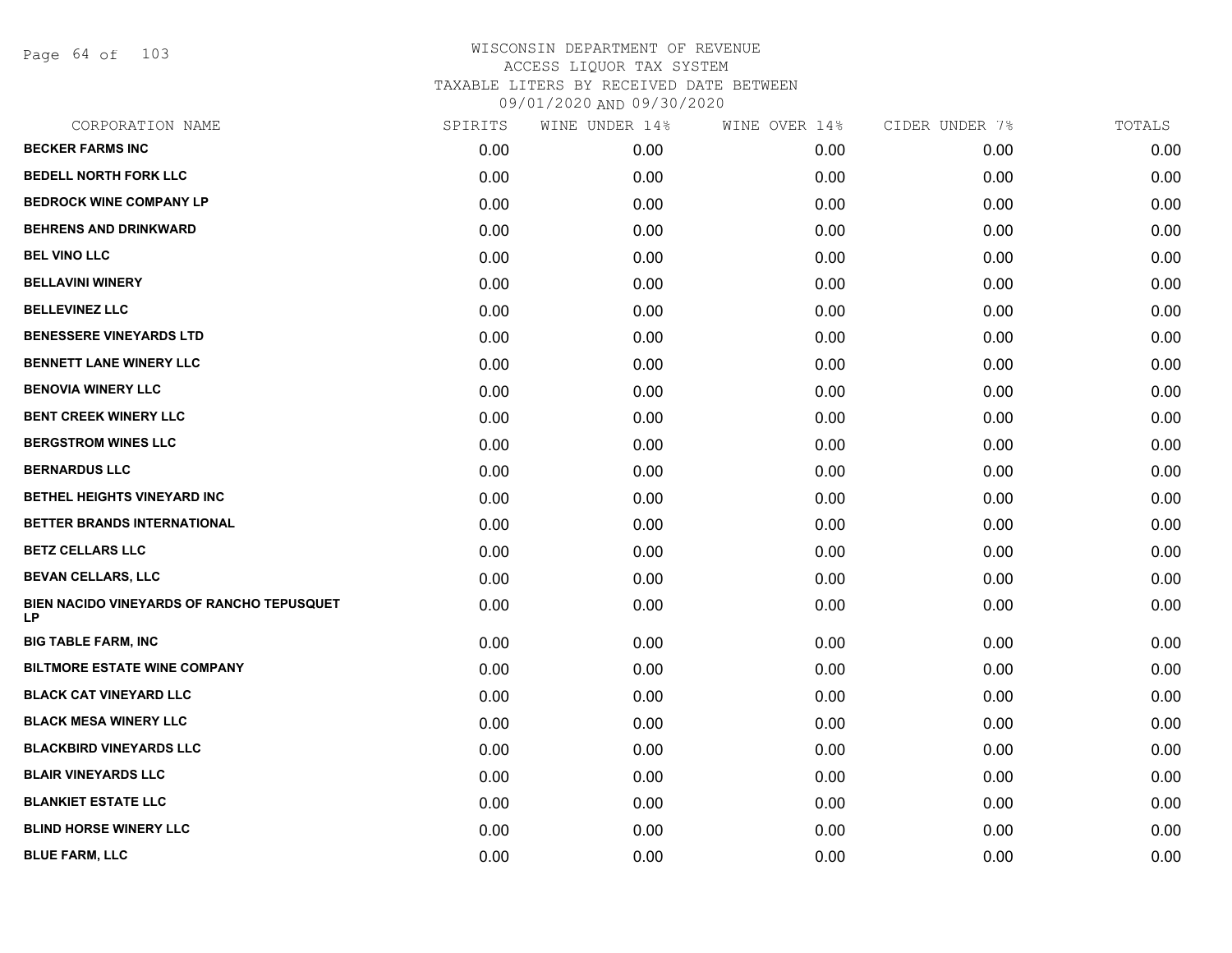Page 65 of 103

| CORPORATION NAME                              | SPIRITS | WINE UNDER 14% | WINE OVER 14% | CIDER UNDER 7% | TOTALS |
|-----------------------------------------------|---------|----------------|---------------|----------------|--------|
| <b>BLUE SKY VINTNERS LLC</b>                  | 0.00    | 0.00           | 0.00          | 0.00           | 0.00   |
| <b>BNA WINE GROUP LLC</b>                     | 0.00    | 0.00           | 0.00          | 0.00           | 0.00   |
| <b>BOARS VIEW LLC</b>                         | 0.00    | 0.00           | 0.00          | 0.00           | 0.00   |
| <b>BOEDECKER CELLARS, LLC</b>                 | 0.00    | 0.00           | 0.00          | 0.00           | 0.00   |
| <b>BOEGER WINERY INC</b>                      | 0.00    | 0.00           | 0.00          | 0.00           | 0.00   |
| <b>BOEKENOOGEN WINERY LLC</b>                 | 0.00    | 0.00           | 0.00          | 0.00           | 0.00   |
| <b>BOGLE VINEYARDS INC</b>                    | 0.00    | 0.00           | 0.00          | 0.00           | 0.00   |
| <b>BOLO CELLARS, LLC</b>                      | 0.00    | 0.00           | 0.00          | 0.00           | 0.00   |
| <b>BONNY DOON WINERY INC</b>                  | 0.00    | 0.00           | 0.00          | 0.00           | 0.00   |
| <b>BOOKWALTER WINERY LLC</b>                  | 0.00    | 0.00           | 0.00          | 0.00           | 0.00   |
| <b>BOTHAM BRANDS LLC</b>                      | 0.00    | 0.00           | 0.00          | 0.00           | 0.00   |
| <b>BOUCHAINE VINEYARDS INC</b>                | 0.00    | 0.00           | 0.00          | 0.00           | 0.00   |
| <b>BOUNDARY BREAKS LLC</b>                    | 0.00    | 0.00           | 0.00          | 0.00           | 0.00   |
| <b>BOWERS HARBOR VINEYARDS AND WINERY INC</b> | 0.00    | 0.00           | 0.00          | 0.00           | 0.00   |
| <b>BRADLEY GEARHART</b>                       | 0.00    | 0.00           | 0.00          | 0.00           | 0.00   |
| <b>BRADLEY L ALLEN</b>                        | 0.00    | 0.00           | 0.00          | 0.00           | 0.00   |
| <b>BRANCHES WINERY LLC</b>                    | 0.00    | 0.00           | 0.00          | 0.00           | 0.00   |
| <b>BRASSFIELD ESTATE WINERY LLC</b>           | 0.00    | 0.00           | 0.00          | 0.00           | 0.00   |
| <b>BRECON ESTATE INC</b>                      | 0.00    | 0.00           | 0.00          | 0.00           | 0.00   |
| <b>BRET LOPEZ</b>                             | 0.00    | 0.00           | 0.00          | 0.00           | 0.00   |
| <b>BRETON WINE COMPANY INC</b>                | 0.00    | 0.00           | 0.00          | 0.00           | 0.00   |
| <b>BREWDOG BREWING COMPANY LLC</b>            | 0.00    | 0.00           | 0.00          | 0.00           | 0.00   |
| <b>BRIAN C LOKRANTZ</b>                       | 0.00    | 0.00           | 0.00          | 0.00           | 0.00   |
| <b>BRIAN CARTER CELLARS LLC</b>               | 0.00    | 0.00           | 0.00          | 0.00           | 0.00   |
| <b>BRIAN M HEATH</b>                          | 0.00    | 0.00           | 0.00          | 0.00           | 0.00   |
| <b>BRICOLEUR VINEYARDS LLC</b>                | 0.00    | 0.00           | 0.00          | 0.00           | 0.00   |
| <b>BRIDGEVIEW VINEYARDS INC</b>               | 0.00    | 0.00           | 0.00          | 0.00           | 0.00   |
| <b>BRIGADOON FARM &amp; WINERY LLC</b>        | 0.00    | 0.00           | 0.00          | 0.00           | 0.00   |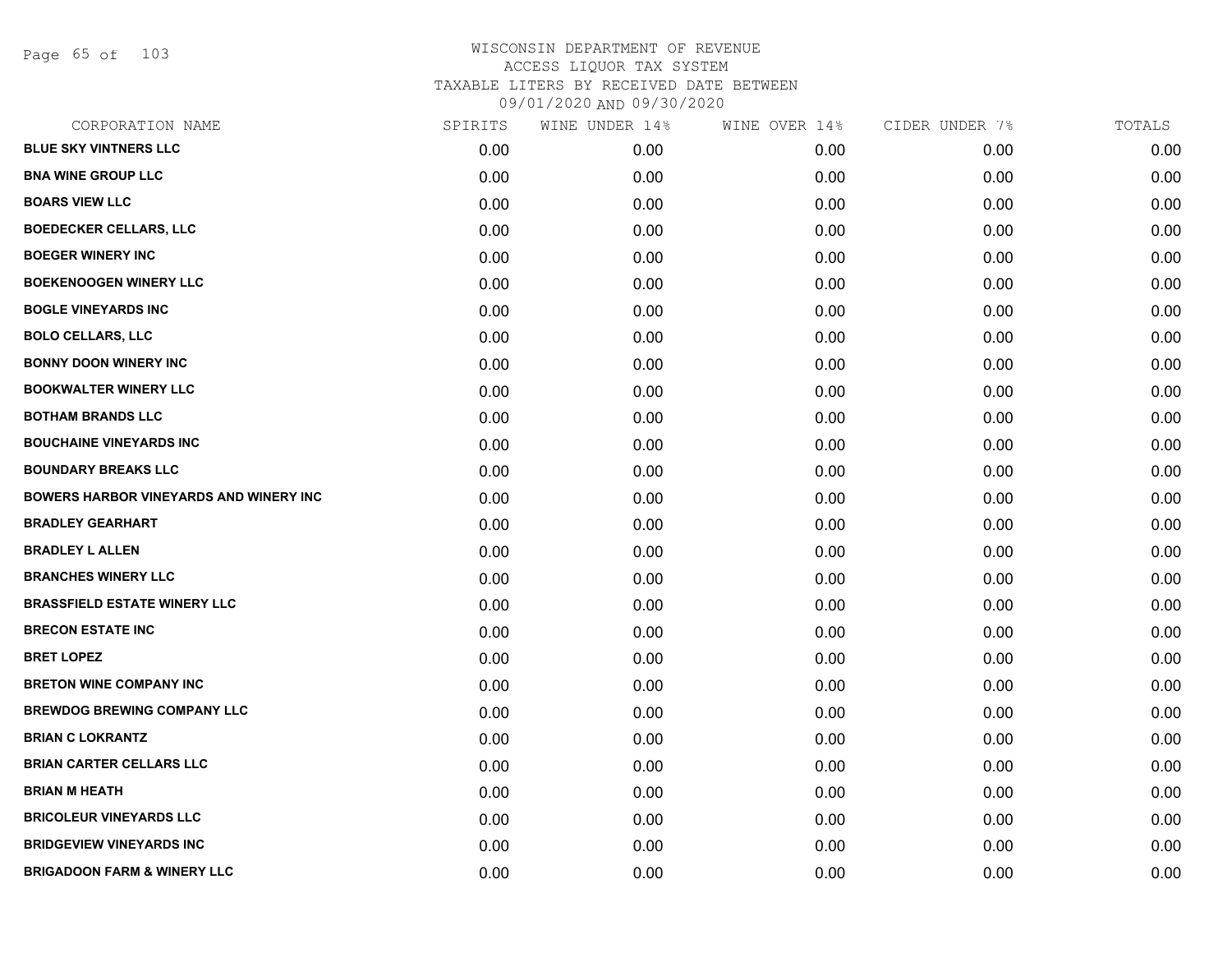Page 66 of 103

#### WISCONSIN DEPARTMENT OF REVENUE ACCESS LIQUOR TAX SYSTEM TAXABLE LITERS BY RECEIVED DATE BETWEEN

09/01/2020 AND 09/30/2020

| CORPORATION NAME                             | SPIRITS | WINE UNDER 14% | WINE OVER 14% | CIDER UNDER 7% | TOTALS    |
|----------------------------------------------|---------|----------------|---------------|----------------|-----------|
| <b>BRIGHT CELLARS INC</b>                    | 0.00    | 4,718.25       | 7,573.50      | 0.00           | 12,291.75 |
| <b>BRIX CIDER LLC</b>                        | 0.00    | 0.00           | 0.00          | 0.00           | 0.00      |
| <b>BRONCO WINE COMPANY</b>                   | 0.00    | 0.00           | 0.00          | 0.00           | 0.00      |
| <b>BROWN COUNTY WINE COMPANY, INC.</b>       | 0.00    | 0.00           | 0.00          | 0.00           | 0.00      |
| <b>BROWN ESTATE VINEYARDS LLC</b>            | 0.00    | 0.00           | 0.00          | 0.00           | 0.00      |
| <b>BROWNE FAMILY WINES LLC</b>               | 0.00    | 0.00           | 0.00          | 0.00           | 0.00      |
| <b>BRUTOCAO CELLARS LP</b>                   | 0.00    | 0.00           | 0.00          | 0.00           | 0.00      |
| <b>BRYANT VINEYARDS INC</b>                  | 0.00    | 0.00           | 0.00          | 0.00           | 0.00      |
| <b>BUCKLER FAMILY VINEYARDS LLC</b>          | 0.00    | 0.00           | 0.00          | 0.00           | 0.00      |
| <b>BUEHLER VINEYARDS INC</b>                 | 0.00    | 0.00           | 0.00          | 0.00           | 0.00      |
| <b>BULLY HILL VINEYARDS INC</b>              | 0.00    | 0.00           | 0.00          | 0.00           | 0.00      |
| <b>BURGESS CELLARS INC</b>                   | 0.00    | 0.00           | 0.00          | 0.00           | 0.00      |
| <b>BURRELL SCHOOL VINEYARDS INC</b>          | 0.00    | 0.00           | 0.00          | 0.00           | 0.00      |
| <b>BUTTONWOOD FARM WINERY INC</b>            | 0.00    | 0.00           | 0.00          | 0.00           | 0.00      |
| <b>BWSC LLC</b>                              | 0.00    | 0.00           | 0.00          | 0.00           | 0.00      |
| <b>C &amp; C WINE SERVICES INC</b>           | 0.00    | 0.00           | 0.00          | 0.00           | 0.00      |
| <b>C &amp; N CORPORATION</b>                 | 0.00    | 0.00           | 0.00          | 0.00           | 0.00      |
| <b>C G DI ARIE VINEYARD &amp; WINERY LLC</b> | 0.00    | 0.00           | 0.00          | 0.00           | 0.00      |
| <b>C MONDAVI &amp; FAMILY</b>                | 0.00    | 0.00           | 0.00          | 0.00           | 0.00      |
| <b>CADA LLC</b>                              | 0.00    | 0.00           | 0.00          | 0.00           | 0.00      |
| <b>CAIN CELLARS INC</b>                      | 0.00    | 0.00           | 0.00          | 0.00           | 0.00      |
| <b>CAKEBREAD CELLARS</b>                     | 0.00    | 0.00           | 0.00          | 0.00           | 0.00      |
| <b>CALCAREOUS VINEYARD LLC</b>               | 0.00    | 0.00           | 0.00          | 0.00           | 0.00      |
| <b>CALDWELL WINERY LLC</b>                   | 0.00    | 0.00           | 0.00          | 0.00           | 0.00      |
| <b>CALLAWAY TEMECULA LP</b>                  | 0.00    | 0.00           | 0.00          | 0.00           | 0.00      |
| CALWD, INC.                                  | 0.00    | 0.00           | 0.00          | 0.00           | 0.00      |
| <b>CAMARDA CORP</b>                          | 0.00    | 0.00           | 0.00          | 0.00           | 0.00      |
| <b>CARACCIOLI CELLARS INC</b>                | 0.00    | 0.00           | 0.00          | 0.00           | 0.00      |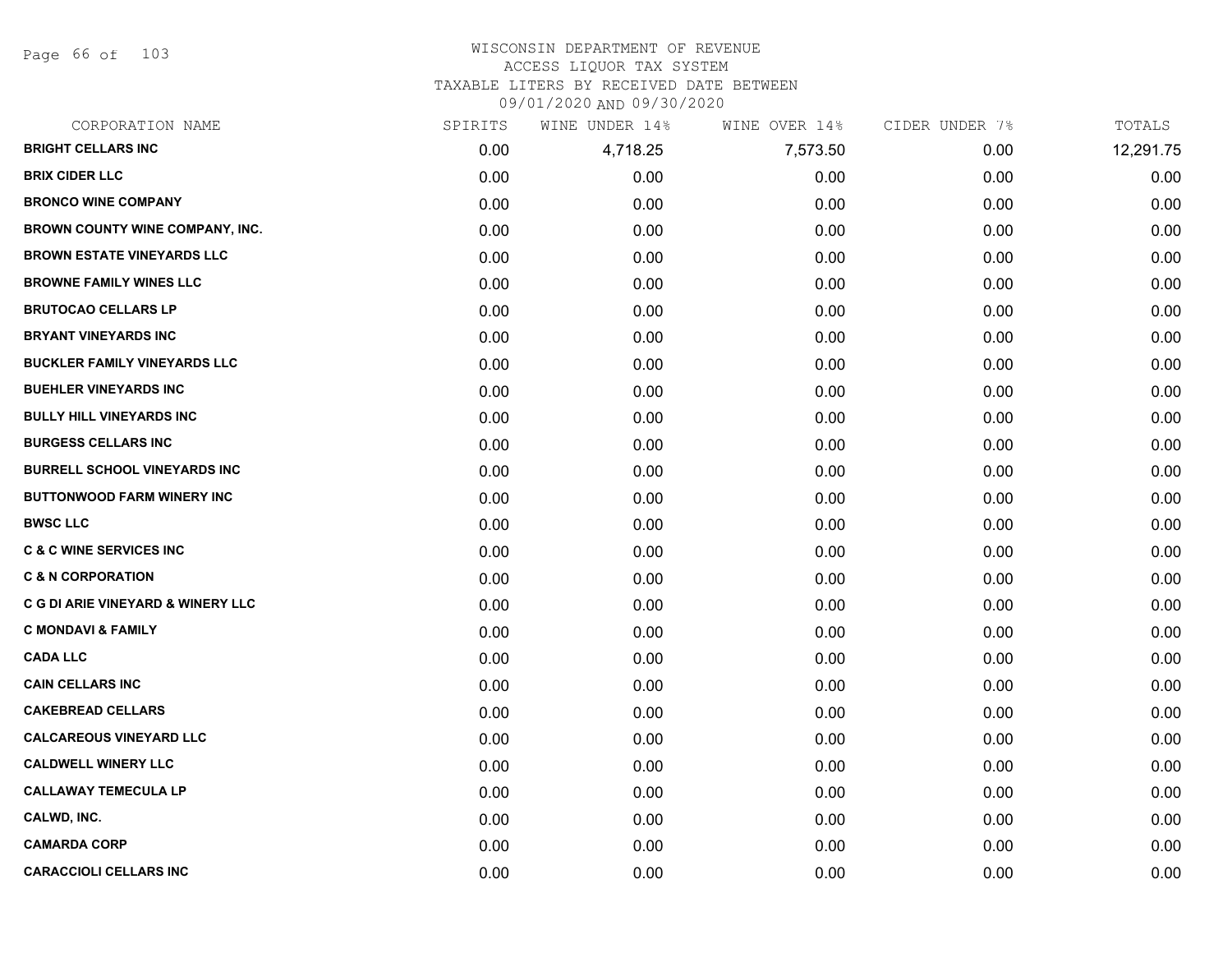Page 67 of 103

| CORPORATION NAME                                  | SPIRITS | WINE UNDER 14% | WINE OVER 14% | CIDER UNDER 7% | TOTALS |
|---------------------------------------------------|---------|----------------|---------------|----------------|--------|
| <b>CARHARTT VINEYARD, INC.</b>                    | 0.00    | 0.00           | 0.00          | 0.00           | 0.00   |
| <b>CARL THOMA</b>                                 | 0.00    | 0.00           | 0.00          | 0.00           | 0.00   |
| <b>CARLISLE WINERY &amp; VINEYARDS LLC</b>        | 0.00    | 0.00           | 0.00          | 0.00           | 0.00   |
| <b>CARLSON VINEYARDS INC</b>                      | 0.00    | 0.00           | 0.00          | 0.00           | 0.00   |
| <b>CARNEROS WINE COMPANY INC</b>                  | 0.00    | 0.00           | 0.00          | 0.00           | 0.00   |
| <b>CARR WINERY INC</b>                            | 0.00    | 0.00           | 0.00          | 0.00           | 0.00   |
| <b>CASTORO CELLARS</b>                            | 0.00    | 0.00           | 0.00          | 0.00           | 0.00   |
| <b>CATHERINE ELIZABETH INC</b>                    | 0.00    | 0.00           | 0.00          | 0.00           | 0.00   |
| <b>CAYMUS VINEYARDS INC</b>                       | 0.00    | 0.00           | 0.00          | 0.00           | 0.00   |
| <b>CBGE LLC</b>                                   | 0.00    | 0.00           | 0.00          | 0.00           | 0.00   |
| <b>CECIL A ZERBA</b>                              | 0.00    | 0.00           | 0.00          | 0.00           | 0.00   |
| <b>CEDAR KNOLL VINEYARDS INC</b>                  | 0.00    | 0.00           | 0.00          | 0.00           | 0.00   |
| <b>CEJA VINEYARDS INC</b>                         | 0.00    | 0.00           | 0.00          | 0.00           | 0.00   |
| <b>CELIA WELCH WINES LLC</b>                      | 0.00    | 0.00           | 0.00          | 0.00           | 0.00   |
| <b>CELLAR RAT CELLARS LLC</b>                     | 0.00    | 0.00           | 0.00          | 0.00           | 0.00   |
| <b>CHAPPELLET WINERY INC</b>                      | 0.00    | 0.00           | 0.00          | 0.00           | 0.00   |
| <b>CHARLES &amp; MARTHA BARRA</b>                 | 0.00    | 0.00           | 0.00          | 0.00           | 0.00   |
| <b>CHARLES REININGER LLC</b>                      | 0.00    | 0.00           | 0.00          | 0.00           | 0.00   |
| <b>CHATEAU BIANCA INC</b>                         | 0.00    | 0.00           | 0.00          | 0.00           | 0.00   |
| <b>CHATEAU DIANA LLC</b>                          | 0.00    | 0.00           | 0.00          | 0.00           | 0.00   |
| <b>CHATEAU GRAND TRAVERSE LTD</b>                 | 0.00    | 0.00           | 0.00          | 0.00           | 0.00   |
| <b>CHATEAU MARGENE INC</b>                        | 0.00    | 0.00           | 0.00          | 0.00           | 0.00   |
| <b>CHATEAU MORRISETTE INC</b>                     | 0.00    | 0.00           | 0.00          | 0.00           | 0.00   |
| <b>CHATEAU OPERATIONS, LTD.</b>                   | 0.00    | 0.00           | 0.00          | 0.00           | 0.00   |
| <b>CHATEAU POTELLE HOLDINGS LLC</b>               | 0.00    | 0.00           | 216.75        | 0.00           | 216.75 |
| <b>CHATEAU ST CROIX WINERY &amp; VINEYARD LLC</b> | 0.00    | 0.00           | 0.00          | 0.00           | 0.00   |
| <b>CHERRY HILL LLC</b>                            | 0.00    | 0.00           | 0.00          | 0.00           | 0.00   |
| CHIARELLO FAMILY VINEYARDS LLC                    | 0.00    | 0.00           | 0.00          | 0.00           | 0.00   |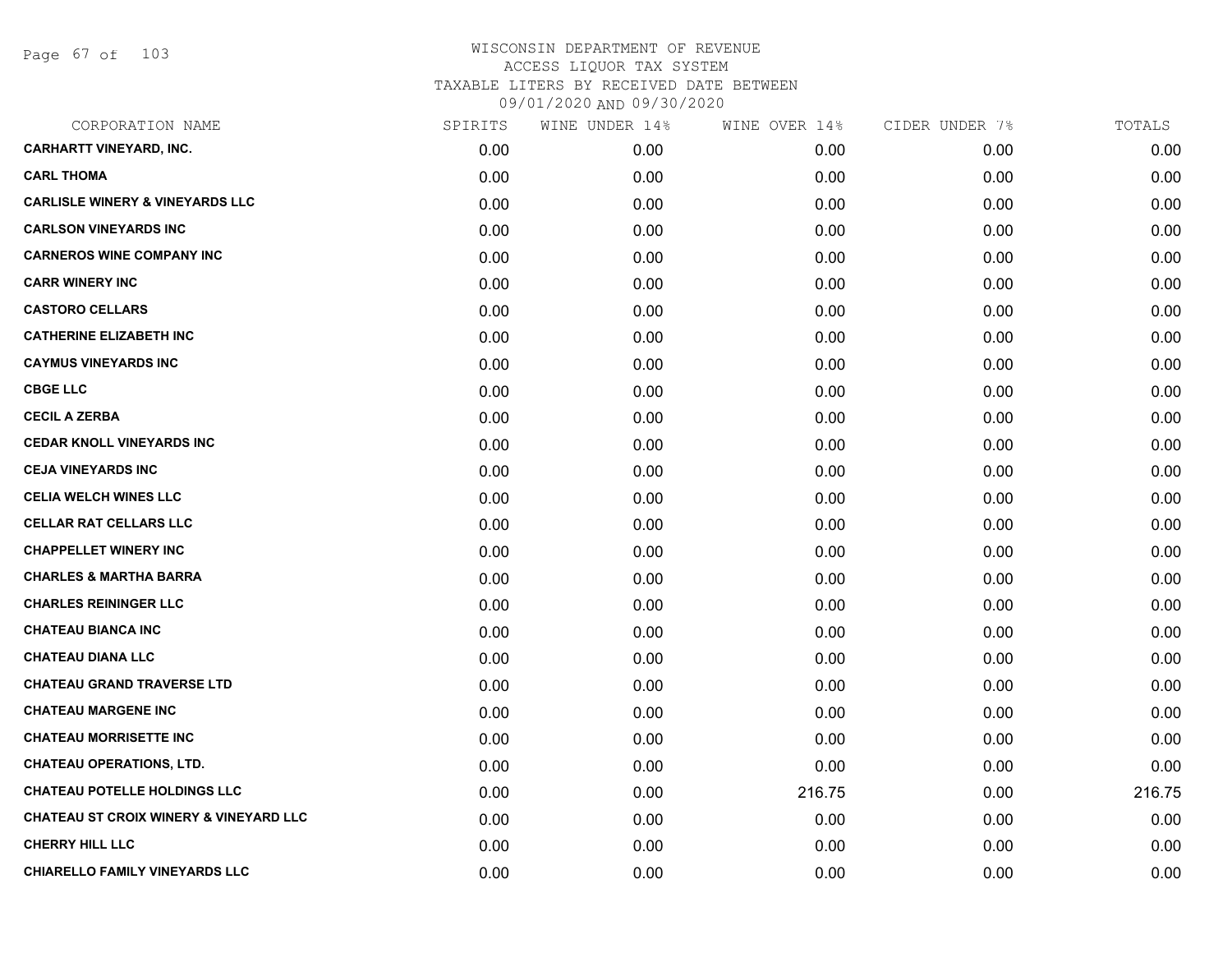Page 68 of 103

| SPIRITS | WINE UNDER 14% | WINE OVER 14% | CIDER UNDER 7% | TOTALS |
|---------|----------------|---------------|----------------|--------|
| 0.00    | 0.00           | 0.00          | 0.00           | 0.00   |
| 0.00    | 0.00           | 0.00          | 0.00           | 0.00   |
| 0.00    | 0.00           | 0.00          | 0.00           | 0.00   |
| 0.00    | 0.00           | 0.00          | 0.00           | 0.00   |
| 0.00    | 0.00           | 0.00          | 0.00           | 0.00   |
| 0.00    | 0.00           | 0.00          | 0.00           | 0.00   |
| 0.00    | 0.00           | 0.00          | 0.00           | 0.00   |
| 0.00    | 0.00           | 0.00          | 0.00           | 0.00   |
| 0.00    | 0.00           | 0.00          | 0.00           | 0.00   |
| 0.00    | 0.00           | 0.00          | 0.00           | 0.00   |
| 0.00    | 0.00           | 0.00          | 0.00           | 0.00   |
| 0.00    | 0.00           | 0.00          | 0.00           | 0.00   |
| 0.00    | 0.00           | 0.00          | 0.00           | 0.00   |
| 0.00    | 0.00           | 0.00          | 0.00           | 0.00   |
| 0.00    | 0.00           | 0.00          | 0.00           | 0.00   |
| 0.00    | 0.00           | 0.00          | 0.00           | 0.00   |
| 0.00    | 0.00           | 0.00          | 0.00           | 0.00   |
| 0.00    | 0.00           | 0.00          | 0.00           | 0.00   |
| 0.00    | 0.00           | 0.00          | 0.00           | 0.00   |
| 0.00    | 0.00           | 0.00          | 0.00           | 0.00   |
| 0.00    | 0.00           | 0.00          | 0.00           | 0.00   |
| 0.00    | 0.00           | 0.00          | 0.00           | 0.00   |
| 0.00    | 0.00           | 0.00          | 0.00           | 0.00   |
| 0.00    | 0.00           | 0.00          | 0.00           | 0.00   |
| 0.00    | 0.00           | 0.00          | 0.00           | 0.00   |
| 0.00    | 0.00           | 0.00          | 0.00           | 0.00   |
| 0.00    | 0.00           | 0.00          | 0.00           | 0.00   |
| 0.00    | 0.00           | 0.00          | 0.00           | 0.00   |
|         |                |               |                |        |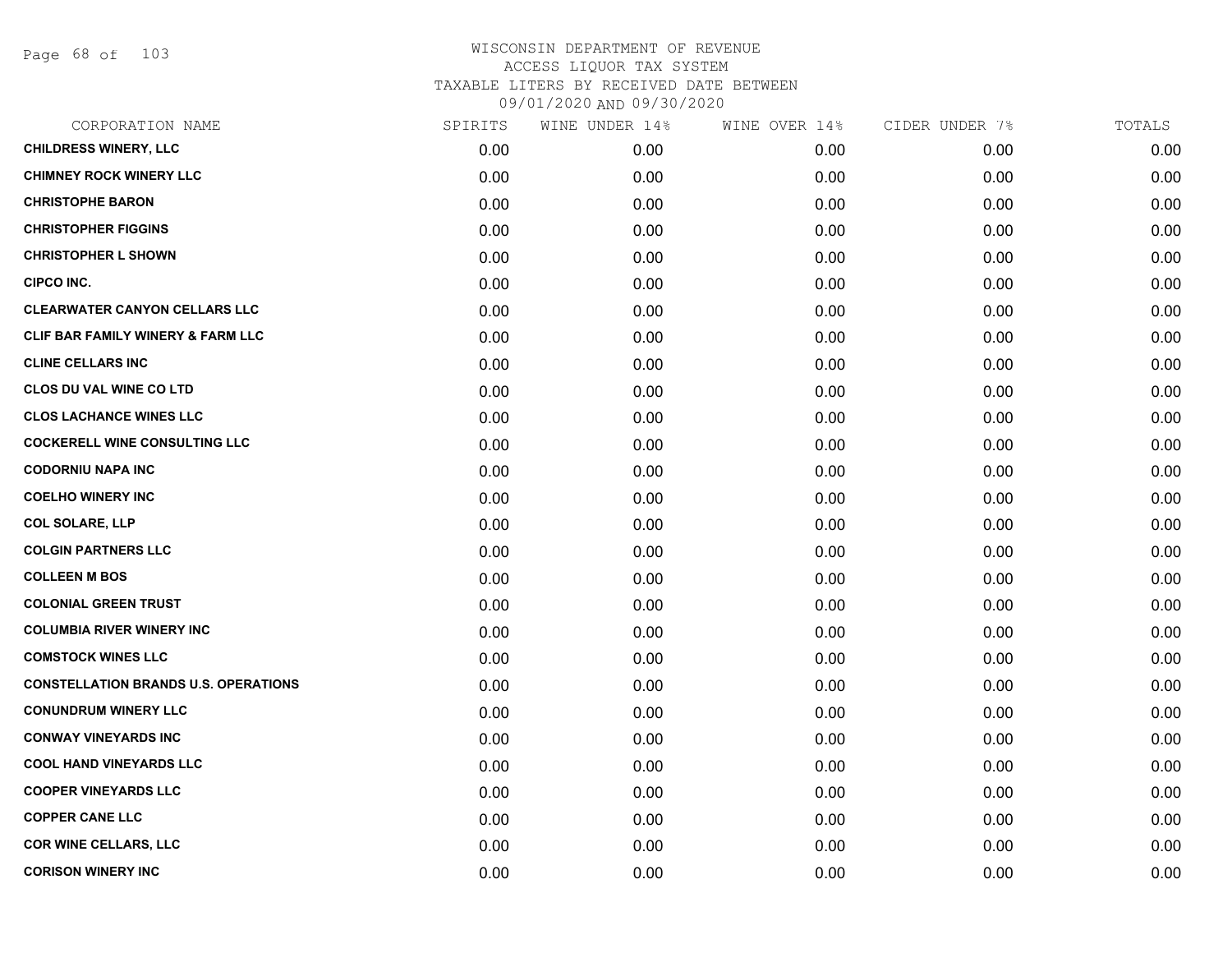Page 69 of 103

| CORPORATION NAME                       | SPIRITS | WINE UNDER 14% | WINE OVER 14% | CIDER UNDER 7% | TOTALS |
|----------------------------------------|---------|----------------|---------------|----------------|--------|
| <b>CORNERSTONE CELLARS LLC</b>         | 0.00    | 0.00           | 0.00          | 0.00           | 0.00   |
| <b>CORY J MICHAL</b>                   | 0.00    | 0.00           | 0.00          | 0.00           | 0.00   |
| <b>COTE D'OR IMPORTS LLC</b>           | 0.00    | 0.00           | 0.00          | 0.00           | 0.00   |
| <b>COURAGEOUS INC</b>                  | 0.00    | 0.00           | 0.00          | 0.00           | 0.00   |
| <b>CRAIG FLETCHER</b>                  | 0.00    | 0.00           | 0.00          | 0.00           | 0.00   |
| <b>CRAIG S HANDLY</b>                  | 0.00    | 0.00           | 0.00          | 0.00           | 0.00   |
| <b>CREATIVE WINE CONCEPTS INC</b>      | 0.00    | 0.00           | 0.00          | 0.00           | 0.00   |
| <b>CREW WINE COMPANY LLC</b>           | 0.00    | 0.00           | 0.00          | 0.00           | 0.00   |
| <b>CRIMSON WINE GROUP LTD</b>          | 0.00    | 0.00           | 0.00          | 0.00           | 0.00   |
| <b>CRISTOM VINEYARDS INC</b>           | 0.00    | 0.00           | 0.00          | 0.00           | 0.00   |
| <b>CROCKER &amp; STARR WINE CO LLC</b> | 0.00    | 0.00           | 0.00          | 0.00           | 0.00   |
| <b>CROFT LLC</b>                       | 0.00    | 0.00           | 0.00          | 0.00           | 0.00   |
| <b>CROWN POINT WINERY LLC</b>          | 0.00    | 0.00           | 0.00          | 0.00           | 0.00   |
| <b>CRUSE WINE COMPANY, LLC</b>         | 0.00    | 0.00           | 0.00          | 0.00           | 0.00   |
| <b>CULLEN AND HARRISON LLC</b>         | 0.00    | 0.00           | 0.00          | 0.00           | 0.00   |
| <b>CUNAT PREMIUM VINEYARDS LLC</b>     | 0.00    | 0.00           | 0.00          | 0.00           | 0.00   |
| <b>CUSHMAN WINERY CORPORATION</b>      | 0.00    | 0.00           | 0.00          | 0.00           | 0.00   |
| <b>CUVAISON INC</b>                    | 0.00    | 0.00           | 0.00          | 0.00           | 0.00   |
| <b>CWC WINERY LLC</b>                  | 0.00    | 0.00           | 0.00          | 0.00           | 0.00   |
| <b>D MYERS LLC</b>                     | 0.00    | 0.00           | 0.00          | 0.00           | 0.00   |
| <b>DADY CAPITAL LLLP</b>               | 0.00    | 0.00           | 0.00          | 0.00           | 0.00   |
| <b>DAMIANI WINE CELLARS, LLC</b>       | 0.00    | 0.00           | 0.00          | 0.00           | 0.00   |
| <b>DANA ESTATES INC</b>                | 0.00    | 0.00           | 0.00          | 0.00           | 0.00   |
| <b>DANICA PATRICK</b>                  | 0.00    | 0.00           | 0.00          | 0.00           | 0.00   |
| <b>DANIEL J KOEPKE</b>                 | 0.00    | 0.00           | 0.00          | 0.00           | 0.00   |
| DANZA DEL SOL WINERY INC               | 0.00    | 0.00           | 0.00          | 0.00           | 0.00   |
| <b>DANZINGER VINEYARDS LLC</b>         | 0.00    | 0.00           | 0.00          | 0.00           | 0.00   |
| <b>DAOU VINEYARDS LLC</b>              | 0.00    | 0.00           | 0.00          | 0.00           | 0.00   |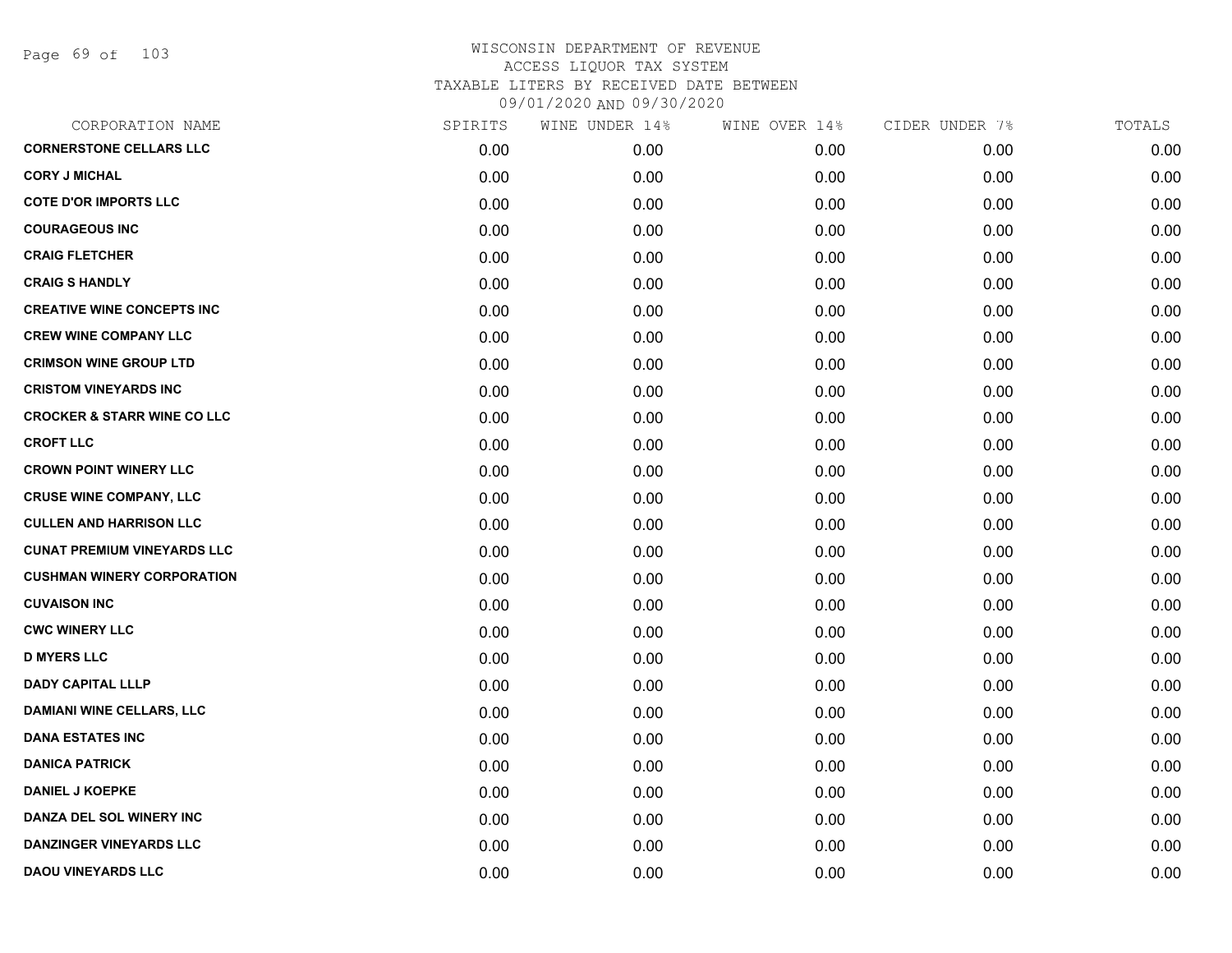Page 70 of 103

| CORPORATION NAME                   | SPIRITS | WINE UNDER 14% | WINE OVER 14% | CIDER UNDER 7% | TOTALS |
|------------------------------------|---------|----------------|---------------|----------------|--------|
| <b>DARIOUSH KHALEDI WINERY LLC</b> | 0.00    | 0.00           | 0.00          | 0.00           | 0.00   |
| DAVERO SONOMA, INC                 | 0.00    | 0.00           | 0.00          | 0.00           | 0.00   |
| <b>DAVID BRUCE WINERY INC</b>      | 0.00    | 0.00           | 0.00          | 0.00           | 0.00   |
| <b>DAVID COFFARO</b>               | 0.00    | 0.00           | 0.00          | 0.00           | 0.00   |
| <b>DAVID F MAHER</b>               | 0.00    | 0.00           | 0.00          | 0.00           | 0.00   |
| <b>DAVID J ECKERT</b>              | 0.00    | 0.00           | 0.00          | 0.00           | 0.00   |
| <b>DAVID J MATTHEWS</b>            | 0.00    | 0.00           | 0.00          | 0.00           | 0.00   |
| <b>DAVID JAMES LLC</b>             | 0.00    | 0.00           | 0.00          | 0.00           | 0.00   |
| <b>DAVID L MCGEE</b>               | 0.00    | 3.00           | 6.00          | 0.00           | 9.00   |
| <b>DAVID R RASMUSSEN</b>           | 0.00    | 0.00           | 0.00          | 0.00           | 0.00   |
| <b>DAVIS ESTATES LLC</b>           | 0.00    | 0.00           | 0.00          | 0.00           | 0.00   |
| <b>DAWN'S DREAM LLC</b>            | 0.00    | 0.00           | 0.00          | 0.00           | 0.00   |
| DE LA MONTANYA WINERY INC          | 0.00    | 0.00           | 0.00          | 0.00           | 0.00   |
| DE TIERRA VINEYARD LLC             | 0.00    | 0.00           | 0.00          | 0.00           | 0.00   |
| <b>DEAN VINCENT BORDIGIONI</b>     | 0.00    | 0.00           | 0.00          | 0.00           | 0.00   |
| DEERFIELD RANCH WINERY LLC         | 0.00    | 0.00           | 0.00          | 0.00           | 0.00   |
| DEL DOTTO VINEYARDS INC            | 0.00    | 0.00           | 0.00          | 0.00           | 0.00   |
| <b>DELICATO VINEYARDS INC</b>      | 0.00    | 0.00           | 0.00          | 0.00           | 0.00   |
| <b>DELILLE CELLARS LLC</b>         | 0.00    | 0.00           | 0.00          | 0.00           | 0.00   |
| <b>DELLA TERRA LLC</b>             | 0.00    | 6.00           | 0.00          | 0.00           | 6.00   |
| <b>DENNIS R ONEIL</b>              | 0.00    | 0.00           | 0.00          | 0.00           | 0.00   |
| DH GUSTAFSON FAMILY VINEYARDS LLC  | 0.00    | 0.00           | 0.00          | 0.00           | 0.00   |
| <b>DIANA HOBSON</b>                | 0.00    | 0.00           | 0.00          | 0.00           | 0.00   |
| <b>DINO DINA</b>                   | 0.00    | 0.00           | 0.00          | 0.00           | 0.00   |
| <b>DOMAINE CARNEROS LTD</b>        | 0.00    | 0.00           | 0.00          | 0.00           | 0.00   |
| <b>DOMAINE CHANDON INC</b>         | 0.00    | 0.00           | 0.00          | 0.00           | 0.00   |
| <b>DOMAINE DE MARIA SOTER LLC</b>  | 0.00    | 0.00           | 0.00          | 0.00           | 0.00   |
| <b>DOMAINE DROUHIN OREGON LLC</b>  | 0.00    | 0.00           | 0.00          | 0.00           | 0.00   |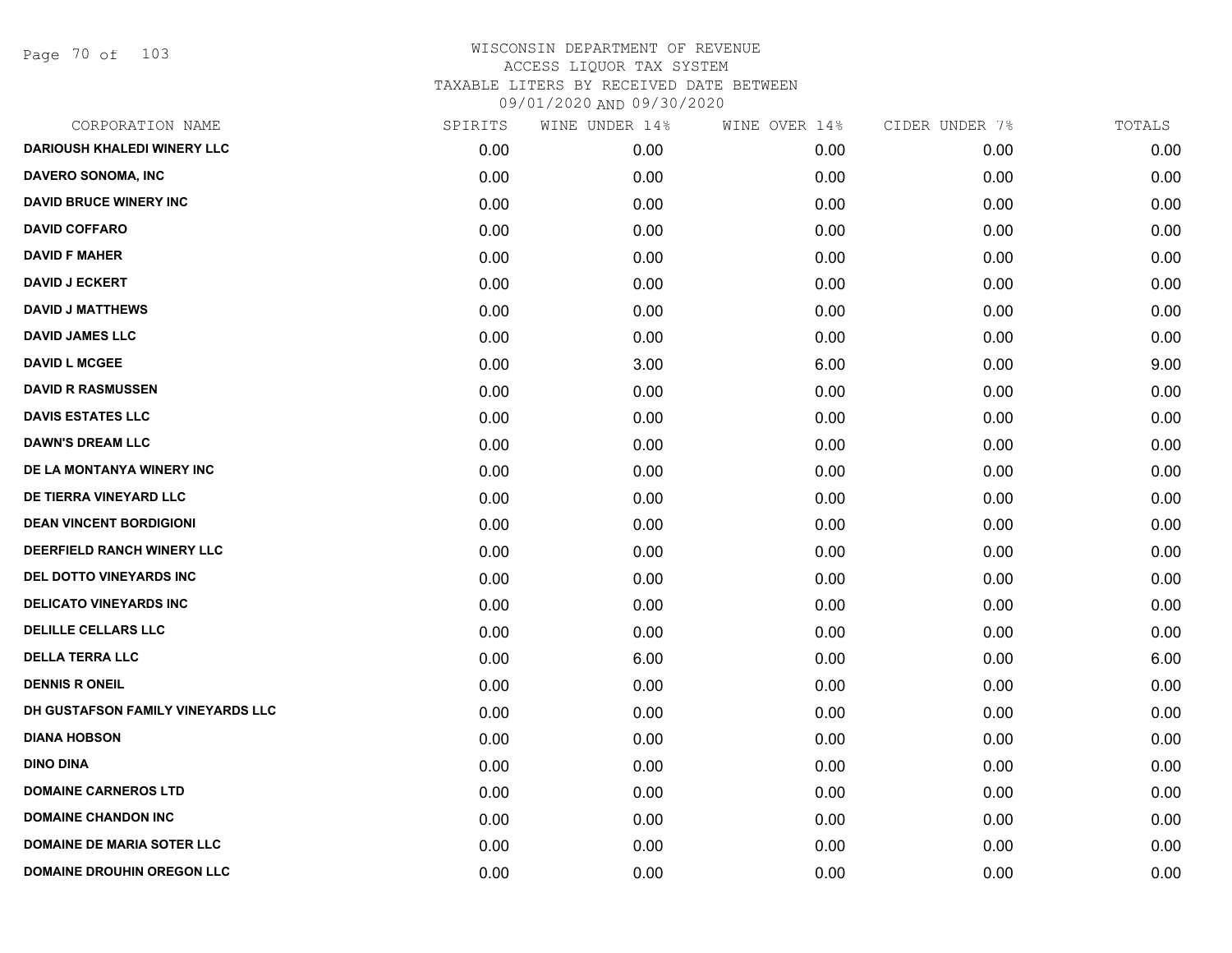Page 71 of 103

| SPIRITS | WINE UNDER 14% | WINE OVER 14% | CIDER UNDER 7% | TOTALS |
|---------|----------------|---------------|----------------|--------|
| 0.00    | 0.00           | 0.00          | 0.00           | 0.00   |
| 0.00    | 0.00           | 0.00          | 0.00           | 0.00   |
| 0.00    | 0.00           | 0.00          | 0.00           | 0.00   |
| 0.00    | 0.00           | 0.00          | 0.00           | 0.00   |
| 0.00    | 0.00           | 0.00          | 0.00           | 0.00   |
| 0.00    | 0.00           | 0.00          | 0.00           | 0.00   |
| 0.00    | 0.00           | 0.00          | 0.00           | 0.00   |
| 0.00    | 0.00           | 0.00          | 0.00           | 0.00   |
| 0.00    | 0.00           | 0.00          | 0.00           | 0.00   |
| 0.00    | 0.00           | 0.00          | 0.00           | 0.00   |
| 0.00    | 0.00           | 0.00          | 0.00           | 0.00   |
| 0.00    | 0.00           | 0.00          | 0.00           | 0.00   |
| 0.00    | 0.00           | 0.00          | 0.00           | 0.00   |
| 0.00    | 0.00           | 0.00          | 0.00           | 0.00   |
| 0.00    | 0.00           | 0.00          | 0.00           | 0.00   |
| 0.00    | 0.00           | 0.00          | 0.00           | 0.00   |
| 0.00    | 0.00           | 0.00          | 0.00           | 0.00   |
| 0.00    | 0.00           | 0.00          | 0.00           | 0.00   |
| 0.00    | 0.00           | 0.00          | 0.00           | 0.00   |
| 0.00    | 0.00           | 0.00          | 0.00           | 0.00   |
| 0.00    | 0.00           | 0.00          | 0.00           | 0.00   |
| 0.00    | 0.00           | 0.00          | 0.00           | 0.00   |
| 0.00    | 0.00           | 0.00          | 0.00           | 0.00   |
| 0.00    | 0.00           | 0.00          | 0.00           | 0.00   |
| 0.00    | 0.00           | 0.00          | 0.00           | 0.00   |
| 0.00    | 0.00           | 0.00          | 0.00           | 0.00   |
| 0.00    | 0.00           | 0.00          | 0.00           | 0.00   |
|         |                |               |                |        |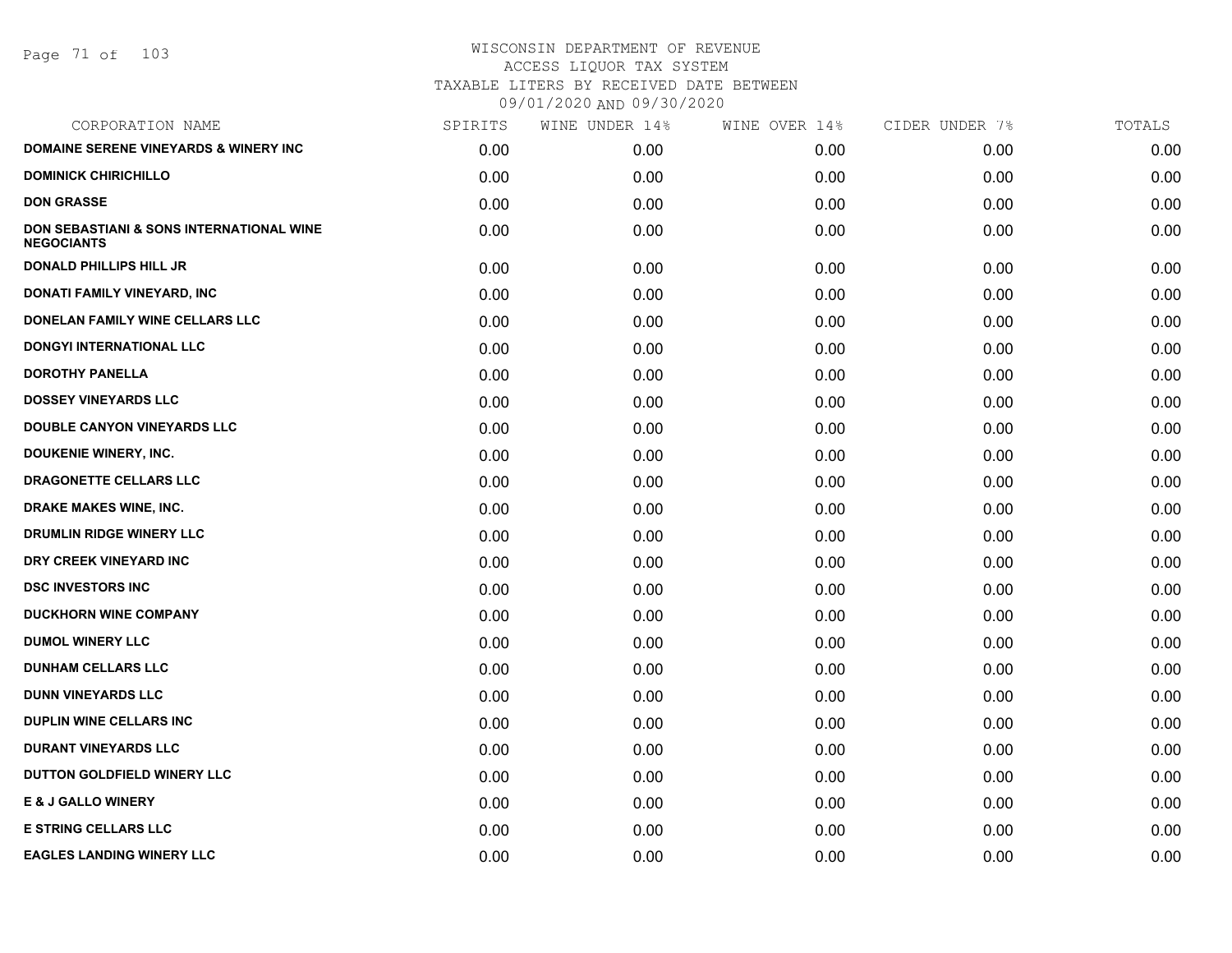Page 72 of 103

| CORPORATION NAME                    | SPIRITS | WINE UNDER 14% | WINE OVER 14% | CIDER UNDER 7% | TOTALS |
|-------------------------------------|---------|----------------|---------------|----------------|--------|
| EAST BRANCH WINERY, INC.            | 0.00    | 0.00           | 0.00          | 0.00           | 0.00   |
| <b>EASTERN RIDGES VINEYARD, LLC</b> | 0.00    | 0.00           | 0.00          | 0.00           | 0.00   |
| <b>EBERLE WINERY LP</b>             | 0.00    | 0.00           | 0.00          | 0.00           | 0.00   |
| EDEN ICE CIDER COMPANY INC.         | 0.00    | 0.00           | 0.00          | 0.00           | 0.00   |
| <b>EDWARD J RINK</b>                | 0.00    | 0.00           | 0.00          | 0.00           | 0.00   |
| <b>EDWARD T MARKS</b>               | 0.00    | 0.00           | 0.00          | 0.00           | 0.00   |
| EHREN JORDAN WINE CELLARS LLC       | 0.00    | 0.00           | 0.00          | 0.00           | 0.00   |
| <b>EILEEN BRYS</b>                  | 0.00    | 0.00           | 0.00          | 0.00           | 0.00   |
| <b>ELEGANCE PROPERTIES LLC</b>      | 0.00    | 0.00           | 0.00          | 0.00           | 0.00   |
| <b>ELISABETH W KLEIN</b>            | 0.00    | 0.00           | 0.00          | 0.00           | 0.00   |
| ELK COVE VINEYARDS INC              | 0.00    | 0.00           | 0.00          | 0.00           | 0.00   |
| ELLIOTT SMITH DEVELOPMENT COMPANY   | 0.00    | 0.00           | 0.00          | 0.00           | 0.00   |
| <b>ELV-OREGON LLC</b>               | 0.00    | 0.00           | 0.00          | 0.00           | 0.00   |
| <b>EMILIO GUGLIELMO WINERY INC</b>  | 0.00    | 0.00           | 0.00          | 0.00           | 0.00   |
| <b>EMMITT-SCORSONE WINES LLC</b>    | 0.00    | 0.00           | 0.00          | 0.00           | 0.00   |
| <b>EMMOLO RIVER RANCH LLC</b>       | 0.00    | 0.00           | 0.00          | 0.00           | 0.00   |
| <b>ENTENTE SPIRITS LLC</b>          | 0.00    | 0.00           | 0.00          | 0.00           | 0.00   |
| <b>EOLA HILLS WINE CELLARS INC</b>  | 0.00    | 0.00           | 0.00          | 0.00           | 0.00   |
| <b>ERIC FLANAGAN</b>                | 0.00    | 0.00           | 0.00          | 0.00           | 0.00   |
| ERIC TRUMP WINE MANUFACTURING LLC   | 0.00    | 0.00           | 0.00          | 0.00           | 0.00   |
| ERIK MILLER WINES, INC.             | 0.00    | 0.00           | 0.00          | 0.00           | 0.00   |
| <b>ERNEST VINEYARDS LLC</b>         | 0.00    | 0.00           | 0.00          | 0.00           | 0.00   |
| <b>EUGENE PERATA</b>                | 0.00    | 0.00           | 0.00          | 0.00           | 0.00   |
| <b>F KORBEL &amp; BROS INC</b>      | 0.00    | 0.00           | 0.00          | 0.00           | 0.00   |
| <b>FAETHM INC</b>                   | 0.00    | 0.00           | 0.00          | 0.00           | 0.00   |
| <b>FANTESCA LLC</b>                 | 0.00    | 0.00           | 0.00          | 0.00           | 0.00   |
| <b>FAT BOYS INC</b>                 | 0.00    | 0.00           | 0.00          | 0.00           | 0.00   |
| <b>FAWN CREEK WINERY LLC</b>        | 0.00    | 0.00           | 0.00          | 0.00           | 0.00   |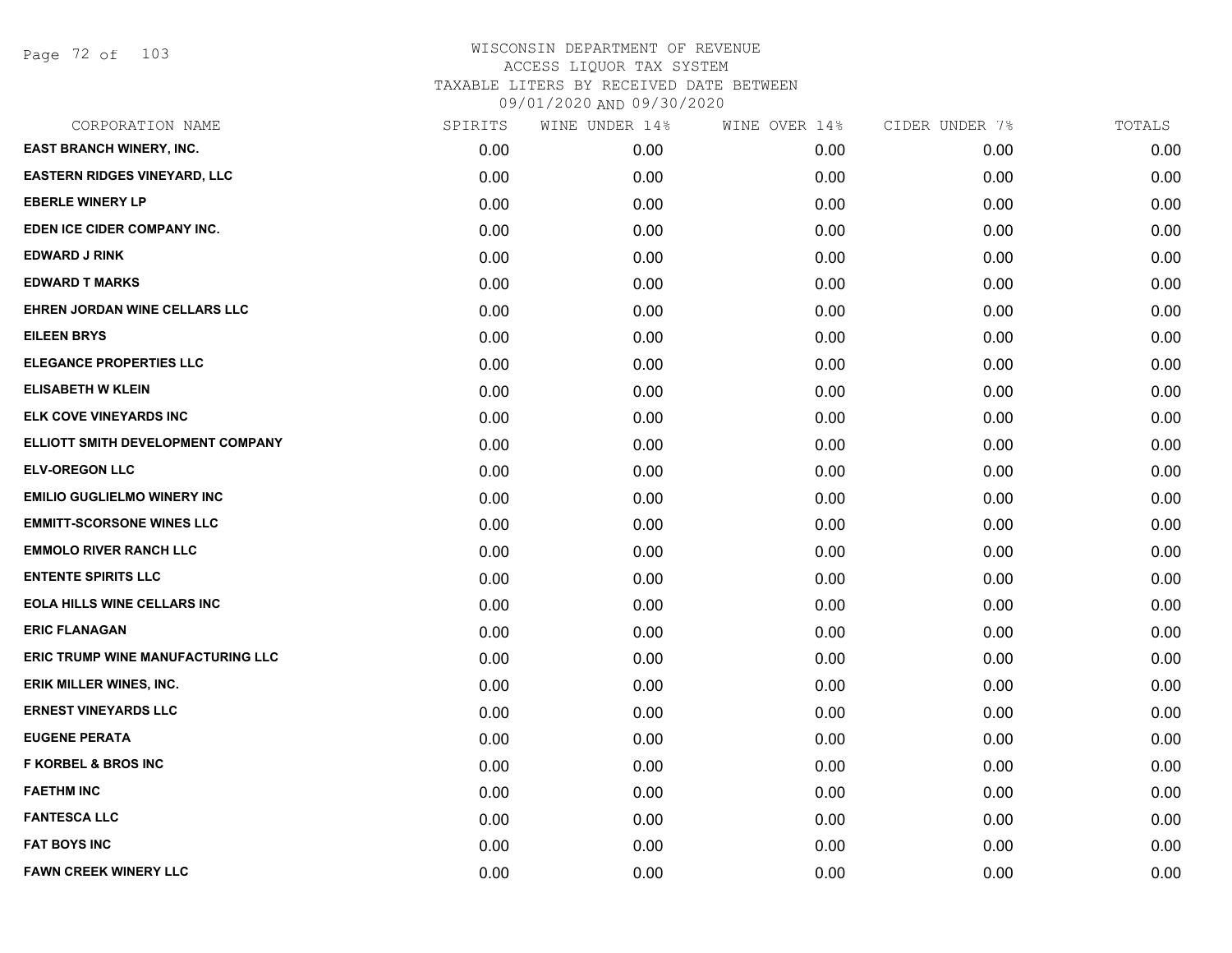Page 73 of 103

| CORPORATION NAME                               | SPIRITS | WINE UNDER 14% | WINE OVER 14% | CIDER UNDER 7% | TOTALS |
|------------------------------------------------|---------|----------------|---------------|----------------|--------|
| FAZELI VINEYARDS, LLC                          | 0.00    | 0.00           | 0.00          | 0.00           | 0.00   |
| <b>FENESTRA WINERY INC</b>                     | 0.00    | 0.00           | 0.00          | 0.00           | 0.00   |
| FENN VALLEY VINEYARDS, INC.                    | 0.00    | 0.00           | 0.00          | 0.00           | 0.00   |
| <b>FERMENTING CELLARS LLC</b>                  | 0.00    | 0.00           | 0.00          | 0.00           | 0.00   |
| <b>FERNRAY LLC</b>                             | 0.00    | 0.00           | 0.00          | 0.00           | 0.00   |
| FERRARI CARANO VINEYARDS & WINERY LLC          | 0.00    | 0.00           | 0.00          | 0.00           | 0.00   |
| <b>FETZER VINEYARDS</b>                        | 0.00    | 0.00           | 0.00          | 0.00           | 0.00   |
| <b>FICKLIN VINEYARDS INC</b>                   | 0.00    | 0.00           | 0.00          | 0.00           | 0.00   |
| <b>FIDDLEHEAD CELLARS LP</b>                   | 0.00    | 0.00           | 0.00          | 0.00           | 0.00   |
| <b>FIDELITAS WINES LLC</b>                     | 0.00    | 0.00           | 0.00          | 0.00           | 0.00   |
| FIESTA VINEYARD & WINERY LLC                   | 0.00    | 0.00           | 0.00          | 0.00           | 0.00   |
| <b>FINKELSTEIN VINEYARDS INC</b>               | 0.00    | 0.00           | 0.00          | 0.00           | 0.00   |
| <b>FIRESTEED CORPORATION</b>                   | 0.00    | 0.00           | 0.00          | 0.00           | 0.00   |
| FISHER KING WINERY, LLC                        | 0.00    | 0.00           | 0.00          | 0.00           | 0.00   |
| <b>FISHER VINEYARDS</b>                        | 0.00    | 0.00           | 0.00          | 0.00           | 0.00   |
| <b>FITVINE LLC</b>                             | 0.00    | 0.00           | 0.00          | 0.00           | 0.00   |
| <b>FIVE VINES LLC</b>                          | 0.00    | 0.00           | 0.00          | 0.00           | 0.00   |
| <b>FLOOD RANCH COMPANY</b>                     | 0.00    | 0.00           | 0.00          | 0.00           | 0.00   |
| <b>FLORA SPRINGS WINE COMPANY</b>              | 0.00    | 0.00           | 0.00          | 0.00           | 0.00   |
| <b>FLORIDA ORANGE GROVES INC</b>               | 0.00    | 0.00           | 0.00          | 0.00           | 0.00   |
| <b>FLOWERS VINEYARD AND WINERY, LLC</b>        | 0.00    | 0.00           | 0.00          | 0.00           | 0.00   |
| <b>FLYING B VINEYARD LP</b>                    | 0.00    | 0.00           | 0.00          | 0.00           | 0.00   |
| <b>FN CELLARS LLC</b>                          | 0.00    | 0.00           | 0.00          | 0.00           | 0.00   |
| <b>FOLEY ESTATES VINEYARD &amp; WINERY LLC</b> | 0.00    | 0.00           | 0.00          | 0.00           | 0.00   |
| <b>FOLEY FAMILY WINES INC</b>                  | 0.00    | 0.00           | 0.00          | 0.00           | 0.00   |
| FOLIO WINE COMPANY LLC                         | 0.00    | 0.00           | 0.00          | 0.00           | 0.00   |
| <b>FONTANELLA WINES LLC</b>                    | 0.00    | 0.00           | 0.00          | 0.00           | 0.00   |
| FORIS VINEYARDS WINERY LLC                     | 0.00    | 0.00           | 0.00          | 0.00           | 0.00   |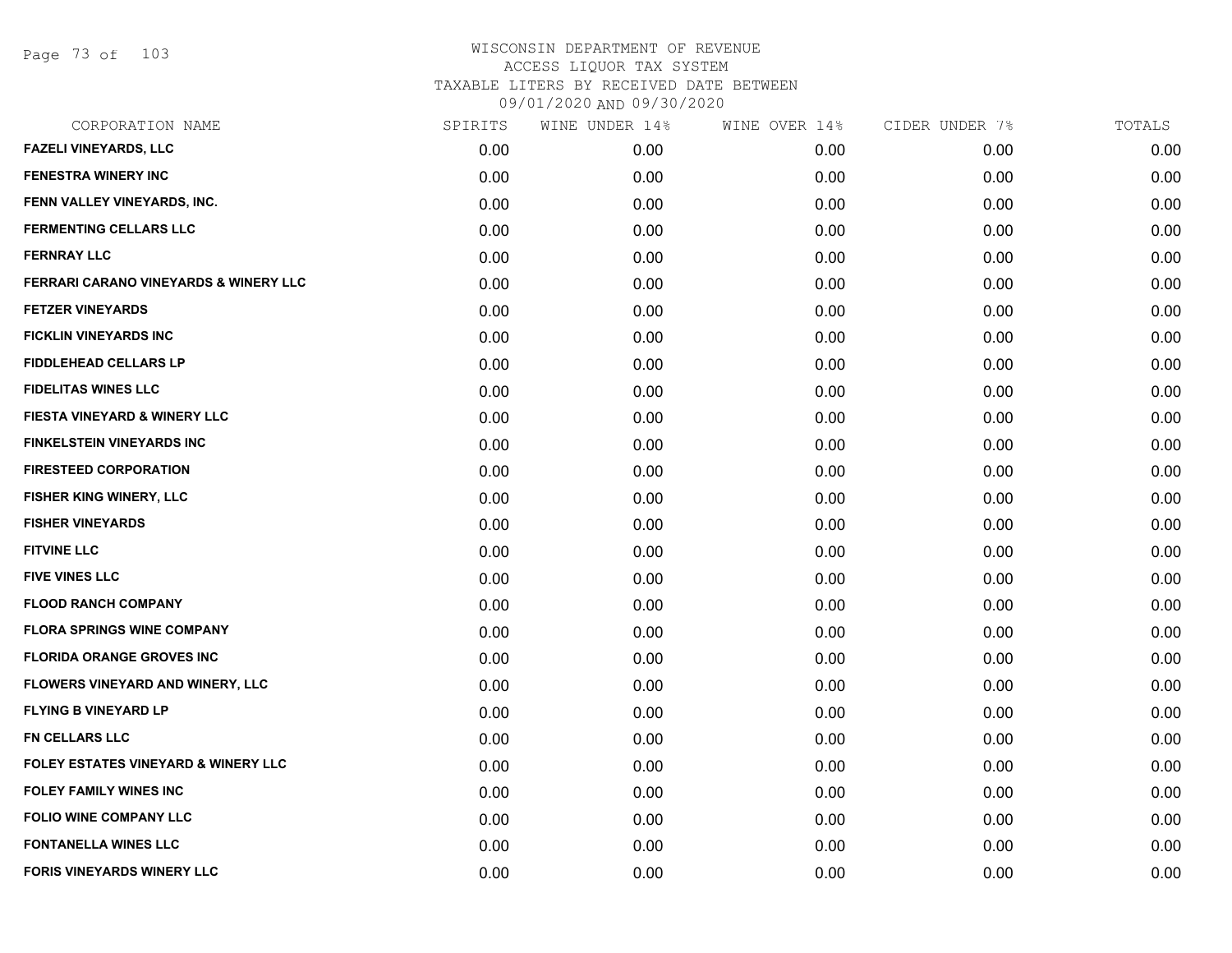|      | WINE UNDER 14%    |      | CIDER UNDER 7% | TOTALS |
|------|-------------------|------|----------------|--------|
| 0.00 | 0.00 <sub>1</sub> | 0.00 | 0.00           | 0.00   |
| 0.00 | 0.00              | 0.00 | 0.00           | 0.00   |
| 0.00 | 0.00              | 0.00 | 0.00           | 0.00   |
| 0.00 | 0.00              | 0.00 | 0.00           | 0.00   |
| 0.00 | 0.00              | 0.00 | 0.00           | 0.00   |
| 0.00 | 0.00              | 0.00 | 0.00           | 0.00   |
| 0.00 | 0.00              | 0.00 | 0.00           | 0.00   |
| 0.00 | 0.00              | 0.00 | 0.00           | 0.00   |
| 0.00 | 0.00              | 0.00 | 0.00           | 0.00   |
| 0.00 | 0.00              | 0.00 | 0.00           | 0.00   |
| 0.00 | 0.00              | 0.00 | 0.00           | 0.00   |
| 0.00 | 0.00              | 0.00 | 0.00           | 0.00   |
| 0.00 | 0.00              | 0.00 | 0.00           | 0.00   |
| 0.00 | 0.00              | 0.00 | 0.00           | 0.00   |
| 0.00 | 0.00              | 0.00 | 0.00           | 0.00   |
| 0.00 | 0.00              | 0.00 | 0.00           | 0.00   |
| 0.00 | 0.00              | 0.00 | 0.00           | 0.00   |
| 0.00 | 0.00              | 0.00 | 0.00           | 0.00   |
| 0.00 | 0.00              | 0.00 | 0.00           | 0.00   |
| 0.00 | 0.00              | 0.00 | 0.00           | 0.00   |
| 0.00 | 0.00              | 0.00 | 0.00           | 0.00   |
| 0.00 | 0.00              | 0.00 | 0.00           | 0.00   |
| 0.00 | 0.00              | 0.00 | 0.00           | 0.00   |
| 0.00 | 0.00              | 0.00 | 0.00           | 0.00   |
| 0.00 | 0.00              | 0.00 | 0.00           | 0.00   |
| 0.00 | 0.00              | 0.00 | 0.00           | 0.00   |
| 0.00 | 0.00              | 0.00 | 0.00           | 0.00   |
| 0.00 | 0.00              | 0.00 | 0.00           | 0.00   |
|      | SPIRITS           |      | WINE OVER 14%  |        |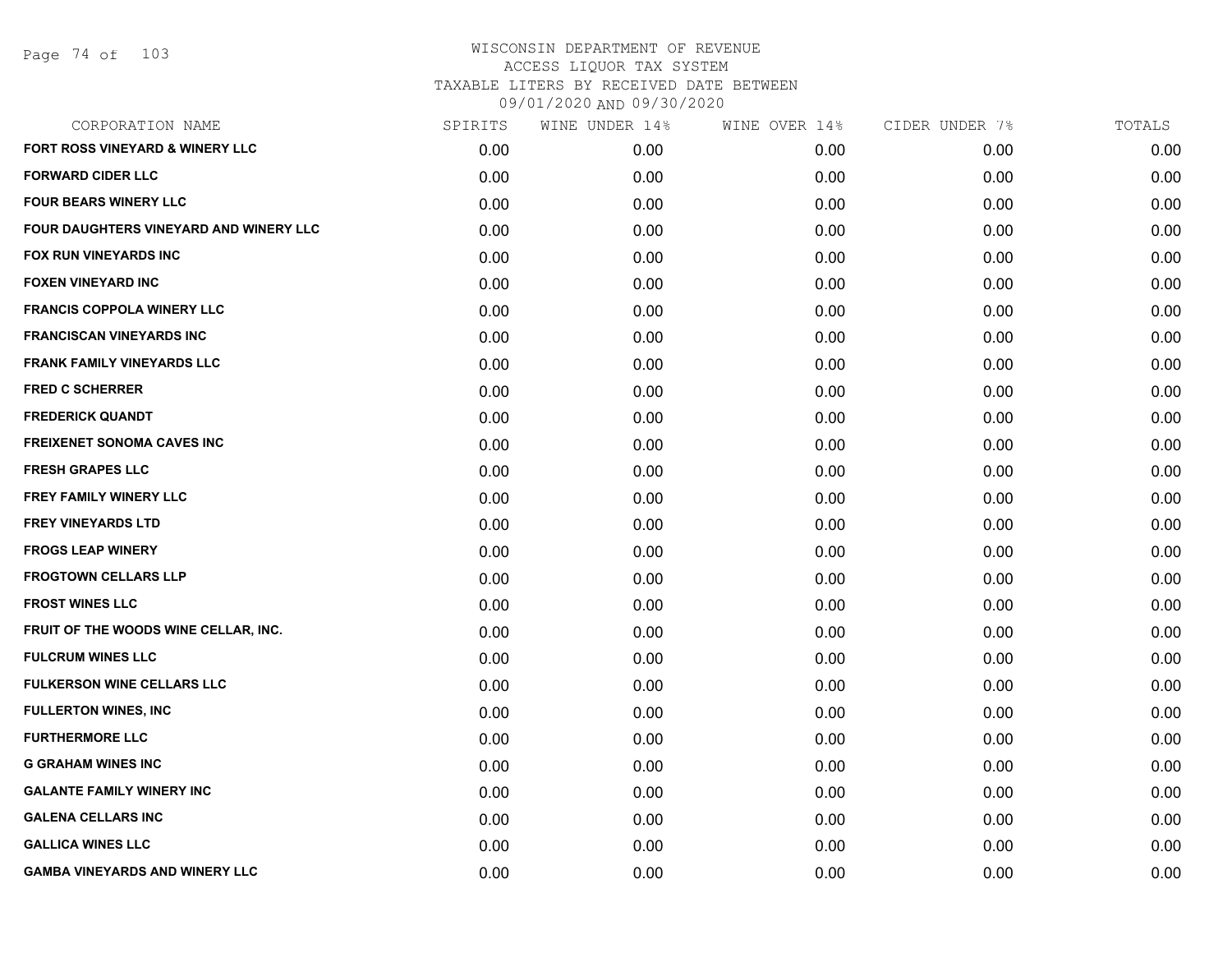| CORPORATION NAME                           | SPIRITS | WINE UNDER 14% | WINE OVER 14% | CIDER UNDER 7% | TOTALS |
|--------------------------------------------|---------|----------------|---------------|----------------|--------|
| <b>GAMBLE FAMILY VINEYARDS LLC</b>         | 0.00    | 0.00           | 0.00          | 0.00           | 0.00   |
| <b>GANDONA INC</b>                         | 0.00    | 0.00           | 0.00          | 0.00           | 0.00   |
| <b>GARGIULO VINEYARD LLC</b>               | 0.00    | 0.00           | 0.00          | 0.00           | 0.00   |
| <b>GARROD TRUST</b>                        | 0.00    | 0.00           | 0.00          | 0.00           | 0.00   |
| <b>GARY FRANSCIONI, INC.</b>               | 0.00    | 0.00           | 0.00          | 0.00           | 0.00   |
| <b>GEARY MARKET INVESTMENT COMPANY LTD</b> | 0.00    | 0.00           | 0.00          | 0.00           | 0.00   |
| <b>GEMSTONE VINEYARDS LLC</b>              | 0.00    | 0.00           | 0.00          | 0.00           | 0.00   |
| <b>GENERATIONS OF SONOMA LLC</b>           | 0.00    | 0.00           | 0.00          | 0.00           | 0.00   |
| <b>GENESEO PARTNERS LP</b>                 | 0.00    | 0.00           | 0.00          | 0.00           | 0.00   |
| <b>GEORGE O HENDRY</b>                     | 0.00    | 0.00           | 0.00          | 0.00           | 0.00   |
| <b>GEORGE RONALD DENNER</b>                | 0.00    | 0.00           | 0.00          | 0.00           | 0.00   |
| <b>GERALD E FORTH</b>                      | 0.00    | 0.00           | 0.00          | 0.00           | 0.00   |
| <b>GF VINEYARDS LLC</b>                    | 0.00    | 0.00           | 0.00          | 0.00           | 0.00   |
| <b>GF WINES LLC</b>                        | 0.00    | 0.00           | 0.00          | 0.00           | 0.00   |
| <b>GIFT SERVICES INC</b>                   | 0.00    | 0.00           | 0.00          | 0.00           | 0.00   |
| <b>GLENORA WINE CELLARS INC</b>            | 0.00    | 0.00           | 0.00          | 0.00           | 0.00   |
| <b>GLOBAL UNIVERSAL SRL</b>                | 0.00    | 0.00           | 0.00          | 0.00           | 0.00   |
| <b>GOLDIN INVESTMENT II INC</b>            | 0.00    | 0.00           | 0.00          | 0.00           | 0.00   |
| <b>GOLDRIDGEPINOT.COM LLC</b>              | 0.00    | 0.00           | 0.00          | 0.00           | 0.00   |
| <b>GOLDSCHMIDT VINEYARDS LLC</b>           | 0.00    | 0.00           | 0.00          | 0.00           | 0.00   |
| <b>GOOD FOUNDATIONS INC</b>                | 0.00    | 0.00           | 0.00          | 0.00           | 0.00   |
| <b>GOOSE RIDGE LLC</b>                     | 0.00    | 0.00           | 0.00          | 0.00           | 0.00   |
| <b>GRAPE VISIONS LLC</b>                   | 0.00    | 0.00           | 0.00          | 0.00           | 0.00   |
| <b>GRAPESEED WINE FUND LLC</b>             | 0.00    | 0.00           | 0.00          | 0.00           | 0.00   |
| <b>GRASSINI FAMILY VINEYARDS LLC</b>       | 0.00    | 0.00           | 0.00          | 0.00           | 0.00   |
| <b>GREEN FAMILY WINERY LLC</b>             | 0.00    | 0.00           | 0.00          | 0.00           | 0.00   |
| <b>GREG MICHAEL CELLARS, LLC</b>           | 0.00    | 0.00           | 0.00          | 0.00           | 0.00   |
| <b>GREG SANDERS</b>                        | 0.00    | 0.00           | 0.00          | 0.00           | 0.00   |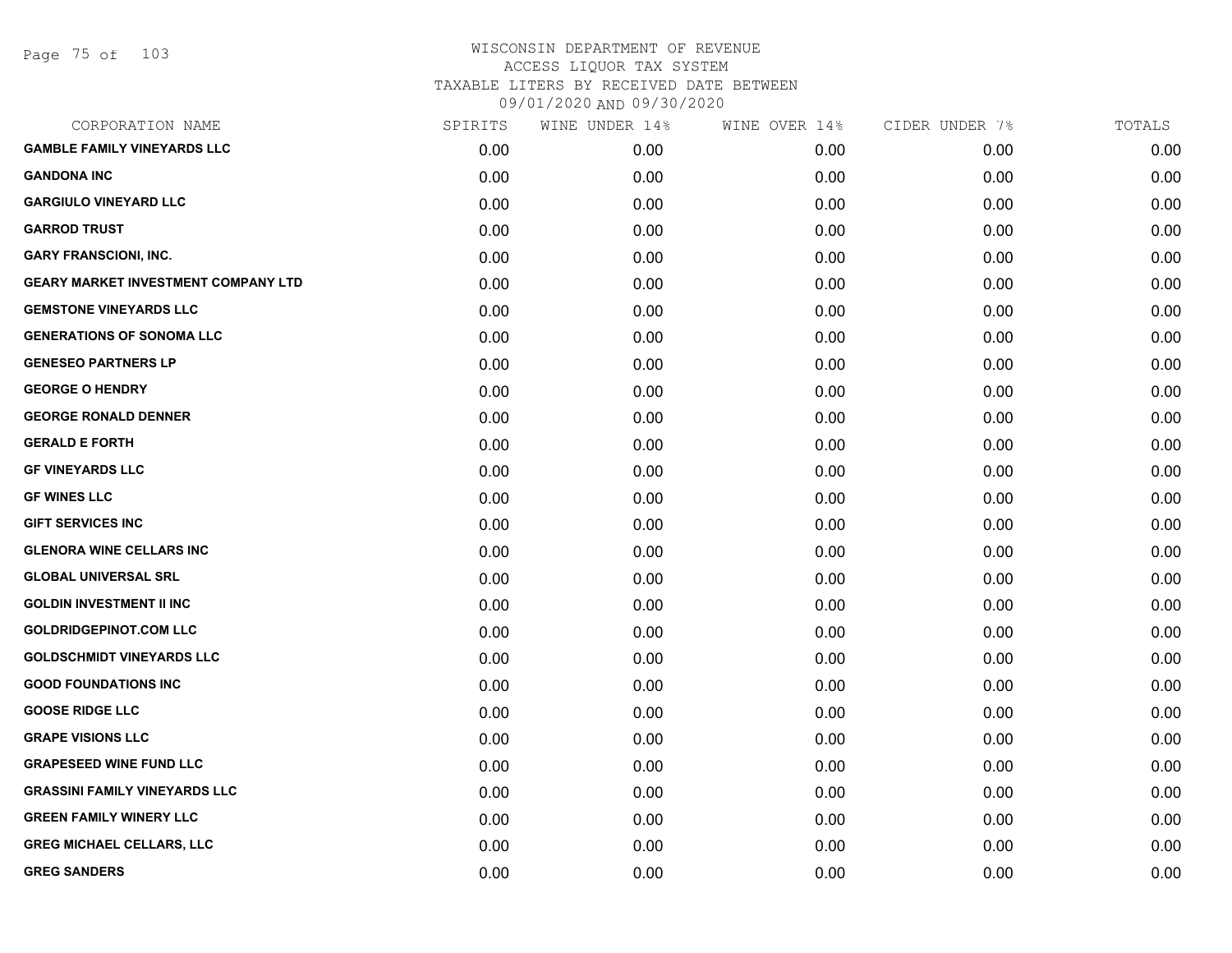| CORPORATION NAME                           | SPIRITS | WINE UNDER 14% | WINE OVER 14% | CIDER UNDER 7% | TOTALS |
|--------------------------------------------|---------|----------------|---------------|----------------|--------|
| <b>GREGORY EDWARD GRAZIANO</b>             | 0.00    | 0.00           | 0.00          | 0.00           | 0.00   |
| <b>GRGICH HILLS CELLAR</b>                 | 0.00    | 0.00           | 0.00          | 0.00           | 0.00   |
| <b>GRIEB OPTIMAL WINECRAFTING LLC</b>      | 0.00    | 0.00           | 0.00          | 0.00           | 0.00   |
| <b>GROENNFELL MEADERY LLC</b>              | 0.00    | 0.00           | 0.00          | 0.00           | 0.00   |
| <b>GROTH VINEYARDS &amp; WINERY LLC</b>    | 0.00    | 0.00           | 0.00          | 0.00           | 0.00   |
| <b>GULLETT &amp; GULLETT</b>               | 0.00    | 0.00           | 0.00          | 0.00           | 0.00   |
| H DE V LLC                                 | 0.00    | 0.00           | 0.00          | 0.00           | 0.00   |
| HAFNER VINEYARD LLC                        | 0.00    | 0.00           | 0.00          | 0.00           | 0.00   |
| <b>HAGAFEN CELLARS INC</b>                 | 0.00    | 0.00           | 0.00          | 0.00           | 0.00   |
| <b>HAHN ESTATE</b>                         | 0.00    | 0.00           | 0.00          | 0.00           | 0.00   |
| <b>HALF KRAKT LLC</b>                      | 0.00    | 0.00           | 0.00          | 0.00           | 0.00   |
| <b>HALF MOON HILL LLC</b>                  | 0.00    | 0.00           | 0.00          | 0.00           | 0.00   |
| <b>HALL WINES LLC</b>                      | 0.00    | 0.00           | 0.00          | 0.00           | 0.00   |
| <b>HAMEL FAMILY WINES LLC</b>              | 0.00    | 0.00           | 0.00          | 0.00           | 0.00   |
| <b>HAMMLER WINE CORP</b>                   | 0.00    | 0.00           | 0.00          | 0.00           | 0.00   |
| HANDAL-DENIER VINEYARDS, LLC               | 0.00    | 0.00           | 0.00          | 0.00           | 0.00   |
| <b>HANDLEY CELLARS LIMITED PARTNERSHIP</b> | 0.00    | 0.00           | 0.00          | 0.00           | 0.00   |
| <b>HANNA WINERY INC</b>                    | 0.00    | 0.00           | 0.00          | 0.00           | 0.00   |
| <b>HANSJOERG WYSS</b>                      | 0.00    | 0.00           | 0.00          | 0.00           | 0.00   |
| <b>HARBOR RIDGE WINERY INC.</b>            | 0.00    | 0.00           | 0.00          | 0.00           | 0.00   |
| <b>HARLAN ESTATE WINERY INC</b>            | 0.00    | 0.00           | 0.00          | 0.00           | 0.00   |
| <b>HARMELL CELLARS LLC</b>                 | 0.00    | 0.00           | 0.00          | 0.00           | 0.00   |
| <b>HARRIS &amp; HARRIS</b>                 | 0.00    | 0.00           | 0.00          | 0.00           | 0.00   |
| <b>HARRY &amp; DAVID HOLDINGS INC</b>      | 0.00    | 0.00           | 0.00          | 0.00           | 0.00   |
| <b>HAUS BEVERAGE, INC</b>                  | 0.00    | 0.00           | 0.00          | 0.00           | 0.00   |
| <b>HAWK AND HORSE VINEYARDS LLC</b>        | 0.00    | 0.00           | 0.00          | 0.00           | 0.00   |
| <b>HAWKES LLC</b>                          | 0.00    | 0.00           | 0.00          | 0.00           | 0.00   |
| <b>HAZLITT 1852 VINEYARDS INC</b>          | 0.00    | 0.00           | 0.00          | 0.00           | 0.00   |
|                                            |         |                |               |                |        |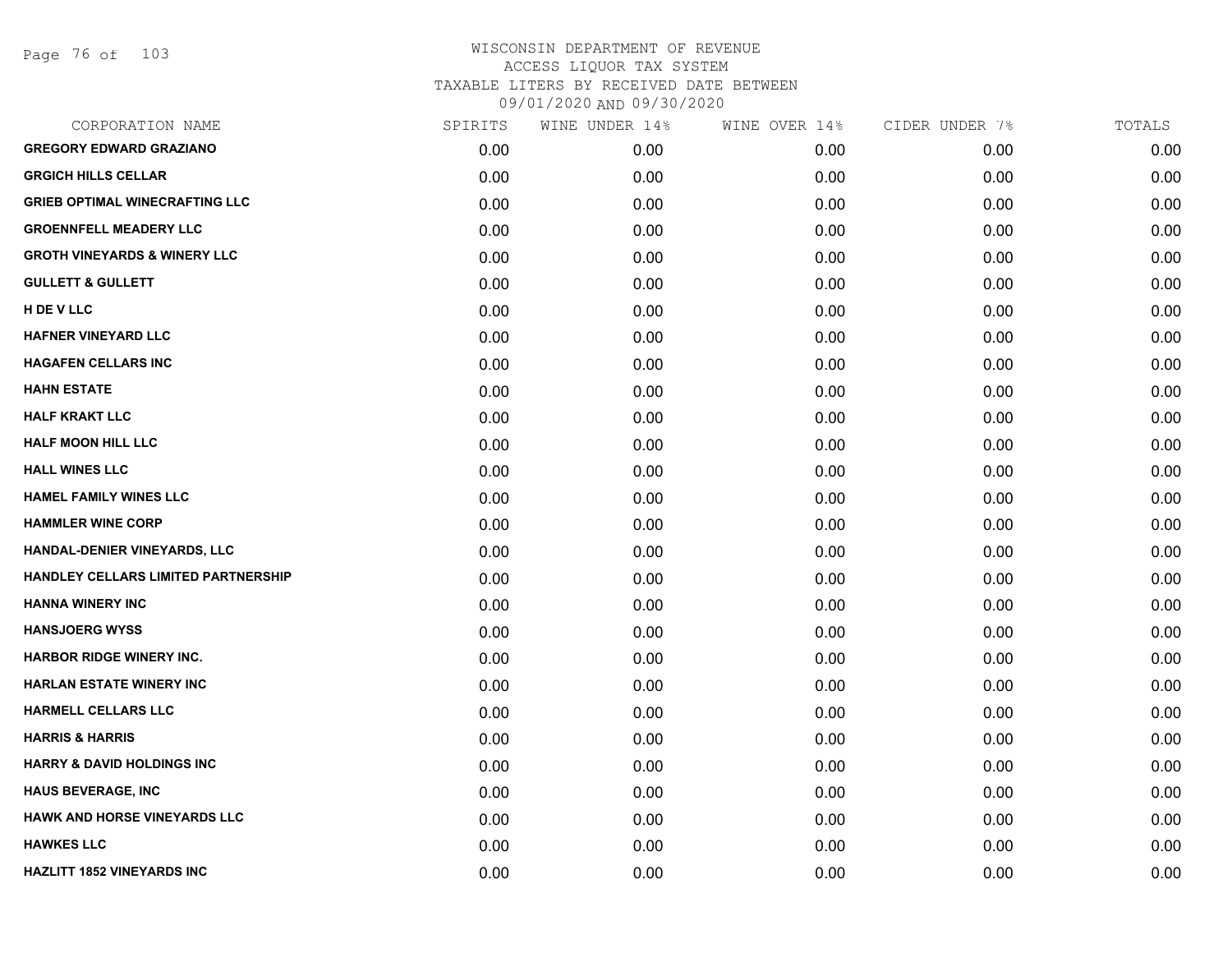Page 77 of 103

| CORPORATION NAME                 | SPIRITS | WINE UNDER 14% | WINE OVER 14% | CIDER UNDER 7% | TOTALS |
|----------------------------------|---------|----------------|---------------|----------------|--------|
| <b>HDD LLC</b>                   | 0.00    | 0.00           | 0.00          | 0.00           | 0.00   |
| <b>HEITZ WINE CELLARS</b>        | 0.00    | 0.00           | 0.00          | 0.00           | 0.00   |
| HEMISPHERE WINE COMPANY INC      | 0.00    | 0.00           | 0.00          | 0.00           | 0.00   |
| <b>HEMISPHERES LLC</b>           | 0.00    | 0.00           | 0.00          | 0.00           | 0.00   |
| <b>HERDIE BAISDEN</b>            | 0.00    | 0.00           | 0.00          | 0.00           | 0.00   |
| <b>HERMAN STORY WINES INC</b>    | 0.00    | 0.00           | 0.00          | 0.00           | 0.00   |
| <b>HERON HILL VINEYARDS INC</b>  | 0.00    | 0.00           | 0.00          | 0.00           | 0.00   |
| <b>HERRERA &amp; HERRERA</b>     | 0.00    | 0.00           | 0.00          | 0.00           | 0.00   |
| <b>HESTAN VINEYARDS LLC</b>      | 0.00    | 0.00           | 0.00          | 0.00           | 0.00   |
| <b>HICKORY FARMS LLC</b>         | 0.00    | 0.00           | 0.00          | 0.00           | 0.00   |
| <b>HIDDEN RIDGE VINEYARD LLC</b> | 0.00    | 0.00           | 0.00          | 0.00           | 0.00   |
| <b>HILL ESTATES INC</b>          | 0.00    | 0.00           | 0.00          | 0.00           | 0.00   |
| <b>HILLSIDE WINERY</b>           | 0.00    | 0.00           | 0.00          | 0.00           | 0.00   |
| <b>HIRSCH WINERY LLC</b>         | 0.00    | 0.00           | 0.00          | 0.00           | 0.00   |
| <b>HOLLYS HILL VINEYARDS LLC</b> | 0.00    | 0.00           | 0.00          | 0.00           | 0.00   |
| HONIG VINEYARD AND WINERY LLC    | 0.00    | 0.00           | 0.00          | 0.00           | 0.00   |
| <b>HOPE WINE LLC</b>             | 0.00    | 0.00           | 0.00          | 0.00           | 0.00   |
| <b>HOUDINI INC</b>               | 0.00    | 0.00           | 0.00          | 0.00           | 0.00   |
| HOURGLASS WINE COMPANY INC       | 0.00    | 0.00           | 0.00          | 0.00           | 0.00   |
| <b>HQ WINERY LLC</b>             | 0.00    | 0.00           | 0.00          | 0.00           | 0.00   |
| <b>HUA YUAN</b>                  | 0.00    | 0.00           | 0.00          | 0.00           | 0.00   |
| <b>HUNEEUS VINTNERS LLC</b>      | 0.00    | 0.00           | 0.00          | 0.00           | 0.00   |
| HUNEEUS WINES HOLDCO LLC         | 0.00    | 0.00           | 0.00          | 0.00           | 0.00   |
| HUNT COUNTRY VINEYARDS LLC       | 0.00    | 0.00           | 0.00          | 0.00           | 0.00   |
| <b>HUSCH VINEYARDS INC</b>       | 0.00    | 0.00           | 0.00          | 0.00           | 0.00   |
| <b>IMAGINARY FACTORY LLC</b>     | 0.00    | 0.00           | 0.00          | 0.00           | 0.00   |
| <b>INCEPTION WINES LLC</b>       | 0.00    | 0.00           | 0.00          | 0.00           | 0.00   |
| INCIDER, INC.                    | 0.00    | 0.00           | 0.00          | 0.00           | 0.00   |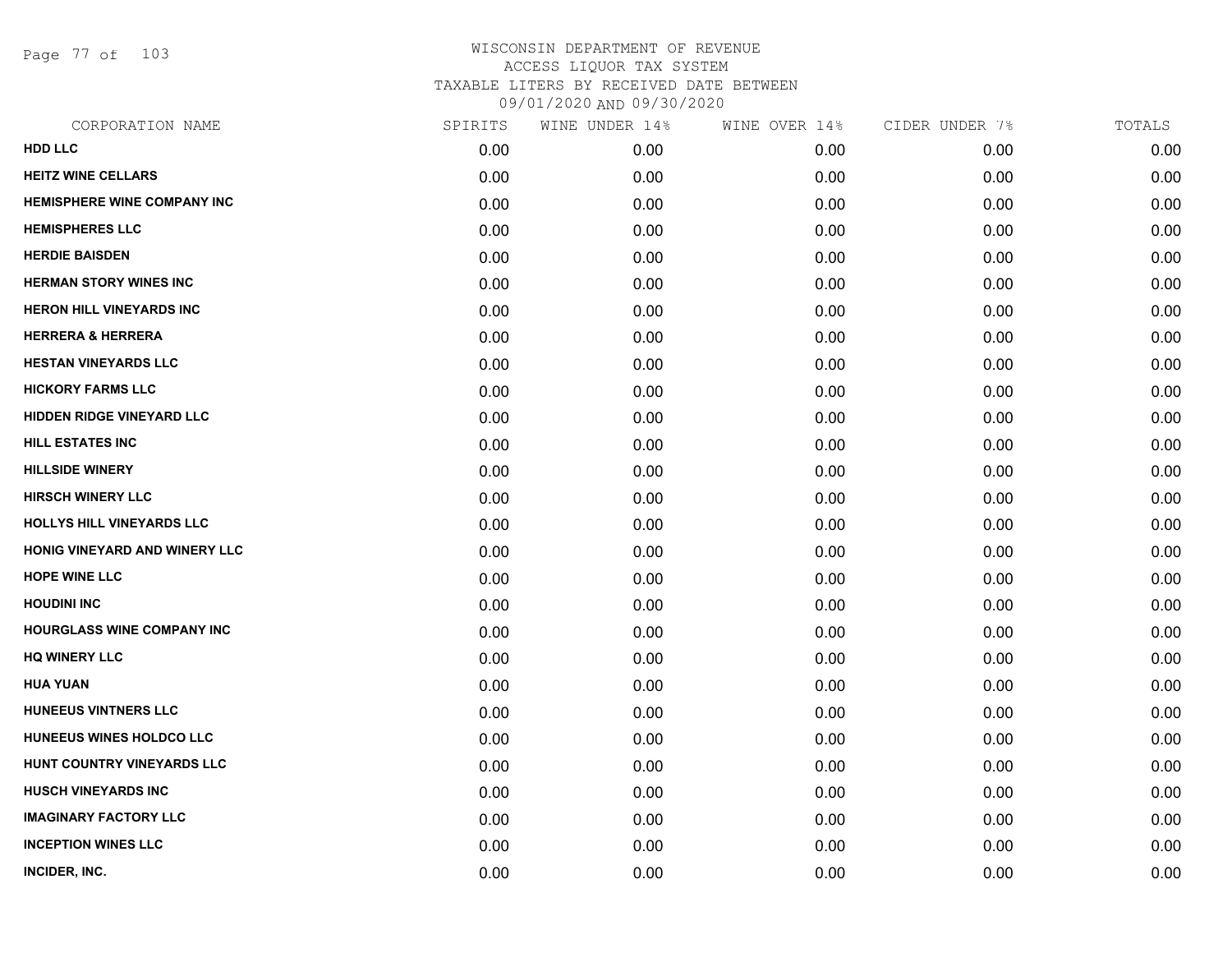Page 78 of 103

| SPIRITS | WINE UNDER 14% | WINE OVER 14% | CIDER UNDER 7% | TOTALS |
|---------|----------------|---------------|----------------|--------|
| 0.00    | 0.00           | 0.00          | 0.00           | 0.00   |
| 0.00    | 0.00           | 0.00          | 0.00           | 0.00   |
| 0.00    | 0.00           | 0.00          | 0.00           | 0.00   |
| 0.00    | 0.00           | 0.00          | 0.00           | 0.00   |
| 0.00    | 0.00           | 0.00          | 0.00           | 0.00   |
| 0.00    | 0.00           | 0.00          | 0.00           | 0.00   |
| 0.00    | 0.00           | 0.00          | 0.00           | 0.00   |
| 0.00    | 0.00           | 0.00          | 0.00           | 0.00   |
| 0.00    | 0.00           | 0.00          | 0.00           | 0.00   |
| 0.00    | 0.00           | 0.00          | 0.00           | 0.00   |
| 0.00    | 0.00           | 0.00          | 0.00           | 0.00   |
| 0.00    | 0.00           | 0.00          | 0.00           | 0.00   |
| 0.00    | 0.00           | 0.00          | 0.00           | 0.00   |
| 0.00    | 0.00           | 0.00          | 0.00           | 0.00   |
| 0.00    | 0.00           | 0.00          | 0.00           | 0.00   |
| 0.00    | 0.00           | 0.00          | 0.00           | 0.00   |
| 0.00    | 0.00           | 0.00          | 0.00           | 0.00   |
| 0.00    | 0.00           | 0.00          | 0.00           | 0.00   |
| 0.00    | 0.00           | 0.00          | 0.00           | 0.00   |
| 0.00    | 0.00           | 0.00          | 0.00           | 0.00   |
| 0.00    | 0.00           | 0.00          | 0.00           | 0.00   |
| 0.00    | 0.00           | 0.00          | 0.00           | 0.00   |
| 0.00    | 0.00           | 0.00          | 0.00           | 0.00   |
| 0.00    | 0.00           | 0.00          | 0.00           | 0.00   |
| 0.00    | 0.00           | 0.00          | 0.00           | 0.00   |
| 0.00    | 0.00           | 0.00          | 0.00           | 0.00   |
| 0.00    | 0.00           | 0.00          | 0.00           | 0.00   |
| 0.00    | 0.00           | 0.00          | 0.00           | 0.00   |
|         |                |               |                |        |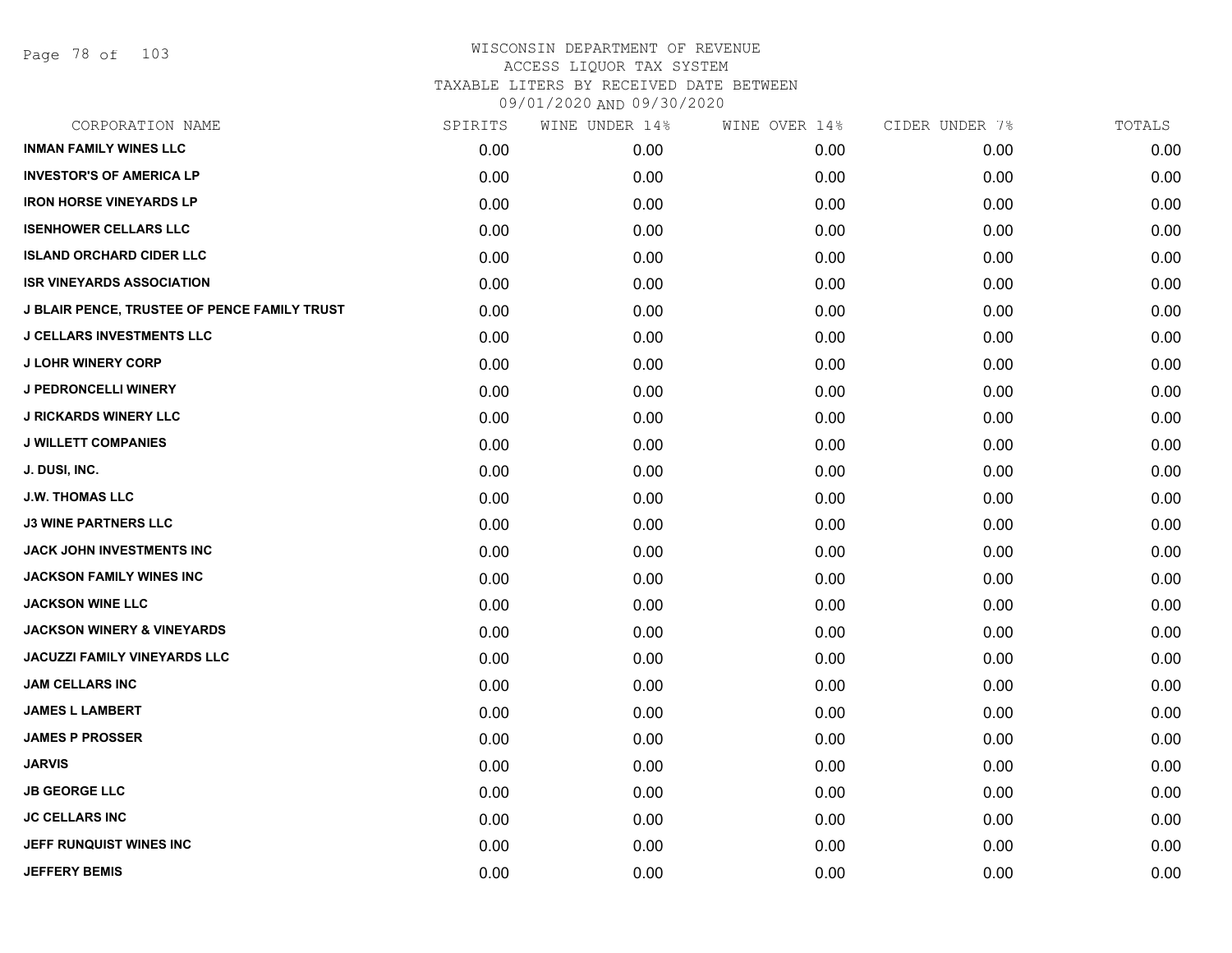Page 79 of 103

| CORPORATION NAME                         | SPIRITS | WINE UNDER 14% | WINE OVER 14% | CIDER UNDER 7% | TOTALS |
|------------------------------------------|---------|----------------|---------------|----------------|--------|
| <b>JEFFERY M GORDON</b>                  | 0.00    | 0.00           | 0.00          | 0.00           | 0.00   |
| <b>JEFFREY L STOEGER</b>                 | 0.00    | 0.00           | 0.00          | 0.00           | 0.00   |
| <b>JENNIFER L JACKSON-HARTFORD</b>       | 0.00    | 0.00           | 0.00          | 0.00           | 0.00   |
| <b>JESSIES GROVE WINERY INC</b>          | 0.00    | 0.00           | 0.00          | 0.00           | 0.00   |
| <b>JESSUP CELLARS HOLDING CO LLC</b>     | 0.00    | 0.00           | 0.00          | 0.00           | 0.00   |
| <b>JM CELLARS COMPANY</b>                | 0.00    | 0.00           | 0.00          | 0.00           | 0.00   |
| <b>J-NH WINE GROUP LLC</b>               | 0.00    | 0.00           | 0.00          | 0.00           | 0.00   |
| JOHN ANTHONY VINEYARDS LLC               | 0.00    | 0.00           | 0.00          | 0.00           | 0.00   |
| <b>JOHN R LUCAS</b>                      | 0.00    | 0.00           | 0.00          | 0.00           | 0.00   |
| <b>JOHNSON ESTATE WINERY LLC</b>         | 0.00    | 0.00           | 0.00          | 0.00           | 0.00   |
| <b>JONATHAN DALE</b>                     | 0.00    | 0.00           | 0.00          | 0.00           | 0.00   |
| <b>JONES FAMILY WINERY LLC</b>           | 0.00    | 0.00           | 0.00          | 0.00           | 0.00   |
| <b>JORNY'S END LLC</b>                   | 0.00    | 0.00           | 0.00          | 0.00           | 0.00   |
| <b>JOSEPH ALEXANDER VILLICANA II</b>     | 0.00    | 0.00           | 0.00          | 0.00           | 0.00   |
| <b>JOSEPH CALLOW</b>                     | 0.00    | 0.00           | 0.00          | 0.00           | 0.00   |
| JOSEPH PHELPS VINEYARDS LLC              | 0.00    | 0.00           | 0.00          | 0.00           | 0.00   |
| <b>JOSEPH STALLER</b>                    | 0.00    | 0.00           | 0.00          | 0.00           | 0.00   |
| <b>JOSEPH WYNIMKO</b>                    | 0.00    | 0.00           | 0.00          | 0.00           | 0.00   |
| <b>JOYCE VINEYARDS LLC</b>               | 0.00    | 0.00           | 0.00          | 0.00           | 0.00   |
| <b>JUSTIN VINEYARDS &amp; WINERY LLC</b> | 0.00    | 0.00           | 0.00          | 0.00           | 0.00   |
| <b>JVW CORPORATION</b>                   | 0.00    | 0.00           | 0.00          | 0.00           | 0.00   |
| <b>K VINTNERS LLC</b>                    | 0.00    | 0.00           | 0.00          | 0.00           | 0.00   |
| <b>KACHINA CELLARS LLC</b>               | 0.00    | 0.00           | 0.00          | 0.00           | 0.00   |
| <b>KALYRA WINERY LLC</b>                 | 0.00    | 0.00           | 0.00          | 0.00           | 0.00   |
| <b>KAMEN WINES LLC</b>                   | 0.00    | 0.00           | 0.00          | 0.00           | 0.00   |
| <b>KANGARU ENTERPRISES LLC</b>           | 0.00    | 0.00           | 0.00          | 0.00           | 0.00   |
| <b>KATCHEVER &amp; CO LLC</b>            | 0.00    | 0.00           | 0.00          | 0.00           | 0.00   |
| <b>KDS LLC</b>                           | 0.00    | 0.00           | 0.00          | 0.00           | 0.00   |
|                                          |         |                |               |                |        |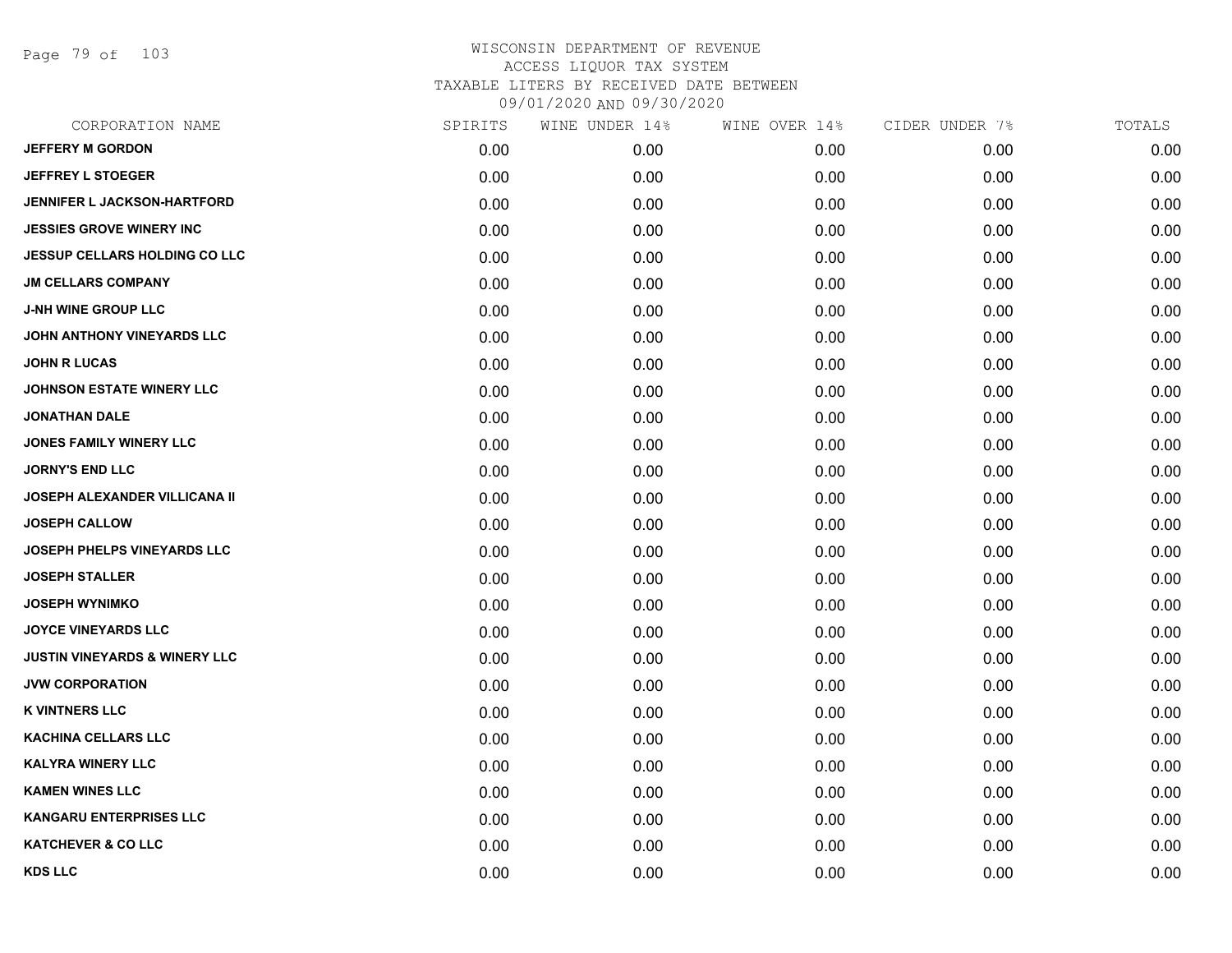Page 80 of 103

| CORPORATION NAME                     | SPIRITS | WINE UNDER 14% | WINE OVER 14% | CIDER UNDER 7% | TOTALS |
|--------------------------------------|---------|----------------|---------------|----------------|--------|
| <b>KEEVER VINEYARDS LLC</b>          | 0.00    | 0.00           | 0.00          | 0.00           | 0.00   |
| <b>KEN BROWN WINES LLC</b>           | 0.00    | 0.00           | 0.00          | 0.00           | 0.00   |
| <b>KENEFICK RANCHES WINERY LLC</b>   | 0.00    | 0.00           | 0.00          | 0.00           | 0.00   |
| <b>KENT HUMPHREY</b>                 | 0.00    | 0.00           | 0.00          | 0.00           | 0.00   |
| KENWARD FAMILY VINEYARDS, LLC        | 0.00    | 0.00           | 0.00          | 0.00           | 0.00   |
| <b>KENZO ESTATE INC</b>              | 0.00    | 0.00           | 0.00          | 0.00           | 0.00   |
| <b>KERWIN ESTATE LLC</b>             | 0.00    | 0.00           | 0.00          | 0.00           | 0.00   |
| <b>KESTREL PROPERTIES LLC</b>        | 0.00    | 0.00           | 0.00          | 0.00           | 0.00   |
| <b>KEVIN BEHNKE</b>                  | 0.00    | 0.00           | 0.00          | 0.00           | 0.00   |
| <b>KING ESTATE WINERY LP</b>         | 0.00    | 0.00           | 0.00          | 0.00           | 0.00   |
| KISMET WINE, INC.                    | 0.00    | 0.00           | 0.00          | 0.00           | 0.00   |
| KISTLER VINEYARDS, LLC               | 0.00    | 0.00           | 0.00          | 0.00           | 0.00   |
| <b>KLEIN FOODS INC</b>               | 0.00    | 0.00           | 0.00          | 0.00           | 0.00   |
| <b>KNIGHTS BRIDGE WINERY LLC</b>     | 0.00    | 0.00           | 0.00          | 0.00           | 0.00   |
| <b>KOEHLER WINERY LLC</b>            | 0.00    | 0.00           | 0.00          | 0.00           | 0.00   |
| <b>KONSTANTIN D FRANK &amp; SONS</b> | 0.00    | 0.00           | 0.00          | 0.00           | 0.00   |
| <b>KOPRI INC</b>                     | 0.00    | 0.00           | 0.00          | 0.00           | 0.00   |
| <b>KPC MT. PALOMAR WINERY LLC</b>    | 0.00    | 0.00           | 0.00          | 0.00           | 0.00   |
| <b>KRAUSE FAMILY CELLARS LLC</b>     | 0.00    | 0.00           | 0.00          | 0.00           | 0.00   |
| <b>KRISTIN HARRINGTON-BOEGNER</b>    | 0.00    | 0.00           | 0.00          | 0.00           | 0.00   |
| <b>KRUPP BROTHERS LLC</b>            | 0.00    | 0.00           | 0.00          | 0.00           | 0.00   |
| <b>KSSM LLC</b>                      | 0.00    | 0.00           | 0.00          | 0.00           | 0.00   |
| <b>KT WINECO LLC</b>                 | 0.00    | 0.00           | 0.00          | 0.00           | 0.00   |
| <b>KULETO VILLA LLC</b>              | 0.00    | 0.00           | 0.00          | 0.00           | 0.00   |
| <b>KUNDE ENTERPRISES INC</b>         | 0.00    | 0.00           | 0.00          | 0.00           | 0.00   |
| <b>KV WINES LLC</b>                  | 0.00    | 0.00           | 0.00          | 0.00           | 0.00   |
| <b>L C WINE</b>                      | 0.00    | 0.00           | 0.00          | 0.00           | 0.00   |
| L FOPPIANO WINE CO INC               | 0.00    | 0.00           | 0.00          | 0.00           | 0.00   |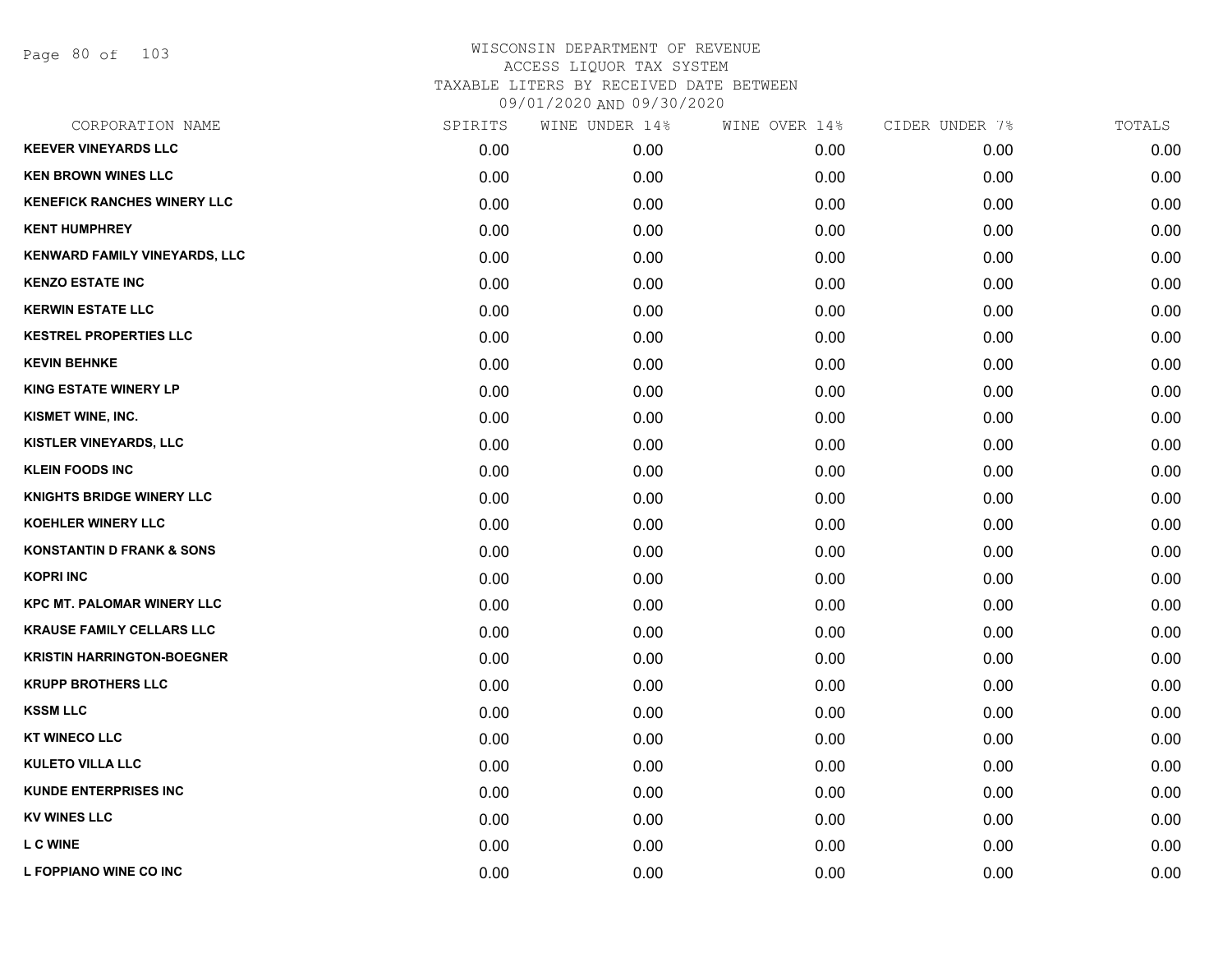Page 81 of 103

| CORPORATION NAME                                  | SPIRITS | WINE UNDER 14% | WINE OVER 14% | CIDER UNDER 7% | TOTALS |
|---------------------------------------------------|---------|----------------|---------------|----------------|--------|
| L. MAWBY, LLC                                     | 0.00    | 0.00           | 0.00          | 0.00           | 0.00   |
| <b>L18 HOLDINGS, INC.</b>                         | 0.00    | 0.00           | 0.00          | 0.00           | 0.00   |
| <b>LADERA WINERY LLC</b>                          | 0.00    | 0.00           | 0.00          | 0.00           | 0.00   |
| <b>LAGUNA OAKS VINEYARD &amp; WINERY INC</b>      | 0.00    | 0.00           | 0.00          | 0.00           | 0.00   |
| <b>LAIL VINEYARDS LLC</b>                         | 0.00    | 0.00           | 0.00          | 0.00           | 0.00   |
| <b>LAIRD FAMILY ESTATE LLC</b>                    | 0.00    | 0.00           | 0.00          | 0.00           | 0.00   |
| <b>LAKE NOKOMIS CRANBERRIES INC</b>               | 0.00    | 0.00           | 0.00          | 0.00           | 0.00   |
| <b>LAMBERT BRIDGE WINERY INC</b>                  | 0.00    | 0.00           | 0.00          | 0.00           | 0.00   |
| <b>LAMBORN FAMILY WINE COMPANY LP</b>             | 0.00    | 0.00           | 0.00          | 0.00           | 0.00   |
| <b>LAMOREAUX LANDING WINE CELLARS LLC</b>         | 0.00    | 0.00           | 0.00          | 0.00           | 0.00   |
| <b>LANCASTER ESTATE VINEYARD &amp; WINERY LLC</b> | 0.00    | 0.00           | 0.00          | 0.00           | 0.00   |
| <b>LANGE WINERY LLC</b>                           | 0.00    | 0.00           | 0.00          | 0.00           | 0.00   |
| <b>LANGETWINS WINE CO INC</b>                     | 0.00    | 0.00           | 0.00          | 0.00           | 0.00   |
| <b>LARKMEAD VINEYARDS INC</b>                     | 0.00    | 0.00           | 0.00          | 0.00           | 0.00   |
| <b>LARSON FAMILY WINERY INC</b>                   | 0.00    | 0.00           | 0.00          | 0.00           | 0.00   |
| <b>LASSETER FAMILY WINERY LLC</b>                 | 0.00    | 0.00           | 0.00          | 0.00           | 0.00   |
| <b>LATAH CREEK WINE CELLARS LTD</b>               | 0.00    | 0.00           | 0.00          | 0.00           | 0.00   |
| <b>LAURO GUERRA</b>                               | 0.00    | 0.00           | 0.00          | 0.00           | 0.00   |
| LAUTENBACH'S ORCHARD COUNTRY INC                  | 0.00    | 0.00           | 0.00          | 0.00           | 0.00   |
| <b>LAVA SPRINGS INC</b>                           | 0.00    | 0.00           | 0.00          | 0.00           | 0.00   |
| <b>LAW ESTATE WINES</b>                           | 0.00    | 0.00           | 0.00          | 0.00           | 0.00   |
| <b>LAWER FAMILY WINERY INC</b>                    | 0.00    | 0.00           | 0.00          | 0.00           | 0.00   |
| <b>LAWRENCE CELLARS LLC</b>                       | 0.00    | 0.00           | 0.00          | 0.00           | 0.00   |
| LE CEP II INC                                     | 0.00    | 0.00           | 0.00          | 0.00           | 0.00   |
| <b>LEAL VINEYARDS INC</b>                         | 0.00    | 0.00           | 0.00          | 0.00           | 0.00   |
| LEDGESTONE ESTATE LLC                             | 0.00    | 0.00           | 0.00          | 0.00           | 0.00   |
| LEELANAU WINE CELLARS, LTD.                       | 0.00    | 0.00           | 0.00          | 0.00           | 0.00   |
| LEFT COAST CELLARS LLC                            | 0.00    | 0.00           | 0.00          | 0.00           | 0.00   |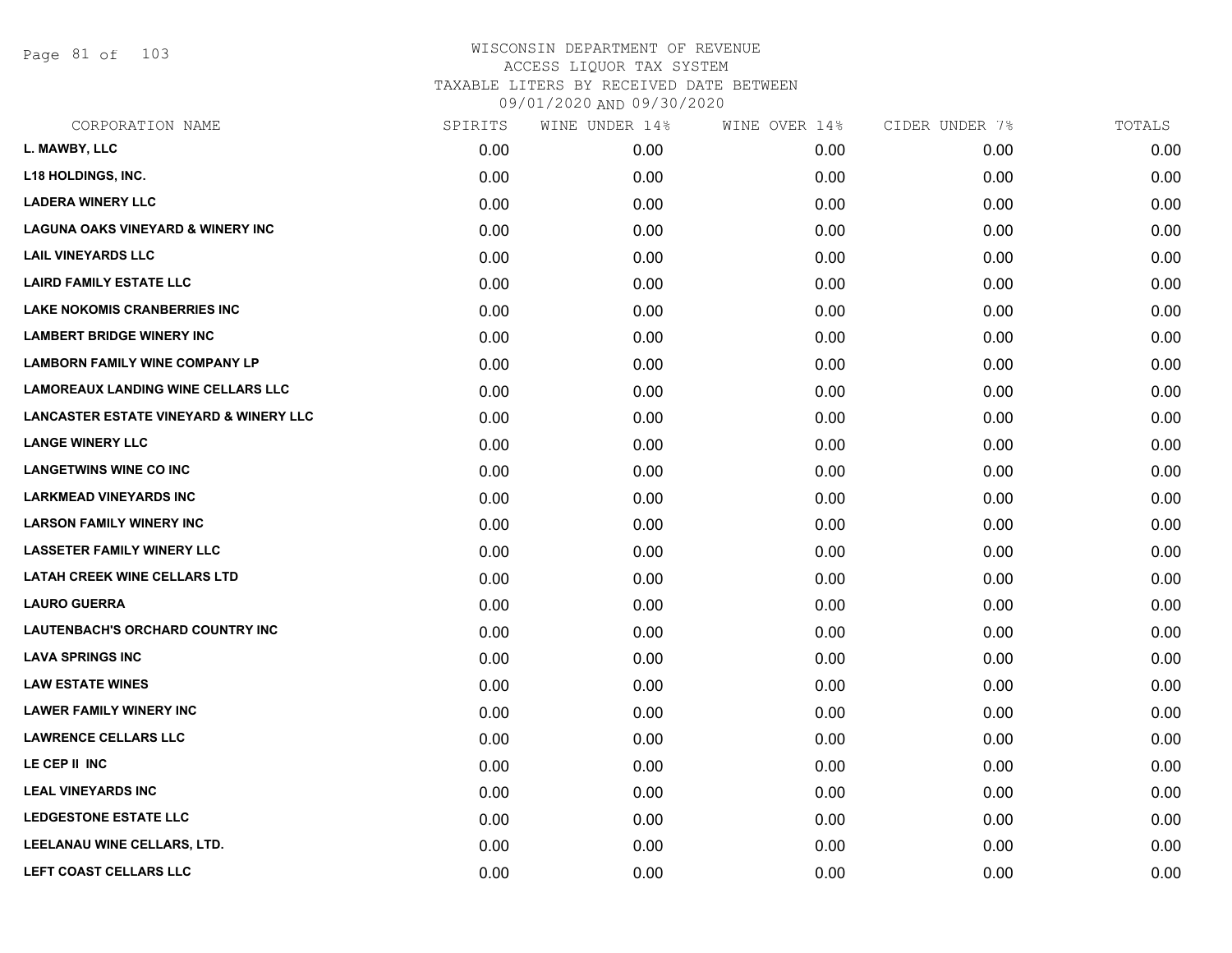Page 82 of 103

| CORPORATION NAME                          | SPIRITS | WINE UNDER 14% | WINE OVER 14% | CIDER UNDER 7% | TOTALS |
|-------------------------------------------|---------|----------------|---------------|----------------|--------|
| <b>LEMELSON WINERY LLC</b>                | 0.00    | 0.00           | 0.00          | 0.00           | 0.00   |
| <b>LEONARDINI FAMILY WINERY LLC</b>       | 0.00    | 0.00           | 0.00          | 0.00           | 0.00   |
| <b>LEONESSE CELLARS LLC</b>               | 0.00    | 0.00           | 0.00          | 0.00           | 0.00   |
| <b>LEONETTI CELLAR LLC</b>                | 0.00    | 0.00           | 0.00          | 0.00           | 0.00   |
| LIFE IS SHORT! LLC                        | 0.00    | 0.00           | 0.00          | 0.00           | 0.00   |
| LIL' OLE WINEMAKER SHOPPE LLC             | 0.00    | 0.00           | 0.00          | 0.00           | 0.00   |
| <b>LIMERICK LANE CELLARS INC</b>          | 0.00    | 0.00           | 0.00          | 0.00           | 0.00   |
| LINGUA FRANCA-LS VINEYARDS HOLDINGS, LLC  | 0.00    | 0.00           | 0.00          | 0.00           | 0.00   |
| LINSFIELD WINE CO., LLC                   | 0.00    | 0.00           | 0.00          | 0.00           | 0.00   |
| <b>LION NATHAN USA INC</b>                | 0.00    | 0.00           | 0.00          | 0.00           | 0.00   |
| <b>LIONS PEAK</b>                         | 0.00    | 0.00           | 0.00          | 0.00           | 0.00   |
| <b>LISA REDMON</b>                        | 0.00    | 0.00           | 0.00          | 0.00           | 0.00   |
| <b>LLOYD CELLARS INC</b>                  | 0.00    | 0.00           | 0.00          | 0.00           | 0.00   |
| <b>LLOYD W DAVIS</b>                      | 0.00    | 0.00           | 0.00          | 0.00           | 0.00   |
| <b>LMR WINE ESTATES LLC</b>               | 0.00    | 0.00           | 0.00          | 0.00           | 0.00   |
| <b>LOBO WINES LLC</b>                     | 0.00    | 0.00           | 0.00          | 0.00           | 0.00   |
| <b>LONG MEADOW RANCH WINERY INC</b>       | 0.00    | 0.00           | 0.00          | 0.00           | 0.00   |
| <b>LONG SHADOWS VINTNERS LLC</b>          | 0.00    | 0.00           | 0.00          | 0.00           | 0.00   |
| <b>LONGBOARD VINEYARDS LLC</b>            | 0.00    | 0.00           | 0.00          | 0.00           | 0.00   |
| <b>LONGORIA &amp; LONGORIA</b>            | 0.00    | 0.00           | 0.00          | 0.00           | 0.00   |
| <b>LORENZI ESTATE WINES, INC</b>          | 0.00    | 0.00           | 0.00          | 0.00           | 0.00   |
| <b>LORIMAR WINERY INC</b>                 | 0.00    | 0.00           | 0.00          | 0.00           | 0.00   |
| <b>LOST ISLAND WINE LLC</b>               | 0.00    | 0.00           | 0.00          | 0.00           | 0.00   |
| <b>LOWDEN SCHOOLHOUSE CORPORATION</b>     | 0.00    | 0.00           | 0.00          | 0.00           | 0.00   |
| <b>LUCAS &amp; LEWELLEN VINEYARDS INC</b> | 0.00    | 0.00           | 0.00          | 0.00           | 0.00   |
| <b>LUNA VINEYARDS INC</b>                 | 0.00    | 0.00           | 0.00          | 0.00           | 0.00   |
| <b>LYNFRED WINERY INC</b>                 | 0.00    | 0.00           | 0.00          | 0.00           | 0.00   |
| <b>LYNMAR WINERY LLC</b>                  | 0.00    | 0.00           | 0.00          | 0.00           | 0.00   |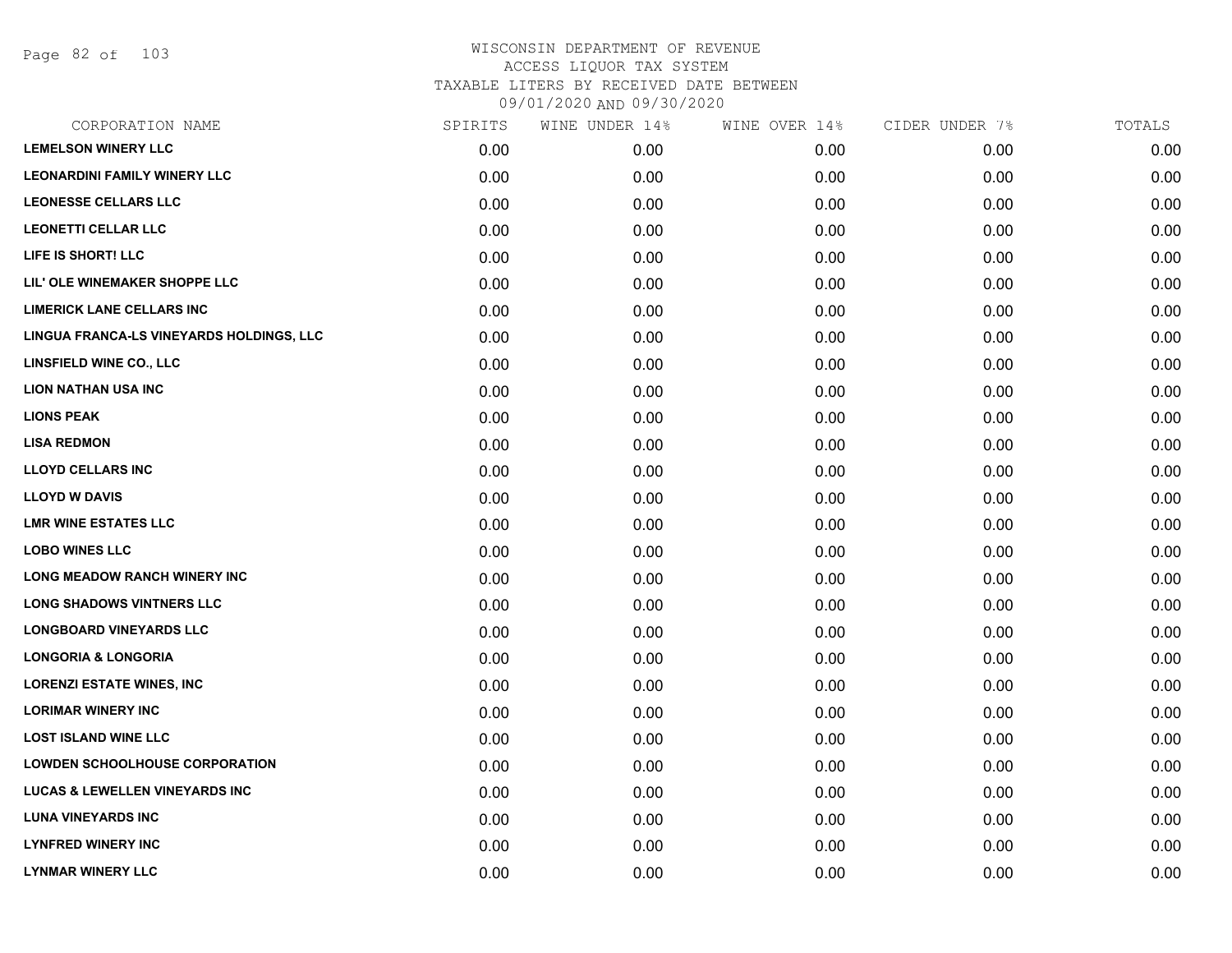Page 83 of 103

| CORPORATION NAME                              | SPIRITS | WINE UNDER 14% | WINE OVER 14% | CIDER UNDER 7% | TOTALS |
|-----------------------------------------------|---------|----------------|---------------|----------------|--------|
| <b>M &amp; J MONDAVI FAMILY LLC</b>           | 0.00    | 0.00           | 0.00          | 0.00           | 0.00   |
| <b>M.A.C. WINES, LLC</b>                      | 0.00    | 0.00           | 0.00          | 0.00           | 0.00   |
| <b>MACCHIA, INC</b>                           | 0.00    | 0.00           | 0.00          | 0.00           | 0.00   |
| <b>MADRIGAL FAMILY WINERY LLC</b>             | 0.00    | 0.00           | 0.00          | 0.00           | 0.00   |
| <b>MADRONA VINEYARDS LP</b>                   | 0.00    | 0.00           | 0.00          | 0.00           | 0.00   |
| <b>MAKK WINE LLC</b>                          | 0.00    | 0.00           | 0.00          | 0.00           | 0.00   |
| <b>MANO'S INC</b>                             | 0.00    | 0.00           | 0.00          | 0.00           | 0.00   |
| <b>MARGERUM WINE COMPANY INC</b>              | 0.00    | 0.00           | 0.00          | 0.00           | 0.00   |
| <b>MARIETTA CELLARS INC</b>                   | 0.00    | 0.00           | 0.00          | 0.00           | 0.00   |
| <b>MARK HEROLD</b>                            | 0.00    | 0.00           | 0.00          | 0.00           | 0.00   |
| <b>MARK J NEAL</b>                            | 0.00    | 0.00           | 0.00          | 0.00           | 0.00   |
| <b>MARK MCNEILLY</b>                          | 0.00    | 0.00           | 0.00          | 0.00           | 0.00   |
| <b>MARKHAM VINEYARDS</b>                      | 0.00    | 0.00           | 0.00          | 0.00           | 0.00   |
| <b>MARTIN E SELL</b>                          | 0.00    | 0.00           | 0.00          | 0.00           | 0.00   |
| <b>MARTIN RAY WINERY INC</b>                  | 0.00    | 0.00           | 0.00          | 0.00           | 0.00   |
| <b>MARTINELLI WINERY INC</b>                  | 0.00    | 0.00           | 0.00          | 0.00           | 0.00   |
| <b>MARYANN MCNALLY</b>                        | 0.00    | 0.00           | 0.00          | 0.00           | 0.00   |
| <b>MATHY WINERY LLC</b>                       | 0.00    | 0.00           | 0.00          | 0.00           | 0.00   |
| <b>MATRICK HOLDINGS CORPORATION</b>           | 0.00    | 0.00           | 0.00          | 0.00           | 0.00   |
| <b>MATT PREIS</b>                             | 0.00    | 0.00           | 0.00          | 0.00           | 0.00   |
| <b>MATTHEW RICK</b>                           | 0.00    | 0.00           | 0.00          | 0.00           | 0.00   |
| <b>MATTHIAS A PIPPIG &amp; JAMIE M KINSER</b> | 0.00    | 0.00           | 0.00          | 0.00           | 0.00   |
| <b>MAUI WINE LTD</b>                          | 0.00    | 0.00           | 0.00          | 0.00           | 0.00   |
| <b>MAURITSON FAMILY WINERY</b>                | 0.00    | 0.00           | 0.00          | 0.00           | 0.00   |
| <b>MAYACAMAS VINEYARDS INC</b>                | 0.00    | 0.00           | 0.00          | 0.00           | 0.00   |
| <b>MAYNARD JAMES KEENAN</b>                   | 0.00    | 0.00           | 0.00          | 0.00           | 0.00   |
| <b>MCBRIDE SISTERS COLLECTIONS INC</b>        | 0.00    | 0.00           | 0.00          | 0.00           | 0.00   |
| <b>MCILQUHAM LLC</b>                          | 0.00    | 0.00           | 0.00          | 0.00           | 0.00   |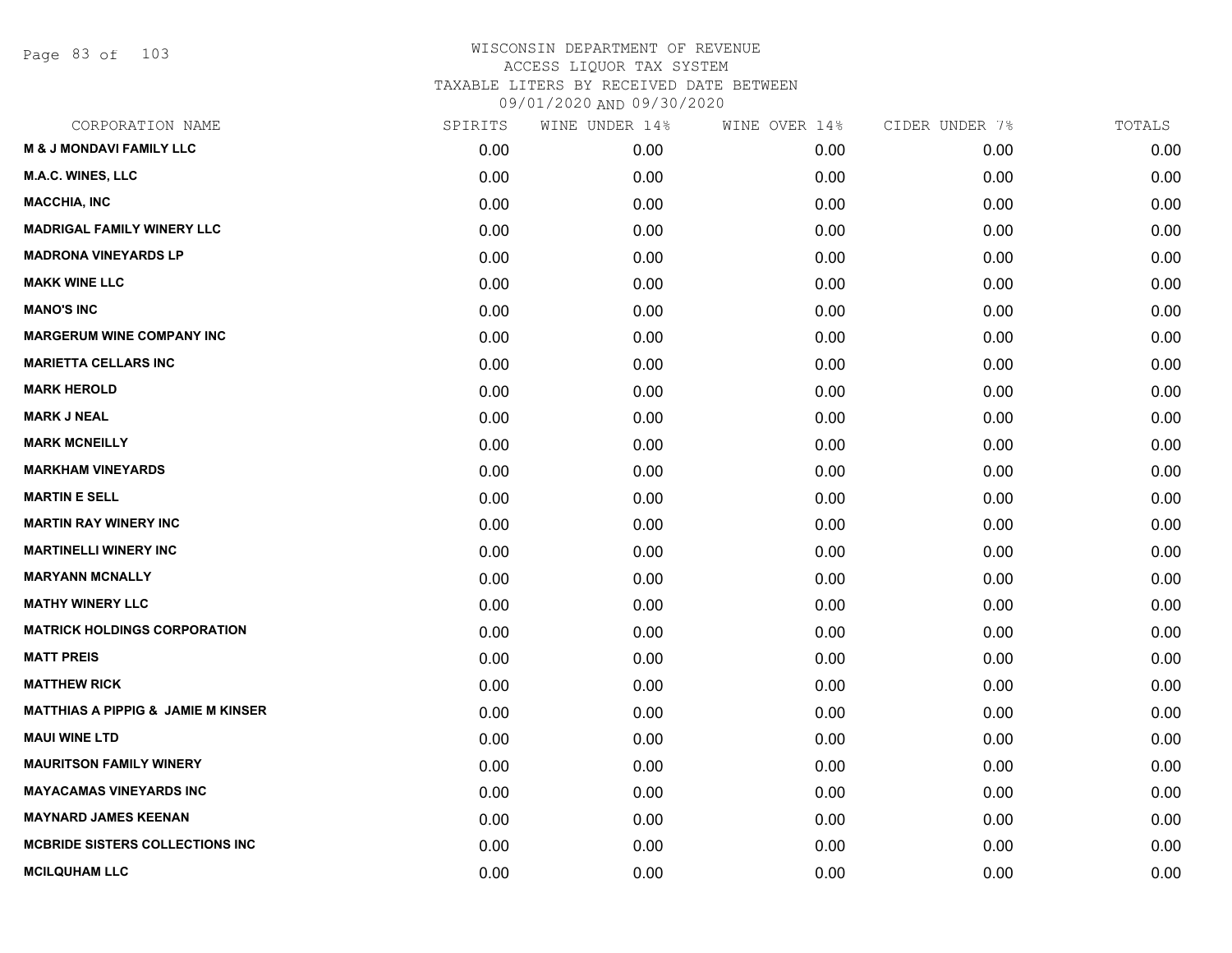| CORPORATION NAME                                  | SPIRITS | WINE UNDER 14% | WINE OVER 14% | CIDER UNDER 7% | TOTALS |
|---------------------------------------------------|---------|----------------|---------------|----------------|--------|
| <b>MCKAHN FAMILY CELLARS, LLC</b>                 | 0.00    | 0.00           | 0.00          | 0.00           | 0.00   |
| <b>MCMENAMINS INC</b>                             | 0.00    | 0.00           | 0.00          | 0.00           | 0.00   |
| <b>MCNAB RIDGE WINERY LLC</b>                     | 0.00    | 0.00           | 0.00          | 0.00           | 0.00   |
| <b>MELROSE CELLARS LLC</b>                        | 0.00    | 0.00           | 0.00          | 0.00           | 0.00   |
| <b>MELVILLE VINEYARDS SOUTH LLC</b>               | 0.00    | 0.00           | 0.00          | 0.00           | 0.00   |
| <b>MENDOCINO WINE GROUP LLC</b>                   | 0.00    | 0.00           | 0.00          | 0.00           | 0.00   |
| <b>MER ET SOLEIL LLC</b>                          | 0.00    | 0.00           | 0.00          | 0.00           | 0.00   |
| <b>MERCER WINE ESTATES LLC</b>                    | 0.00    | 0.00           | 0.00          | 0.00           | 0.00   |
| <b>MERRYVALE VINEYARDS LLC</b>                    | 0.00    | 0.00           | 0.00          | 0.00           | 0.00   |
| <b>MERSHONIAN CIDERY LLC</b>                      | 0.00    | 0.00           | 0.00          | 0.00           | 0.00   |
| <b>MESSINA HOF WINE CELLARS INC</b>               | 0.00    | 0.00           | 0.00          | 0.00           | 0.00   |
| <b>METAMORPHOSIS WINES LLC</b>                    | 0.00    | 0.00           | 0.00          | 0.00           | 0.00   |
| <b>METEOR VINEYARD LLC</b>                        | 0.00    | 0.00           | 0.00          | 0.00           | 0.00   |
| <b>METROPOLITAN WINES LLC</b>                     | 0.00    | 0.00           | 0.00          | 0.00           | 0.00   |
| <b>METTLER WINES LLC</b>                          | 0.00    | 0.00           | 0.00          | 0.00           | 0.00   |
| <b>MEV CORPORATION</b>                            | 0.00    | 0.00           | 0.00          | 0.00           | 0.00   |
| <b>MEYER CELLARS LLC</b>                          | 0.00    | 0.00           | 0.00          | 0.00           | 0.00   |
| <b>MICHAEL C YATES</b>                            | 0.00    | 0.00           | 0.00          | 0.00           | 0.00   |
| <b>MICHEAL DASHE</b>                              | 0.00    | 0.00           | 0.00          | 0.00           | 0.00   |
| <b>MIDNIGHT CELLARS INC</b>                       | 0.00    | 0.00           | 0.00          | 0.00           | 0.00   |
| <b>MILBRANDT FAMILY WINES LLC</b>                 | 0.00    | 0.00           | 0.00          | 0.00           | 0.00   |
| <b>MILDARA BLASS INC</b>                          | 0.00    | 0.00           | 0.00          | 0.00           | 0.00   |
| <b>MILL CREEK VINEYARDS</b>                       | 0.00    | 0.00           | 0.00          | 0.00           | 0.00   |
| <b>MILLBROOK WINERY INC</b>                       | 0.00    | 0.00           | 0.00          | 0.00           | 0.00   |
| <b>MINER FAMILY WINERY LLC</b>                    | 0.00    | 0.00           | 0.00          | 0.00           | 0.00   |
| <b>MINNESOTAS FINEST FERMENTED PRODUCTS</b>       | 0.00    | 0.00           | 0.00          | 0.00           | 0.00   |
| <b>MIRA WINERY LLC</b>                            | 0.00    | 0.00           | 0.00          | 0.00           | 0.00   |
| <b>MIRAMONT ESTATE VINEYARDS &amp; WINERY INC</b> | 0.00    | 0.00           | 0.00          | 0.00           | 0.00   |
|                                                   |         |                |               |                |        |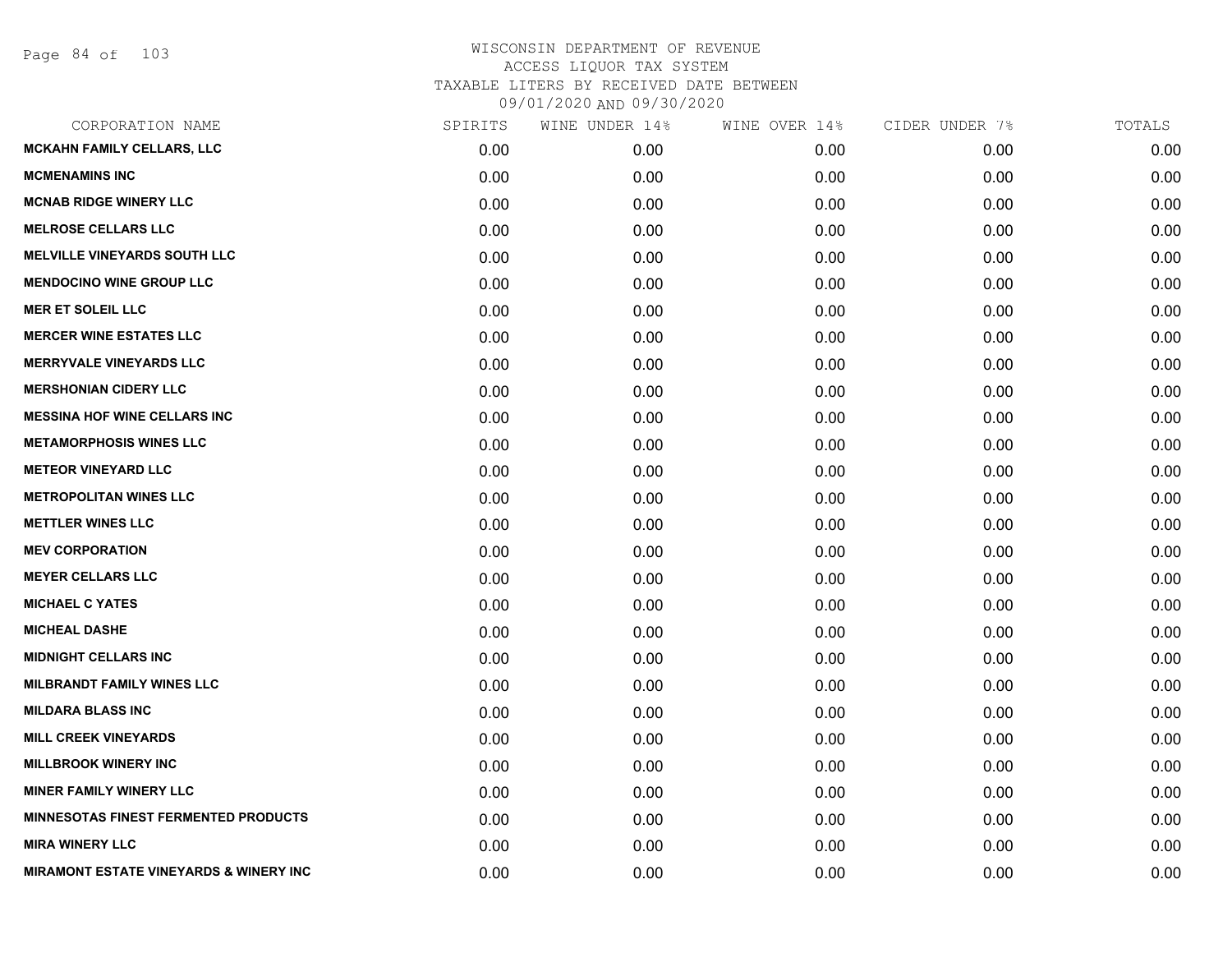Page 85 of 103

| CORPORATION NAME                      | SPIRITS | WINE UNDER 14% | WINE OVER 14% | CIDER UNDER 7% | TOTALS |
|---------------------------------------|---------|----------------|---------------|----------------|--------|
| <b>MIRASOL WINE LLC</b>               | 0.00    | 0.00           | 0.00          | 0.00           | 0.00   |
| <b>MOBCRAFT BEER INC</b>              | 0.00    | 0.00           | 0.00          | 0.00           | 0.00   |
| <b>MODERN DEVELOPMENT COMPANY</b>     | 0.00    | 0.00           | 0.00          | 0.00           | 0.00   |
| <b>MOLLY AIDA INC</b>                 | 0.00    | 0.00           | 0.00          | 0.00           | 0.00   |
| <b>MOLLYDOOKER INTERNATIONAL LLC</b>  | 0.00    | 0.00           | 0.00          | 0.00           | 0.00   |
| <b>MONTEREY WINE AND PRODUCE CORP</b> | 0.00    | 0.00           | 0.00          | 0.00           | 0.00   |
| <b>MONTICELLO CELLARS INC</b>         | 0.00    | 0.00           | 0.00          | 0.00           | 0.00   |
| <b>MOONDANCER LLC</b>                 | 0.00    | 0.00           | 0.00          | 0.00           | 0.00   |
| <b>MORCHELLA WINE CELLARS LLC</b>     | 0.00    | 0.00           | 0.00          | 0.00           | 0.00   |
| <b>MORGAN WINERY INC</b>              | 0.00    | 0.00           | 0.00          | 0.00           | 0.00   |
| <b>MOSHIN VINEYARDS INC</b>           | 0.00    | 0.00           | 0.00          | 0.00           | 0.00   |
| <b>MOUNT VEEDER SPRINGS LLC</b>       | 0.00    | 0.00           | 0.00          | 0.00           | 0.00   |
| <b>MULLIGAN &amp; MULLIGAN</b>        | 0.00    | 0.00           | 0.00          | 0.00           | 0.00   |
| <b>MUNCH &amp; FOX</b>                | 0.00    | 0.00           | 0.00          | 0.00           | 0.00   |
| <b>MUNSON BRIDGE WINERY INC</b>       | 0.00    | 0.00           | 0.00          | 0.00           | 0.00   |
| <b>MUSCARDINI CELLARS, LLC</b>        | 0.00    | 0.00           | 0.00          | 0.00           | 0.00   |
| <b>MUSETTA WINERY, LLC</b>            | 0.00    | 0.00           | 0.00          | 0.00           | 0.00   |
| <b>MY FAVORITE NEIGHBOR LLC</b>       | 0.00    | 0.00           | 0.00          | 0.00           | 0.00   |
| <b>MYKA CELLARS INC</b>               | 0.00    | 0.00           | 0.00          | 0.00           | 0.00   |
| <b>NCWGINC</b>                        | 0.00    | 0.00           | 0.00          | 0.00           | 0.00   |
| <b>NABOR WINES LLC</b>                | 0.00    | 0.00           | 0.00          | 0.00           | 0.00   |
| <b>NAKED WINES LLC</b>                | 0.00    | 0.00           | 0.00          | 0.00           | 0.00   |
| <b>NAKEDWINES.COM INC</b>             | 0.00    | 0.00           | 0.00          | 0.00           | 0.00   |
| <b>NALLE WINERY, INC.</b>             | 0.00    | 0.00           | 0.00          | 0.00           | 0.00   |
| <b>NAPA WINE CELLAR, INC.</b>         | 0.00    | 0.00           | 0.00          | 0.00           | 0.00   |
| NAPA WINERY GROUP, LLC                | 0.00    | 0.00           | 0.00          | 0.00           | 0.00   |
| <b>NATURAL SELECTIONS 357 LLC</b>     | 0.00    | 0.00           | 0.00          | 0.00           | 0.00   |
| <b>NAVARRE CELLARS LTD</b>            | 0.00    | 0.00           | 0.00          | 0.00           | 0.00   |
|                                       |         |                |               |                |        |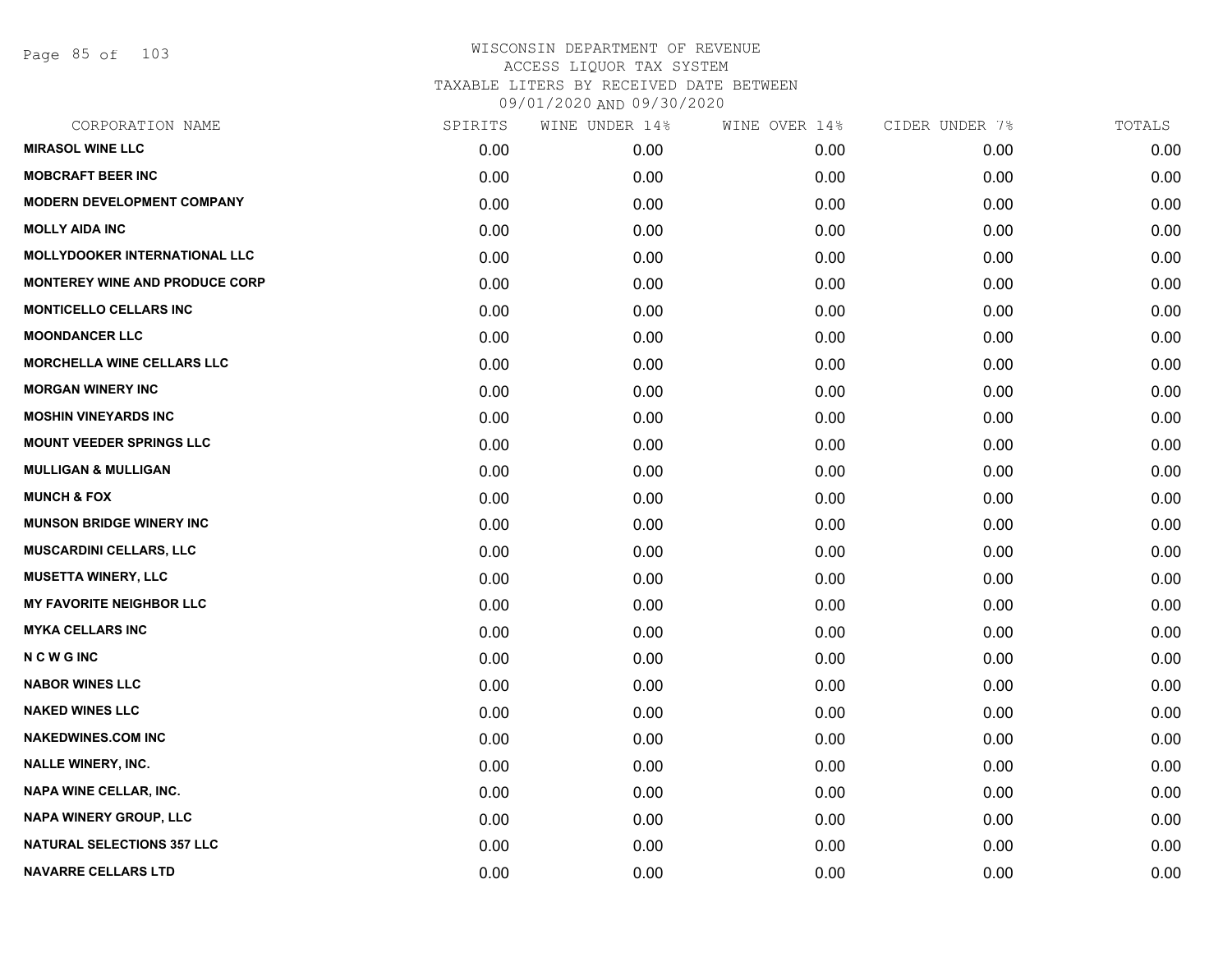Page 86 of 103

| CORPORATION NAME                    | SPIRITS | WINE UNDER 14% | WINE OVER 14% | CIDER UNDER 7% | TOTALS |
|-------------------------------------|---------|----------------|---------------|----------------|--------|
| <b>NAVARRO VINEYARDS, LLC</b>       | 0.00    | 0.00           | 0.00          | 0.00           | 0.00   |
| <b>NEFF CELLARS LLC</b>             | 0.00    | 0.00           | 0.00          | 0.00           | 0.00   |
| <b>NEVADA WINE CELLARS INC</b>      | 0.00    | 0.00           | 0.00          | 0.00           | 0.00   |
| <b>NEW VAVIN INC</b>                | 0.00    | 0.00           | 0.00          | 0.00           | 0.00   |
| <b>NEW VINELAND LLC</b>             | 0.00    | 0.00           | 0.00          | 0.00           | 0.00   |
| <b>NEWBERG MAIL ROOM INC</b>        | 0.00    | 0.00           | 0.00          | 0.00           | 0.00   |
| <b>NEWTON VINEYARD LLC</b>          | 0.00    | 0.00           | 0.00          | 0.00           | 0.00   |
| <b>NICALI, LLC</b>                  | 0.00    | 0.00           | 0.00          | 0.00           | 0.00   |
| <b>NICHOLSON RANCH LLC</b>          | 0.00    | 0.00           | 0.00          | 0.00           | 0.00   |
| NIEBAUM-COPPOLA ESTATE WINERY LP    | 0.00    | 0.00           | 0.00          | 0.00           | 0.00   |
| <b>NINER WINE ESTATES LLC</b>       | 0.00    | 0.00           | 0.00          | 0.00           | 0.00   |
| <b>NOAH DORRANCE</b>                | 0.00    | 0.00           | 0.00          | 0.00           | 0.00   |
| <b>NORMAN LEE WILLIAMS</b>          | 0.00    | 0.00           | 0.00          | 0.00           | 0.00   |
| <b>NORTH SHORE WINERY LLC</b>       | 0.00    | 0.00           | 0.00          | 0.00           | 0.00   |
| NORTHLEAF WINERY, LLC               | 0.00    | 0.00           | 0.00          | 0.00           | 0.00   |
| NOTRE VUE ESTATE WINE GROUP, INC.   | 0.00    | 0.00           | 0.00          | 0.00           | 0.00   |
| <b>NOVA WINES, INC.</b>             | 0.00    | 0.00           | 0.00          | 0.00           | 0.00   |
| <b>NV AWG LTD</b>                   | 0.00    | 0.00           | 0.00          | 0.00           | 0.00   |
| <b>NW WINE COMPANY LLC</b>          | 0.00    | 0.00           | 0.00          | 0.00           | 0.00   |
| OAK RIDGE WINERY LLC                | 0.00    | 0.00           | 0.00          | 0.00           | 0.00   |
| <b>OAKVILLE HILLS CELLARS INC</b>   | 0.00    | 0.00           | 0.00          | 0.00           | 0.00   |
| <b>OAKVILLE RANCH WINERY INC</b>    | 0.00    | 0.00           | 0.00          | 0.00           | 0.00   |
| <b>OAT HILL CORPORATION</b>         | 0.00    | 0.00           | 0.00          | 0.00           | 0.00   |
| OBLOQUY, INC.                       | 0.00    | 0.00           | 0.00          | 0.00           | 0.00   |
| <b>OBRIEN FAMILY VINEYARD LLC</b>   | 0.00    | 0.00           | 0.00          | 0.00           | 0.00   |
| <b>ODILON FORD WINERY INC</b>       | 0.00    | 0.00           | 0.00          | 0.00           | 0.00   |
| <b>OGB PARTNERS LLC</b>             | 0.00    | 0.00           | 0.00          | 0.00           | 0.00   |
| <b>OGILVIE MERWIN VENTURES, LLC</b> | 0.00    | 0.00           | 0.00          | 0.00           | 0.00   |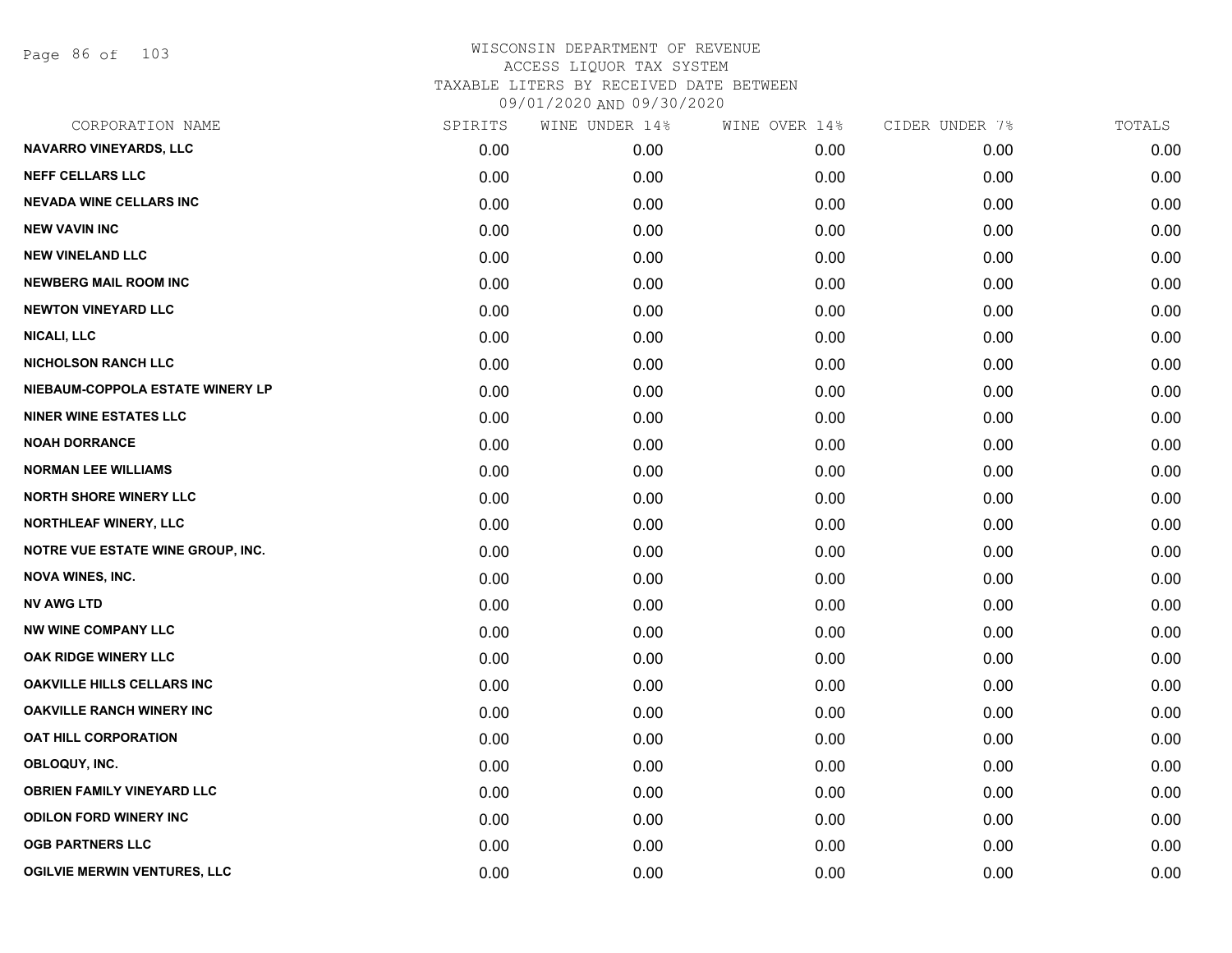Page 87 of 103

| CORPORATION NAME                    | SPIRITS | WINE UNDER 14% | WINE OVER 14% | CIDER UNDER 7% | TOTALS |
|-------------------------------------|---------|----------------|---------------|----------------|--------|
| OLD VINE WINE PARTNERS LLC          | 0.00    | 0.00           | 0.00          | 0.00           | 0.00   |
| OLIVER WINE COMPANY INC             | 0.00    | 0.00           | 0.00          | 0.00           | 0.00   |
| ON Q WINES, LLC                     | 0.00    | 0.00           | 0.00          | 0.00           | 0.00   |
| ONE TRUE VINE LLC                   | 0.00    | 0.00           | 0.00          | 0.00           | 0.00   |
| O'NEILL BEVERAGES CO LLC            | 0.00    | 0.00           | 0.00          | 0.00           | 0.00   |
| <b>ONX WINERY INC</b>               | 0.00    | 0.00           | 0.00          | 0.00           | 0.00   |
| <b>OPAL WEST WINES, LLC</b>         | 0.00    | 0.00           | 0.00          | 0.00           | 0.00   |
| <b>OPOLO WINES LP</b>               | 0.00    | 0.00           | 0.00          | 0.00           | 0.00   |
| OPUS ONE WINERY LLC                 | 0.00    | 0.00           | 0.00          | 0.00           | 0.00   |
| ORCA PROPERTIES LLC                 | 0.00    | 0.00           | 0.00          | 0.00           | 0.00   |
| <b>ORFILA VINEYARDS INC</b>         | 0.00    | 0.00           | 0.00          | 0.00           | 0.00   |
| <b>ORGANIC ELIXIR WINERY INC</b>    | 0.00    | 0.00           | 0.00          | 0.00           | 0.00   |
| O'SHAUGHNESSY DEL OSO LLC           | 0.00    | 0.00           | 0.00          | 0.00           | 0.00   |
| OUT FROM LAND INVESTOR GROUP LLC    | 0.00    | 0.00           | 0.00          | 0.00           | 0.00   |
| <b>OWEN ROE LLC</b>                 | 0.00    | 0.00           | 0.00          | 0.00           | 0.00   |
| <b>PAHLMEYER LLC</b>                | 0.00    | 0.00           | 0.00          | 0.00           | 0.00   |
| PAIX SUR TERRE, LLC                 | 0.00    | 0.00           | 0.00          | 0.00           | 0.00   |
| PALI WINE COMPANY LP                | 0.00    | 0.00           | 0.00          | 0.00           | 0.00   |
| <b>PALM BAY HOLDINGS LLC</b>        | 0.00    | 0.00           | 0.00          | 0.00           | 0.00   |
| PALOMA VINEYARD LLC                 | 0.00    | 0.00           | 0.00          | 0.00           | 0.00   |
| <b>PAOLETTI ESTATES WINERY, INC</b> | 0.00    | 0.00           | 0.00          | 0.00           | 0.00   |
| <b>PARADISE RIDGE WINERY</b>        | 0.00    | 0.00           | 0.00          | 0.00           | 0.00   |
| PARALLEL 44 VINEYARD & WINERY, INC. | 0.00    | 0.00           | 0.00          | 0.00           | 0.00   |
| PARKER STATION INC                  | 0.00    | 0.00           | 0.00          | 0.00           | 0.00   |
| PARMESON FAMILY LLC                 | 0.00    | 0.00           | 0.00          | 0.00           | 0.00   |
| PARSONAGE CELLARS INC               | 0.00    | 0.00           | 0.00          | 0.00           | 0.00   |
| <b>PASSAGGIO WINES LLC</b>          | 0.00    | 0.00           | 0.00          | 0.00           | 0.00   |
| <b>PATRICIA A HOOVER</b>            | 0.00    | 0.00           | 0.00          | 0.00           | 0.00   |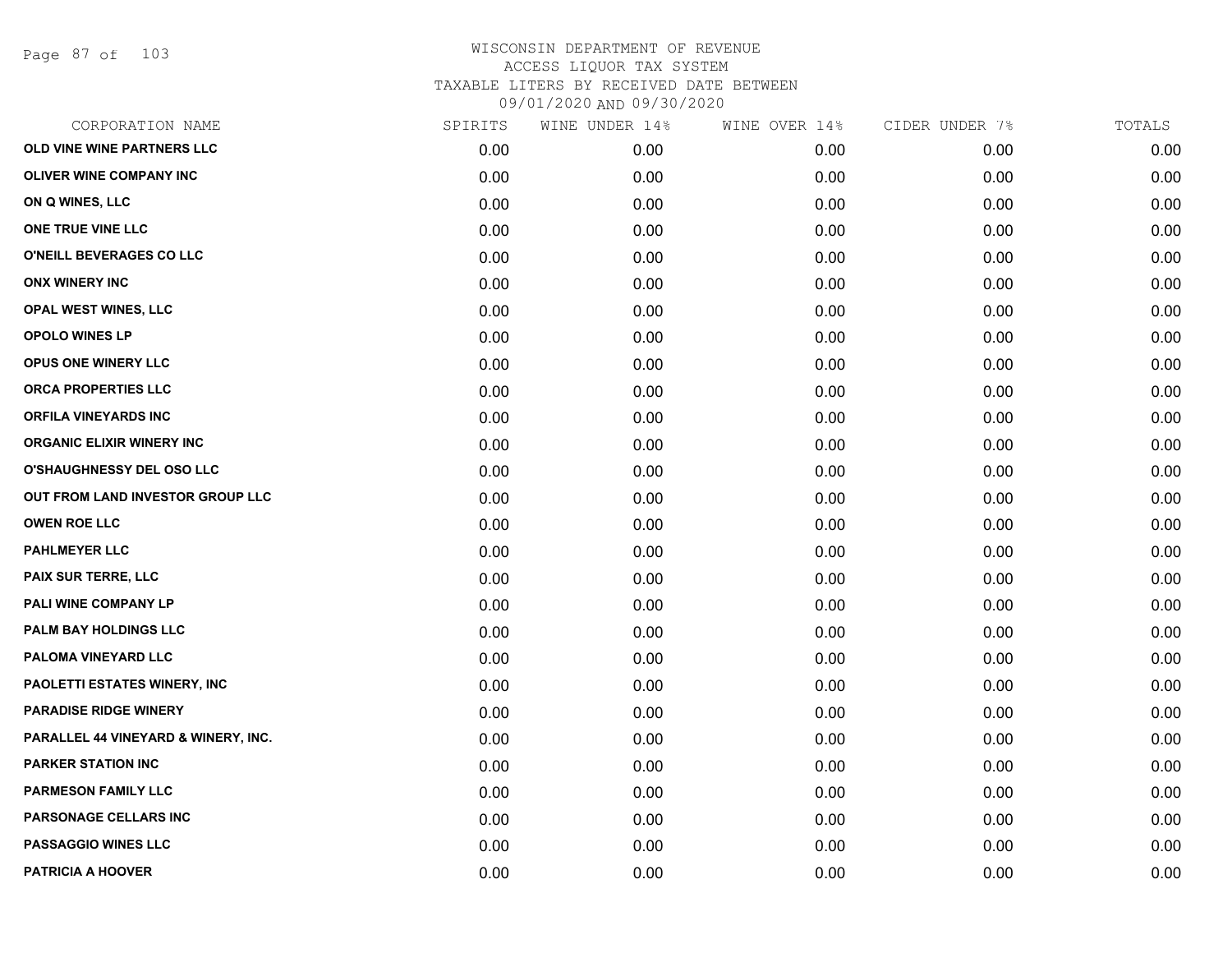Page 88 of 103

| CORPORATION NAME                     | SPIRITS | WINE UNDER 14% | WINE OVER 14% | CIDER UNDER 7% | TOTALS |
|--------------------------------------|---------|----------------|---------------|----------------|--------|
| PATRICIA GREEN CELLARS LLC           | 0.00    | 0.00           | 0.00          | 0.00           | 0.00   |
| <b>PATRICK ARNDT</b>                 | 0.00    | 0.00           | 0.00          | 0.00           | 0.00   |
| <b>PATRICK M RUE</b>                 | 0.00    | 0.00           | 0.00          | 0.00           | 0.00   |
| <b>PAUL D ASPER</b>                  | 0.00    | 0.00           | 0.00          | 0.00           | 0.00   |
| <b>PAUL G BLOMMEL</b>                | 0.00    | 0.00           | 0.00          | 0.00           | 0.00   |
| PAUL HOBBS WINERY LP                 | 0.00    | 0.00           | 0.00          | 0.00           | 0.00   |
| <b>PAUL J FRANZEN</b>                | 0.00    | 0.00           | 0.00          | 0.00           | 0.00   |
| <b>PAVI WINES LLC</b>                | 0.00    | 0.00           | 0.00          | 0.00           | 0.00   |
| <b>PAWEL LATO</b>                    | 0.00    | 0.00           | 0.00          | 0.00           | 0.00   |
| PCJ, INC.                            | 0.00    | 0.00           | 0.00          | 0.00           | 0.00   |
| PEACHY CANYON WINERY                 | 0.00    | 0.00           | 0.00          | 0.00           | 0.00   |
| PEAR VALLEY VINEYARD, INC.           | 0.00    | 0.00           | 0.00          | 0.00           | 0.00   |
| PEAY VINEYARDS LLC                   | 0.00    | 0.00           | 0.00          | 0.00           | 0.00   |
| PEIRANO ESTATE WINERY INC.           | 0.00    | 0.00           | 0.00          | 0.00           | 0.00   |
| PEJU FAMILY OPERATING PARTNERSHIP LP | 0.00    | 0.00           | 0.00          | 0.00           | 0.00   |
| PELLEGRINI RANCHES INC               | 0.00    | 0.00           | 0.00          | 0.00           | 0.00   |
| PENROSE HILL, LIMITED                | 0.00    | 0.00           | 0.00          | 0.00           | 0.00   |
| PEPPER BRIDGE WINERY LLC             | 0.00    | 0.00           | 0.00          | 0.00           | 0.00   |
| PERNOD RICARD KENWOOD HOLDING LLC    | 0.00    | 0.00           | 0.00          | 0.00           | 0.00   |
| <b>PERVINO INC</b>                   | 0.00    | 0.00           | 0.00          | 0.00           | 0.00   |
| PETER FRANUS WINE COMPANY INC        | 0.00    | 0.00           | 0.00          | 0.00           | 0.00   |
| PETER MICHAEL WINERY                 | 0.00    | 0.00           | 0.00          | 0.00           | 0.00   |
| PETERSON WINERY LLC                  | 0.00    | 0.00           | 0.00          | 0.00           | 0.00   |
| PETROGLYPH WINERY LLC                | 0.00    | 0.00           | 0.00          | 0.00           | 0.00   |
| PETRONI VINEYARDS LLC                | 0.00    | 0.00           | 0.00          | 0.00           | 0.00   |
| PHASE 2 CELLARS LLC                  | 0.00    | 0.00           | 0.00          | 0.00           | 0.00   |
| PHILIP TOGNI VINEYARD LP             | 0.00    | 0.00           | 0.00          | 0.00           | 0.00   |
| <b>PHILLIPS FARMS LLC</b>            | 0.00    | 0.00           | 0.00          | 0.00           | 0.00   |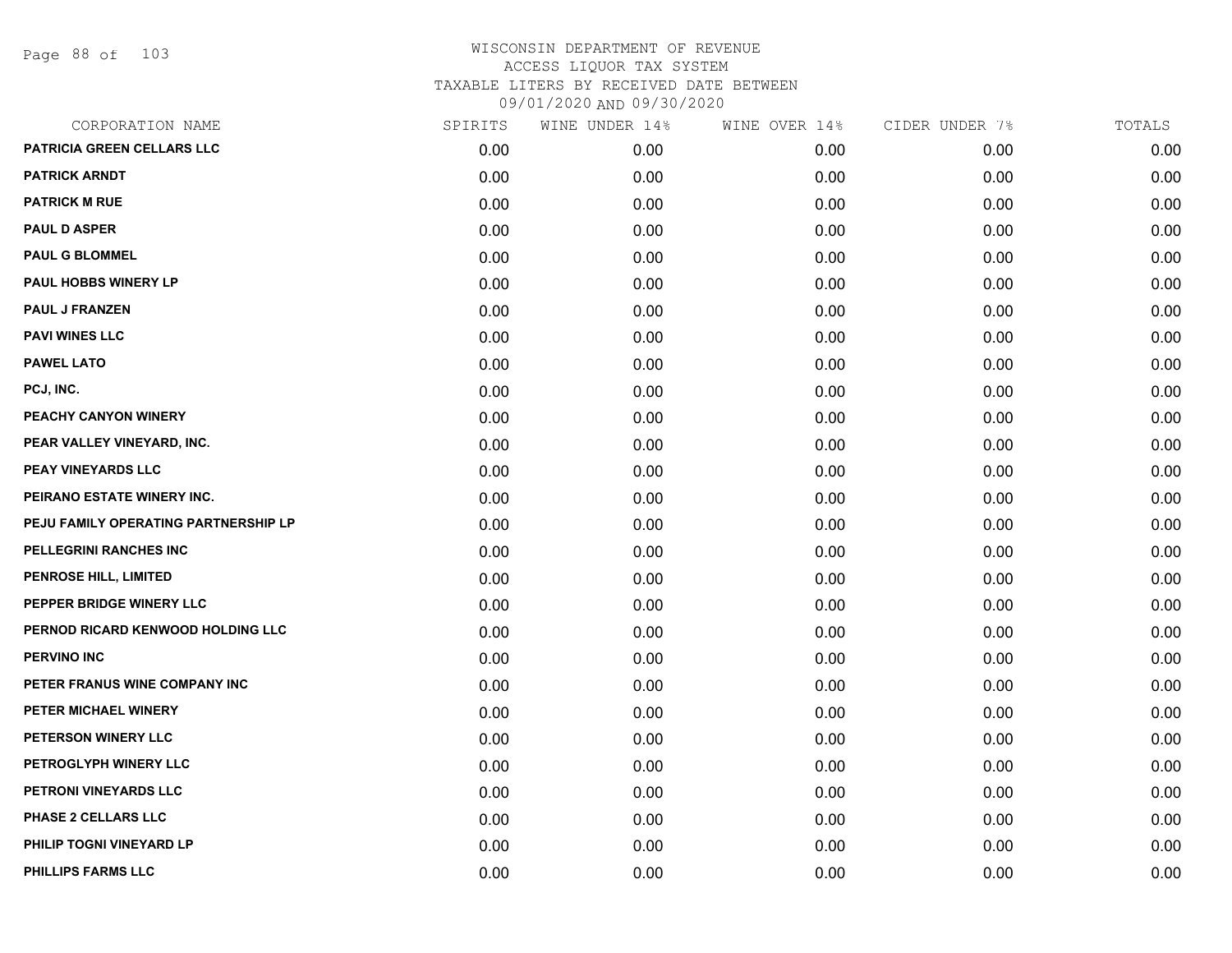Page 89 of 103

| CORPORATION NAME                 | SPIRITS | WINE UNDER 14% | WINE OVER 14% | CIDER UNDER 7% | TOTALS |
|----------------------------------|---------|----------------|---------------|----------------|--------|
| <b>PIEPERTK LLC</b>              | 0.00    | 0.00           | 0.00          | 0.00           | 0.00   |
| PINA CELLARS LP                  | 0.00    | 0.00           | 0.00          | 0.00           | 0.00   |
| PINE RIDGE WINERY LLC            | 0.00    | 0.00           | 0.00          | 0.00           | 0.00   |
| PINK SANDS, INC.                 | 0.00    | 0.00           | 0.00          | 0.00           | 0.00   |
| <b>PJK WINERY LLC</b>            | 0.00    | 0.00           | 0.00          | 0.00           | 0.00   |
| PLYMOUTH ROCKS WINE, LLC         | 0.00    | 0.00           | 0.00          | 0.00           | 0.00   |
| PONZI VINEYARDS, LLC             | 0.00    | 0.00           | 0.00          | 0.00           | 0.00   |
| POPE VALLEY WINERY LLC           | 0.00    | 0.00           | 0.00          | 0.00           | 0.00   |
| PORTER FAMILY VINEYARDS LLC      | 0.00    | 0.00           | 0.00          | 0.00           | 0.00   |
| <b>POTT WINE</b>                 | 0.00    | 0.00           | 0.00          | 0.00           | 0.00   |
| PRAGER WINERY & PORT WORKS, INC. | 0.00    | 0.00           | 0.00          | 0.00           | 0.00   |
| <b>PRAIRIE BERRY LLC</b>         | 0.00    | 0.00           | 0.00          | 0.00           | 0.00   |
| <b>PRAIRIE HAWK WINERY INC</b>   | 0.00    | 0.00           | 0.00          | 0.00           | 0.00   |
| PRECEPT BRANDS LLC               | 0.00    | 0.00           | 0.00          | 0.00           | 0.00   |
| PREMIUM VINTNERS LLC             | 0.00    | 0.00           | 0.00          | 0.00           | 0.00   |
| PRESQU'ILE WINERY                | 0.00    | 0.00           | 0.00          | 0.00           | 0.00   |
| PRIDE MOUNTAIN VINEYARDS LLC     | 0.00    | 0.00           | 0.00          | 0.00           | 0.00   |
| <b>PRINCE MICHEL LLC</b>         | 0.00    | 0.00           | 0.00          | 0.00           | 0.00   |
| <b>PROMONTORY LLC</b>            | 0.00    | 0.00           | 0.00          | 0.00           | 0.00   |
| <b>PWG LLC</b>                   | 0.00    | 0.00           | 0.00          | 0.00           | 0.00   |
| <b>QUADY SOUTH WINERY LLC</b>    | 0.00    | 0.00           | 0.00          | 0.00           | 0.00   |
| QUILCEDA CREEK VINTNERS INC      | 0.00    | 0.00           | 0.00          | 0.00           | 0.00   |
| <b>QUIXOTE WINERY, LLC</b>       | 0.00    | 0.00           | 0.00          | 0.00           | 0.00   |
| <b>RH KEENAN CO</b>              | 0.00    | 0.00           | 0.00          | 0.00           | 0.00   |
| RADIO-COTEAU WINE CELLARS LLC    | 0.00    | 0.00           | 0.00          | 0.00           | 0.00   |
| <b>RAMAZZOTTI WINES LLC</b>      | 0.00    | 0.00           | 0.00          | 0.00           | 0.00   |
| <b>RAMEY WINE CELLARS INC</b>    | 0.00    | 0.00           | 0.00          | 0.00           | 0.00   |
| <b>RAPTOR RIDGE WINERY LLC</b>   | 0.00    | 0.00           | 0.00          | 0.00           | 0.00   |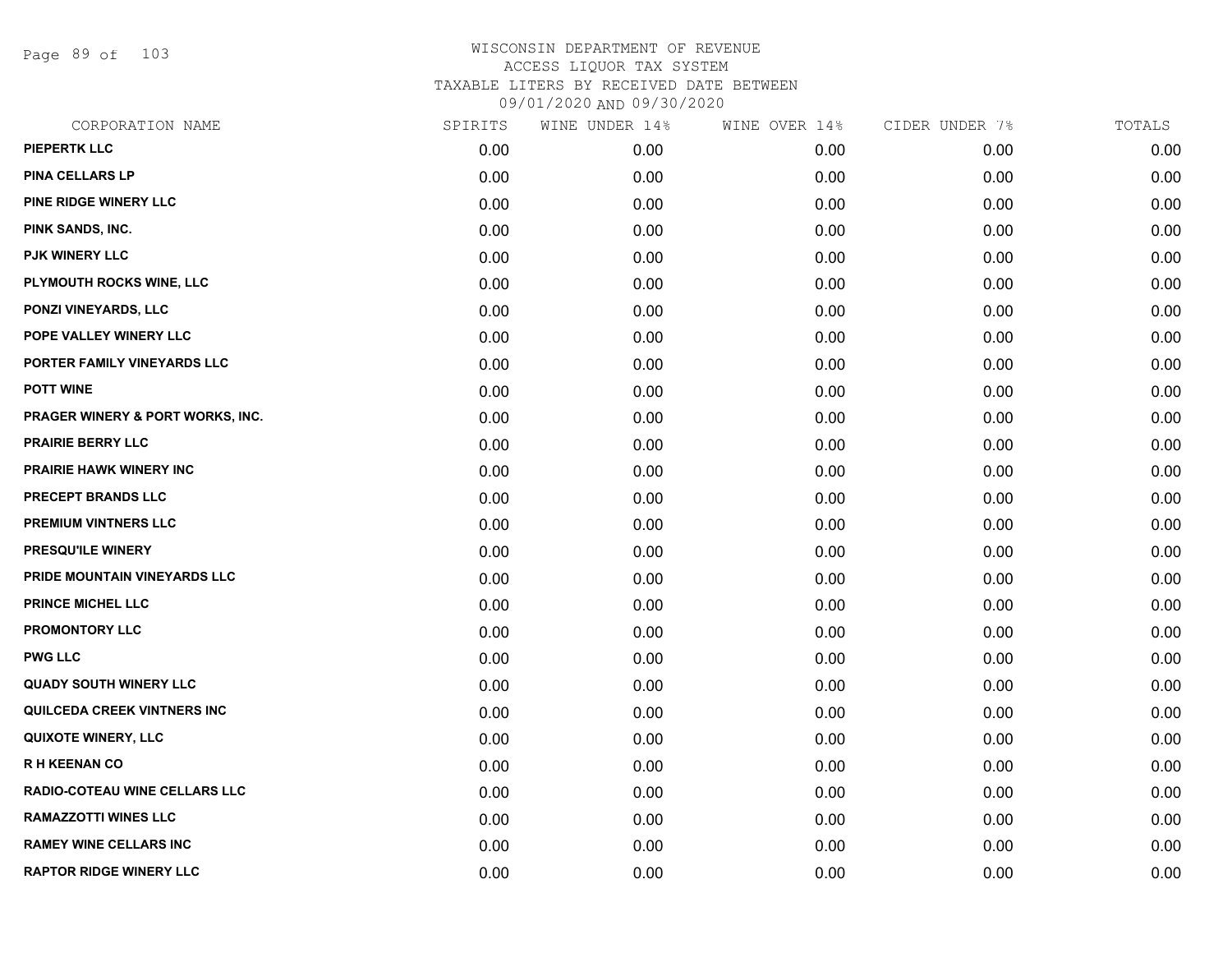Page 90 of 103

| CORPORATION NAME                            | SPIRITS | WINE UNDER 14% | WINE OVER 14% | CIDER UNDER 7% | TOTALS |
|---------------------------------------------|---------|----------------|---------------|----------------|--------|
| <b>RASA VINEYARDS, LLC</b>                  | 0.00    | 0.00           | 0.00          | 0.00           | 0.00   |
| <b>RASMUSSEN FAMILY WINES, LLC</b>          | 0.00    | 0.00           | 0.00          | 0.00           | 0.00   |
| <b>RAYMOND SIGNORELLO</b>                   | 0.00    | 0.00           | 0.00          | 0.00           | 0.00   |
| <b>RAYMOND VINEYARD &amp; CELLAR INC</b>    | 0.00    | 0.00           | 0.00          | 0.00           | 0.00   |
| <b>RB WINE ASSOCIATES LLC</b>               | 0.00    | 0.00           | 0.00          | 0.00           | 0.00   |
| <b>RBZ VINEYARDS LLC</b>                    | 0.00    | 0.00           | 0.00          | 0.00           | 0.00   |
| <b>RED CAR WINE COMPANY LLC</b>             | 0.00    | 0.00           | 0.00          | 0.00           | 0.00   |
| <b>RED HILLS CELLARS, LLC</b>               | 0.00    | 0.00           | 0.00          | 0.00           | 0.00   |
| <b>RED MARE WINES LLC</b>                   | 0.00    | 0.00           | 0.00          | 0.00           | 0.00   |
| <b>RED OAK VINEYARD INC</b>                 | 0.00    | 0.00           | 0.00          | 0.00           | 0.00   |
| <b>REGENERATIVE GIFT, LLC</b>               | 0.00    | 0.00           | 0.00          | 0.00           | 0.00   |
| <b>REGUSCI WINERY INC</b>                   | 0.00    | 0.00           | 0.00          | 0.00           | 0.00   |
| <b>RESONANCE WINES LLC</b>                  | 0.00    | 0.00           | 0.00          | 0.00           | 0.00   |
| <b>REVANA FAMILY PARTNERS LP</b>            | 0.00    | 0.00           | 0.00          | 0.00           | 0.00   |
| <b>REVANA FAMILY PARTNERS LP</b>            | 0.00    | 0.00           | 0.00          | 0.00           | 0.00   |
| <b>REVELRY VINTNERS LLC</b>                 | 0.00    | 0.00           | 0.00          | 0.00           | 0.00   |
| <b>REYNOLDS CREATIVE PRODUCTS INC</b>       | 0.00    | 0.00           | 0.00          | 0.00           | 0.00   |
| <b>RH WINERY LLC</b>                        | 0.00    | 0.00           | 0.00          | 0.00           | 0.00   |
| <b>RHYS VINEYARDS LLC</b>                   | 0.00    | 0.00           | 0.00          | 0.00           | 0.00   |
| <b>RICHARD E LIBBY</b>                      | 0.00    | 0.00           | 0.00          | 0.00           | 0.00   |
| <b>RICHARD FORTUNE</b>                      | 0.00    | 0.00           | 0.00          | 0.00           | 0.00   |
| <b>RIDGE VINEYARDS INC</b>                  | 0.00    | 0.00           | 0.00          | 0.00           | 0.00   |
| <b>RIGHT SIDE LLC</b>                       | 0.00    | 0.00           | 0.00          | 0.00           | 0.00   |
| <b>RIO LOBO LLC</b>                         | 0.00    | 0.00           | 0.00          | 0.00           | 0.00   |
| <b>RIVER BEND VINEYARD &amp; WINERY LLC</b> | 0.00    | 0.00           | 0.00          | 0.00           | 0.00   |
| RIVER VALLEY VINEYARD INC                   | 0.00    | 0.00           | 0.00          | 0.00           | 0.00   |
| <b>RIVERBENCH LLC</b>                       | 0.00    | 0.00           | 0.00          | 0.00           | 0.00   |
| <b>ROBERT CRAIG WINERY LP</b>               | 0.00    | 0.00           | 0.00          | 0.00           | 0.00   |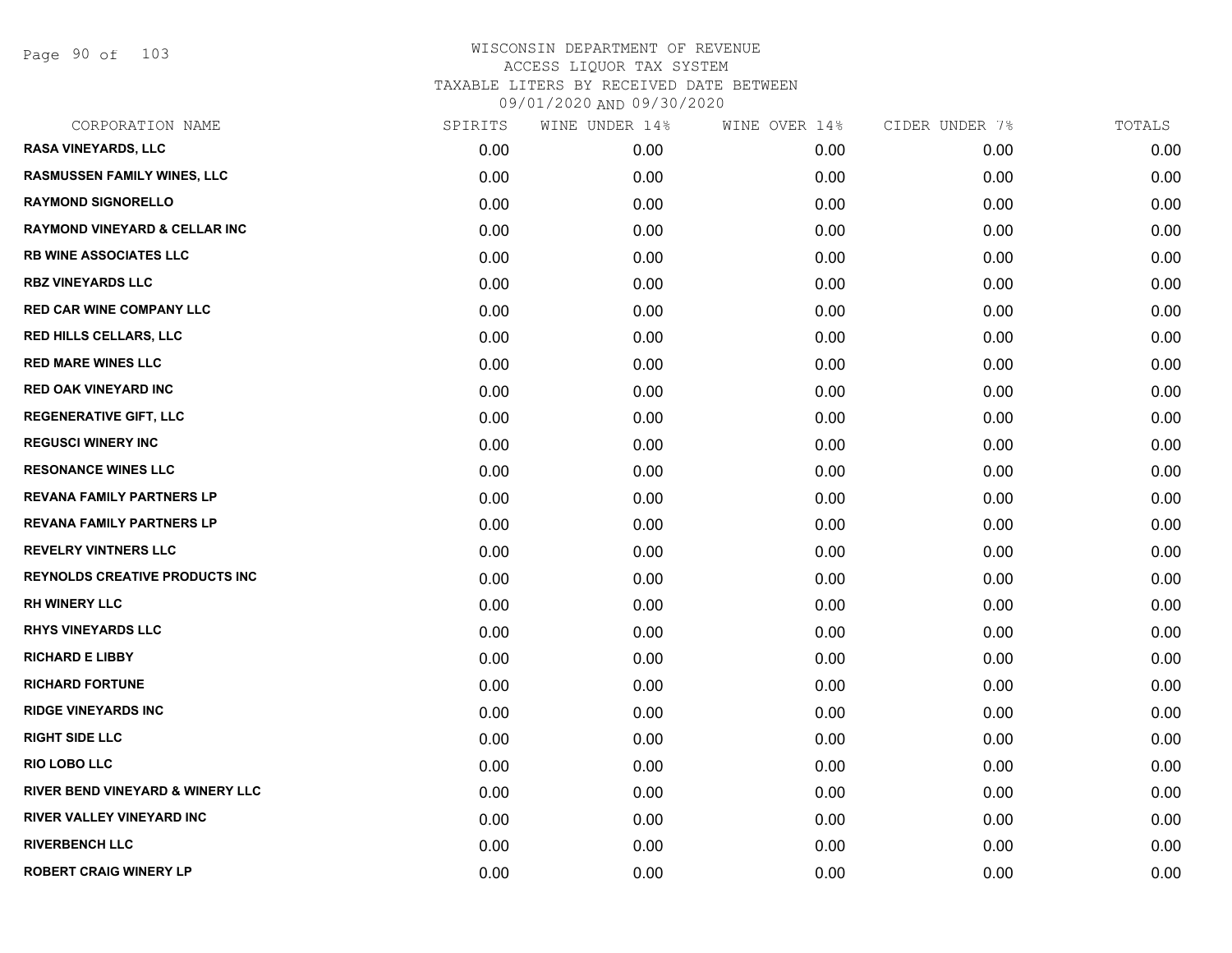Page 91 of 103

| CORPORATION NAME                          | SPIRITS | WINE UNDER 14% | WINE OVER 14% | CIDER UNDER 7% | TOTALS |
|-------------------------------------------|---------|----------------|---------------|----------------|--------|
| <b>ROBERT DUNNING</b>                     | 0.00    | 0.00           | 0.00          | 0.00           | 0.00   |
| <b>ROBERT FOLEY LLC</b>                   | 0.00    | 0.00           | 0.00          | 0.00           | 0.00   |
| <b>ROBERT J BRAKESMAN</b>                 | 0.00    | 0.00           | 0.00          | 0.00           | 0.00   |
| <b>ROBERT J FOWLER</b>                    | 0.00    | 0.00           | 0.00          | 0.00           | 0.00   |
| <b>ROBERT L HUDSON</b>                    | 0.00    | 0.00           | 0.00          | 0.00           | 0.00   |
| <b>ROBERT MUELLER CELLARS</b>             | 0.00    | 0.00           | 0.00          | 0.00           | 0.00   |
| <b>ROBERT YOUNG ESTATE WINERY LLC</b>     | 0.00    | 0.00           | 0.00          | 0.00           | 0.00   |
| <b>ROBIN PFEIFFER</b>                     | 0.00    | 0.00           | 0.00          | 0.00           | 0.00   |
| <b>ROBINSON FAMILY VINEYARDS LLC</b>      | 0.00    | 0.00           | 0.00          | 0.00           | 0.00   |
| <b>ROBLAR LLC</b>                         | 0.00    | 0.00           | 0.00          | 0.00           | 0.00   |
| ROCCA FAMILY VINEYARDS INC                | 0.00    | 0.00           | 0.00          | 0.00           | 0.00   |
| <b>ROCHE WINERY LLC</b>                   | 0.00    | 0.00           | 0.00          | 0.00           | 0.00   |
| <b>ROCHIOLI VINEYARD &amp; WINERY LLC</b> | 0.00    | 0.00           | 0.00          | 0.00           | 0.00   |
| <b>ROCK N WOOL WINERY LLC</b>             | 0.00    | 0.00           | 0.00          | 0.00           | 0.00   |
| <b>ROCK WALL WINE COMPANY INC</b>         | 0.00    | 0.00           | 0.00          | 0.00           | 0.00   |
| <b>ROEDERER ESTATE INC</b>                | 0.00    | 0.00           | 0.00          | 0.00           | 0.00   |
| <b>ROGER PENG</b>                         | 0.00    | 0.00           | 0.00          | 0.00           | 0.00   |
| <b>ROMBAUER VINEYARDS INC</b>             | 0.00    | 0.00           | 0.00          | 0.00           | 0.00   |
| <b>RONALD J BENZA</b>                     | 0.00    | 0.00           | 0.00          | 0.00           | 0.00   |
| <b>RONALD L FENOLIO</b>                   | 0.00    | 0.00           | 0.00          | 0.00           | 0.00   |
| <b>RONALD T RUBIN</b>                     | 0.00    | 0.00           | 0.00          | 0.00           | 0.00   |
| <b>ROUND HILL CELLARS</b>                 | 0.00    | 0.00           | 0.00          | 0.00           | 0.00   |
| <b>ROUND POND ESTATE LLC</b>              | 0.00    | 0.00           | 0.00          | 0.00           | 0.00   |
| <b>RRJ REAL PROPERTIES LLC</b>            | 0.00    | 0.00           | 0.00          | 0.00           | 0.00   |
| <b>RUDD WINES INC</b>                     | 0.00    | 0.00           | 0.00          | 0.00           | 0.00   |
| <b>RUDIUS WINES, LLC</b>                  | 0.00    | 0.00           | 0.00          | 0.00           | 0.00   |
| <b>RUED WINERY INC</b>                    | 0.00    | 0.00           | 0.00          | 0.00           | 0.00   |
| RUSHFORD MEADERY AND WINERY LLC           | 0.00    | 0.00           | 0.00          | 0.00           | 0.00   |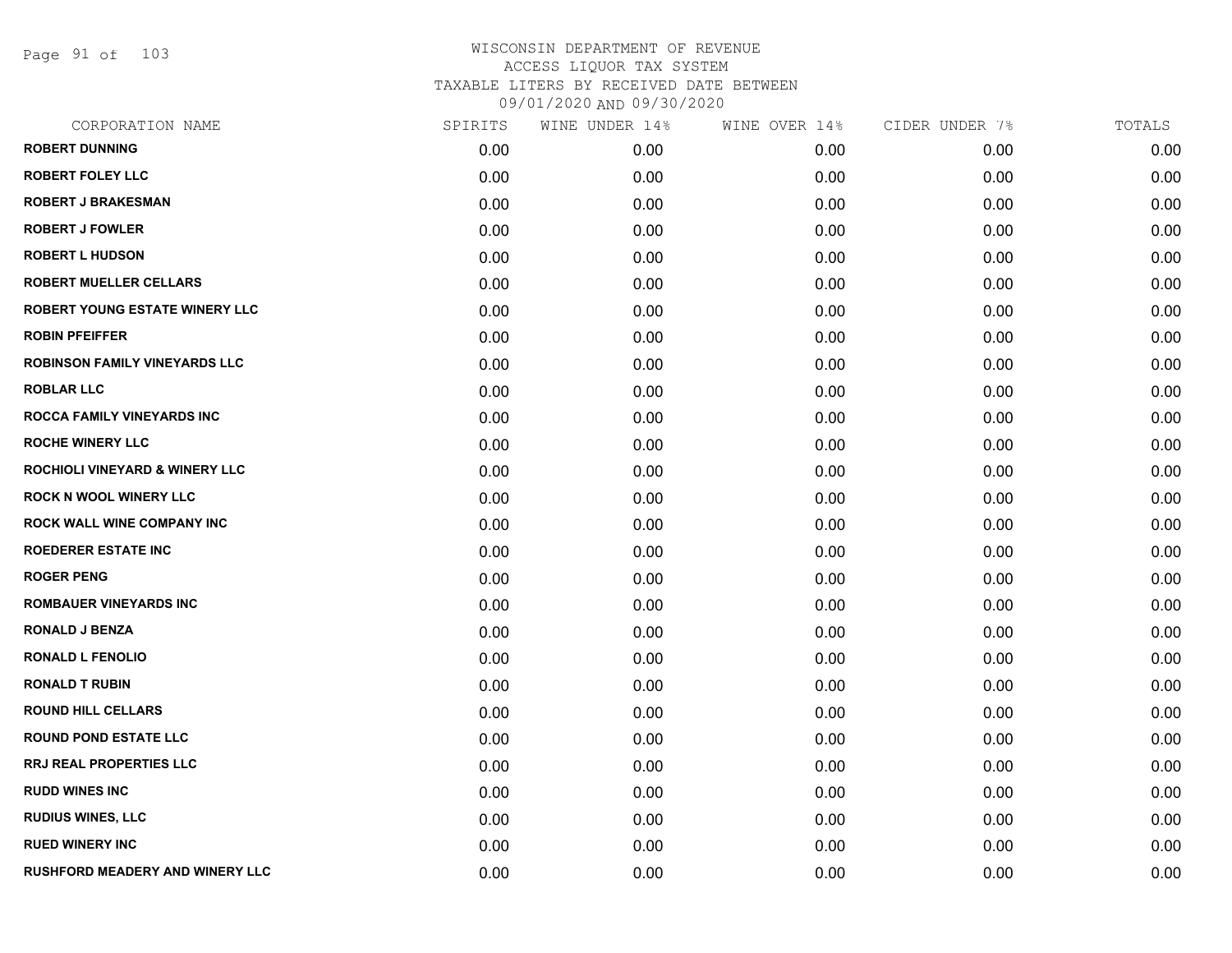Page 92 of 103

| CORPORATION NAME                       | SPIRITS | WINE UNDER 14% | WINE OVER 14% | CIDER UNDER 7% | TOTALS |
|----------------------------------------|---------|----------------|---------------|----------------|--------|
| <b>RUSSIAN RIVER WINES, LLC</b>        | 0.00    | 0.00           | 0.00          | 0.00           | 0.00   |
| <b>RUTHERFORD HILL WINERY LLC</b>      | 0.00    | 0.00           | 0.00          | 0.00           | 0.00   |
| <b>RYAN K ZAHLER</b>                   | 0.00    | 0.00           | 0.00          | 0.00           | 0.00   |
| <b>RYAN PRELLWITZ</b>                  | 0.00    | 0.00           | 0.00          | 0.00           | 0.00   |
| <b>SLJ GROUP INC</b>                   | 0.00    | 0.00           | 0.00          | 0.00           | 0.00   |
| <b>SAARLOOS ESTATE VINEYARDS LLC</b>   | 0.00    | 0.00           | 0.00          | 0.00           | 0.00   |
| <b>SAINTSBURY LLC</b>                  | 0.00    | 0.00           | 0.00          | 0.00           | 0.00   |
| <b>SAMUEL P BAXTER</b>                 | 0.00    | 0.00           | 0.00          | 0.00           | 0.00   |
| <b>SANDHI VINTNERS LLC</b>             | 0.00    | 0.00           | 0.00          | 0.00           | 0.00   |
| <b>SANDPOINT WINES</b>                 | 0.00    | 0.00           | 0.00          | 0.00           | 0.00   |
| <b>SANFORD WINERY COMPANY LP</b>       | 0.00    | 0.00           | 0.00          | 0.00           | 0.00   |
| <b>SANS LIEGE INC</b>                  | 0.00    | 0.00           | 0.00          | 0.00           | 0.00   |
| <b>SANTA YNEZ WINE CORP.</b>           | 0.00    | 0.00           | 0.00          | 0.00           | 0.00   |
| <b>SARAH J SHADONIX</b>                | 0.00    | 0.00           | 0.00          | 0.00           | 0.00   |
| <b>SAUCELITO CANYON LP</b>             | 0.00    | 0.00           | 0.00          | 0.00           | 0.00   |
| SAVANNAH CHANELLE VINEYARDS INC        | 0.00    | 0.00           | 0.00          | 0.00           | 0.00   |
| <b>SAVIAH ROSE WINERY LLC</b>          | 0.00    | 0.00           | 0.00          | 0.00           | 0.00   |
| <b>SAXUM VINEYARDS INC</b>             | 0.00    | 0.00           | 0.00          | 0.00           | 0.00   |
| <b>SBRAGIA FAMILY VINEYARDS LLC</b>    | 0.00    | 0.00           | 0.00          | 0.00           | 0.00   |
| <b>SCHEID VINEYARDS CALIFORNIA INC</b> | 0.00    | 0.00           | 0.00          | 0.00           | 0.00   |
| <b>SCHLOSSADLER INC</b>                | 0.00    | 0.00           | 0.00          | 0.00           | 0.00   |
| <b>SCHRADER CELLARS LLC</b>            | 0.00    | 0.00           | 0.00          | 0.00           | 0.00   |
| <b>SCHRAMSBERG VINEYARDS CO INC</b>    | 0.00    | 0.00           | 0.00          | 0.00           | 0.00   |
| <b>SCHUG WINERY LLC</b>                | 0.00    | 0.00           | 0.00          | 0.00           | 0.00   |
| <b>SCHWEIGER VINEYARDS INC</b>         | 0.00    | 0.00           | 0.00          | 0.00           | 0.00   |
| <b>SCREAMING EAGLE LLC</b>             | 0.00    | 0.00           | 0.00          | 0.00           | 0.00   |
| <b>SEA SMOKE INC</b>                   | 0.00    | 0.00           | 0.00          | 0.00           | 0.00   |
| <b>SEAVER VINEYARDS LLC</b>            | 0.00    | 0.00           | 0.00          | 0.00           | 0.00   |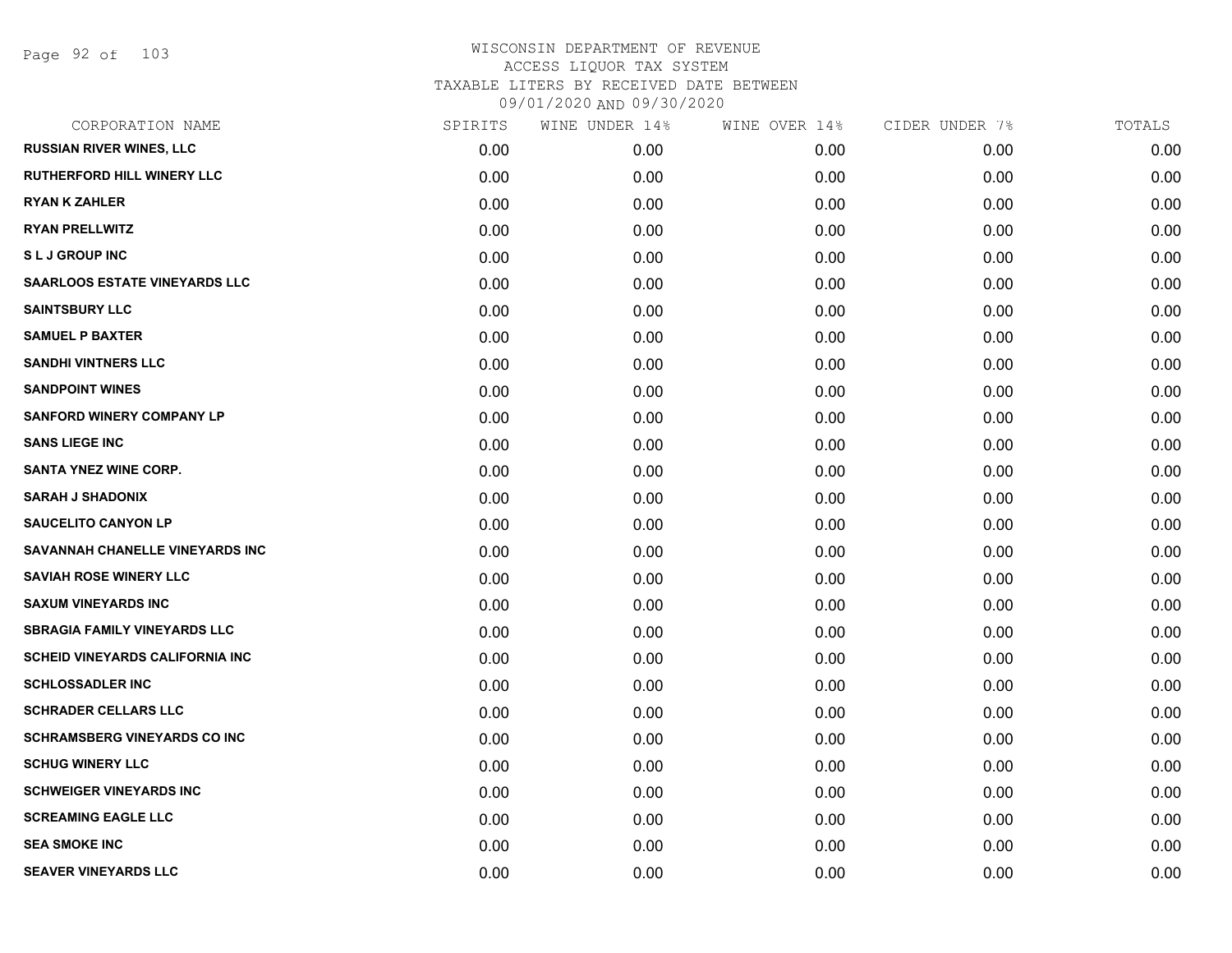Page 93 of 103

| CORPORATION NAME                              | SPIRITS | WINE UNDER 14% | WINE OVER 14% | CIDER UNDER 7% | TOTALS |
|-----------------------------------------------|---------|----------------|---------------|----------------|--------|
| <b>SEAVEY VINEYARD LP</b>                     | 0.00    | 0.00           | 0.00          | 0.00           | 0.00   |
| <b>SEBASTOPOL VINEYARDS &amp; WINERY CORP</b> | 0.00    | 0.00           | 0.00          | 0.00           | 0.00   |
| <b>SELBY ENTERPRISES INC</b>                  | 0.00    | 0.00           | 0.00          | 0.00           | 0.00   |
| <b>SEQUOIA GROVE VINEYARDS LP</b>             | 0.00    | 0.00           | 0.00          | 0.00           | 0.00   |
| <b>SEVEN STONES WINERY LLC</b>                | 0.00    | 0.00           | 0.00          | 0.00           | 0.00   |
| SFW, LLC                                      | 0.00    | 0.00           | 0.00          | 0.00           | 0.00   |
| SFW, LLC                                      | 0.00    | 0.00           | 0.00          | 0.00           | 0.00   |
| <b>SHADY LADIES LLC</b>                       | 0.00    | 0.00           | 0.00          | 0.00           | 0.00   |
| <b>SHADYBROOK ESTATE LLC</b>                  | 0.00    | 0.00           | 0.00          | 0.00           | 0.00   |
| <b>SHAFER VINEYARDS INC</b>                   | 0.00    | 0.00           | 0.00          | 0.00           | 0.00   |
| <b>SHANNON RIDGE INC</b>                      | 0.00    | 0.00           | 0.00          | 0.00           | 0.00   |
| <b>SHARON L PINGEL</b>                        | 0.00    | 0.00           | 0.00          | 0.00           | 0.00   |
| SHELDRAKE POINT VINEYARD LLC                  | 0.00    | 0.00           | 0.00          | 0.00           | 0.00   |
| SHELTON-MACKENZIE WINE COMPANY                | 0.00    | 0.00           | 0.00          | 0.00           | 0.00   |
| <b>SHERRY HARDIE</b>                          | 0.00    | 0.00           | 0.00          | 0.00           | 0.00   |
| <b>SHERWIN FAMILY VINEYARDS LLC</b>           | 0.00    | 0.00           | 0.00          | 0.00           | 0.00   |
| <b>SHIFT WINE LLC</b>                         | 0.00    | 0.00           | 0.00          | 0.00           | 0.00   |
| SILVER OAK WINE CELLARS LLC                   | 0.00    | 0.00           | 0.00          | 0.00           | 0.00   |
| SILVER TRIDENT WINERY LLC                     | 0.00    | 0.00           | 0.00          | 0.00           | 0.00   |
| SINE QUA NON INC                              | 0.00    | 0.00           | 0.00          | 0.00           | 0.00   |
| SINNIPEE VALLEY VINEYARD LLC                  | 0.00    | 0.00           | 0.00          | 0.00           | 0.00   |
| <b>SINSKEY VINEYARDS INC</b>                  | 0.00    | 0.00           | 0.00          | 0.00           | 0.00   |
| <b>SIX SIGMA WINERY LLC</b>                   | 0.00    | 0.00           | 0.00          | 0.00           | 0.00   |
| <b>SKYWALKER VINEYARDS, LLC</b>               | 0.00    | 0.00           | 0.00          | 0.00           | 0.00   |
| SLEIGHT OF HAND CELLARS, LLC                  | 0.00    | 0.00           | 0.00          | 0.00           | 0.00   |
| <b>SMALL VINES WINES INC</b>                  | 0.00    | 0.00           | 0.00          | 0.00           | 0.00   |
| SMITH ANDERSON ENTERPRISES INC                | 0.00    | 0.00           | 0.00          | 0.00           | 0.00   |
| <b>SOCIAL ENJOYMENTS LLC</b>                  | 0.00    | 220.10         | 0.00          | 0.00           | 220.10 |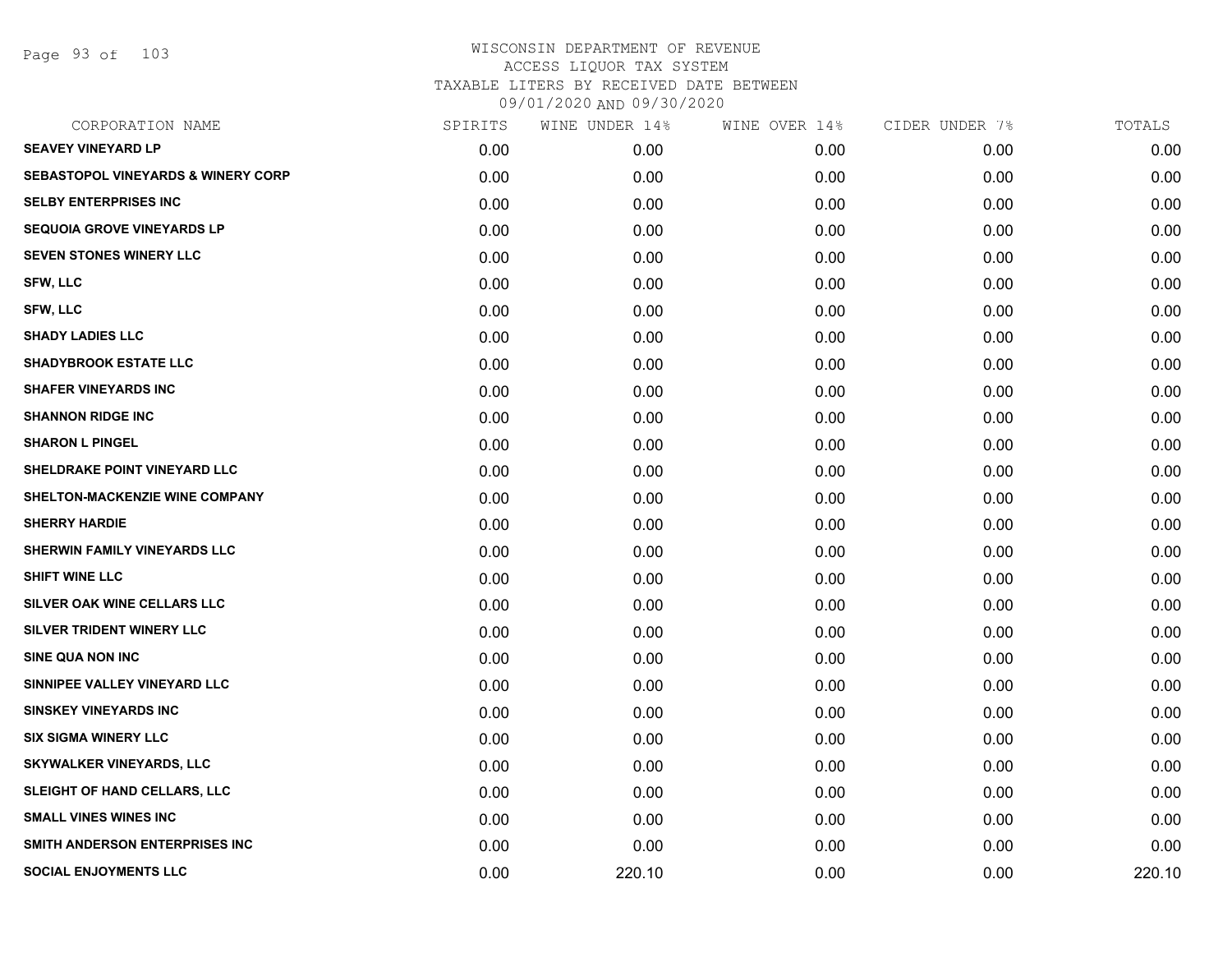Page 94 of 103

| CORPORATION NAME                           | SPIRITS | WINE UNDER 14% | WINE OVER 14% | CIDER UNDER 7% | TOTALS |
|--------------------------------------------|---------|----------------|---------------|----------------|--------|
| <b>SOKOL BLOSSER LTD</b>                   | 0.00    | 0.00           | 0.00          | 0.00           | 0.00   |
| <b>SOMERSTON WINE COMPANY, LLC</b>         | 0.00    | 0.00           | 0.00          | 0.00           | 0.00   |
| <b>SONJA MAGDEVSKI</b>                     | 0.00    | 0.00           | 0.00          | 0.00           | 0.00   |
| SONOMA VINEYARD COMPANY, INC.              | 0.00    | 0.00           | 0.00          | 0.00           | 0.00   |
| SONOMA-CUTRER VINEYARDS INC                | 0.00    | 0.00           | 0.00          | 0.00           | 0.00   |
| <b>SOQUEL VINEYARDS</b>                    | 0.00    | 0.00           | 0.00          | 0.00           | 0.00   |
| <b>SOUTH COAST WINERY INC</b>              | 0.00    | 0.00           | 0.00          | 0.00           | 0.00   |
| <b>SP GROSSNICKLE LLC</b>                  | 0.00    | 0.00           | 0.00          | 0.00           | 0.00   |
| <b>SPANOS BERBERIAN WINERY LLC</b>         | 0.00    | 0.00           | 0.00          | 0.00           | 0.00   |
| <b>SPARKLING OREGON LLC</b>                | 0.00    | 0.00           | 0.00          | 0.00           | 0.00   |
| <b>SPENCE VINEYARDS LLC</b>                | 0.00    | 0.00           | 0.00          | 0.00           | 0.00   |
| <b>SPIRITS OF NORWAY VINEYARD LLC</b>      | 0.00    | 0.00           | 0.00          | 0.00           | 0.00   |
| <b>SPOTTSWOODE WINERY INC</b>              | 0.00    | 0.00           | 0.00          | 0.00           | 0.00   |
| <b>SPRECHER BREWING COMPANY, LLC</b>       | 0.00    | 0.00           | 0.00          | 0.00           | 0.00   |
| <b>SPRING MOUNTAIN VINEYARD INC</b>        | 0.00    | 0.00           | 0.00          | 0.00           | 0.00   |
| <b>SPURGEON VINEYARDS &amp; WINERY LLC</b> | 0.00    | 0.00           | 0.00          | 0.00           | 0.00   |
| <b>SQUIX LLC</b>                           | 0.00    | 0.00           | 0.00          | 0.00           | 0.00   |
| <b>ST HELENA ESTATE LLC</b>                | 0.00    | 0.00           | 0.00          | 0.00           | 0.00   |
| <b>ST JAMES WINERY INC</b>                 | 0.00    | 0.00           | 0.00          | 0.00           | 0.00   |
| ST JULIAN WINE COMPANY INC                 | 0.00    | 0.00           | 0.00          | 0.00           | 0.00   |
| <b>ST SUPERY INC</b>                       | 0.00    | 0.00           | 0.00          | 0.00           | 0.00   |
| ST. FRANCIS WINERY & VINEYARD L.P.         | 0.00    | 0.00           | 0.00          | 0.00           | 0.00   |
| STAGLIN FAMILY VINEYARD LLC                | 0.00    | 0.00           | 0.00          | 0.00           | 0.00   |
| <b>STAG'S LEAP WINE CELLARS LLC</b>        | 0.00    | 0.00           | 0.00          | 0.00           | 0.00   |
| <b>STANDING JOURNEY LLC</b>                | 0.00    | 0.00           | 0.00          | 0.00           | 0.00   |
| <b>STANLEY R BOYD</b>                      | 0.00    | 0.00           | 0.00          | 0.00           | 0.00   |
| <b>STE. MICHELLE WINE ESTATES LTD.</b>     | 0.00    | 0.00           | 0.00          | 0.00           | 0.00   |
| <b>STEDUM PROPERTIES LLC</b>               | 0.00    | 0.00           | 0.00          | 0.00           | 0.00   |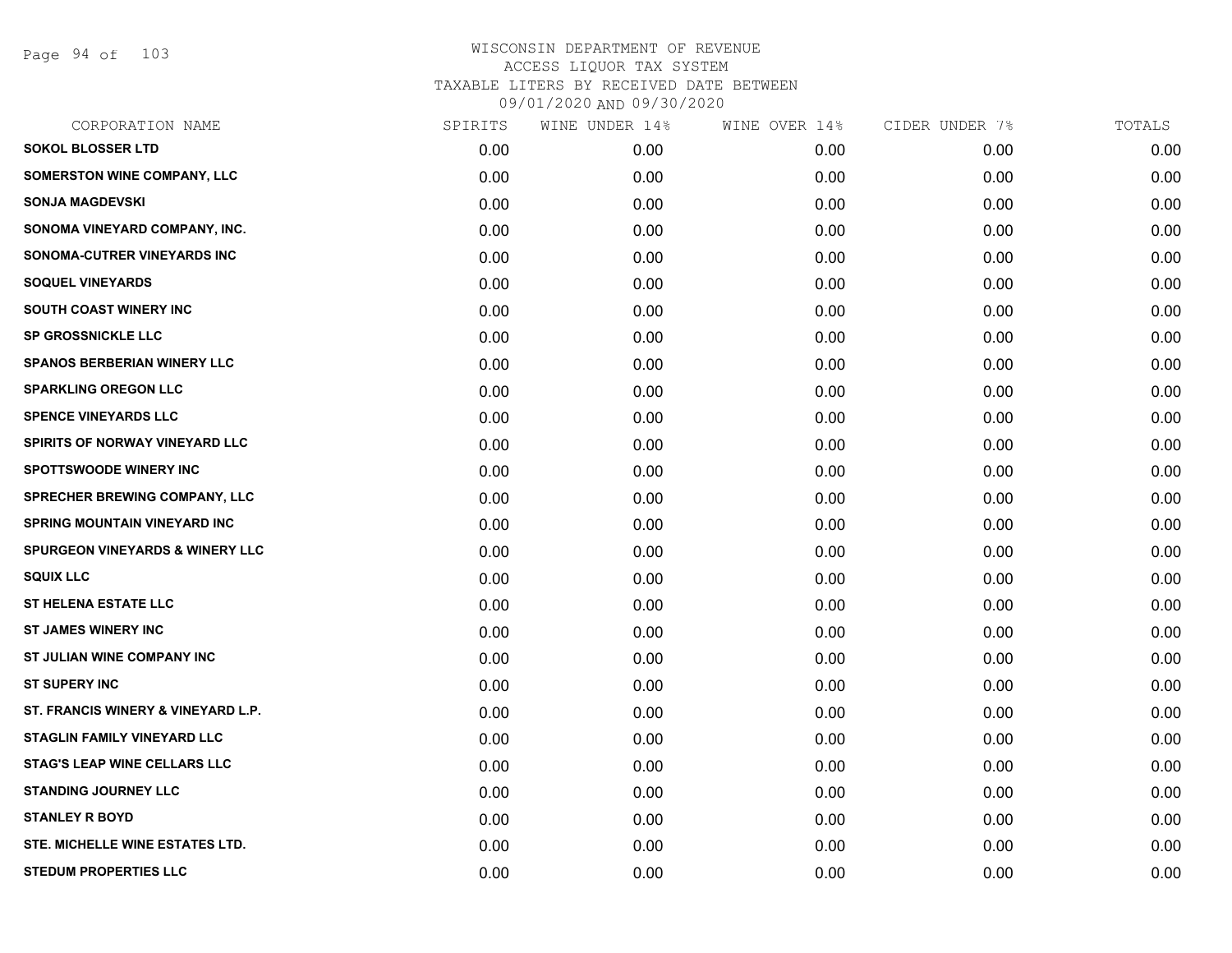Page 95 of 103

| CORPORATION NAME                           | SPIRITS | WINE UNDER 14% | WINE OVER 14% | CIDER UNDER 7% | TOTALS |
|--------------------------------------------|---------|----------------|---------------|----------------|--------|
| <b>STEFFENS FAMILY WINES LLC</b>           | 0.00    | 0.00           | 0.00          | 0.00           | 0.00   |
| <b>STEPHAN VINEYARD INC</b>                | 0.00    | 0.00           | 0.00          | 0.00           | 0.00   |
| <b>STEPHEN A MCPHERSON</b>                 | 0.00    | 0.00           | 0.00          | 0.00           | 0.00   |
| <b>STEPHEN M KENNEDY</b>                   | 0.00    | 0.00           | 0.00          | 0.00           | 0.00   |
| <b>STEPHEN M REUSTLE</b>                   | 0.00    | 0.00           | 0.00          | 0.00           | 0.00   |
| <b>STEVE MANNEBACH</b>                     | 0.00    | 0.00           | 0.00          | 0.00           | 0.00   |
| <b>STEVEN DEBAKER</b>                      | 0.00    | 0.00           | 0.00          | 0.00           | 0.00   |
| STEVEN M & JUDITH A JACOBSON LLC           | 0.00    | 0.00           | 0.00          | 0.00           | 0.00   |
| <b>STEVEN N LEDSON</b>                     | 0.00    | 0.00           | 0.00          | 0.00           | 0.00   |
| <b>STEVEN TONELLA</b>                      | 0.00    | 0.00           | 0.00          | 0.00           | 0.00   |
| <b>STEWART CELLARS, LLC</b>                | 0.00    | 0.00           | 0.00          | 0.00           | 0.00   |
| <b>STOLLER VINEYARDS INC</b>               | 0.00    | 0.00           | 0.00          | 0.00           | 0.00   |
| STOLPMAN VINEYARDS LLC                     | 0.00    | 0.00           | 0.00          | 0.00           | 0.00   |
| <b>STONE EDGE WINERY LLC</b>               | 0.00    | 0.00           | 0.00          | 0.00           | 0.00   |
| STONE HILL WINE CO INC                     | 0.00    | 0.00           | 0.00          | 0.00           | 0.00   |
| STONE WOLF VINEYARDS, LLC                  | 0.00    | 0.00           | 0.00          | 0.00           | 0.00   |
| <b>STONECUSHION INC</b>                    | 0.00    | 0.00           | 0.00          | 0.00           | 0.00   |
| STONEHAUS WINERY, INC.                     | 0.00    | 0.00           | 0.00          | 0.00           | 0.00   |
| <b>STONES THROW WINERY INC</b>             | 0.00    | 0.00           | 0.00          | 0.00           | 0.00   |
| <b>STONY HILL VINEYARD INC</b>             | 0.00    | 0.00           | 0.00          | 0.00           | 0.00   |
| STORYBOOK MOUNTAIN WINERY INC              | 0.00    | 0.00           | 0.00          | 0.00           | 0.00   |
| STRALA VINEYARDS, LLC                      | 0.00    | 0.00           | 0.00          | 0.00           | 0.00   |
| <b>STRATEGY PARTNERS INTERNATIONAL</b>     | 0.00    | 0.00           | 0.00          | 0.00           | 0.00   |
| <b>SULPHUR SPRINGS WINERY LLC</b>          | 0.00    | 0.00           | 0.00          | 0.00           | 0.00   |
| <b>SUMMERWOOD WINERY &amp; INN INC</b>     | 0.00    | 0.00           | 0.00          | 0.00           | 0.00   |
| <b>SUNSET HOLLOW RANCH</b>                 | 0.00    | 0.00           | 0.00          | 0.00           | 0.00   |
| <b>SUNSET POINT WINERY LLC</b>             | 0.00    | 0.00           | 0.00          | 0.00           | 0.00   |
| <b>SUNSTONE VINEYARDS &amp; WINERY INC</b> | 0.00    | 0.00           | 0.00          | 0.00           | 0.00   |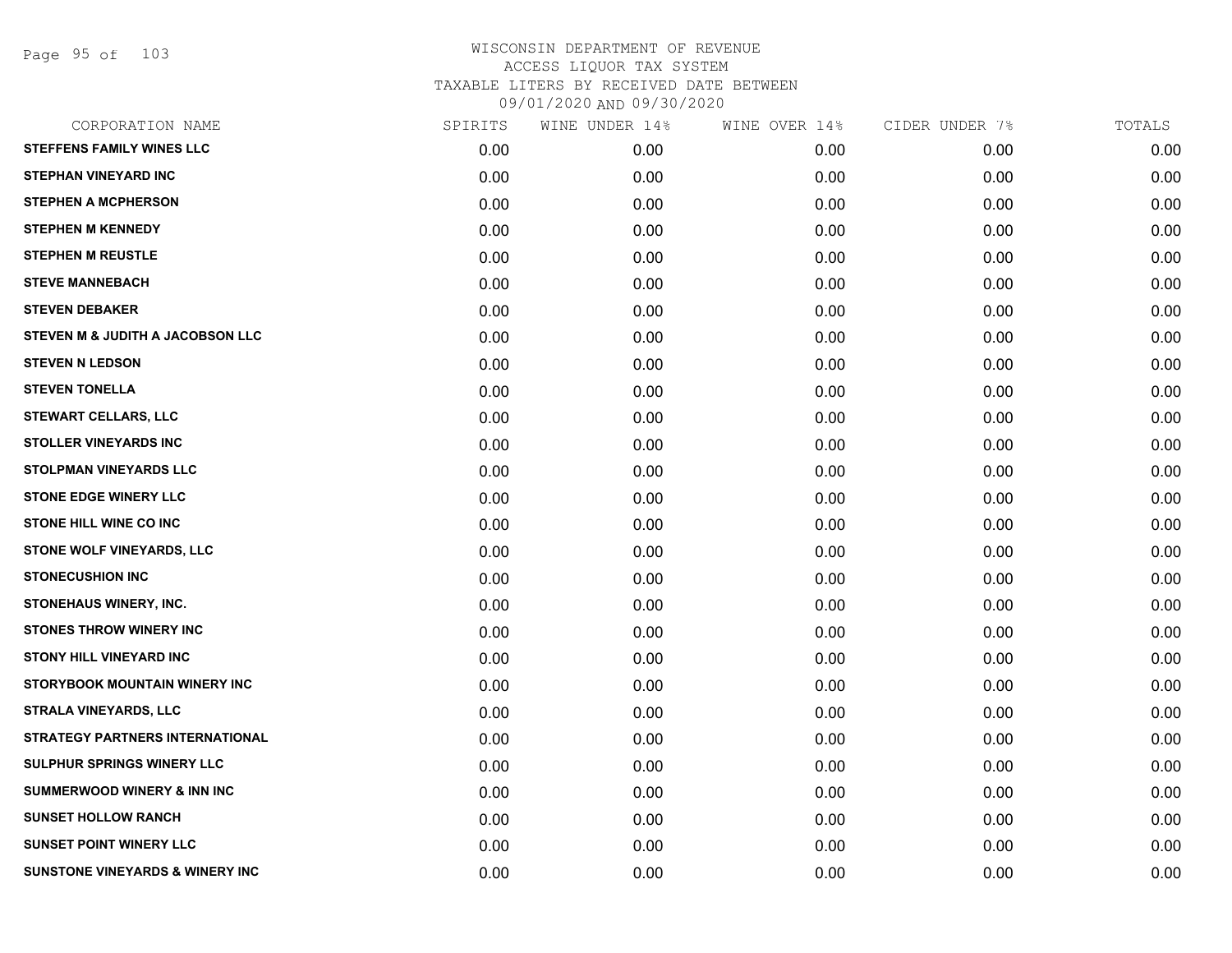Page 96 of 103

| CORPORATION NAME                  | SPIRITS | WINE UNDER 14% | WINE OVER 14% | CIDER UNDER 7% | TOTALS |
|-----------------------------------|---------|----------------|---------------|----------------|--------|
| <b>SUSAN M BOSWELL</b>            | 0.00    | 0.00           | 0.00          | 0.00           | 0.00   |
| <b>SUTTER HOME WINERY INC</b>     | 0.00    | 0.00           | 0.00          | 0.00           | 0.00   |
| SWEAZEY WINERY INVESTMENT LLC     | 0.00    | 0.00           | 0.00          | 0.00           | 0.00   |
| <b>SWEDISH HILL VINEYARD INC</b>  | 0.00    | 0.00           | 0.00          | 0.00           | 0.00   |
| SWEET CHEEKS VINEYARDS INC        | 0.00    | 0.00           | 0.00          | 0.00           | 0.00   |
| <b>TABLAS CREEK VINEYARD LP</b>   | 0.00    | 0.00           | 0.00          | 0.00           | 0.00   |
| <b>TAFT STREET INC</b>            | 0.00    | 0.00           | 0.00          | 0.00           | 0.00   |
| <b>TAKARA SAKE USA INC</b>        | 0.00    | 0.00           | 0.00          | 0.00           | 0.00   |
| <b>TALLEY VINEYARDS INC</b>       | 0.00    | 0.00           | 0.00          | 0.00           | 0.00   |
| <b>TAMBER BEY VINEYARDS LLC</b>   | 0.00    | 0.00           | 0.00          | 0.00           | 0.00   |
| <b>TANDEM WINES LLC</b>           | 0.00    | 0.00           | 0.00          | 0.00           | 0.00   |
| <b>TARA BELLA WINERY LLC</b>      | 0.00    | 0.00           | 0.00          | 0.00           | 0.00   |
| <b>TEALE CREEK ASSOCIATES</b>     | 0.00    | 0.00           | 0.00          | 0.00           | 0.00   |
| TELAYA, LLC                       | 0.00    | 0.00           | 0.00          | 0.00           | 0.00   |
| <b>TENBA RIDGE WINERY LLC</b>     | 0.00    | 0.00           | 0.00          | 0.00           | 0.00   |
| <b>TERMINAL VELOCITY INC</b>      | 0.00    | 0.00           | 0.00          | 0.00           | 0.00   |
| <b>TERRA BLANCA VINTERS INC</b>   | 0.00    | 0.00           | 0.00          | 0.00           | 0.00   |
| <b>TERRA VINUM LLC</b>            | 0.00    | 0.00           | 0.00          | 0.00           | 0.00   |
| TERRAVANT WINE COMPANY LLC        | 0.00    | 0.00           | 0.00          | 0.00           | 0.00   |
| <b>TESTAROSSA VINEYARDS LLC</b>   | 0.00    | 0.00           | 0.00          | 0.00           | 0.00   |
| <b>TEXAS FULFILLMENT SERVICES</b> | 0.00    | 0.00           | 0.00          | 0.00           | 0.00   |
| THATCH WINERY, LLC                | 0.00    | 0.00           | 0.00          | 0.00           | 0.00   |
| THE ALIXIR COMPANY                | 0.00    | 0.00           | 0.00          | 0.00           | 0.00   |
| THE BIALE ESTATE                  | 0.00    | 0.00           | 0.00          | 0.00           | 0.00   |
| THE BLEECHER FAMILY TRUST         | 0.00    | 0.00           | 0.00          | 0.00           | 0.00   |
| THE BRANDER VINEYARD              | 0.00    | 0.00           | 0.00          | 0.00           | 0.00   |
| THE BREMER GROUP, LLC             | 0.00    | 0.00           | 75.75         | 0.00           | 75.75  |
| THE GAINEY VINEYARD               | 0.00    | 0.00           | 0.00          | 0.00           | 0.00   |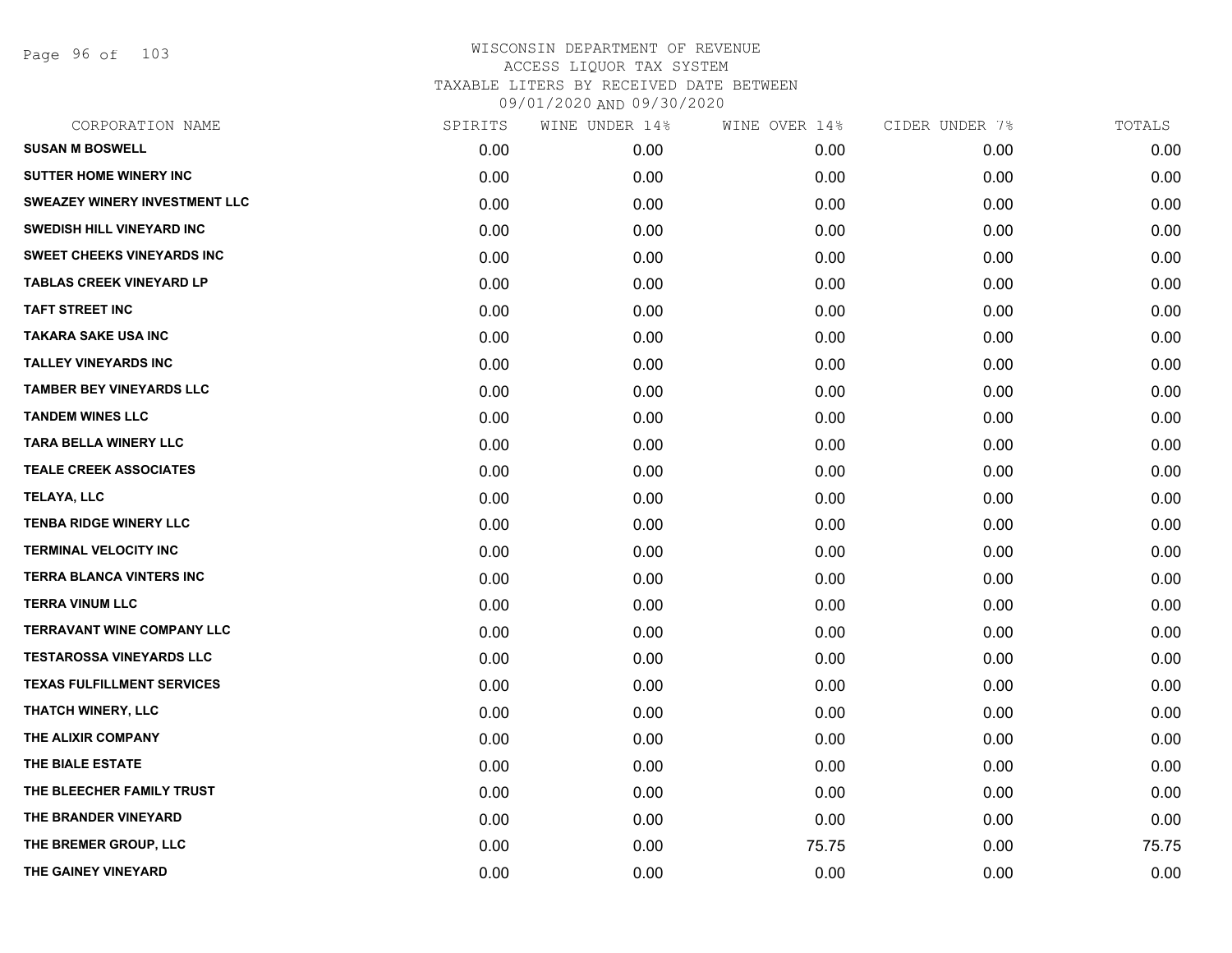Page 97 of 103

| CORPORATION NAME                          | SPIRITS | WINE UNDER 14% | WINE OVER 14% | CIDER UNDER 7% | TOTALS |
|-------------------------------------------|---------|----------------|---------------|----------------|--------|
| THE HARDER GROUP INC                      | 0.00    | 0.00           | 0.00          | 0.00           | 0.00   |
| THE HESS COLLECTION WINERY                | 0.00    | 0.00           | 0.00          | 0.00           | 0.00   |
| THE HOGUE CELLARS LTD                     | 0.00    | 0.00           | 0.00          | 0.00           | 0.00   |
| THE LITTORAI WINES                        | 0.00    | 0.00           | 0.00          | 0.00           | 0.00   |
| THE LOCK AGRICULTURAL VENTURES LLC        | 0.00    | 0.00           | 0.00          | 0.00           | 0.00   |
| THE MASCOT WINE, LLC                      | 0.00    | 0.00           | 0.00          | 0.00           | 0.00   |
| THE MEEKER VINEYARD                       | 0.00    | 0.00           | 0.00          | 0.00           | 0.00   |
| THE MORLET SELECTION INC                  | 0.00    | 0.00           | 0.00          | 0.00           | 0.00   |
| THE MORNE WINE COMPANY                    | 0.00    | 0.00           | 0.00          | 0.00           | 0.00   |
| THE OJAI VINEYARD INC                     | 0.00    | 0.00           | 0.00          | 0.00           | 0.00   |
| THE RED STITCH WINE GROUP, LLC            | 0.00    | 0.00           | 0.00          | 0.00           | 0.00   |
| THE RUM TREE, INC.                        | 0.00    | 0.00           | 0.00          | 0.00           | 0.00   |
| THE SHORES OF FAIRHAVEN INC               | 0.00    | 0.00           | 0.00          | 0.00           | 0.00   |
| THE SILVERADO VINEYARDS                   | 0.00    | 0.00           | 0.00          | 0.00           | 0.00   |
| THE VINEYARD LLC                          | 0.00    | 0.00           | 0.00          | 0.00           | 0.00   |
| THE WILLIAMSBURG WINERY LTD               | 0.00    | 0.00           | 0.00          | 0.00           | 0.00   |
| THE WINE GROUP INC                        | 0.00    | 0.00           | 0.00          | 0.00           | 0.00   |
| THE WINE VINEYARD LLC                     | 0.00    | 0.00           | 0.00          | 0.00           | 0.00   |
| THE WOODLAND TRAIL BEVERAGE COMPANY, INC. | 0.00    | 0.00           | 0.00          | 0.00           | 0.00   |
| <b>THERESA HIGH</b>                       | 0.00    | 0.00           | 0.00          | 0.00           | 0.00   |
| THIRTY-ONE PRODUCTION LLC                 | 0.00    | 0.00           | 0.00          | 0.00           | 0.00   |
| THIS REALM LLC                            | 0.00    | 0.00           | 0.00          | 0.00           | 0.00   |
| <b>THOMAS C HOFFMAN</b>                   | 0.00    | 0.00           | 0.00          | 0.00           | 0.00   |
| <b>THOMAS FOGARTY WINERY LLC</b>          | 0.00    | 0.00           | 0.00          | 0.00           | 0.00   |
| THOMAS L BECKMEN & JUDITH F BECKMEN       | 0.00    | 0.00           | 0.00          | 0.00           | 0.00   |
| <b>THURMAN J RODGERS</b>                  | 0.00    | 0.00           | 0.00          | 0.00           | 0.00   |
| <b>THVS CORP</b>                          | 0.00    | 0.00           | 0.00          | 0.00           | 0.00   |
| TIM BLUE WINES LLC                        | 0.00    | 0.00           | 0.00          | 0.00           | 0.00   |
|                                           |         |                |               |                |        |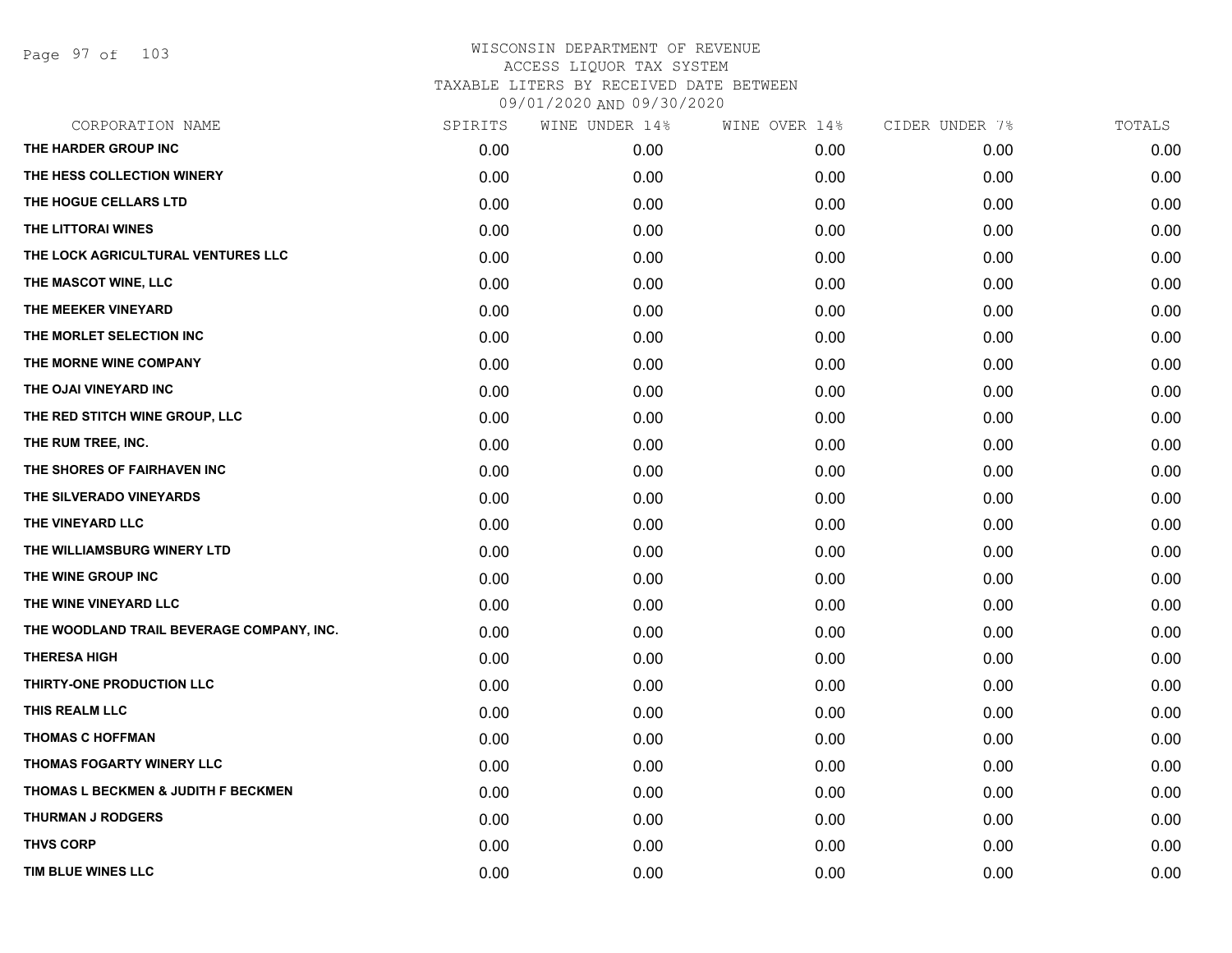Page 98 of 103

| CORPORATION NAME                       | SPIRITS | WINE UNDER 14% | WINE OVER 14% | CIDER UNDER 7% | TOTALS |
|----------------------------------------|---------|----------------|---------------|----------------|--------|
| <b>TIM SLATER</b>                      | 0.00    | 0.00           | 0.00          | 0.00           | 0.00   |
| <b>TIMOTHY D GUILD</b>                 | 0.00    | 0.00           | 0.00          | 0.00           | 0.00   |
| <b>TIMOTHY P MCDONALD</b>              | 0.00    | 0.00           | 0.00          | 0.00           | 0.00   |
| TMR WINE COMPANY LLC                   | 0.00    | 0.00           | 0.00          | 0.00           | 0.00   |
| <b>TOAD HOLLOW VINEYARDS INC</b>       | 0.00    | 0.00           | 0.00          | 0.00           | 0.00   |
| <b>TOBIN J HEMINWAY</b>                | 0.00    | 0.00           | 0.00          | 0.00           | 0.00   |
| <b>TOBIN JAMES CELLARS</b>             | 0.00    | 0.00           | 0.00          | 0.00           | 0.00   |
| <b>TODD KUEHL</b>                      | 0.00    | 0.00           | 0.00          | 0.00           | 0.00   |
| <b>TOLLIVER RANCH BRANDS LLC</b>       | 0.00    | 0.00           | 0.00          | 0.00           | 0.00   |
| <b>TOM MEADOWCROFT</b>                 | 0.00    | 0.00           | 0.00          | 0.00           | 0.00   |
| TOMMYS TOO HIGH WINES LLC              | 0.00    | 0.00           | 0.00          | 0.00           | 0.00   |
| TOUCHSTONE CELLARS, LLC                | 0.00    | 0.00           | 0.00          | 0.00           | 0.00   |
| TOUR DE FORCE WINE COMPANY LLC         | 0.00    | 0.00           | 0.00          | 0.00           | 0.00   |
| <b>TRACY A SOMERVILLE</b>              | 0.00    | 0.00           | 0.00          | 0.00           | 0.00   |
| <b>TREANA WINERY LLC</b>               | 0.00    | 0.00           | 0.00          | 0.00           | 0.00   |
| TREASURY WINE ESTATES AMERICAS COMPANY | 0.00    | 0.00           | 0.00          | 0.00           | 0.00   |
| <b>TREFETHEN VINEYARDS WINERY INC</b>  | 0.00    | 0.00           | 0.00          | 0.00           | 0.00   |
| <b>TRENTADUE WINERY LLC</b>            | 0.00    | 0.00           | 0.00          | 0.00           | 0.00   |
| <b>TRESPASS VINEYARDS INC.</b>         | 0.00    | 0.00           | 0.00          | 0.00           | 0.00   |
| <b>TRINITAS CELLARS LLC</b>            | 0.00    | 0.00           | 0.00          | 0.00           | 0.00   |
| <b>TRIONE VINEYARDS LLC</b>            | 0.00    | 0.00           | 0.00          | 0.00           | 0.00   |
| <b>TROY LANDWEHR</b>                   | 0.00    | 0.00           | 0.00          | 0.00           | 0.00   |
| <b>TSG LLC</b>                         | 0.00    | 0.00           | 0.00          | 0.00           | 0.00   |
| <b>TURKOVICH FAMILY WINES LLC</b>      | 0.00    | 0.00           | 0.00          | 0.00           | 0.00   |
| <b>TURLEY WINE CELLARS INC</b>         | 0.00    | 0.00           | 0.00          | 0.00           | 0.00   |
| <b>TURNBULL WINE CELLARS</b>           | 0.00    | 0.00           | 0.00          | 0.00           | 0.00   |
| <b>TUSK ESTATES LLC</b>                | 0.00    | 0.00           | 0.00          | 0.00           | 0.00   |
| <b>TWIN PEAKS WINERY INC</b>           | 0.00    | 0.00           | 0.00          | 0.00           | 0.00   |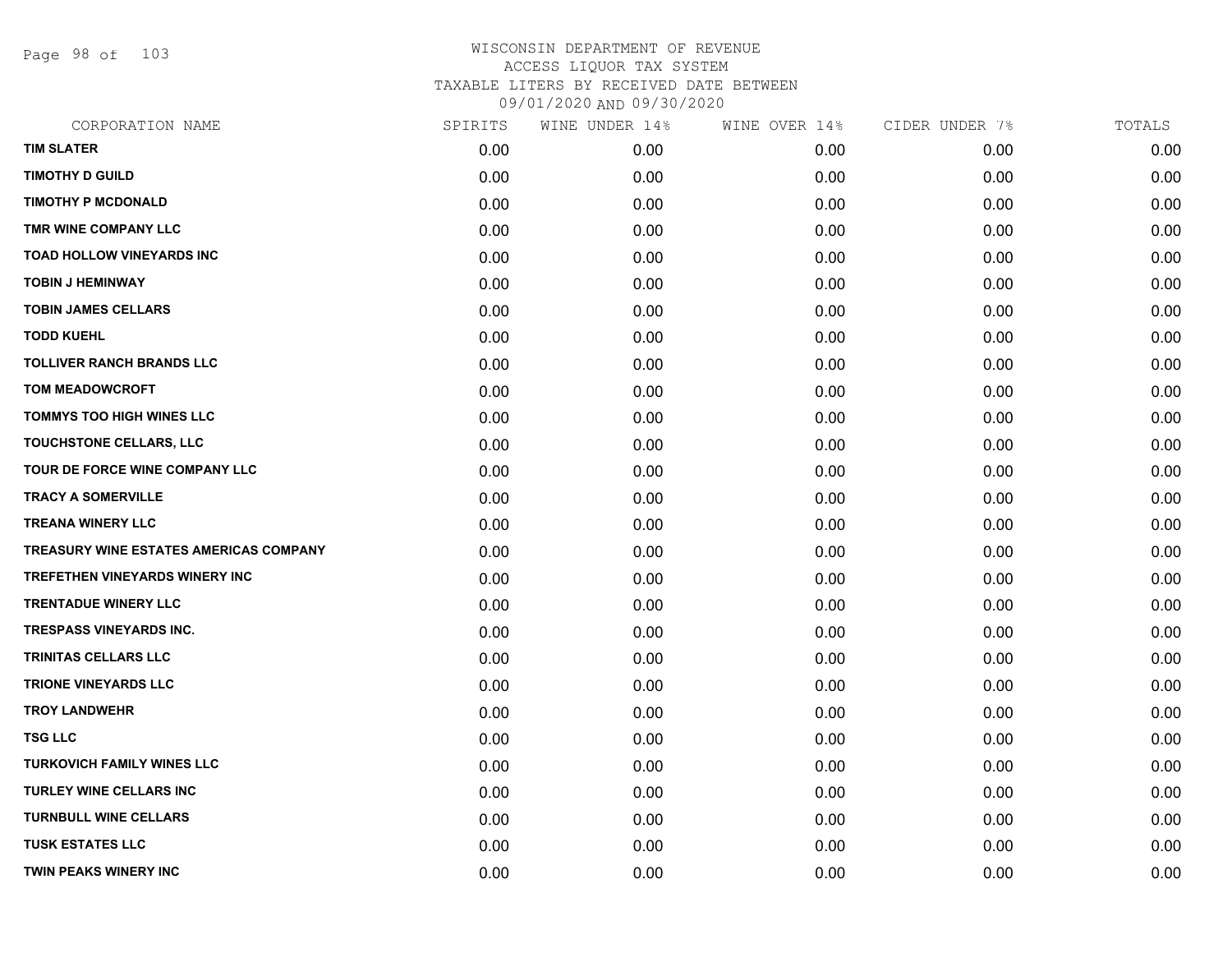Page 99 of 103

| CORPORATION NAME                 | SPIRITS | WINE UNDER 14% | WINE OVER 14% | CIDER UNDER 7% | TOTALS |
|----------------------------------|---------|----------------|---------------|----------------|--------|
| <b>TWIN RIDGE ESTATES LLC</b>    | 0.00    | 0.00           | 0.00          | 0.00           | 0.00   |
| <b>TWISTED OAK WINERY LLC</b>    | 0.00    | 0.00           | 0.00          | 0.00           | 0.00   |
| <b>TWO ANGELS, LLC</b>           | 0.00    | 0.00           | 0.00          | 0.00           | 0.00   |
| <b>TWO BROTHERS WINES LLC</b>    | 0.00    | 0.00           | 0.00          | 0.00           | 0.00   |
| <b>TWO LADS LLC</b>              | 0.00    | 0.00           | 0.00          | 0.00           | 0.00   |
| <b>TY R CATON</b>                | 0.00    | 0.00           | 0.00          | 0.00           | 0.00   |
| <b>UNION WINE COMPANY</b>        | 0.00    | 18.00          | 0.00          | 0.00           | 18.00  |
| UNTI WINE CO LLC                 | 0.00    | 0.00           | 0.00          | 0.00           | 0.00   |
| <b>UPSTREAM CIDER LLC</b>        | 0.00    | 0.00           | 0.00          | 0.00           | 0.00   |
| V & C LLC                        | 0.00    | 0.00           | 0.00          | 0.00           | 0.00   |
| <b>V SATTUI WINERY INC</b>       | 0.00    | 0.00           | 0.00          | 0.00           | 0.00   |
| VAN RUITEN FAMILY WINERY LLC     | 0.00    | 0.00           | 0.00          | 0.00           | 0.00   |
| VAN WYCHEN WINES INC.            | 0.00    | 0.00           | 0.00          | 0.00           | 0.00   |
| <b>VARINDER SAHI</b>             | 0.00    | 0.00           | 0.00          | 0.00           | 0.00   |
| <b>VEN CAL RANCHES LLC</b>       | 0.00    | 0.00           | 0.00          | 0.00           | 0.00   |
| <b>VERMEIL WINE GROUP LLC</b>    | 0.00    | 0.00           | 0.00          | 0.00           | 0.00   |
| <b>VERNON VINEYARDS LTD</b>      | 0.00    | 0.00           | 0.00          | 0.00           | 0.00   |
| <b>VICINI ENTERPRISES LLC</b>    | 0.00    | 0.00           | 0.00          | 0.00           | 0.00   |
| <b>VICTOR ROBERTS</b>            | 0.00    | 0.00           | 0.00          | 0.00           | 0.00   |
| <b>VIGNETTE WINERY LLC</b>       | 0.00    | 0.00           | 0.00          | 0.00           | 0.00   |
| <b>VILLA AMOROSA INC</b>         | 0.00    | 0.00           | 0.00          | 0.00           | 0.00   |
| <b>VILLA ENCINAL PARTNERS LP</b> | 0.00    | 0.00           | 0.00          | 0.00           | 0.00   |
| <b>VILLA SAN JULIETTE INC</b>    | 0.00    | 0.00           | 0.00          | 0.00           | 0.00   |
| <b>VILLA TOSCANO INC</b>         | 0.00    | 0.00           | 0.00          | 0.00           | 0.00   |
| VIN DE ZO LLC                    | 0.00    | 0.00           | 0.00          | 0.00           | 0.00   |
| <b>VINA ROBLES INC</b>           | 0.00    | 0.00           | 0.00          | 0.00           | 0.00   |
| <b>VINCENT ARROYO WINERY INC</b> | 0.00    | 0.00           | 0.00          | 0.00           | 0.00   |
| <b>VINE &amp; SUN LLC</b>        | 0.00    | 0.00           | 0.00          | 0.00           | 0.00   |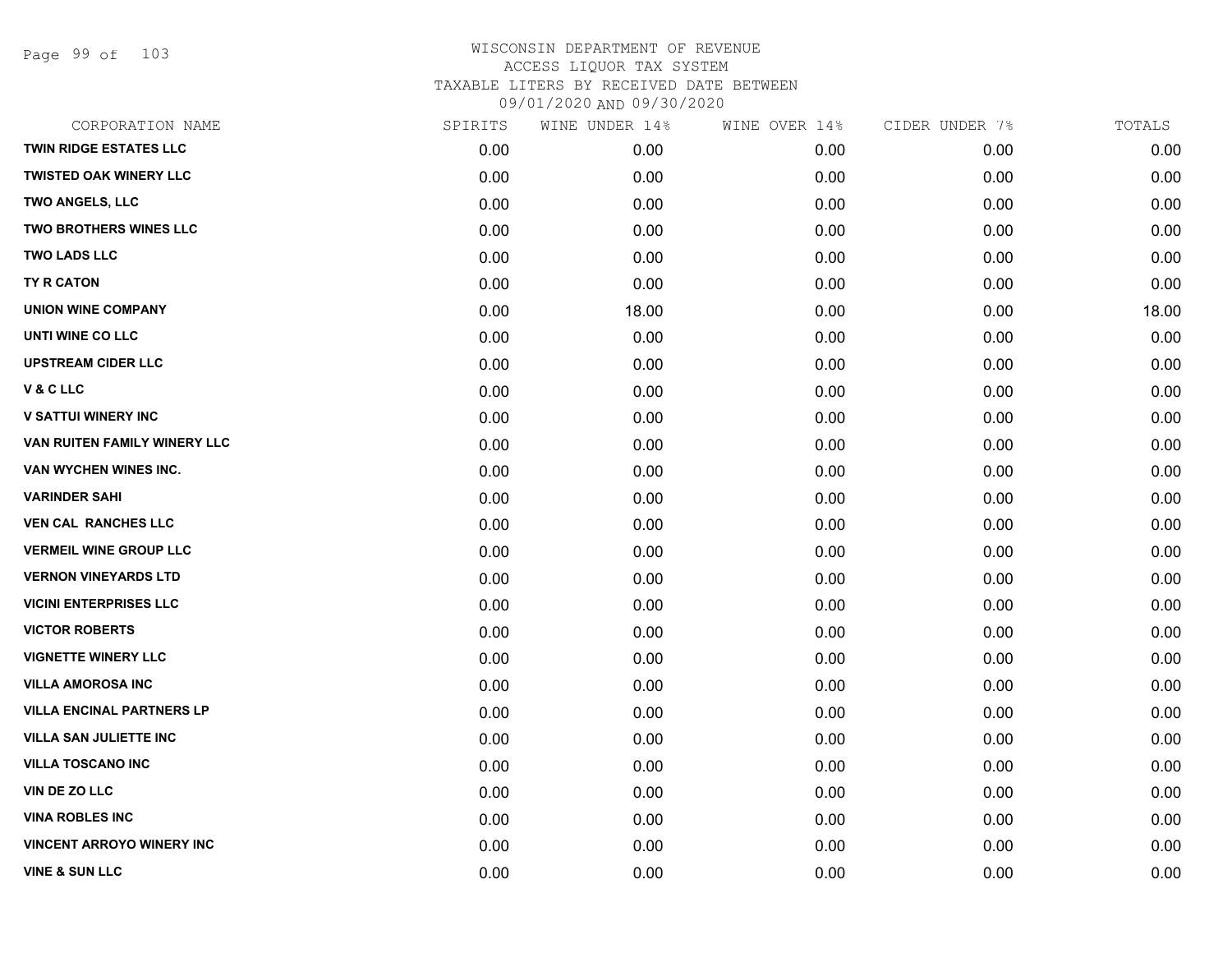Page 100of 103

| CORPORATION NAME                               | SPIRITS | WINE UNDER 14% | WINE OVER 14% | CIDER UNDER 7% | TOTALS |
|------------------------------------------------|---------|----------------|---------------|----------------|--------|
| <b>VINE CLIFF WINERY INC</b>                   | 0.00    | 0.00           | 0.00          | 0.00           | 0.00   |
| <b>VINEBOX INC.</b>                            | 0.00    | 0.00           | 0.00          | 0.00           | 0.00   |
| <b>VINEBURG LLC</b>                            | 0.00    | 0.00           | 0.00          | 0.00           | 0.00   |
| <b>VINES TO CELLAR, INC.</b>                   | 0.00    | 0.00           | 0.00          | 0.00           | 0.00   |
| <b>VINESSE LLC</b>                             | 0.00    | 0.00           | 0.00          | 0.00           | 0.00   |
| <b>VINEYARD 29 LLC</b>                         | 0.00    | 0.00           | 0.00          | 0.00           | 0.00   |
| VIN-GO, LLC                                    | 0.00    | 0.00           | 0.00          | 0.00           | 0.00   |
| <b>VINTAGE WINE ESTATES, INC.</b>              | 0.00    | 0.00           | 0.00          | 0.00           | 0.00   |
| <b>VINTAGE WINE ESTATES, INC.</b>              | 0.00    | 0.00           | 0.00          | 0.00           | 0.00   |
| <b>VINTAGE WINE ESTATES, INC.</b>              | 0.00    | 0.00           | 0.00          | 0.00           | 0.00   |
| <b>VINTAGE WINE ESTATES, INC.</b>              | 0.00    | 0.00           | 0.00          | 0.00           | 0.00   |
| <b>VINTAGE WINE ESTATES, INC.</b>              | 0.00    | 0.00           | 0.00          | 0.00           | 0.00   |
| <b>VINTAGE WINE ESTATES, INC.</b>              | 0.00    | 0.00           | 0.00          | 0.00           | 0.00   |
| <b>VINTAGE WINE ESTATES, INC.</b>              | 0.00    | 0.00           | 0.00          | 0.00           | 0.00   |
| <b>VINTAGE WINE ESTATES, INC.</b>              | 0.00    | 0.00           | 0.00          | 0.00           | 0.00   |
| <b>VINTAGE WINE ESTATES, INC.</b>              | 0.00    | 0.00           | 0.00          | 0.00           | 0.00   |
| <b>VINTAGE WINE ESTATES, INC.</b>              | 0.00    | 0.00           | 0.00          | 0.00           | 0.00   |
| <b>VINTAGE WINE ESTATES, INC.</b>              | 0.00    | 0.00           | 0.00          | 0.00           | 0.00   |
| <b>VINUM CELLARS INC</b>                       | 0.00    | 0.00           | 0.00          | 0.00           | 0.00   |
| <b>VITE GALLERON ASSETS CORP</b>               | 0.00    | 0.00           | 0.00          | 0.00           | 0.00   |
| <b>VON KLAUS WINERY LLC</b>                    | 0.00    | 0.00           | 0.00          | 0.00           | 0.00   |
| VON STIEHL WINERY LTD.                         | 0.00    | 0.00           | 0.00          | 0.00           | 0.00   |
| W G BEST WEINKELLEREI INC                      | 0.00    | 0.00           | 0.00          | 0.00           | 0.00   |
| <b>W J DEUTSCH &amp; SONS LTD</b>              | 0.00    | 0.00           | 0.00          | 0.00           | 0.00   |
| <b>WAGNER WINERY LLC</b>                       | 0.00    | 0.00           | 0.00          | 0.00           | 0.00   |
| <b>WAITS-MAST FAMILY CELLARS LLC</b>           | 0.00    | 0.00           | 0.00          | 0.00           | 0.00   |
| <b>WALTER HANSEL WINERY &amp; VINEYARD LLC</b> | 0.00    | 0.00           | 0.00          | 0.00           | 0.00   |
| <b>WASHINGTON VINTNERS LLC</b>                 | 0.00    | 0.00           | 0.00          | 0.00           | 0.00   |
|                                                |         |                |               |                |        |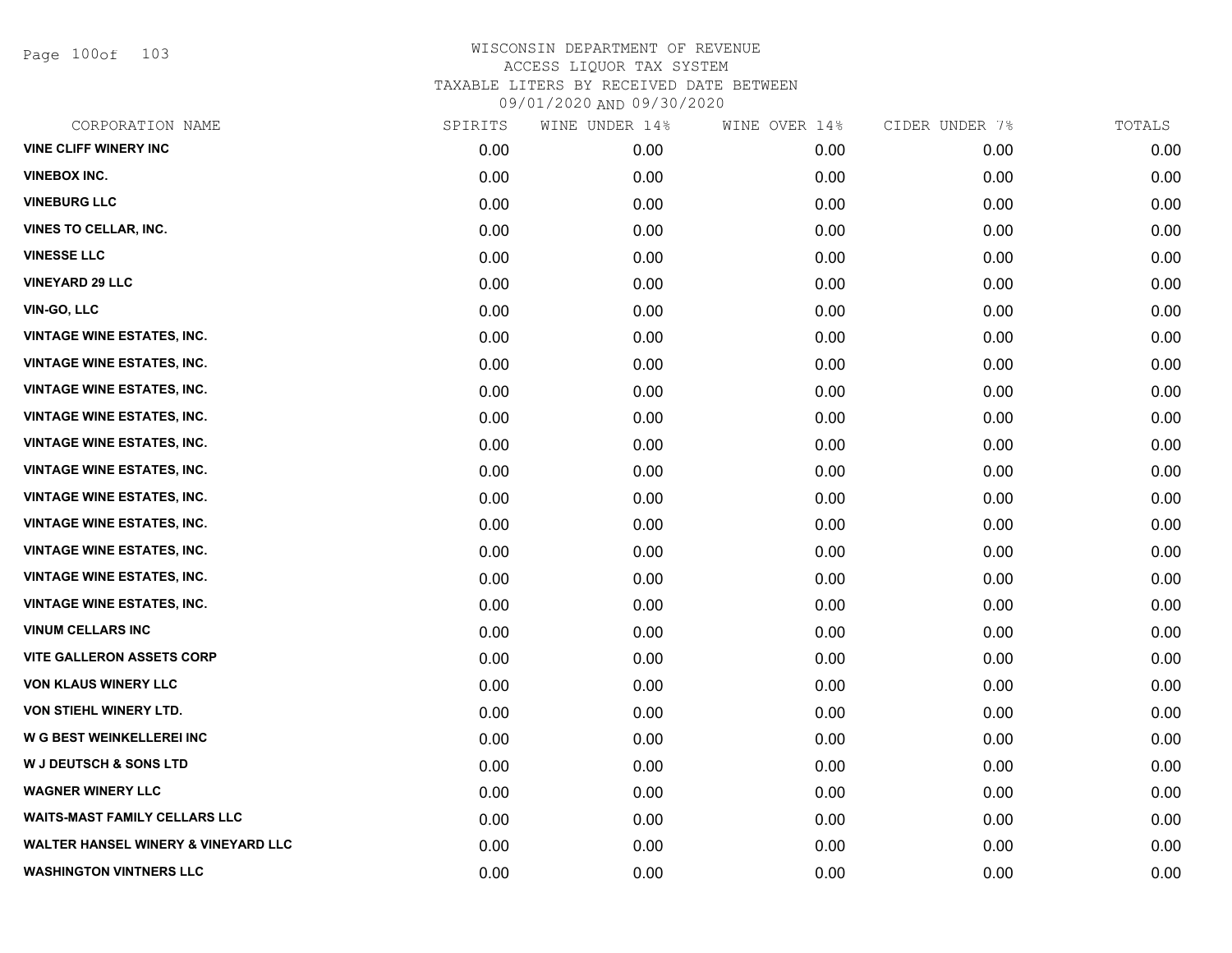Page 101of 103

| CORPORATION NAME                                   | SPIRITS | WINE UNDER 14% | WINE OVER 14% | CIDER UNDER 7% | TOTALS |
|----------------------------------------------------|---------|----------------|---------------|----------------|--------|
| <b>WAYFARER LLC</b>                                | 0.00    | 0.00           | 0.00          | 0.00           | 0.00   |
| <b>WEIBEL INCORPORATED</b>                         | 0.00    | 0.00           | 0.00          | 0.00           | 0.00   |
| <b>WENTE BROS</b>                                  | 0.00    | 0.00           | 0.00          | 0.00           | 0.00   |
| <b>WEST COAST WINE PARTNERS LLC</b>                | 0.00    | 0.00           | 0.00          | 0.00           | 0.00   |
| <b>WEST PRAIRIE WINERY LLC</b>                     | 0.00    | 0.00           | 0.00          | 0.00           | 0.00   |
| <b>WESTFALL WINERY LLC</b>                         | 0.00    | 0.00           | 0.00          | 0.00           | 0.00   |
| <b>WESTPORT WINERY LLC</b>                         | 0.00    | 0.00           | 0.00          | 0.00           | 0.00   |
| <b>WESTSIDE WINERY INC</b>                         | 0.00    | 0.00           | 0.00          | 0.00           | 0.00   |
| <b>WHEELER WINERY INC</b>                          | 0.00    | 0.00           | 0.00          | 0.00           | 0.00   |
| <b>WHETSTONE WINE CELLARS LLC</b>                  | 0.00    | 0.00           | 0.00          | 0.00           | 0.00   |
| <b>WHISPERING BLUFFS VINEYARD &amp; WINERY LTD</b> | 0.00    | 0.00           | 0.00          | 0.00           | 0.00   |
| <b>WHITE BEAR SPIRITS LLC</b>                      | 0.00    | 0.00           | 0.00          | 0.00           | 0.00   |
| <b>WHITE OAK VINEYARDS &amp; WINERY LLC</b>        | 0.00    | 0.00           | 0.00          | 0.00           | 0.00   |
| <b>WHITE WINTER WINERY INC.</b>                    | 0.00    | 0.00           | 0.00          | 0.00           | 0.00   |
| <b>WIENS CELLARS LLC</b>                           | 0.00    | 0.00           | 0.00          | 0.00           | 0.00   |
| <b>WILD EPITOME LLC</b>                            | 0.00    | 0.00           | 0.00          | 0.00           | 0.00   |
| <b>WILD HILLS WINERY LLC</b>                       | 0.00    | 0.00           | 0.00          | 0.00           | 0.00   |
| <b>WILDEROTTER WINERY LLC</b>                      | 0.00    | 0.00           | 0.00          | 0.00           | 0.00   |
| <b>WILLAMETTE VALLEY VINEYARDS INC</b>             | 0.00    | 0.00           | 0.00          | 0.00           | 0.00   |
| <b>WILLIAM F BLUHM</b>                             | 0.00    | 0.00           | 0.00          | 0.00           | 0.00   |
| <b>WILLIAM MOSBY</b>                               | 0.00    | 0.00           | 0.00          | 0.00           | 0.00   |
| <b>WILLIAM PRICE III</b>                           | 0.00    | 0.00           | 0.00          | 0.00           | 0.00   |
| <b>WILLIAMS &amp; SELYEM LLC</b>                   | 0.00    | 0.00           | 0.00          | 0.00           | 0.00   |
| <b>WILRONA LLC</b>                                 | 0.00    | 0.00           | 0.00          | 0.00           | 0.00   |
| <b>WILSON CREEK WINERY &amp; VINEYARDS INC</b>     | 0.00    | 0.00           | 0.00          | 0.00           | 0.00   |
| <b>WINDERLEA WINE COMPANY LLC</b>                  | 0.00    | 0.00           | 0.00          | 0.00           | 0.00   |
| <b>WINDWARD VINEYARD LLC</b>                       | 0.00    | 0.00           | 0.00          | 0.00           | 0.00   |
| <b>WINE BY JOE LLC</b>                             | 0.00    | 0.00           | 0.00          | 0.00           | 0.00   |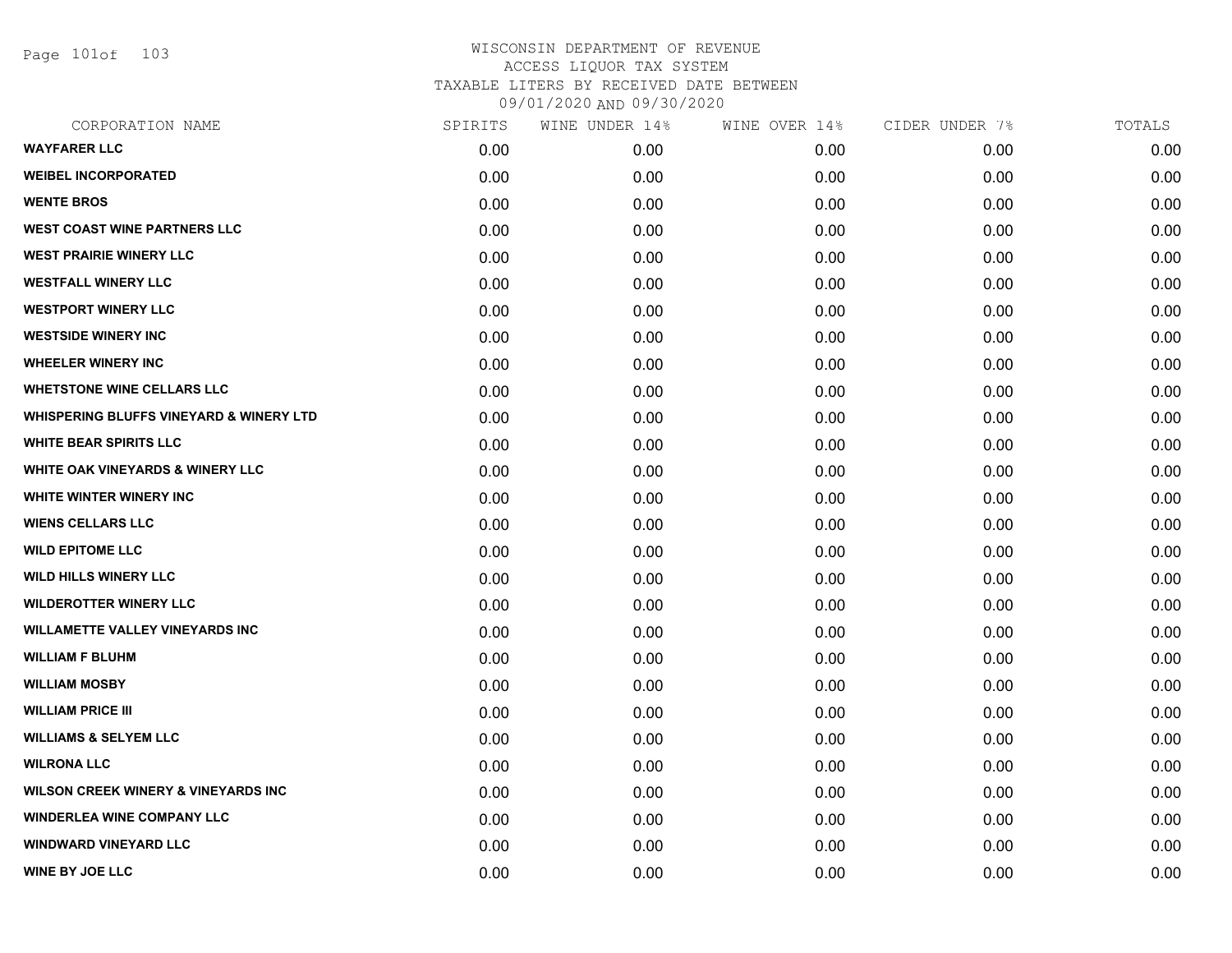Page 102of 103

| CORPORATION NAME                       | SPIRITS | WINE UNDER 14% | WINE OVER 14% | CIDER UNDER 7% | TOTALS    |
|----------------------------------------|---------|----------------|---------------|----------------|-----------|
| <b>WINE EXPEDITE</b>                   | 0.00    | 0.00           | 0.00          | 0.00           | 0.00      |
| WINE OF THE MONTH CLUB, INC.           | 0.00    | 0.00           | 0.00          | 0.00           | 0.00      |
| <b>WINE ROAD VINTNERS LLC</b>          | 0.00    | 0.00           | 0.00          | 0.00           | 0.00      |
| <b>WINE.COM OF TEXAS LLC</b>           | 0.00    | 0.00           | 0.00          | 0.00           | 0.00      |
| <b>WINERY AT BLACK STAR FARMS LLC</b>  | 0.00    | 0.00           | 0.00          | 0.00           | 0.00      |
| <b>WINERY EXCHANGE, INC.</b>           | 0.00    | 0.00           | 0.00          | 0.00           | 0.00      |
| WINERY FULFILLMENT SERVICES LLC        | 0.00    | 0.00           | 0.00          | 0.00           | 0.00      |
| <b>WINESITTER BREWHOUSE LLC</b>        | 0.00    | 0.00           | 0.00          | 0.00           | 0.00      |
| <b>WINNESHIEK WILDBERRY WINERY LLC</b> | 0.00    | 0.00           | 0.00          | 0.00           | 0.00      |
| <b>WINSIDE USA INC</b>                 | 0.00    | 0.00           | 0.00          | 0.00           | 0.00      |
| <b>WOLFF VINEYARD LLC</b>              | 0.00    | 0.00           | 0.00          | 0.00           | 0.00      |
| <b>WOLFFER ESTATE VINEYARDS INC</b>    | 0.00    | 0.00           | 0.00          | 0.00           | 0.00      |
| <b>WOLLERSHEIM WINERY, INC.</b>        | 0.00    | 0.00           | 0.00          | 0.00           | 0.00      |
| <b>WOLLERSHEIM WINERY, INC.</b>        | 0.00    | 0.00           | 0.00          | 0.00           | 0.00      |
| <b>WOODSON WINES LLC</b>               | 0.00    | 0.00           | 0.00          | 0.00           | 0.00      |
| <b>WOODWARD CANYON WINERY INC</b>      | 0.00    | 0.00           | 0.00          | 0.00           | 0.00      |
| <b>WORLD OF WINE, LTD</b>              | 0.00    | 0.00           | 0.00          | 0.00           | 0.00      |
| <b>WYLIE-YOUNG, LLC</b>                | 0.00    | 0.00           | 0.00          | 0.00           | 0.00      |
| <b>YIANNIS CHOUTRIS</b>                | 0.00    | 0.00           | 0.00          | 0.00           | 0.00      |
| YORKVILLE CELLARS INC                  | 0.00    | 0.00           | 0.00          | 0.00           | 0.00      |
| <b>ZD WINES LLC</b>                    | 0.00    | 0.00           | 0.00          | 0.00           | 0.00      |
| <b>ZERO LINK MARKETS INC</b>           | 0.00    | 0.00           | 0.00          | 0.00           | 0.00      |
| TOTAL LITERS FOR 9/30/2020             | 0.00    | 4,969.85       | 7,872.00      | 0.00           | 12,841.85 |